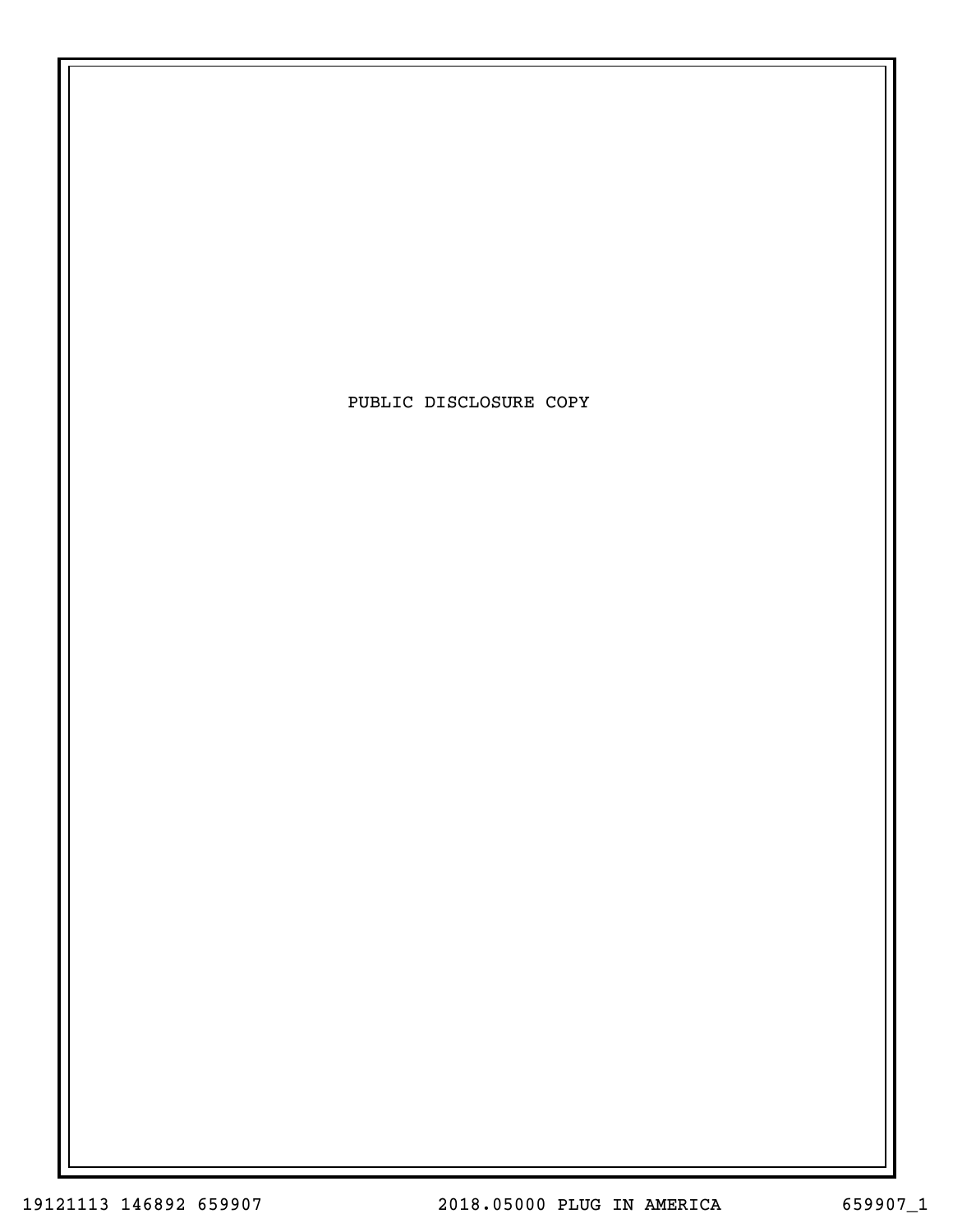| Form |  |
|------|--|

# **Return of Organization Exempt From Income Tax** \*\* PUBLIC DISCLOSURE COPY \*\*

**Under section 501(c), 527, or 4947(a)(1) of the Internal Revenue Code (except private foundations) 2018**

**| Do not enter social security numbers on this form as it may be made public.**

**| Go to www.irs.gov/Form990 for instructions and the latest information. Inspection**



Department of the Treasury Internal Revenue Service

| В<br>Check if                           |                                                                                                                                         | and ending |                                                     |                                                                                                                                                                                                       |
|-----------------------------------------|-----------------------------------------------------------------------------------------------------------------------------------------|------------|-----------------------------------------------------|-------------------------------------------------------------------------------------------------------------------------------------------------------------------------------------------------------|
|                                         | <b>C</b> Name of organization<br>applicable:                                                                                            |            | D Employer identification number                    |                                                                                                                                                                                                       |
|                                         | Address<br>PLUG IN AMERICA<br>change                                                                                                    |            |                                                     |                                                                                                                                                                                                       |
| Name                                    | Doing business as<br>change                                                                                                             |            |                                                     | 26-1799615                                                                                                                                                                                            |
| Initial<br>return                       | Number and street (or P.O. box if mail is not delivered to street address)                                                              | Room/suite | E Telephone number                                  |                                                                                                                                                                                                       |
| Final                                   | 6380 WILSHIRE BOULEVARD, NO. 1000<br>return/                                                                                            |            |                                                     | $323 - 372 - 1236$                                                                                                                                                                                    |
|                                         | termin-<br>ated<br>City or town, state or province, country, and ZIP or foreign postal code                                             |            | G Gross receipts \$                                 | 2, 245, 782.                                                                                                                                                                                          |
| return]                                 | Amended<br>LOS ANGELES, CA<br>90048                                                                                                     |            | $H(a)$ is this a group return                       |                                                                                                                                                                                                       |
| tion                                    | Applica-<br>F Name and address of principal officer: JOEL LEVIN<br>pending                                                              |            | for subordinates?                                   | $Yes \; X \; No$                                                                                                                                                                                      |
|                                         | SAME AS C ABOVE                                                                                                                         |            | $H(b)$ Are all subordinates included? $\Box$ Yes    | <b>No</b>                                                                                                                                                                                             |
|                                         | Tax-exempt status: $\boxed{\mathbf{X}}$ 501(c)(3)<br>$501(c)$ (<br>$\sqrt{\frac{1}{1}}$ (insert no.)<br>$4947(a)(1)$ or                 | 527        |                                                     | If "No," attach a list. (see instructions)                                                                                                                                                            |
|                                         | J Website: $\blacktriangleright$ PLUGINAMERICA.ORG                                                                                      |            | $H(c)$ Group exemption number $\blacktriangleright$ |                                                                                                                                                                                                       |
|                                         | K Form of organization: $X$ Corporation<br>Other $\blacktriangleright$<br>Trust<br>Association                                          |            |                                                     | L Year of formation: $2008$ M State of legal domicile: CA                                                                                                                                             |
| Part I                                  | <b>Summary</b>                                                                                                                          |            |                                                     |                                                                                                                                                                                                       |
| 1.                                      | Briefly describe the organization's mission or most significant activities: SEE SCHEDULE O                                              |            |                                                     |                                                                                                                                                                                                       |
|                                         |                                                                                                                                         |            |                                                     |                                                                                                                                                                                                       |
| Activities & Governance<br>$\mathbf{2}$ | Check this box $\blacktriangleright$<br>if the organization discontinued its operations or disposed of more than 25% of its net assets. |            |                                                     |                                                                                                                                                                                                       |
| з                                       | Number of voting members of the governing body (Part VI, line 1a)                                                                       |            | 3                                                   | 13                                                                                                                                                                                                    |
| 4                                       |                                                                                                                                         |            | $\overline{4}$                                      | $\overline{13}$                                                                                                                                                                                       |
| 5                                       |                                                                                                                                         |            | $\overline{5}$                                      | 17                                                                                                                                                                                                    |
| 6                                       |                                                                                                                                         |            | 6                                                   | 200                                                                                                                                                                                                   |
|                                         | 7 a Total unrelated business revenue from Part VIII, column (C), line 12 [11] [12] [11] [12] [11] [11] [12] [1                          |            |                                                     |                                                                                                                                                                                                       |
|                                         |                                                                                                                                         |            | 7a                                                  |                                                                                                                                                                                                       |
|                                         |                                                                                                                                         |            | 7b                                                  |                                                                                                                                                                                                       |
|                                         |                                                                                                                                         |            | <b>Prior Year</b>                                   | <b>Current Year</b>                                                                                                                                                                                   |
| 8                                       | Contributions and grants (Part VIII, line 1h)                                                                                           |            | 1,300,890.                                          |                                                                                                                                                                                                       |
| 9                                       | Program service revenue (Part VIII, line 2g)                                                                                            |            | 346,076.                                            |                                                                                                                                                                                                       |
| 10                                      |                                                                                                                                         |            | 3,711.                                              |                                                                                                                                                                                                       |
| 11                                      | Other revenue (Part VIII, column (A), lines 5, 6d, 8c, 9c, 10c, and 11e)                                                                |            | 2,354.                                              |                                                                                                                                                                                                       |
| 12                                      | Total revenue - add lines 8 through 11 (must equal Part VIII, column (A), line 12)                                                      |            | 1,653,031.                                          |                                                                                                                                                                                                       |
| 13                                      | Grants and similar amounts paid (Part IX, column (A), lines 1-3)                                                                        |            | Ο.                                                  |                                                                                                                                                                                                       |
| 14                                      | Benefits paid to or for members (Part IX, column (A), line 4)                                                                           |            | 0.                                                  |                                                                                                                                                                                                       |
| 15                                      | Salaries, other compensation, employee benefits (Part IX, column (A), lines 5-10)                                                       |            | 670, 571.                                           |                                                                                                                                                                                                       |
|                                         |                                                                                                                                         |            | 0.                                                  |                                                                                                                                                                                                       |
|                                         | $\blacktriangleright$ 121,691.<br><b>b</b> Total fundraising expenses (Part IX, column (D), line 25)                                    |            |                                                     |                                                                                                                                                                                                       |
|                                         |                                                                                                                                         |            | 751, 151.                                           |                                                                                                                                                                                                       |
| 18                                      | Total expenses. Add lines 13-17 (must equal Part IX, column (A), line 25)                                                               |            | 1,421,722.                                          |                                                                                                                                                                                                       |
| 19                                      |                                                                                                                                         |            | 231,309.                                            |                                                                                                                                                                                                       |
|                                         |                                                                                                                                         |            | <b>Beginning of Current Year</b>                    | <b>End of Year</b>                                                                                                                                                                                    |
| 20                                      | Total assets (Part X, line 16)                                                                                                          |            | 1,218,712.                                          |                                                                                                                                                                                                       |
| Revenue<br>Expenses<br>äš<br>sets       | 21 Total liabilities (Part X, line 26)                                                                                                  |            | 421,234.<br>797,478.                                | О.<br>8,465.<br>1,500,015.<br>727,076.<br>1,031.<br>17,660.<br>2, 245, 782.<br>0.<br>0.<br>904,869.<br>0.<br>1,089,106.<br>1,993,975.<br>251,807.<br>1,504,656.<br>741,761.<br>$\overline{762,895}$ . |

Under penalties of perjury, I declare that I have examined this return, including accompanying schedules and statements, and to the best of my knowledge and belief, it is true, correct, and complete. Declaration of preparer (other than officer) is based on all information of which preparer has any knowledge.

| Sign            | Signature of officer                                                              | Date                         |                                                |  |  |  |  |  |  |  |  |  |
|-----------------|-----------------------------------------------------------------------------------|------------------------------|------------------------------------------------|--|--|--|--|--|--|--|--|--|
| Here            | JOEL LEVIN.<br>EXECUTIVE DIRECTOR                                                 |                              |                                                |  |  |  |  |  |  |  |  |  |
|                 | Type or print name and title                                                      |                              |                                                |  |  |  |  |  |  |  |  |  |
|                 | Print/Type preparer's name                                                        | Preparer's signature         | Date<br><b>PTIN</b><br>Check                   |  |  |  |  |  |  |  |  |  |
| Paid            | LAUREN A. HAVERLOCK                                                               | LAUREN A. HAVERLOCK          | P00545829<br>$11/13/19$ self-employed          |  |  |  |  |  |  |  |  |  |
| Preparer        | Firm's name MOSS ADAMS LLP                                                        |                              | 91-0189318<br>$Firm's EIN \blacktriangleright$ |  |  |  |  |  |  |  |  |  |
| Use Only        | Firm's address 10960 WILSHIRE BLVD                                                | SUITE 1100                   |                                                |  |  |  |  |  |  |  |  |  |
|                 | LOS ANGELES, CA 90024                                                             | Phone no. $310 - 477 - 0450$ |                                                |  |  |  |  |  |  |  |  |  |
|                 | May the IRS discuss this return with the preparer shown above? (see instructions) |                              | $X \vert Y$ es<br>No                           |  |  |  |  |  |  |  |  |  |
| 832001 12-31-18 | LHA For Paperwork Reduction Act Notice, see the separate instructions.            |                              | Form 990 (2018)                                |  |  |  |  |  |  |  |  |  |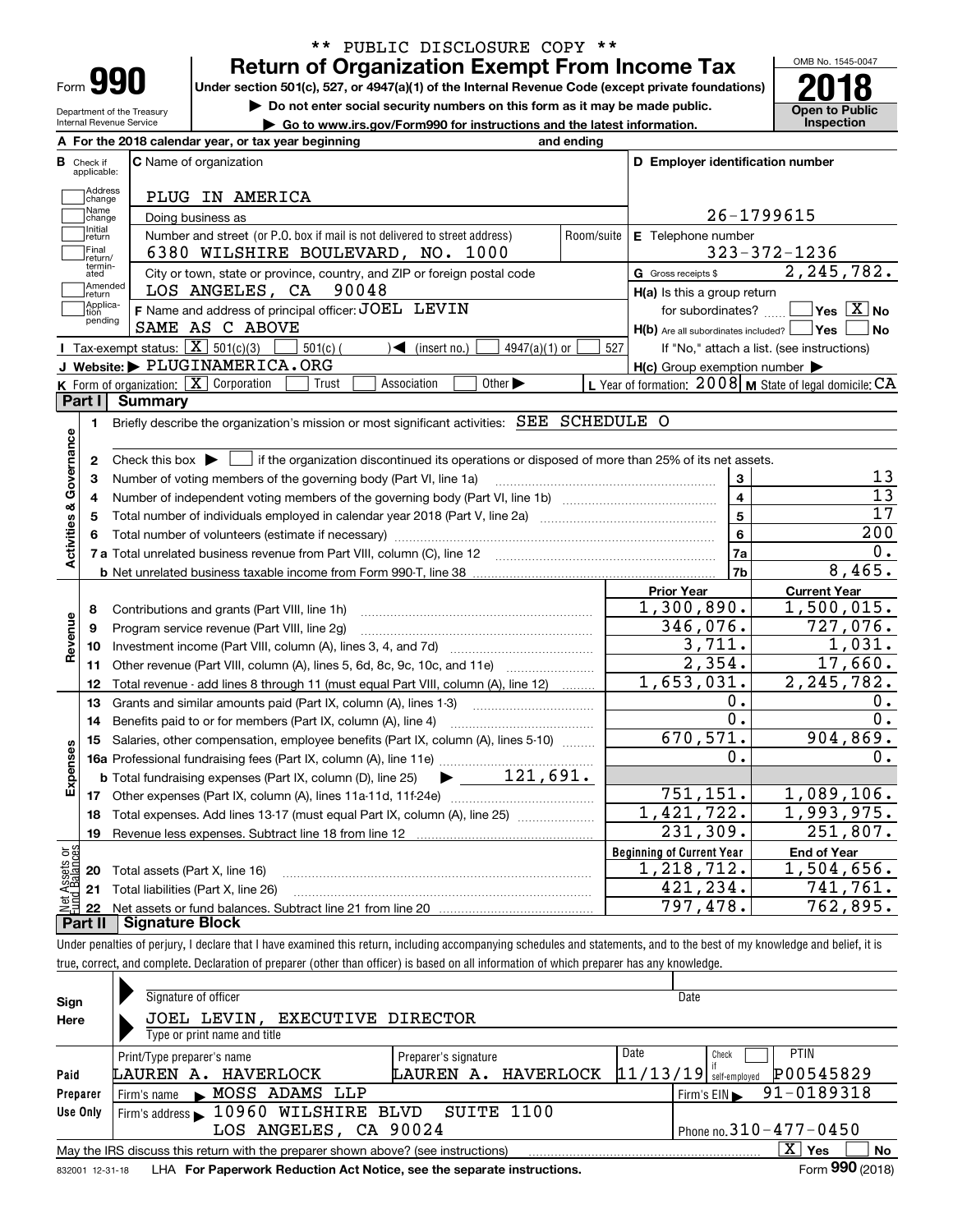| Check if Schedule O contains a response or note to any line in this Part III<br>Briefly describe the organization's mission:<br>PLUG IN AMERICA IS A NON-PROFIT, SUPPORTER-DRIVEN ADVOCACY GROUP. WE<br>ARE THE VOICE OF PLUG-IN VEHICLE DRIVERS ACROSS THE COUNTRY. OUR<br>MISSION IS TO DRIVE CHANGE TO ACCELERATE THE SHIFT TO PLUG-IN VEHICLES<br>POWERED BY CLEAN, AFFORDABLE, DOMESTIC ELECTRICITY TO REDUCE OUR<br>Did the organization undertake any significant program services during the year which were not listed on the<br>$Yes \quad X$ No<br>prior Form 990 or 990-EZ?<br>If "Yes," describe these new services on Schedule O.<br>$\overline{\ }$ Yes $\overline{\phantom{a}X}$ No<br>Did the organization cease conducting, or make significant changes in how it conducts, any program services?<br>If "Yes," describe these changes on Schedule O.<br>Describe the organization's program service accomplishments for each of its three largest program services, as measured by expenses.<br>Section 501(c)(3) and 501(c)(4) organizations are required to report the amount of grants and allocations to others, the total expenses, and<br>revenue, if any, for each program service reported.<br>578, 344.<br>645,041.<br>) (Revenue \$<br>(Expenses \$<br>including grants of \$<br>(Code:<br>PLUGSTAR - PLUG IN AMERICA'S INTEGRATED DEALER ENGAGEMENT PROGRAM -<br>SUPPLEMENTS MODEL-SPECIFIC DEALER TRAINING WITH BROADER EV CATEGORY<br>TRAINING COVERING KEY TOPICS AND CUSTOMER QUESTIONS COMMON TO ALL EVS.<br>IT FURTHER EQUIPS SALES STAFF WITH EFFECTIVE EV SELLING POINTS, ONLINE<br>RESOURCES AND EXPERT SUPPORT TO HELP EV CUSTOMERS - AND THE DEALERS<br>THAT SERVE THEM - NAVIGATE CHARGING, EQUIPMENT INSTALLATION AND THE<br>PATCHWORK OF PUBLIC INCENTIVES TO MAKE THE SWITCH TO ELECTRIC DRIVING<br>SIMPLER. PLUGSTAR.COM, A "ONE STOP SHOP" FOR ALL THINGS EV, REACHES<br>1,000 CONSUMERS ON AVERAGE DAILY WHILE SERVING AS A TRAINING AID TO<br>DEALERS AND CONVERTING ENGAGED CONSUMERS, THROUGH BOTH OFFLINE AND<br>ONLINE RECRUITMENT CHANNELS, TO REAL LEADS FOR ACCREDITED DEALERS.<br>12,732.<br>364,042.<br>) (Expenses \$<br>including grants of \$<br>) (Revenue \$<br>(Code:<br>NATIONAL DRIVE ELECTRIC WEEK<br>IS AN ANNUAL, NATIONWIDE<br>(NDEW)<br>CELEBRATION TO HEIGHTEN AWARENESS OF TODAY'S WIDESPREAD AVAILABILITY OF<br>PLUG-IN VEHICLES AND HIGHLIGHT THE BENEFITS OF ALL-ELECTRIC AND PLUG-IN<br>HYBRID-ELECTRIC CARS, TRUCKS, MOTORCYCLES, AND MORE. EVENTS ARE<br>ORGANIZED BY VOLUNTEERS AND VARIOUS ORGANIZATIONS TO SHOWCASE A WIDE<br>VARIETY OF EVS AND EDUCATE THE PUBLIC ABOUT EVS, CHARGING, AND PURCHASE<br>AND CHARGING INCENTIVES. PLUG IN AMERICA, SIERRA CLUB, AND ELECTRIC<br>AUTO ASSOCIATION ARE THE NATIONAL ORGANIZERS OF NDEW AND PROVIDE<br>SUPPORT TO ALL VOLUNTEERS VIA A FREE ONLINE EVENT PAGE, PRINTED<br>MATERIALS, PRESS CONTACTS, EDUCATIONAL WEBINARS, AND OTHER ONLINE<br>RESOURCES. VARIOUS ORGANIZATIONS SPONSOR NDEW NATIONALLY, REGIONALLY,<br>AND LOCALLY EVERY YEAR.<br>356, 396. including grants of \$<br>$\overline{58}$ ,000.)<br>$($ ) (Expenses \$<br>(Code:<br>) (Revenue \$<br>AS FAST AS EV ADOPTION GREW IN 2018, EV POLICY TOOK OFF JUST AS<br>QUICKLY. POSITIVE DEVELOPMENTS INCLUDED MORE UTILITIES PROPOSING<br>TRANSPORTATION ELECTRIFICATION PROGRAMS, WHICH INCLUDES THE DEPLOYMENT<br>OF EV INFRASTRUCTURE, EV CHARGING RATES AND EV EDUCATION AND OUTREACH<br>PROGRAMS, AS WELL AS MORE UTILITY COMMISSIONS OPENING STAKEHOLDER<br>PROCESSES TO EXPLORE THE UTILITY AND COMMISSIONER ROLE AS THE SECTOR<br>GROWS. BUT WITH THE POSITIVE CAME THE NEGATIVE. NAMELY, AN ATTACK ON<br>THE ZERO-EMISSION VEHICLE (ZEV) MANDATE - THE SINGLE BIGGEST POLICY<br>DRIVER FOR EVS - THROUGH THE PROPOSED ROLLBACK OF THE CLEAN CAR<br>STANDARDS AT THE FEDERAL LEVEL. IN ADDITION, THERE WERE A SLEW OF BILLS<br>ACROSS STATE HOUSES THAT WOULD IMPOSE PUNITIVE REGISTRATION FEES ON EV<br>DRIVERS.<br>4d Other program services (Describe in Schedule O.)<br>78,000.<br>348, 908. including grants of \$<br>(Expenses \$<br>(Revenue \$<br>1,714,387.<br>4e Total program service expenses ><br>Form 990 (2018)<br>SEE SCHEDULE O FOR CONTINUATION(S)<br>832002 12-31-18<br>4 |                                                                                                                                     | 26-1799615<br>PLUG IN AMERICA<br>$Page$ <sup>2</sup>             |  |  |
|---------------------------------------------------------------------------------------------------------------------------------------------------------------------------------------------------------------------------------------------------------------------------------------------------------------------------------------------------------------------------------------------------------------------------------------------------------------------------------------------------------------------------------------------------------------------------------------------------------------------------------------------------------------------------------------------------------------------------------------------------------------------------------------------------------------------------------------------------------------------------------------------------------------------------------------------------------------------------------------------------------------------------------------------------------------------------------------------------------------------------------------------------------------------------------------------------------------------------------------------------------------------------------------------------------------------------------------------------------------------------------------------------------------------------------------------------------------------------------------------------------------------------------------------------------------------------------------------------------------------------------------------------------------------------------------------------------------------------------------------------------------------------------------------------------------------------------------------------------------------------------------------------------------------------------------------------------------------------------------------------------------------------------------------------------------------------------------------------------------------------------------------------------------------------------------------------------------------------------------------------------------------------------------------------------------------------------------------------------------------------------------------------------------------------------------------------------------------------------------------------------------------------------------------------------------------------------------------------------------------------------------------------------------------------------------------------------------------------------------------------------------------------------------------------------------------------------------------------------------------------------------------------------------------------------------------------------------------------------------------------------------------------------------------------------------------------------------------------------------------------------------------------------------------------------------------------------------------------------------------------------------------------------------------------------------------------------------------------------------------------------------------------------------------------------------------------------------------------------------------------------------------------------------------------------------------------------------------------------------------------------------------------------------------------------------------------------------------------------------------------------------------------------------------------------------------------------------------------------------------------------------------------------------------------------------------------------------------------------------------------------------------------------------------------------------------------------------------------------------------------------------------------------------------------------------------------------------------------------------------------------------------------------------------------|-------------------------------------------------------------------------------------------------------------------------------------|------------------------------------------------------------------|--|--|
|                                                                                                                                                                                                                                                                                                                                                                                                                                                                                                                                                                                                                                                                                                                                                                                                                                                                                                                                                                                                                                                                                                                                                                                                                                                                                                                                                                                                                                                                                                                                                                                                                                                                                                                                                                                                                                                                                                                                                                                                                                                                                                                                                                                                                                                                                                                                                                                                                                                                                                                                                                                                                                                                                                                                                                                                                                                                                                                                                                                                                                                                                                                                                                                                                                                                                                                                                                                                                                                                                                                                                                                                                                                                                                                                                                                                                                                                                                                                                                                                                                                                                                                                                                                                                                                                                                   |                                                                                                                                     |                                                                  |  |  |
|                                                                                                                                                                                                                                                                                                                                                                                                                                                                                                                                                                                                                                                                                                                                                                                                                                                                                                                                                                                                                                                                                                                                                                                                                                                                                                                                                                                                                                                                                                                                                                                                                                                                                                                                                                                                                                                                                                                                                                                                                                                                                                                                                                                                                                                                                                                                                                                                                                                                                                                                                                                                                                                                                                                                                                                                                                                                                                                                                                                                                                                                                                                                                                                                                                                                                                                                                                                                                                                                                                                                                                                                                                                                                                                                                                                                                                                                                                                                                                                                                                                                                                                                                                                                                                                                                                   |                                                                                                                                     | $\overline{\mathbf{x}}$                                          |  |  |
|                                                                                                                                                                                                                                                                                                                                                                                                                                                                                                                                                                                                                                                                                                                                                                                                                                                                                                                                                                                                                                                                                                                                                                                                                                                                                                                                                                                                                                                                                                                                                                                                                                                                                                                                                                                                                                                                                                                                                                                                                                                                                                                                                                                                                                                                                                                                                                                                                                                                                                                                                                                                                                                                                                                                                                                                                                                                                                                                                                                                                                                                                                                                                                                                                                                                                                                                                                                                                                                                                                                                                                                                                                                                                                                                                                                                                                                                                                                                                                                                                                                                                                                                                                                                                                                                                                   |                                                                                                                                     |                                                                  |  |  |
|                                                                                                                                                                                                                                                                                                                                                                                                                                                                                                                                                                                                                                                                                                                                                                                                                                                                                                                                                                                                                                                                                                                                                                                                                                                                                                                                                                                                                                                                                                                                                                                                                                                                                                                                                                                                                                                                                                                                                                                                                                                                                                                                                                                                                                                                                                                                                                                                                                                                                                                                                                                                                                                                                                                                                                                                                                                                                                                                                                                                                                                                                                                                                                                                                                                                                                                                                                                                                                                                                                                                                                                                                                                                                                                                                                                                                                                                                                                                                                                                                                                                                                                                                                                                                                                                                                   |                                                                                                                                     |                                                                  |  |  |
|                                                                                                                                                                                                                                                                                                                                                                                                                                                                                                                                                                                                                                                                                                                                                                                                                                                                                                                                                                                                                                                                                                                                                                                                                                                                                                                                                                                                                                                                                                                                                                                                                                                                                                                                                                                                                                                                                                                                                                                                                                                                                                                                                                                                                                                                                                                                                                                                                                                                                                                                                                                                                                                                                                                                                                                                                                                                                                                                                                                                                                                                                                                                                                                                                                                                                                                                                                                                                                                                                                                                                                                                                                                                                                                                                                                                                                                                                                                                                                                                                                                                                                                                                                                                                                                                                                   |                                                                                                                                     |                                                                  |  |  |
|                                                                                                                                                                                                                                                                                                                                                                                                                                                                                                                                                                                                                                                                                                                                                                                                                                                                                                                                                                                                                                                                                                                                                                                                                                                                                                                                                                                                                                                                                                                                                                                                                                                                                                                                                                                                                                                                                                                                                                                                                                                                                                                                                                                                                                                                                                                                                                                                                                                                                                                                                                                                                                                                                                                                                                                                                                                                                                                                                                                                                                                                                                                                                                                                                                                                                                                                                                                                                                                                                                                                                                                                                                                                                                                                                                                                                                                                                                                                                                                                                                                                                                                                                                                                                                                                                                   |                                                                                                                                     |                                                                  |  |  |
|                                                                                                                                                                                                                                                                                                                                                                                                                                                                                                                                                                                                                                                                                                                                                                                                                                                                                                                                                                                                                                                                                                                                                                                                                                                                                                                                                                                                                                                                                                                                                                                                                                                                                                                                                                                                                                                                                                                                                                                                                                                                                                                                                                                                                                                                                                                                                                                                                                                                                                                                                                                                                                                                                                                                                                                                                                                                                                                                                                                                                                                                                                                                                                                                                                                                                                                                                                                                                                                                                                                                                                                                                                                                                                                                                                                                                                                                                                                                                                                                                                                                                                                                                                                                                                                                                                   | Form 990 (2018)<br><b>Part III   Statement of Program Service Accomplishments</b><br>1.<br>$\mathbf{2}$<br>3<br>4<br>4a<br>4b<br>4с |                                                                  |  |  |
|                                                                                                                                                                                                                                                                                                                                                                                                                                                                                                                                                                                                                                                                                                                                                                                                                                                                                                                                                                                                                                                                                                                                                                                                                                                                                                                                                                                                                                                                                                                                                                                                                                                                                                                                                                                                                                                                                                                                                                                                                                                                                                                                                                                                                                                                                                                                                                                                                                                                                                                                                                                                                                                                                                                                                                                                                                                                                                                                                                                                                                                                                                                                                                                                                                                                                                                                                                                                                                                                                                                                                                                                                                                                                                                                                                                                                                                                                                                                                                                                                                                                                                                                                                                                                                                                                                   |                                                                                                                                     |                                                                  |  |  |
|                                                                                                                                                                                                                                                                                                                                                                                                                                                                                                                                                                                                                                                                                                                                                                                                                                                                                                                                                                                                                                                                                                                                                                                                                                                                                                                                                                                                                                                                                                                                                                                                                                                                                                                                                                                                                                                                                                                                                                                                                                                                                                                                                                                                                                                                                                                                                                                                                                                                                                                                                                                                                                                                                                                                                                                                                                                                                                                                                                                                                                                                                                                                                                                                                                                                                                                                                                                                                                                                                                                                                                                                                                                                                                                                                                                                                                                                                                                                                                                                                                                                                                                                                                                                                                                                                                   |                                                                                                                                     |                                                                  |  |  |
|                                                                                                                                                                                                                                                                                                                                                                                                                                                                                                                                                                                                                                                                                                                                                                                                                                                                                                                                                                                                                                                                                                                                                                                                                                                                                                                                                                                                                                                                                                                                                                                                                                                                                                                                                                                                                                                                                                                                                                                                                                                                                                                                                                                                                                                                                                                                                                                                                                                                                                                                                                                                                                                                                                                                                                                                                                                                                                                                                                                                                                                                                                                                                                                                                                                                                                                                                                                                                                                                                                                                                                                                                                                                                                                                                                                                                                                                                                                                                                                                                                                                                                                                                                                                                                                                                                   |                                                                                                                                     |                                                                  |  |  |
|                                                                                                                                                                                                                                                                                                                                                                                                                                                                                                                                                                                                                                                                                                                                                                                                                                                                                                                                                                                                                                                                                                                                                                                                                                                                                                                                                                                                                                                                                                                                                                                                                                                                                                                                                                                                                                                                                                                                                                                                                                                                                                                                                                                                                                                                                                                                                                                                                                                                                                                                                                                                                                                                                                                                                                                                                                                                                                                                                                                                                                                                                                                                                                                                                                                                                                                                                                                                                                                                                                                                                                                                                                                                                                                                                                                                                                                                                                                                                                                                                                                                                                                                                                                                                                                                                                   |                                                                                                                                     |                                                                  |  |  |
|                                                                                                                                                                                                                                                                                                                                                                                                                                                                                                                                                                                                                                                                                                                                                                                                                                                                                                                                                                                                                                                                                                                                                                                                                                                                                                                                                                                                                                                                                                                                                                                                                                                                                                                                                                                                                                                                                                                                                                                                                                                                                                                                                                                                                                                                                                                                                                                                                                                                                                                                                                                                                                                                                                                                                                                                                                                                                                                                                                                                                                                                                                                                                                                                                                                                                                                                                                                                                                                                                                                                                                                                                                                                                                                                                                                                                                                                                                                                                                                                                                                                                                                                                                                                                                                                                                   |                                                                                                                                     |                                                                  |  |  |
|                                                                                                                                                                                                                                                                                                                                                                                                                                                                                                                                                                                                                                                                                                                                                                                                                                                                                                                                                                                                                                                                                                                                                                                                                                                                                                                                                                                                                                                                                                                                                                                                                                                                                                                                                                                                                                                                                                                                                                                                                                                                                                                                                                                                                                                                                                                                                                                                                                                                                                                                                                                                                                                                                                                                                                                                                                                                                                                                                                                                                                                                                                                                                                                                                                                                                                                                                                                                                                                                                                                                                                                                                                                                                                                                                                                                                                                                                                                                                                                                                                                                                                                                                                                                                                                                                                   |                                                                                                                                     |                                                                  |  |  |
|                                                                                                                                                                                                                                                                                                                                                                                                                                                                                                                                                                                                                                                                                                                                                                                                                                                                                                                                                                                                                                                                                                                                                                                                                                                                                                                                                                                                                                                                                                                                                                                                                                                                                                                                                                                                                                                                                                                                                                                                                                                                                                                                                                                                                                                                                                                                                                                                                                                                                                                                                                                                                                                                                                                                                                                                                                                                                                                                                                                                                                                                                                                                                                                                                                                                                                                                                                                                                                                                                                                                                                                                                                                                                                                                                                                                                                                                                                                                                                                                                                                                                                                                                                                                                                                                                                   |                                                                                                                                     |                                                                  |  |  |
|                                                                                                                                                                                                                                                                                                                                                                                                                                                                                                                                                                                                                                                                                                                                                                                                                                                                                                                                                                                                                                                                                                                                                                                                                                                                                                                                                                                                                                                                                                                                                                                                                                                                                                                                                                                                                                                                                                                                                                                                                                                                                                                                                                                                                                                                                                                                                                                                                                                                                                                                                                                                                                                                                                                                                                                                                                                                                                                                                                                                                                                                                                                                                                                                                                                                                                                                                                                                                                                                                                                                                                                                                                                                                                                                                                                                                                                                                                                                                                                                                                                                                                                                                                                                                                                                                                   |                                                                                                                                     |                                                                  |  |  |
|                                                                                                                                                                                                                                                                                                                                                                                                                                                                                                                                                                                                                                                                                                                                                                                                                                                                                                                                                                                                                                                                                                                                                                                                                                                                                                                                                                                                                                                                                                                                                                                                                                                                                                                                                                                                                                                                                                                                                                                                                                                                                                                                                                                                                                                                                                                                                                                                                                                                                                                                                                                                                                                                                                                                                                                                                                                                                                                                                                                                                                                                                                                                                                                                                                                                                                                                                                                                                                                                                                                                                                                                                                                                                                                                                                                                                                                                                                                                                                                                                                                                                                                                                                                                                                                                                                   |                                                                                                                                     |                                                                  |  |  |
|                                                                                                                                                                                                                                                                                                                                                                                                                                                                                                                                                                                                                                                                                                                                                                                                                                                                                                                                                                                                                                                                                                                                                                                                                                                                                                                                                                                                                                                                                                                                                                                                                                                                                                                                                                                                                                                                                                                                                                                                                                                                                                                                                                                                                                                                                                                                                                                                                                                                                                                                                                                                                                                                                                                                                                                                                                                                                                                                                                                                                                                                                                                                                                                                                                                                                                                                                                                                                                                                                                                                                                                                                                                                                                                                                                                                                                                                                                                                                                                                                                                                                                                                                                                                                                                                                                   |                                                                                                                                     |                                                                  |  |  |
|                                                                                                                                                                                                                                                                                                                                                                                                                                                                                                                                                                                                                                                                                                                                                                                                                                                                                                                                                                                                                                                                                                                                                                                                                                                                                                                                                                                                                                                                                                                                                                                                                                                                                                                                                                                                                                                                                                                                                                                                                                                                                                                                                                                                                                                                                                                                                                                                                                                                                                                                                                                                                                                                                                                                                                                                                                                                                                                                                                                                                                                                                                                                                                                                                                                                                                                                                                                                                                                                                                                                                                                                                                                                                                                                                                                                                                                                                                                                                                                                                                                                                                                                                                                                                                                                                                   |                                                                                                                                     |                                                                  |  |  |
|                                                                                                                                                                                                                                                                                                                                                                                                                                                                                                                                                                                                                                                                                                                                                                                                                                                                                                                                                                                                                                                                                                                                                                                                                                                                                                                                                                                                                                                                                                                                                                                                                                                                                                                                                                                                                                                                                                                                                                                                                                                                                                                                                                                                                                                                                                                                                                                                                                                                                                                                                                                                                                                                                                                                                                                                                                                                                                                                                                                                                                                                                                                                                                                                                                                                                                                                                                                                                                                                                                                                                                                                                                                                                                                                                                                                                                                                                                                                                                                                                                                                                                                                                                                                                                                                                                   |                                                                                                                                     |                                                                  |  |  |
|                                                                                                                                                                                                                                                                                                                                                                                                                                                                                                                                                                                                                                                                                                                                                                                                                                                                                                                                                                                                                                                                                                                                                                                                                                                                                                                                                                                                                                                                                                                                                                                                                                                                                                                                                                                                                                                                                                                                                                                                                                                                                                                                                                                                                                                                                                                                                                                                                                                                                                                                                                                                                                                                                                                                                                                                                                                                                                                                                                                                                                                                                                                                                                                                                                                                                                                                                                                                                                                                                                                                                                                                                                                                                                                                                                                                                                                                                                                                                                                                                                                                                                                                                                                                                                                                                                   |                                                                                                                                     |                                                                  |  |  |
|                                                                                                                                                                                                                                                                                                                                                                                                                                                                                                                                                                                                                                                                                                                                                                                                                                                                                                                                                                                                                                                                                                                                                                                                                                                                                                                                                                                                                                                                                                                                                                                                                                                                                                                                                                                                                                                                                                                                                                                                                                                                                                                                                                                                                                                                                                                                                                                                                                                                                                                                                                                                                                                                                                                                                                                                                                                                                                                                                                                                                                                                                                                                                                                                                                                                                                                                                                                                                                                                                                                                                                                                                                                                                                                                                                                                                                                                                                                                                                                                                                                                                                                                                                                                                                                                                                   |                                                                                                                                     |                                                                  |  |  |
|                                                                                                                                                                                                                                                                                                                                                                                                                                                                                                                                                                                                                                                                                                                                                                                                                                                                                                                                                                                                                                                                                                                                                                                                                                                                                                                                                                                                                                                                                                                                                                                                                                                                                                                                                                                                                                                                                                                                                                                                                                                                                                                                                                                                                                                                                                                                                                                                                                                                                                                                                                                                                                                                                                                                                                                                                                                                                                                                                                                                                                                                                                                                                                                                                                                                                                                                                                                                                                                                                                                                                                                                                                                                                                                                                                                                                                                                                                                                                                                                                                                                                                                                                                                                                                                                                                   |                                                                                                                                     |                                                                  |  |  |
|                                                                                                                                                                                                                                                                                                                                                                                                                                                                                                                                                                                                                                                                                                                                                                                                                                                                                                                                                                                                                                                                                                                                                                                                                                                                                                                                                                                                                                                                                                                                                                                                                                                                                                                                                                                                                                                                                                                                                                                                                                                                                                                                                                                                                                                                                                                                                                                                                                                                                                                                                                                                                                                                                                                                                                                                                                                                                                                                                                                                                                                                                                                                                                                                                                                                                                                                                                                                                                                                                                                                                                                                                                                                                                                                                                                                                                                                                                                                                                                                                                                                                                                                                                                                                                                                                                   |                                                                                                                                     |                                                                  |  |  |
|                                                                                                                                                                                                                                                                                                                                                                                                                                                                                                                                                                                                                                                                                                                                                                                                                                                                                                                                                                                                                                                                                                                                                                                                                                                                                                                                                                                                                                                                                                                                                                                                                                                                                                                                                                                                                                                                                                                                                                                                                                                                                                                                                                                                                                                                                                                                                                                                                                                                                                                                                                                                                                                                                                                                                                                                                                                                                                                                                                                                                                                                                                                                                                                                                                                                                                                                                                                                                                                                                                                                                                                                                                                                                                                                                                                                                                                                                                                                                                                                                                                                                                                                                                                                                                                                                                   |                                                                                                                                     |                                                                  |  |  |
|                                                                                                                                                                                                                                                                                                                                                                                                                                                                                                                                                                                                                                                                                                                                                                                                                                                                                                                                                                                                                                                                                                                                                                                                                                                                                                                                                                                                                                                                                                                                                                                                                                                                                                                                                                                                                                                                                                                                                                                                                                                                                                                                                                                                                                                                                                                                                                                                                                                                                                                                                                                                                                                                                                                                                                                                                                                                                                                                                                                                                                                                                                                                                                                                                                                                                                                                                                                                                                                                                                                                                                                                                                                                                                                                                                                                                                                                                                                                                                                                                                                                                                                                                                                                                                                                                                   |                                                                                                                                     |                                                                  |  |  |
|                                                                                                                                                                                                                                                                                                                                                                                                                                                                                                                                                                                                                                                                                                                                                                                                                                                                                                                                                                                                                                                                                                                                                                                                                                                                                                                                                                                                                                                                                                                                                                                                                                                                                                                                                                                                                                                                                                                                                                                                                                                                                                                                                                                                                                                                                                                                                                                                                                                                                                                                                                                                                                                                                                                                                                                                                                                                                                                                                                                                                                                                                                                                                                                                                                                                                                                                                                                                                                                                                                                                                                                                                                                                                                                                                                                                                                                                                                                                                                                                                                                                                                                                                                                                                                                                                                   |                                                                                                                                     |                                                                  |  |  |
|                                                                                                                                                                                                                                                                                                                                                                                                                                                                                                                                                                                                                                                                                                                                                                                                                                                                                                                                                                                                                                                                                                                                                                                                                                                                                                                                                                                                                                                                                                                                                                                                                                                                                                                                                                                                                                                                                                                                                                                                                                                                                                                                                                                                                                                                                                                                                                                                                                                                                                                                                                                                                                                                                                                                                                                                                                                                                                                                                                                                                                                                                                                                                                                                                                                                                                                                                                                                                                                                                                                                                                                                                                                                                                                                                                                                                                                                                                                                                                                                                                                                                                                                                                                                                                                                                                   |                                                                                                                                     |                                                                  |  |  |
|                                                                                                                                                                                                                                                                                                                                                                                                                                                                                                                                                                                                                                                                                                                                                                                                                                                                                                                                                                                                                                                                                                                                                                                                                                                                                                                                                                                                                                                                                                                                                                                                                                                                                                                                                                                                                                                                                                                                                                                                                                                                                                                                                                                                                                                                                                                                                                                                                                                                                                                                                                                                                                                                                                                                                                                                                                                                                                                                                                                                                                                                                                                                                                                                                                                                                                                                                                                                                                                                                                                                                                                                                                                                                                                                                                                                                                                                                                                                                                                                                                                                                                                                                                                                                                                                                                   |                                                                                                                                     |                                                                  |  |  |
|                                                                                                                                                                                                                                                                                                                                                                                                                                                                                                                                                                                                                                                                                                                                                                                                                                                                                                                                                                                                                                                                                                                                                                                                                                                                                                                                                                                                                                                                                                                                                                                                                                                                                                                                                                                                                                                                                                                                                                                                                                                                                                                                                                                                                                                                                                                                                                                                                                                                                                                                                                                                                                                                                                                                                                                                                                                                                                                                                                                                                                                                                                                                                                                                                                                                                                                                                                                                                                                                                                                                                                                                                                                                                                                                                                                                                                                                                                                                                                                                                                                                                                                                                                                                                                                                                                   |                                                                                                                                     |                                                                  |  |  |
|                                                                                                                                                                                                                                                                                                                                                                                                                                                                                                                                                                                                                                                                                                                                                                                                                                                                                                                                                                                                                                                                                                                                                                                                                                                                                                                                                                                                                                                                                                                                                                                                                                                                                                                                                                                                                                                                                                                                                                                                                                                                                                                                                                                                                                                                                                                                                                                                                                                                                                                                                                                                                                                                                                                                                                                                                                                                                                                                                                                                                                                                                                                                                                                                                                                                                                                                                                                                                                                                                                                                                                                                                                                                                                                                                                                                                                                                                                                                                                                                                                                                                                                                                                                                                                                                                                   |                                                                                                                                     |                                                                  |  |  |
|                                                                                                                                                                                                                                                                                                                                                                                                                                                                                                                                                                                                                                                                                                                                                                                                                                                                                                                                                                                                                                                                                                                                                                                                                                                                                                                                                                                                                                                                                                                                                                                                                                                                                                                                                                                                                                                                                                                                                                                                                                                                                                                                                                                                                                                                                                                                                                                                                                                                                                                                                                                                                                                                                                                                                                                                                                                                                                                                                                                                                                                                                                                                                                                                                                                                                                                                                                                                                                                                                                                                                                                                                                                                                                                                                                                                                                                                                                                                                                                                                                                                                                                                                                                                                                                                                                   |                                                                                                                                     |                                                                  |  |  |
|                                                                                                                                                                                                                                                                                                                                                                                                                                                                                                                                                                                                                                                                                                                                                                                                                                                                                                                                                                                                                                                                                                                                                                                                                                                                                                                                                                                                                                                                                                                                                                                                                                                                                                                                                                                                                                                                                                                                                                                                                                                                                                                                                                                                                                                                                                                                                                                                                                                                                                                                                                                                                                                                                                                                                                                                                                                                                                                                                                                                                                                                                                                                                                                                                                                                                                                                                                                                                                                                                                                                                                                                                                                                                                                                                                                                                                                                                                                                                                                                                                                                                                                                                                                                                                                                                                   |                                                                                                                                     |                                                                  |  |  |
|                                                                                                                                                                                                                                                                                                                                                                                                                                                                                                                                                                                                                                                                                                                                                                                                                                                                                                                                                                                                                                                                                                                                                                                                                                                                                                                                                                                                                                                                                                                                                                                                                                                                                                                                                                                                                                                                                                                                                                                                                                                                                                                                                                                                                                                                                                                                                                                                                                                                                                                                                                                                                                                                                                                                                                                                                                                                                                                                                                                                                                                                                                                                                                                                                                                                                                                                                                                                                                                                                                                                                                                                                                                                                                                                                                                                                                                                                                                                                                                                                                                                                                                                                                                                                                                                                                   |                                                                                                                                     |                                                                  |  |  |
|                                                                                                                                                                                                                                                                                                                                                                                                                                                                                                                                                                                                                                                                                                                                                                                                                                                                                                                                                                                                                                                                                                                                                                                                                                                                                                                                                                                                                                                                                                                                                                                                                                                                                                                                                                                                                                                                                                                                                                                                                                                                                                                                                                                                                                                                                                                                                                                                                                                                                                                                                                                                                                                                                                                                                                                                                                                                                                                                                                                                                                                                                                                                                                                                                                                                                                                                                                                                                                                                                                                                                                                                                                                                                                                                                                                                                                                                                                                                                                                                                                                                                                                                                                                                                                                                                                   |                                                                                                                                     |                                                                  |  |  |
|                                                                                                                                                                                                                                                                                                                                                                                                                                                                                                                                                                                                                                                                                                                                                                                                                                                                                                                                                                                                                                                                                                                                                                                                                                                                                                                                                                                                                                                                                                                                                                                                                                                                                                                                                                                                                                                                                                                                                                                                                                                                                                                                                                                                                                                                                                                                                                                                                                                                                                                                                                                                                                                                                                                                                                                                                                                                                                                                                                                                                                                                                                                                                                                                                                                                                                                                                                                                                                                                                                                                                                                                                                                                                                                                                                                                                                                                                                                                                                                                                                                                                                                                                                                                                                                                                                   |                                                                                                                                     |                                                                  |  |  |
|                                                                                                                                                                                                                                                                                                                                                                                                                                                                                                                                                                                                                                                                                                                                                                                                                                                                                                                                                                                                                                                                                                                                                                                                                                                                                                                                                                                                                                                                                                                                                                                                                                                                                                                                                                                                                                                                                                                                                                                                                                                                                                                                                                                                                                                                                                                                                                                                                                                                                                                                                                                                                                                                                                                                                                                                                                                                                                                                                                                                                                                                                                                                                                                                                                                                                                                                                                                                                                                                                                                                                                                                                                                                                                                                                                                                                                                                                                                                                                                                                                                                                                                                                                                                                                                                                                   |                                                                                                                                     |                                                                  |  |  |
|                                                                                                                                                                                                                                                                                                                                                                                                                                                                                                                                                                                                                                                                                                                                                                                                                                                                                                                                                                                                                                                                                                                                                                                                                                                                                                                                                                                                                                                                                                                                                                                                                                                                                                                                                                                                                                                                                                                                                                                                                                                                                                                                                                                                                                                                                                                                                                                                                                                                                                                                                                                                                                                                                                                                                                                                                                                                                                                                                                                                                                                                                                                                                                                                                                                                                                                                                                                                                                                                                                                                                                                                                                                                                                                                                                                                                                                                                                                                                                                                                                                                                                                                                                                                                                                                                                   |                                                                                                                                     |                                                                  |  |  |
|                                                                                                                                                                                                                                                                                                                                                                                                                                                                                                                                                                                                                                                                                                                                                                                                                                                                                                                                                                                                                                                                                                                                                                                                                                                                                                                                                                                                                                                                                                                                                                                                                                                                                                                                                                                                                                                                                                                                                                                                                                                                                                                                                                                                                                                                                                                                                                                                                                                                                                                                                                                                                                                                                                                                                                                                                                                                                                                                                                                                                                                                                                                                                                                                                                                                                                                                                                                                                                                                                                                                                                                                                                                                                                                                                                                                                                                                                                                                                                                                                                                                                                                                                                                                                                                                                                   |                                                                                                                                     |                                                                  |  |  |
|                                                                                                                                                                                                                                                                                                                                                                                                                                                                                                                                                                                                                                                                                                                                                                                                                                                                                                                                                                                                                                                                                                                                                                                                                                                                                                                                                                                                                                                                                                                                                                                                                                                                                                                                                                                                                                                                                                                                                                                                                                                                                                                                                                                                                                                                                                                                                                                                                                                                                                                                                                                                                                                                                                                                                                                                                                                                                                                                                                                                                                                                                                                                                                                                                                                                                                                                                                                                                                                                                                                                                                                                                                                                                                                                                                                                                                                                                                                                                                                                                                                                                                                                                                                                                                                                                                   |                                                                                                                                     |                                                                  |  |  |
|                                                                                                                                                                                                                                                                                                                                                                                                                                                                                                                                                                                                                                                                                                                                                                                                                                                                                                                                                                                                                                                                                                                                                                                                                                                                                                                                                                                                                                                                                                                                                                                                                                                                                                                                                                                                                                                                                                                                                                                                                                                                                                                                                                                                                                                                                                                                                                                                                                                                                                                                                                                                                                                                                                                                                                                                                                                                                                                                                                                                                                                                                                                                                                                                                                                                                                                                                                                                                                                                                                                                                                                                                                                                                                                                                                                                                                                                                                                                                                                                                                                                                                                                                                                                                                                                                                   |                                                                                                                                     |                                                                  |  |  |
|                                                                                                                                                                                                                                                                                                                                                                                                                                                                                                                                                                                                                                                                                                                                                                                                                                                                                                                                                                                                                                                                                                                                                                                                                                                                                                                                                                                                                                                                                                                                                                                                                                                                                                                                                                                                                                                                                                                                                                                                                                                                                                                                                                                                                                                                                                                                                                                                                                                                                                                                                                                                                                                                                                                                                                                                                                                                                                                                                                                                                                                                                                                                                                                                                                                                                                                                                                                                                                                                                                                                                                                                                                                                                                                                                                                                                                                                                                                                                                                                                                                                                                                                                                                                                                                                                                   |                                                                                                                                     |                                                                  |  |  |
|                                                                                                                                                                                                                                                                                                                                                                                                                                                                                                                                                                                                                                                                                                                                                                                                                                                                                                                                                                                                                                                                                                                                                                                                                                                                                                                                                                                                                                                                                                                                                                                                                                                                                                                                                                                                                                                                                                                                                                                                                                                                                                                                                                                                                                                                                                                                                                                                                                                                                                                                                                                                                                                                                                                                                                                                                                                                                                                                                                                                                                                                                                                                                                                                                                                                                                                                                                                                                                                                                                                                                                                                                                                                                                                                                                                                                                                                                                                                                                                                                                                                                                                                                                                                                                                                                                   |                                                                                                                                     |                                                                  |  |  |
|                                                                                                                                                                                                                                                                                                                                                                                                                                                                                                                                                                                                                                                                                                                                                                                                                                                                                                                                                                                                                                                                                                                                                                                                                                                                                                                                                                                                                                                                                                                                                                                                                                                                                                                                                                                                                                                                                                                                                                                                                                                                                                                                                                                                                                                                                                                                                                                                                                                                                                                                                                                                                                                                                                                                                                                                                                                                                                                                                                                                                                                                                                                                                                                                                                                                                                                                                                                                                                                                                                                                                                                                                                                                                                                                                                                                                                                                                                                                                                                                                                                                                                                                                                                                                                                                                                   |                                                                                                                                     |                                                                  |  |  |
|                                                                                                                                                                                                                                                                                                                                                                                                                                                                                                                                                                                                                                                                                                                                                                                                                                                                                                                                                                                                                                                                                                                                                                                                                                                                                                                                                                                                                                                                                                                                                                                                                                                                                                                                                                                                                                                                                                                                                                                                                                                                                                                                                                                                                                                                                                                                                                                                                                                                                                                                                                                                                                                                                                                                                                                                                                                                                                                                                                                                                                                                                                                                                                                                                                                                                                                                                                                                                                                                                                                                                                                                                                                                                                                                                                                                                                                                                                                                                                                                                                                                                                                                                                                                                                                                                                   |                                                                                                                                     |                                                                  |  |  |
|                                                                                                                                                                                                                                                                                                                                                                                                                                                                                                                                                                                                                                                                                                                                                                                                                                                                                                                                                                                                                                                                                                                                                                                                                                                                                                                                                                                                                                                                                                                                                                                                                                                                                                                                                                                                                                                                                                                                                                                                                                                                                                                                                                                                                                                                                                                                                                                                                                                                                                                                                                                                                                                                                                                                                                                                                                                                                                                                                                                                                                                                                                                                                                                                                                                                                                                                                                                                                                                                                                                                                                                                                                                                                                                                                                                                                                                                                                                                                                                                                                                                                                                                                                                                                                                                                                   |                                                                                                                                     |                                                                  |  |  |
|                                                                                                                                                                                                                                                                                                                                                                                                                                                                                                                                                                                                                                                                                                                                                                                                                                                                                                                                                                                                                                                                                                                                                                                                                                                                                                                                                                                                                                                                                                                                                                                                                                                                                                                                                                                                                                                                                                                                                                                                                                                                                                                                                                                                                                                                                                                                                                                                                                                                                                                                                                                                                                                                                                                                                                                                                                                                                                                                                                                                                                                                                                                                                                                                                                                                                                                                                                                                                                                                                                                                                                                                                                                                                                                                                                                                                                                                                                                                                                                                                                                                                                                                                                                                                                                                                                   |                                                                                                                                     |                                                                  |  |  |
|                                                                                                                                                                                                                                                                                                                                                                                                                                                                                                                                                                                                                                                                                                                                                                                                                                                                                                                                                                                                                                                                                                                                                                                                                                                                                                                                                                                                                                                                                                                                                                                                                                                                                                                                                                                                                                                                                                                                                                                                                                                                                                                                                                                                                                                                                                                                                                                                                                                                                                                                                                                                                                                                                                                                                                                                                                                                                                                                                                                                                                                                                                                                                                                                                                                                                                                                                                                                                                                                                                                                                                                                                                                                                                                                                                                                                                                                                                                                                                                                                                                                                                                                                                                                                                                                                                   |                                                                                                                                     |                                                                  |  |  |
|                                                                                                                                                                                                                                                                                                                                                                                                                                                                                                                                                                                                                                                                                                                                                                                                                                                                                                                                                                                                                                                                                                                                                                                                                                                                                                                                                                                                                                                                                                                                                                                                                                                                                                                                                                                                                                                                                                                                                                                                                                                                                                                                                                                                                                                                                                                                                                                                                                                                                                                                                                                                                                                                                                                                                                                                                                                                                                                                                                                                                                                                                                                                                                                                                                                                                                                                                                                                                                                                                                                                                                                                                                                                                                                                                                                                                                                                                                                                                                                                                                                                                                                                                                                                                                                                                                   |                                                                                                                                     |                                                                  |  |  |
|                                                                                                                                                                                                                                                                                                                                                                                                                                                                                                                                                                                                                                                                                                                                                                                                                                                                                                                                                                                                                                                                                                                                                                                                                                                                                                                                                                                                                                                                                                                                                                                                                                                                                                                                                                                                                                                                                                                                                                                                                                                                                                                                                                                                                                                                                                                                                                                                                                                                                                                                                                                                                                                                                                                                                                                                                                                                                                                                                                                                                                                                                                                                                                                                                                                                                                                                                                                                                                                                                                                                                                                                                                                                                                                                                                                                                                                                                                                                                                                                                                                                                                                                                                                                                                                                                                   |                                                                                                                                     |                                                                  |  |  |
|                                                                                                                                                                                                                                                                                                                                                                                                                                                                                                                                                                                                                                                                                                                                                                                                                                                                                                                                                                                                                                                                                                                                                                                                                                                                                                                                                                                                                                                                                                                                                                                                                                                                                                                                                                                                                                                                                                                                                                                                                                                                                                                                                                                                                                                                                                                                                                                                                                                                                                                                                                                                                                                                                                                                                                                                                                                                                                                                                                                                                                                                                                                                                                                                                                                                                                                                                                                                                                                                                                                                                                                                                                                                                                                                                                                                                                                                                                                                                                                                                                                                                                                                                                                                                                                                                                   |                                                                                                                                     |                                                                  |  |  |
|                                                                                                                                                                                                                                                                                                                                                                                                                                                                                                                                                                                                                                                                                                                                                                                                                                                                                                                                                                                                                                                                                                                                                                                                                                                                                                                                                                                                                                                                                                                                                                                                                                                                                                                                                                                                                                                                                                                                                                                                                                                                                                                                                                                                                                                                                                                                                                                                                                                                                                                                                                                                                                                                                                                                                                                                                                                                                                                                                                                                                                                                                                                                                                                                                                                                                                                                                                                                                                                                                                                                                                                                                                                                                                                                                                                                                                                                                                                                                                                                                                                                                                                                                                                                                                                                                                   |                                                                                                                                     |                                                                  |  |  |
|                                                                                                                                                                                                                                                                                                                                                                                                                                                                                                                                                                                                                                                                                                                                                                                                                                                                                                                                                                                                                                                                                                                                                                                                                                                                                                                                                                                                                                                                                                                                                                                                                                                                                                                                                                                                                                                                                                                                                                                                                                                                                                                                                                                                                                                                                                                                                                                                                                                                                                                                                                                                                                                                                                                                                                                                                                                                                                                                                                                                                                                                                                                                                                                                                                                                                                                                                                                                                                                                                                                                                                                                                                                                                                                                                                                                                                                                                                                                                                                                                                                                                                                                                                                                                                                                                                   |                                                                                                                                     |                                                                  |  |  |
|                                                                                                                                                                                                                                                                                                                                                                                                                                                                                                                                                                                                                                                                                                                                                                                                                                                                                                                                                                                                                                                                                                                                                                                                                                                                                                                                                                                                                                                                                                                                                                                                                                                                                                                                                                                                                                                                                                                                                                                                                                                                                                                                                                                                                                                                                                                                                                                                                                                                                                                                                                                                                                                                                                                                                                                                                                                                                                                                                                                                                                                                                                                                                                                                                                                                                                                                                                                                                                                                                                                                                                                                                                                                                                                                                                                                                                                                                                                                                                                                                                                                                                                                                                                                                                                                                                   |                                                                                                                                     |                                                                  |  |  |
|                                                                                                                                                                                                                                                                                                                                                                                                                                                                                                                                                                                                                                                                                                                                                                                                                                                                                                                                                                                                                                                                                                                                                                                                                                                                                                                                                                                                                                                                                                                                                                                                                                                                                                                                                                                                                                                                                                                                                                                                                                                                                                                                                                                                                                                                                                                                                                                                                                                                                                                                                                                                                                                                                                                                                                                                                                                                                                                                                                                                                                                                                                                                                                                                                                                                                                                                                                                                                                                                                                                                                                                                                                                                                                                                                                                                                                                                                                                                                                                                                                                                                                                                                                                                                                                                                                   |                                                                                                                                     |                                                                  |  |  |
|                                                                                                                                                                                                                                                                                                                                                                                                                                                                                                                                                                                                                                                                                                                                                                                                                                                                                                                                                                                                                                                                                                                                                                                                                                                                                                                                                                                                                                                                                                                                                                                                                                                                                                                                                                                                                                                                                                                                                                                                                                                                                                                                                                                                                                                                                                                                                                                                                                                                                                                                                                                                                                                                                                                                                                                                                                                                                                                                                                                                                                                                                                                                                                                                                                                                                                                                                                                                                                                                                                                                                                                                                                                                                                                                                                                                                                                                                                                                                                                                                                                                                                                                                                                                                                                                                                   |                                                                                                                                     |                                                                  |  |  |
|                                                                                                                                                                                                                                                                                                                                                                                                                                                                                                                                                                                                                                                                                                                                                                                                                                                                                                                                                                                                                                                                                                                                                                                                                                                                                                                                                                                                                                                                                                                                                                                                                                                                                                                                                                                                                                                                                                                                                                                                                                                                                                                                                                                                                                                                                                                                                                                                                                                                                                                                                                                                                                                                                                                                                                                                                                                                                                                                                                                                                                                                                                                                                                                                                                                                                                                                                                                                                                                                                                                                                                                                                                                                                                                                                                                                                                                                                                                                                                                                                                                                                                                                                                                                                                                                                                   |                                                                                                                                     |                                                                  |  |  |
|                                                                                                                                                                                                                                                                                                                                                                                                                                                                                                                                                                                                                                                                                                                                                                                                                                                                                                                                                                                                                                                                                                                                                                                                                                                                                                                                                                                                                                                                                                                                                                                                                                                                                                                                                                                                                                                                                                                                                                                                                                                                                                                                                                                                                                                                                                                                                                                                                                                                                                                                                                                                                                                                                                                                                                                                                                                                                                                                                                                                                                                                                                                                                                                                                                                                                                                                                                                                                                                                                                                                                                                                                                                                                                                                                                                                                                                                                                                                                                                                                                                                                                                                                                                                                                                                                                   |                                                                                                                                     |                                                                  |  |  |
|                                                                                                                                                                                                                                                                                                                                                                                                                                                                                                                                                                                                                                                                                                                                                                                                                                                                                                                                                                                                                                                                                                                                                                                                                                                                                                                                                                                                                                                                                                                                                                                                                                                                                                                                                                                                                                                                                                                                                                                                                                                                                                                                                                                                                                                                                                                                                                                                                                                                                                                                                                                                                                                                                                                                                                                                                                                                                                                                                                                                                                                                                                                                                                                                                                                                                                                                                                                                                                                                                                                                                                                                                                                                                                                                                                                                                                                                                                                                                                                                                                                                                                                                                                                                                                                                                                   |                                                                                                                                     |                                                                  |  |  |
|                                                                                                                                                                                                                                                                                                                                                                                                                                                                                                                                                                                                                                                                                                                                                                                                                                                                                                                                                                                                                                                                                                                                                                                                                                                                                                                                                                                                                                                                                                                                                                                                                                                                                                                                                                                                                                                                                                                                                                                                                                                                                                                                                                                                                                                                                                                                                                                                                                                                                                                                                                                                                                                                                                                                                                                                                                                                                                                                                                                                                                                                                                                                                                                                                                                                                                                                                                                                                                                                                                                                                                                                                                                                                                                                                                                                                                                                                                                                                                                                                                                                                                                                                                                                                                                                                                   |                                                                                                                                     |                                                                  |  |  |
|                                                                                                                                                                                                                                                                                                                                                                                                                                                                                                                                                                                                                                                                                                                                                                                                                                                                                                                                                                                                                                                                                                                                                                                                                                                                                                                                                                                                                                                                                                                                                                                                                                                                                                                                                                                                                                                                                                                                                                                                                                                                                                                                                                                                                                                                                                                                                                                                                                                                                                                                                                                                                                                                                                                                                                                                                                                                                                                                                                                                                                                                                                                                                                                                                                                                                                                                                                                                                                                                                                                                                                                                                                                                                                                                                                                                                                                                                                                                                                                                                                                                                                                                                                                                                                                                                                   |                                                                                                                                     |                                                                  |  |  |
|                                                                                                                                                                                                                                                                                                                                                                                                                                                                                                                                                                                                                                                                                                                                                                                                                                                                                                                                                                                                                                                                                                                                                                                                                                                                                                                                                                                                                                                                                                                                                                                                                                                                                                                                                                                                                                                                                                                                                                                                                                                                                                                                                                                                                                                                                                                                                                                                                                                                                                                                                                                                                                                                                                                                                                                                                                                                                                                                                                                                                                                                                                                                                                                                                                                                                                                                                                                                                                                                                                                                                                                                                                                                                                                                                                                                                                                                                                                                                                                                                                                                                                                                                                                                                                                                                                   |                                                                                                                                     |                                                                  |  |  |
|                                                                                                                                                                                                                                                                                                                                                                                                                                                                                                                                                                                                                                                                                                                                                                                                                                                                                                                                                                                                                                                                                                                                                                                                                                                                                                                                                                                                                                                                                                                                                                                                                                                                                                                                                                                                                                                                                                                                                                                                                                                                                                                                                                                                                                                                                                                                                                                                                                                                                                                                                                                                                                                                                                                                                                                                                                                                                                                                                                                                                                                                                                                                                                                                                                                                                                                                                                                                                                                                                                                                                                                                                                                                                                                                                                                                                                                                                                                                                                                                                                                                                                                                                                                                                                                                                                   |                                                                                                                                     |                                                                  |  |  |
|                                                                                                                                                                                                                                                                                                                                                                                                                                                                                                                                                                                                                                                                                                                                                                                                                                                                                                                                                                                                                                                                                                                                                                                                                                                                                                                                                                                                                                                                                                                                                                                                                                                                                                                                                                                                                                                                                                                                                                                                                                                                                                                                                                                                                                                                                                                                                                                                                                                                                                                                                                                                                                                                                                                                                                                                                                                                                                                                                                                                                                                                                                                                                                                                                                                                                                                                                                                                                                                                                                                                                                                                                                                                                                                                                                                                                                                                                                                                                                                                                                                                                                                                                                                                                                                                                                   |                                                                                                                                     |                                                                  |  |  |
|                                                                                                                                                                                                                                                                                                                                                                                                                                                                                                                                                                                                                                                                                                                                                                                                                                                                                                                                                                                                                                                                                                                                                                                                                                                                                                                                                                                                                                                                                                                                                                                                                                                                                                                                                                                                                                                                                                                                                                                                                                                                                                                                                                                                                                                                                                                                                                                                                                                                                                                                                                                                                                                                                                                                                                                                                                                                                                                                                                                                                                                                                                                                                                                                                                                                                                                                                                                                                                                                                                                                                                                                                                                                                                                                                                                                                                                                                                                                                                                                                                                                                                                                                                                                                                                                                                   |                                                                                                                                     | 659907_1<br>19121113 146892 659907<br>2018.05000 PLUG IN AMERICA |  |  |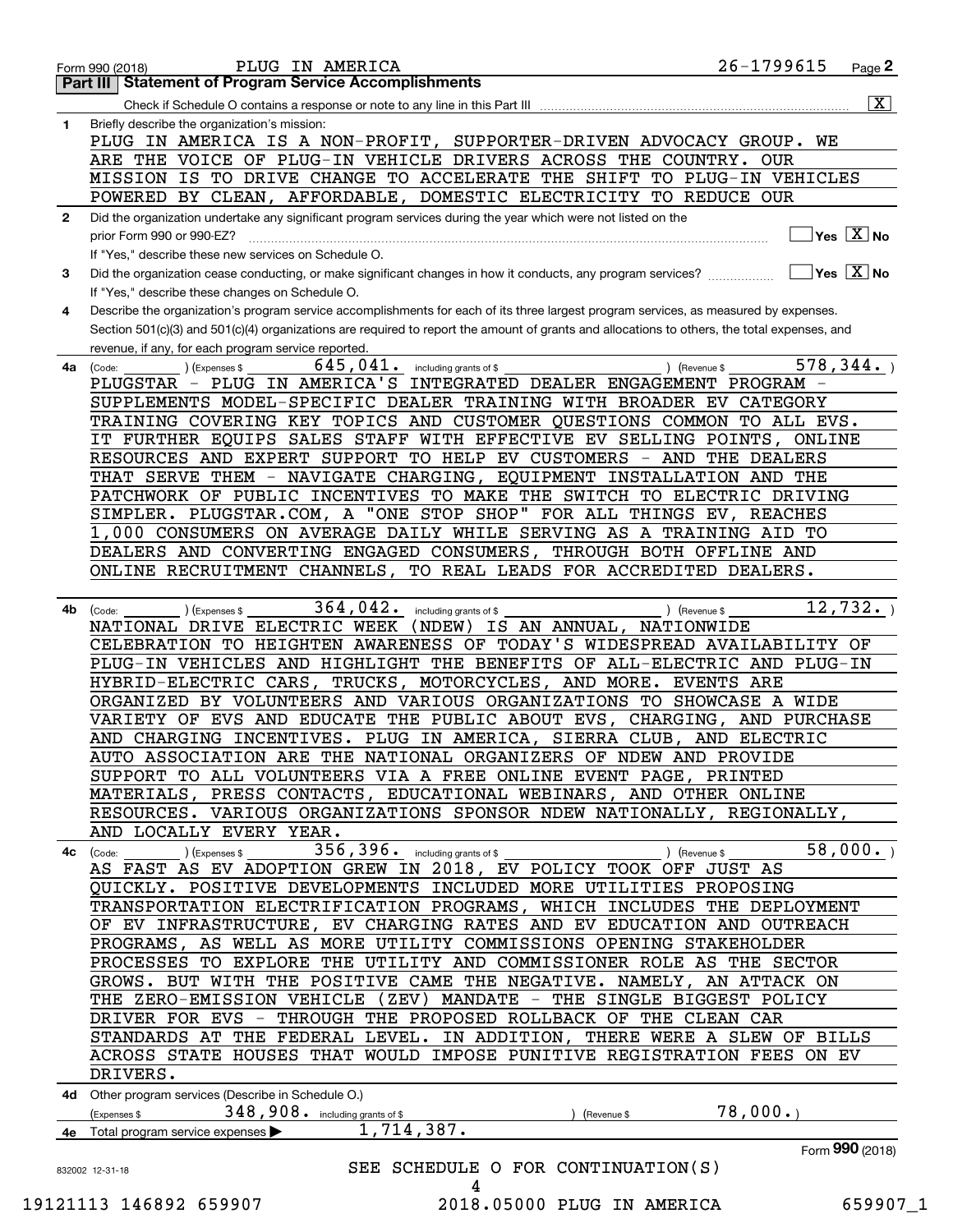| Form 990 (2018) |  |  |
|-----------------|--|--|

Form 990 (2018) Page **3Part IV Checklist of Required Schedules** PLUG IN AMERICA 26-1799615

|     |                                                                                                                                                                                                                                                                                                                                                                                                                                                                                       |                 |             | Yes   No        |
|-----|---------------------------------------------------------------------------------------------------------------------------------------------------------------------------------------------------------------------------------------------------------------------------------------------------------------------------------------------------------------------------------------------------------------------------------------------------------------------------------------|-----------------|-------------|-----------------|
| 1   | Is the organization described in section $501(c)(3)$ or $4947(a)(1)$ (other than a private foundation)?                                                                                                                                                                                                                                                                                                                                                                               |                 |             |                 |
|     |                                                                                                                                                                                                                                                                                                                                                                                                                                                                                       | 1               | х           |                 |
| 2   |                                                                                                                                                                                                                                                                                                                                                                                                                                                                                       | $\mathbf{2}$    | $\mathbf X$ |                 |
| З   | Did the organization engage in direct or indirect political campaign activities on behalf of or in opposition to candidates for                                                                                                                                                                                                                                                                                                                                                       |                 |             |                 |
|     |                                                                                                                                                                                                                                                                                                                                                                                                                                                                                       | 3               |             | x               |
| 4   | Section 501(c)(3) organizations. Did the organization engage in lobbying activities, or have a section 501(h) election in effect                                                                                                                                                                                                                                                                                                                                                      |                 |             |                 |
|     |                                                                                                                                                                                                                                                                                                                                                                                                                                                                                       | 4               | х           |                 |
| 5   | Is the organization a section 501(c)(4), 501(c)(5), or 501(c)(6) organization that receives membership dues, assessments, or                                                                                                                                                                                                                                                                                                                                                          |                 |             |                 |
|     |                                                                                                                                                                                                                                                                                                                                                                                                                                                                                       | 5               |             | x               |
| 6   | Did the organization maintain any donor advised funds or any similar funds or accounts for which donors have the right to                                                                                                                                                                                                                                                                                                                                                             |                 |             |                 |
|     | provide advice on the distribution or investment of amounts in such funds or accounts? If "Yes," complete Schedule D, Part I                                                                                                                                                                                                                                                                                                                                                          | 6               |             | x               |
| 7   | Did the organization receive or hold a conservation easement, including easements to preserve open space,                                                                                                                                                                                                                                                                                                                                                                             |                 |             |                 |
|     |                                                                                                                                                                                                                                                                                                                                                                                                                                                                                       | $\overline{7}$  |             | x               |
| 8   | Did the organization maintain collections of works of art, historical treasures, or other similar assets? If "Yes," complete                                                                                                                                                                                                                                                                                                                                                          |                 |             |                 |
|     |                                                                                                                                                                                                                                                                                                                                                                                                                                                                                       | 8               |             | x               |
| 9   | Did the organization report an amount in Part X, line 21, for escrow or custodial account liability, serve as a custodian for                                                                                                                                                                                                                                                                                                                                                         |                 |             |                 |
|     | amounts not listed in Part X; or provide credit counseling, debt management, credit repair, or debt negotiation services?                                                                                                                                                                                                                                                                                                                                                             |                 |             |                 |
|     | $\begin{minipage}{0.5\textwidth} \begin{tabular}{ l l l } \hline \multicolumn{1}{ l l l } \hline \multicolumn{1}{ l l } \multicolumn{1}{ l } \multicolumn{1}{ l } \multicolumn{1}{ l } \multicolumn{1}{ l } \multicolumn{1}{ l } \multicolumn{1}{ l } \multicolumn{1}{ l } \multicolumn{1}{ l } \multicolumn{1}{ l } \multicolumn{1}{ l } \multicolumn{1}{ l } \multicolumn{1}{ l } \multicolumn{1}{ l } \multicolumn{1}{ l } \multicolumn$<br>If "Yes." complete Schedule D. Part IV | 9               |             | x               |
| 10  | Did the organization, directly or through a related organization, hold assets in temporarily restricted endowments, permanent                                                                                                                                                                                                                                                                                                                                                         |                 |             |                 |
|     |                                                                                                                                                                                                                                                                                                                                                                                                                                                                                       | 10              |             | x               |
|     |                                                                                                                                                                                                                                                                                                                                                                                                                                                                                       |                 |             |                 |
| 11  | If the organization's answer to any of the following questions is "Yes," then complete Schedule D, Parts VI, VII, VIII, IX, or X                                                                                                                                                                                                                                                                                                                                                      |                 |             |                 |
|     | as applicable.                                                                                                                                                                                                                                                                                                                                                                                                                                                                        |                 |             |                 |
|     | a Did the organization report an amount for land, buildings, and equipment in Part X, line 10? If "Yes." complete Schedule D.                                                                                                                                                                                                                                                                                                                                                         |                 |             |                 |
|     |                                                                                                                                                                                                                                                                                                                                                                                                                                                                                       | 11a             | X           |                 |
|     | <b>b</b> Did the organization report an amount for investments - other securities in Part X, line 12 that is 5% or more of its total                                                                                                                                                                                                                                                                                                                                                  |                 |             |                 |
|     |                                                                                                                                                                                                                                                                                                                                                                                                                                                                                       | 11 <sub>b</sub> |             | x               |
|     | c Did the organization report an amount for investments - program related in Part X, line 13 that is 5% or more of its total                                                                                                                                                                                                                                                                                                                                                          |                 |             |                 |
|     |                                                                                                                                                                                                                                                                                                                                                                                                                                                                                       | 11c             |             | х               |
|     | d Did the organization report an amount for other assets in Part X, line 15 that is 5% or more of its total assets reported in                                                                                                                                                                                                                                                                                                                                                        |                 |             |                 |
|     |                                                                                                                                                                                                                                                                                                                                                                                                                                                                                       | 11d             |             | x               |
|     |                                                                                                                                                                                                                                                                                                                                                                                                                                                                                       | 11e             | X           |                 |
| f   | Did the organization's separate or consolidated financial statements for the tax year include a footnote that addresses                                                                                                                                                                                                                                                                                                                                                               |                 |             |                 |
|     | the organization's liability for uncertain tax positions under FIN 48 (ASC 740)? If "Yes," complete Schedule D, Part X                                                                                                                                                                                                                                                                                                                                                                | 11f             | Х           |                 |
|     | 12a Did the organization obtain separate, independent audited financial statements for the tax year? If "Yes," complete                                                                                                                                                                                                                                                                                                                                                               |                 |             |                 |
|     | Schedule D, Parts XI and XII                                                                                                                                                                                                                                                                                                                                                                                                                                                          | 12a             | х           |                 |
|     | <b>b</b> Was the organization included in consolidated, independent audited financial statements for the tax year?                                                                                                                                                                                                                                                                                                                                                                    |                 |             |                 |
|     | If "Yes," and if the organization answered "No" to line 12a, then completing Schedule D, Parts XI and XII is optional                                                                                                                                                                                                                                                                                                                                                                 | 12 <sub>b</sub> |             |                 |
| 13  | Is the organization a school described in section $170(b)(1)(A)(ii)?$ If "Yes," complete Schedule E                                                                                                                                                                                                                                                                                                                                                                                   | 13              |             | X               |
| 14a | Did the organization maintain an office, employees, or agents outside of the United States?                                                                                                                                                                                                                                                                                                                                                                                           | 14a             |             | X               |
| b   | Did the organization have aggregate revenues or expenses of more than \$10,000 from grantmaking, fundraising, business,                                                                                                                                                                                                                                                                                                                                                               |                 |             |                 |
|     | investment, and program service activities outside the United States, or aggregate foreign investments valued at \$100,000                                                                                                                                                                                                                                                                                                                                                            |                 |             |                 |
|     |                                                                                                                                                                                                                                                                                                                                                                                                                                                                                       | 14b             |             | x               |
| 15  | Did the organization report on Part IX, column (A), line 3, more than \$5,000 of grants or other assistance to or for any                                                                                                                                                                                                                                                                                                                                                             |                 |             |                 |
|     |                                                                                                                                                                                                                                                                                                                                                                                                                                                                                       | 15              |             | x               |
| 16  | Did the organization report on Part IX, column (A), line 3, more than \$5,000 of aggregate grants or other assistance to                                                                                                                                                                                                                                                                                                                                                              |                 |             |                 |
|     |                                                                                                                                                                                                                                                                                                                                                                                                                                                                                       | 16              |             | x               |
| 17  | Did the organization report a total of more than \$15,000 of expenses for professional fundraising services on Part IX,                                                                                                                                                                                                                                                                                                                                                               |                 |             |                 |
|     |                                                                                                                                                                                                                                                                                                                                                                                                                                                                                       | 17              |             | x               |
| 18  | Did the organization report more than \$15,000 total of fundraising event gross income and contributions on Part VIII, lines                                                                                                                                                                                                                                                                                                                                                          |                 |             |                 |
|     |                                                                                                                                                                                                                                                                                                                                                                                                                                                                                       | 18              |             | x               |
| 19  | Did the organization report more than \$15,000 of gross income from gaming activities on Part VIII, line 9a? If "Yes."                                                                                                                                                                                                                                                                                                                                                                |                 |             |                 |
|     |                                                                                                                                                                                                                                                                                                                                                                                                                                                                                       | 19              |             | x               |
|     |                                                                                                                                                                                                                                                                                                                                                                                                                                                                                       |                 |             | X               |
| 20a | Did the organization operate one or more hospital facilities? If "Yes," complete Schedule H                                                                                                                                                                                                                                                                                                                                                                                           | <b>20a</b>      |             |                 |
| b   | If "Yes" to line 20a, did the organization attach a copy of its audited financial statements to this return?                                                                                                                                                                                                                                                                                                                                                                          | 20b             |             |                 |
| 21  | Did the organization report more than \$5,000 of grants or other assistance to any domestic organization or                                                                                                                                                                                                                                                                                                                                                                           |                 |             | x               |
|     |                                                                                                                                                                                                                                                                                                                                                                                                                                                                                       | 21              |             | Form 990 (2018) |
|     | 832003 12-31-18                                                                                                                                                                                                                                                                                                                                                                                                                                                                       |                 |             |                 |

19121113 146892 659907 2018.05000 PLUG IN AMERICA 659907\_1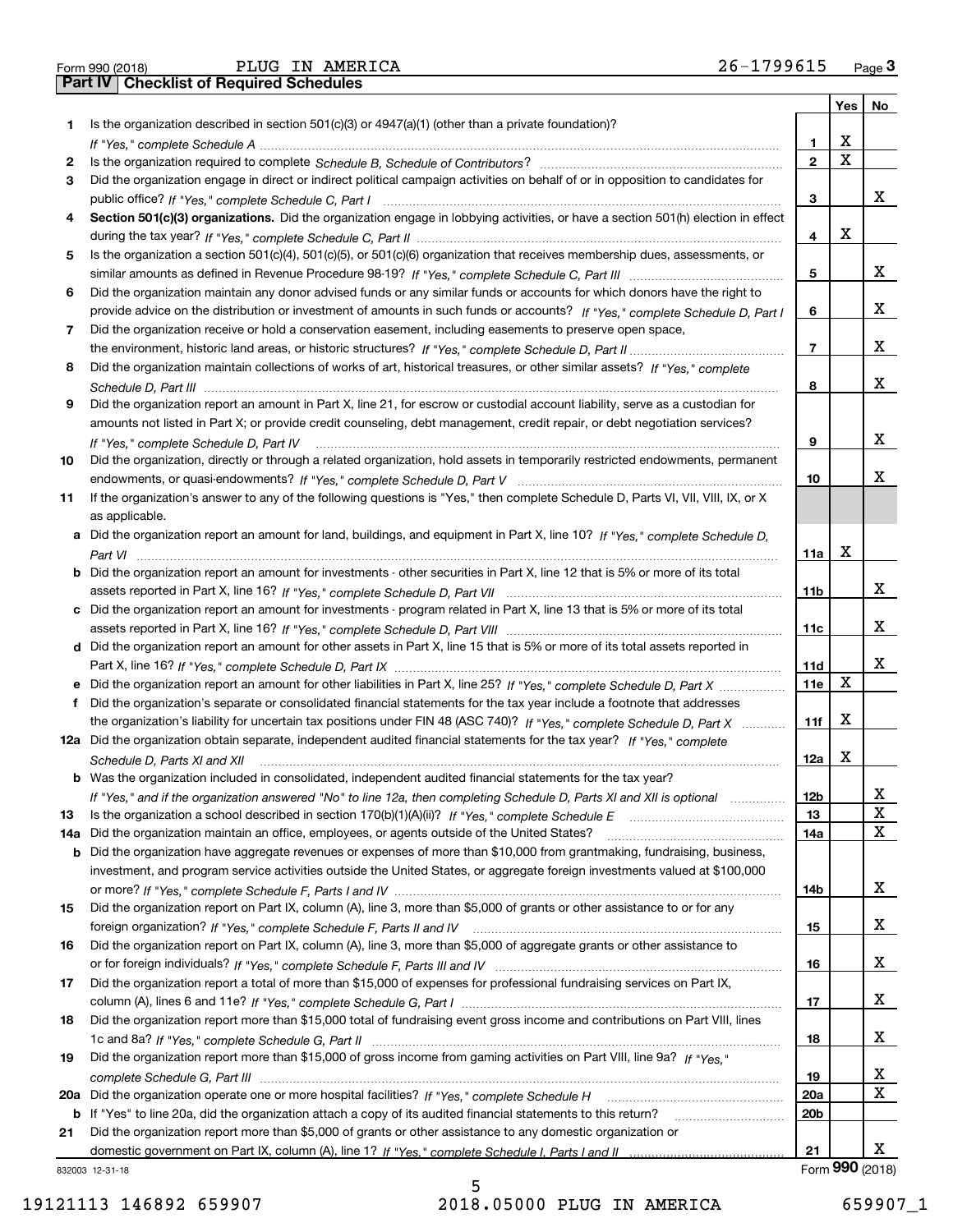| Form 990 (2018) |  |  |
|-----------------|--|--|

*(continued)*

|    |                                                                                                                                                                                                             |                 | Yes $ $ | No              |
|----|-------------------------------------------------------------------------------------------------------------------------------------------------------------------------------------------------------------|-----------------|---------|-----------------|
| 22 | Did the organization report more than \$5,000 of grants or other assistance to or for domestic individuals on                                                                                               |                 |         |                 |
|    |                                                                                                                                                                                                             | 22              |         | X               |
| 23 | Did the organization answer "Yes" to Part VII, Section A, line 3, 4, or 5 about compensation of the organization's current                                                                                  |                 |         |                 |
|    | and former officers, directors, trustees, key employees, and highest compensated employees? If "Yes," complete                                                                                              |                 |         |                 |
|    |                                                                                                                                                                                                             | 23              |         | х               |
|    | 24a Did the organization have a tax-exempt bond issue with an outstanding principal amount of more than \$100,000 as of the                                                                                 |                 |         |                 |
|    | last day of the year, that was issued after December 31, 2002? If "Yes," answer lines 24b through 24d and complete                                                                                          |                 |         |                 |
|    |                                                                                                                                                                                                             | 24a             |         | x               |
|    | <b>b</b> Did the organization invest any proceeds of tax-exempt bonds beyond a temporary period exception?                                                                                                  | 24b             |         |                 |
|    | c Did the organization maintain an escrow account other than a refunding escrow at any time during the year to defease                                                                                      |                 |         |                 |
|    |                                                                                                                                                                                                             | 24c             |         |                 |
|    |                                                                                                                                                                                                             | 24d             |         |                 |
|    | 25a Section 501(c)(3), 501(c)(4), and 501(c)(29) organizations. Did the organization engage in an excess benefit                                                                                            |                 |         |                 |
|    |                                                                                                                                                                                                             | 25a             |         | х               |
|    | b Is the organization aware that it engaged in an excess benefit transaction with a disqualified person in a prior year, and                                                                                |                 |         |                 |
|    | that the transaction has not been reported on any of the organization's prior Forms 990 or 990-EZ? If "Yes," complete                                                                                       |                 |         |                 |
|    | Schedule L, Part I                                                                                                                                                                                          | 25b             |         | х               |
| 26 | Did the organization report any amount on Part X, line 5, 6, or 22 for receivables from or payables to any current or                                                                                       |                 |         |                 |
|    | former officers, directors, trustees, key employees, highest compensated employees, or disqualified persons? If "Yes."                                                                                      |                 |         |                 |
|    |                                                                                                                                                                                                             | 26              |         | х               |
| 27 | Did the organization provide a grant or other assistance to an officer, director, trustee, key employee, substantial                                                                                        |                 |         |                 |
|    | contributor or employee thereof, a grant selection committee member, or to a 35% controlled entity or family member                                                                                         |                 |         |                 |
|    |                                                                                                                                                                                                             | 27              |         | х               |
| 28 | Was the organization a party to a business transaction with one of the following parties (see Schedule L, Part IV                                                                                           |                 |         |                 |
|    | instructions for applicable filing thresholds, conditions, and exceptions):                                                                                                                                 |                 |         |                 |
|    | a A current or former officer, director, trustee, or key employee? If "Yes," complete Schedule L, Part IV                                                                                                   | 28a             |         | х               |
|    | b A family member of a current or former officer, director, trustee, or key employee? If "Yes," complete Schedule L, Part IV                                                                                | 28 <sub>b</sub> |         | $\mathbf X$     |
|    | c An entity of which a current or former officer, director, trustee, or key employee (or a family member thereof) was an officer,                                                                           |                 |         |                 |
|    |                                                                                                                                                                                                             | 28c             |         | х               |
| 29 |                                                                                                                                                                                                             | 29              |         | $\mathbf x$     |
| 30 | Did the organization receive contributions of art, historical treasures, or other similar assets, or qualified conservation                                                                                 |                 |         |                 |
|    |                                                                                                                                                                                                             | 30              |         | х               |
| 31 | Did the organization liquidate, terminate, or dissolve and cease operations?                                                                                                                                |                 |         |                 |
|    |                                                                                                                                                                                                             | 31              |         | х               |
| 32 | Did the organization sell, exchange, dispose of, or transfer more than 25% of its net assets? If "Yes," complete                                                                                            |                 |         |                 |
|    |                                                                                                                                                                                                             | 32              |         | X               |
| 33 | Did the organization own 100% of an entity disregarded as separate from the organization under Regulations                                                                                                  |                 |         |                 |
|    |                                                                                                                                                                                                             | 33              |         | х               |
| 34 | Was the organization related to any tax-exempt or taxable entity? If "Yes," complete Schedule R, Part II, III, or IV, and                                                                                   |                 |         |                 |
|    |                                                                                                                                                                                                             | 34              |         | х               |
|    | 35a Did the organization have a controlled entity within the meaning of section 512(b)(13)?                                                                                                                 | <b>35a</b>      |         | X               |
|    | b If "Yes" to line 35a, did the organization receive any payment from or engage in any transaction with a controlled entity                                                                                 |                 |         |                 |
|    |                                                                                                                                                                                                             | 35b             |         |                 |
| 36 | Section 501(c)(3) organizations. Did the organization make any transfers to an exempt non-charitable related organization?                                                                                  |                 |         |                 |
|    |                                                                                                                                                                                                             | 36              |         | х               |
| 37 | Did the organization conduct more than 5% of its activities through an entity that is not a related organization                                                                                            |                 |         |                 |
|    | and that is treated as a partnership for federal income tax purposes? If "Yes," complete Schedule R, Part VI                                                                                                | 37              |         | х               |
|    | Did the organization complete Schedule O and provide explanations in Schedule O for Part VI, lines 11b and 19?                                                                                              |                 |         |                 |
| 38 | Note. All Form 990 filers are required to complete Schedule O                                                                                                                                               | 38              | X       |                 |
|    | <b>Statements Regarding Other IRS Filings and Tax Compliance</b><br><b>Part V</b>                                                                                                                           |                 |         |                 |
|    | Check if Schedule O contains a response or note to any line in this Part V                                                                                                                                  |                 |         |                 |
|    |                                                                                                                                                                                                             |                 |         |                 |
|    | 20                                                                                                                                                                                                          |                 | Yes     | No              |
|    | 1a<br>0                                                                                                                                                                                                     |                 |         |                 |
| b  | Enter the number of Forms W-2G included in line 1a. Enter -0- if not applicable<br>1b<br>Did the organization comply with backup withholding rules for reportable payments to vendors and reportable gaming |                 |         |                 |
| c  | (gambling) winnings to prize winners?                                                                                                                                                                       | 1c              | X       |                 |
|    |                                                                                                                                                                                                             |                 |         | Form 990 (2018) |
|    | 832004 12-31-18<br>6                                                                                                                                                                                        |                 |         |                 |
|    |                                                                                                                                                                                                             |                 |         |                 |

19121113 146892 659907 2018.05000 PLUG IN AMERICA 659907\_1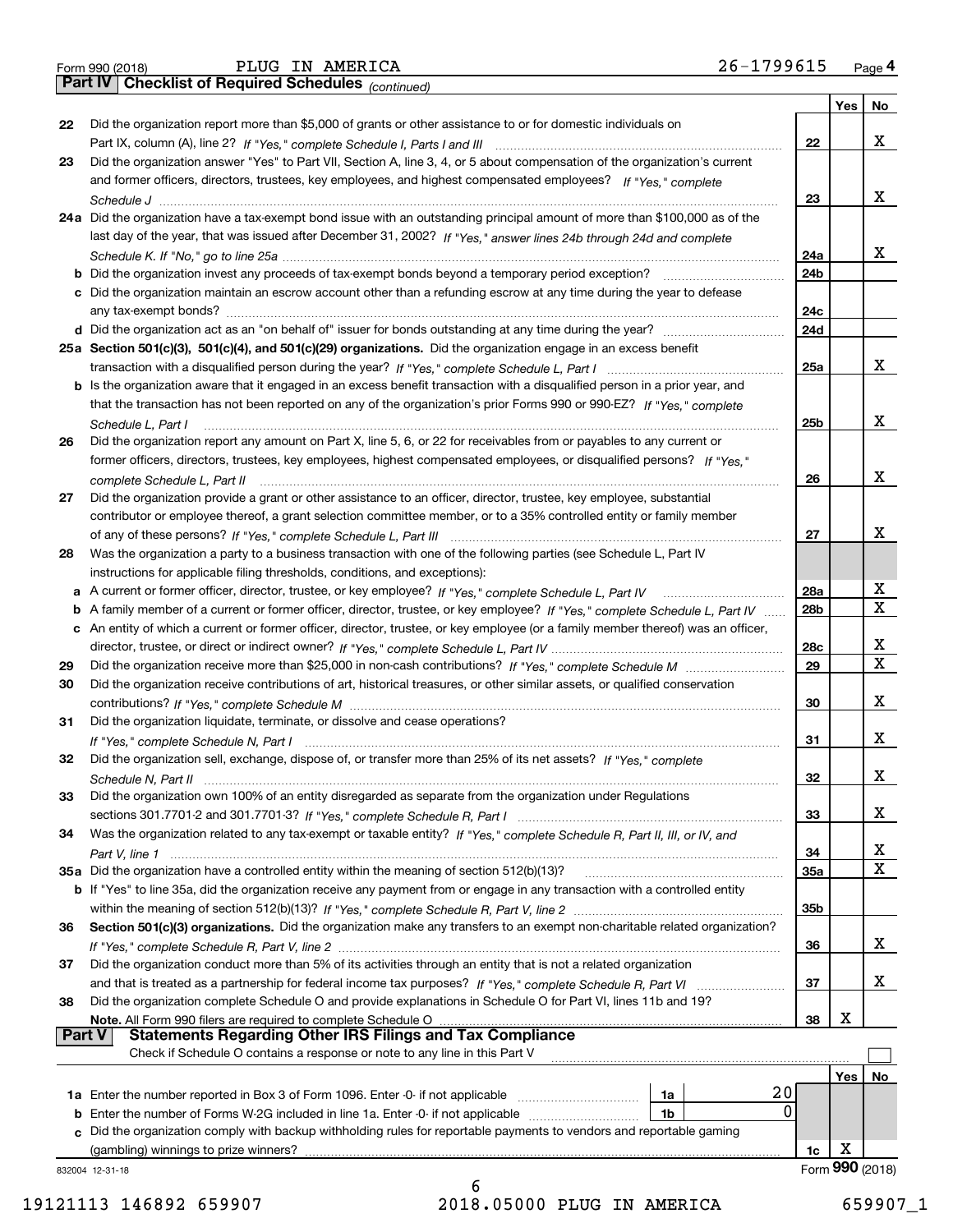|               | 26-1799615<br>PLUG IN AMERICA<br>Form 990 (2018)                                                                                                |                |     | Page 5 |  |  |  |  |  |  |  |
|---------------|-------------------------------------------------------------------------------------------------------------------------------------------------|----------------|-----|--------|--|--|--|--|--|--|--|
| <b>Part V</b> | Statements Regarding Other IRS Filings and Tax Compliance (continued)                                                                           |                |     |        |  |  |  |  |  |  |  |
|               |                                                                                                                                                 |                | Yes | No     |  |  |  |  |  |  |  |
|               | 2a Enter the number of employees reported on Form W-3, Transmittal of Wage and Tax Statements,                                                  |                |     |        |  |  |  |  |  |  |  |
|               | 17<br>filed for the calendar year ending with or within the year covered by this return <i>manumumumum</i><br>2a                                |                | х   |        |  |  |  |  |  |  |  |
|               |                                                                                                                                                 |                |     |        |  |  |  |  |  |  |  |
|               |                                                                                                                                                 |                |     |        |  |  |  |  |  |  |  |
|               | 3a Did the organization have unrelated business gross income of \$1,000 or more during the year?                                                |                |     |        |  |  |  |  |  |  |  |
|               |                                                                                                                                                 | 3 <sub>b</sub> | X   |        |  |  |  |  |  |  |  |
|               | 4a At any time during the calendar year, did the organization have an interest in, or a signature or other authority over, a                    |                |     |        |  |  |  |  |  |  |  |
|               |                                                                                                                                                 | 4a             |     | х      |  |  |  |  |  |  |  |
|               | <b>b</b> If "Yes," enter the name of the foreign country: $\blacktriangleright$                                                                 |                |     |        |  |  |  |  |  |  |  |
|               | See instructions for filing requirements for FinCEN Form 114, Report of Foreign Bank and Financial Accounts (FBAR).                             |                |     |        |  |  |  |  |  |  |  |
|               | 5a Was the organization a party to a prohibited tax shelter transaction at any time during the tax year?                                        | 5a             |     | X      |  |  |  |  |  |  |  |
| b             |                                                                                                                                                 | 5 <sub>b</sub> |     | х      |  |  |  |  |  |  |  |
|               |                                                                                                                                                 | 5c             |     |        |  |  |  |  |  |  |  |
|               | 6a Does the organization have annual gross receipts that are normally greater than \$100,000, and did the organization solicit                  |                |     |        |  |  |  |  |  |  |  |
|               |                                                                                                                                                 | 6a             |     | х      |  |  |  |  |  |  |  |
|               | <b>b</b> If "Yes," did the organization include with every solicitation an express statement that such contributions or gifts                   |                |     |        |  |  |  |  |  |  |  |
|               | were not tax deductible?                                                                                                                        | 6b             |     |        |  |  |  |  |  |  |  |
| 7             | Organizations that may receive deductible contributions under section 170(c).                                                                   |                |     |        |  |  |  |  |  |  |  |
| а             | Did the organization receive a payment in excess of \$75 made partly as a contribution and partly for goods and services provided to the payor? | 7a             | х   |        |  |  |  |  |  |  |  |
|               | <b>b</b> If "Yes," did the organization notify the donor of the value of the goods or services provided?                                        | 7b             | X   |        |  |  |  |  |  |  |  |
|               | c Did the organization sell, exchange, or otherwise dispose of tangible personal property for which it was required                             |                |     |        |  |  |  |  |  |  |  |
|               |                                                                                                                                                 | 7с             |     | х      |  |  |  |  |  |  |  |
|               | 7d                                                                                                                                              |                |     |        |  |  |  |  |  |  |  |
| е             |                                                                                                                                                 | 7e             |     | х      |  |  |  |  |  |  |  |
| f             | Did the organization, during the year, pay premiums, directly or indirectly, on a personal benefit contract?                                    | 7f             |     | x      |  |  |  |  |  |  |  |
| g             | If the organization received a contribution of qualified intellectual property, did the organization file Form 8899 as required?                | 7g             |     |        |  |  |  |  |  |  |  |
| h.            | If the organization received a contribution of cars, boats, airplanes, or other vehicles, did the organization file a Form 1098-C?              | 7h             |     |        |  |  |  |  |  |  |  |
| 8             | Sponsoring organizations maintaining donor advised funds. Did a donor advised fund maintained by the                                            |                |     |        |  |  |  |  |  |  |  |
|               | sponsoring organization have excess business holdings at any time during the year?                                                              | 8              |     |        |  |  |  |  |  |  |  |
| 9             | Sponsoring organizations maintaining donor advised funds.                                                                                       |                |     |        |  |  |  |  |  |  |  |
| а             | Did the sponsoring organization make any taxable distributions under section 4966?                                                              | 9а             |     |        |  |  |  |  |  |  |  |
|               | <b>b</b> Did the sponsoring organization make a distribution to a donor, donor advisor, or related person?                                      | 9b             |     |        |  |  |  |  |  |  |  |
| 10            | Section 501(c)(7) organizations. Enter:<br>10a                                                                                                  |                |     |        |  |  |  |  |  |  |  |
|               | 10b <br>Gross receipts, included on Form 990, Part VIII, line 12, for public use of club facilities                                             |                |     |        |  |  |  |  |  |  |  |
|               |                                                                                                                                                 |                |     |        |  |  |  |  |  |  |  |
| 11            | Section 501(c)(12) organizations. Enter:<br><b>a</b> Gross income from members or shareholders<br>11a                                           |                |     |        |  |  |  |  |  |  |  |
|               | b Gross income from other sources (Do not net amounts due or paid to other sources against                                                      |                |     |        |  |  |  |  |  |  |  |
|               | 11b                                                                                                                                             |                |     |        |  |  |  |  |  |  |  |
|               | 12a Section 4947(a)(1) non-exempt charitable trusts. Is the organization filing Form 990 in lieu of Form 1041?                                  | 12a            |     |        |  |  |  |  |  |  |  |
|               | 12b<br><b>b</b> If "Yes," enter the amount of tax-exempt interest received or accrued during the year                                           |                |     |        |  |  |  |  |  |  |  |
| 13            | Section 501(c)(29) qualified nonprofit health insurance issuers.                                                                                |                |     |        |  |  |  |  |  |  |  |
|               | <b>a</b> Is the organization licensed to issue qualified health plans in more than one state?                                                   | 13а            |     |        |  |  |  |  |  |  |  |
|               | Note. See the instructions for additional information the organization must report on Schedule O.                                               |                |     |        |  |  |  |  |  |  |  |
|               | <b>b</b> Enter the amount of reserves the organization is required to maintain by the states in which the                                       |                |     |        |  |  |  |  |  |  |  |
|               | 13b                                                                                                                                             |                |     |        |  |  |  |  |  |  |  |
|               | 13с                                                                                                                                             |                |     |        |  |  |  |  |  |  |  |
| 14a           | Did the organization receive any payments for indoor tanning services during the tax year?                                                      | 14a            |     | x      |  |  |  |  |  |  |  |
|               |                                                                                                                                                 | 14b            |     |        |  |  |  |  |  |  |  |
| 15            | Is the organization subject to the section 4960 tax on payment(s) of more than \$1,000,000 in remuneration or                                   |                |     |        |  |  |  |  |  |  |  |
|               |                                                                                                                                                 | 15             |     | x      |  |  |  |  |  |  |  |
|               | If "Yes," see instructions and file Form 4720, Schedule N.                                                                                      |                |     |        |  |  |  |  |  |  |  |
| 16            | Is the organization an educational institution subject to the section 4968 excise tax on net investment income?                                 | 16             |     | х      |  |  |  |  |  |  |  |
|               | If "Yes," complete Form 4720, Schedule O.                                                                                                       |                |     |        |  |  |  |  |  |  |  |

Form (2018) **990**

832005 12-31-18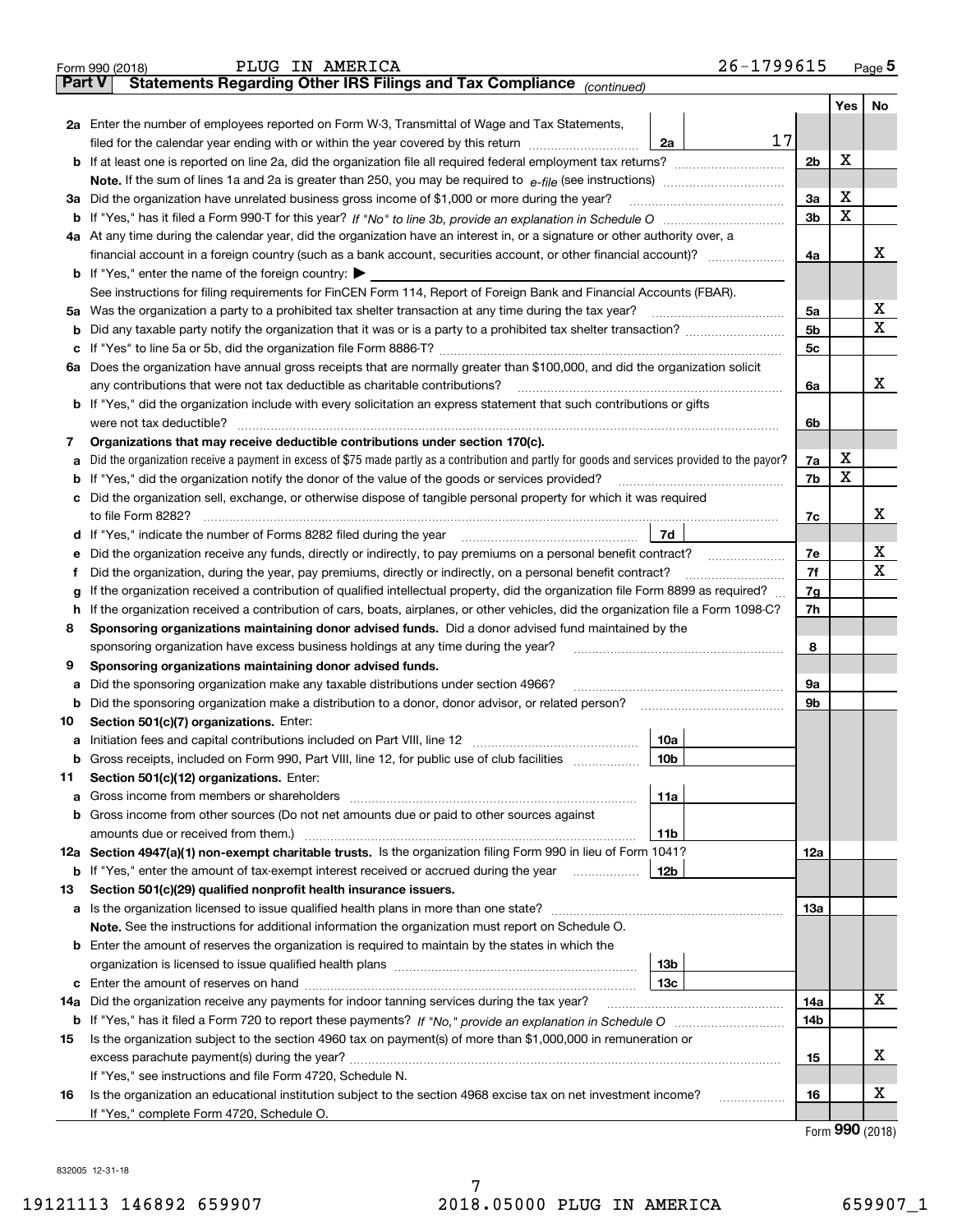|    |                                                                                                                                                                                                                                                                                                                                                                                                                                                                                                             |                 | Yes | No                      |
|----|-------------------------------------------------------------------------------------------------------------------------------------------------------------------------------------------------------------------------------------------------------------------------------------------------------------------------------------------------------------------------------------------------------------------------------------------------------------------------------------------------------------|-----------------|-----|-------------------------|
|    | 13<br>1a Enter the number of voting members of the governing body at the end of the tax year<br>1a<br>.                                                                                                                                                                                                                                                                                                                                                                                                     |                 |     |                         |
|    | If there are material differences in voting rights among members of the governing body, or if the governing                                                                                                                                                                                                                                                                                                                                                                                                 |                 |     |                         |
|    | body delegated broad authority to an executive committee or similar committee, explain in Schedule O.                                                                                                                                                                                                                                                                                                                                                                                                       |                 |     |                         |
| b  | 13<br>Enter the number of voting members included in line 1a, above, who are independent<br>1b                                                                                                                                                                                                                                                                                                                                                                                                              |                 |     |                         |
| 2  | Did any officer, director, trustee, or key employee have a family relationship or a business relationship with any other                                                                                                                                                                                                                                                                                                                                                                                    |                 |     |                         |
|    | officer, director, trustee, or key employee?<br>$\begin{minipage}{0.5\textwidth} \begin{tabular}{ l l l } \hline & \multicolumn{1}{ l l } \hline & \multicolumn{1}{ l } \hline \multicolumn{1}{ l } \hline \multicolumn{1}{ l } \hline \multicolumn{1}{ l } \hline \multicolumn{1}{ l } \hline \multicolumn{1}{ l } \hline \multicolumn{1}{ l } \hline \multicolumn{1}{ l } \hline \multicolumn{1}{ l } \hline \multicolumn{1}{ l } \hline \multicolumn{1}{ l } \hline \multicolumn{1}{ l } \hline \multic$ | $\mathbf{2}$    |     | X                       |
| З  | Did the organization delegate control over management duties customarily performed by or under the direct supervision                                                                                                                                                                                                                                                                                                                                                                                       |                 |     |                         |
|    |                                                                                                                                                                                                                                                                                                                                                                                                                                                                                                             | 3               |     | X                       |
|    |                                                                                                                                                                                                                                                                                                                                                                                                                                                                                                             | 4               |     | $\overline{\mathtt{x}}$ |
| 4  | Did the organization make any significant changes to its governing documents since the prior Form 990 was filed?                                                                                                                                                                                                                                                                                                                                                                                            | 5               |     | $\overline{\mathtt{x}}$ |
| 5  |                                                                                                                                                                                                                                                                                                                                                                                                                                                                                                             |                 |     | $\overline{\mathbf{x}}$ |
| 6  |                                                                                                                                                                                                                                                                                                                                                                                                                                                                                                             | 6               |     |                         |
| 7a | Did the organization have members, stockholders, or other persons who had the power to elect or appoint one or                                                                                                                                                                                                                                                                                                                                                                                              |                 |     |                         |
|    |                                                                                                                                                                                                                                                                                                                                                                                                                                                                                                             | 7a              |     | X                       |
|    | b Are any governance decisions of the organization reserved to (or subject to approval by) members, stockholders, or                                                                                                                                                                                                                                                                                                                                                                                        |                 |     |                         |
|    | persons other than the governing body?                                                                                                                                                                                                                                                                                                                                                                                                                                                                      | 7b              |     | х                       |
| 8  | Did the organization contemporaneously document the meetings held or written actions undertaken during the vear by the following:                                                                                                                                                                                                                                                                                                                                                                           |                 |     |                         |
| a  |                                                                                                                                                                                                                                                                                                                                                                                                                                                                                                             | 8a              | x   |                         |
| b  |                                                                                                                                                                                                                                                                                                                                                                                                                                                                                                             | 8b              | X   |                         |
| 9  | Is there any officer, director, trustee, or key employee listed in Part VII, Section A, who cannot be reached at the                                                                                                                                                                                                                                                                                                                                                                                        |                 |     |                         |
|    |                                                                                                                                                                                                                                                                                                                                                                                                                                                                                                             | 9               |     | x                       |
|    | Section B. Policies (This Section B requests information about policies not required by the Internal Revenue Code.)                                                                                                                                                                                                                                                                                                                                                                                         |                 |     |                         |
|    |                                                                                                                                                                                                                                                                                                                                                                                                                                                                                                             |                 | Yes | No                      |
|    |                                                                                                                                                                                                                                                                                                                                                                                                                                                                                                             | 10a             |     | X                       |
|    | <b>b</b> If "Yes," did the organization have written policies and procedures governing the activities of such chapters, affiliates,                                                                                                                                                                                                                                                                                                                                                                         |                 |     |                         |
|    |                                                                                                                                                                                                                                                                                                                                                                                                                                                                                                             | 10 <sub>b</sub> |     |                         |
|    | 11a Has the organization provided a complete copy of this Form 990 to all members of its governing body before filing the form?                                                                                                                                                                                                                                                                                                                                                                             | 11a             | х   |                         |
|    | <b>b</b> Describe in Schedule O the process, if any, used by the organization to review this Form 990.                                                                                                                                                                                                                                                                                                                                                                                                      |                 |     |                         |
|    |                                                                                                                                                                                                                                                                                                                                                                                                                                                                                                             | 12a             | Х   |                         |
| b  |                                                                                                                                                                                                                                                                                                                                                                                                                                                                                                             | 12 <sub>b</sub> | x   |                         |
| с  | Did the organization regularly and consistently monitor and enforce compliance with the policy? If "Yes." describe                                                                                                                                                                                                                                                                                                                                                                                          |                 |     |                         |
|    | in Schedule O how this was done manufactured and contact the state of the state of the state of the state of the state of the state of the state of the state of the state of the state of the state of the state of the state                                                                                                                                                                                                                                                                              | 12c             | Х   |                         |
| 13 |                                                                                                                                                                                                                                                                                                                                                                                                                                                                                                             | 13              |     | X                       |
| 14 | Did the organization have a written document retention and destruction policy? manufactured and the organization have a written document retention and destruction policy?                                                                                                                                                                                                                                                                                                                                  | 14              | х   |                         |
| 15 | Did the process for determining compensation of the following persons include a review and approval by independent                                                                                                                                                                                                                                                                                                                                                                                          |                 |     |                         |
|    | persons, comparability data, and contemporaneous substantiation of the deliberation and decision?                                                                                                                                                                                                                                                                                                                                                                                                           |                 |     |                         |
|    |                                                                                                                                                                                                                                                                                                                                                                                                                                                                                                             | 15a             | Х   |                         |
|    |                                                                                                                                                                                                                                                                                                                                                                                                                                                                                                             | 15 <sub>b</sub> |     | X                       |
|    | If "Yes" to line 15a or 15b, describe the process in Schedule O (see instructions).                                                                                                                                                                                                                                                                                                                                                                                                                         |                 |     |                         |
|    | 16a Did the organization invest in, contribute assets to, or participate in a joint venture or similar arrangement with a                                                                                                                                                                                                                                                                                                                                                                                   |                 |     |                         |
|    | taxable entity during the year?                                                                                                                                                                                                                                                                                                                                                                                                                                                                             | 16a             |     | х                       |
|    | <b>b</b> If "Yes," did the organization follow a written policy or procedure requiring the organization to evaluate its participation                                                                                                                                                                                                                                                                                                                                                                       |                 |     |                         |
|    |                                                                                                                                                                                                                                                                                                                                                                                                                                                                                                             |                 |     |                         |
|    | in joint venture arrangements under applicable federal tax law, and take steps to safequard the organization's                                                                                                                                                                                                                                                                                                                                                                                              |                 |     |                         |
|    | <b>Section C. Disclosure</b>                                                                                                                                                                                                                                                                                                                                                                                                                                                                                | 16b             |     |                         |
|    |                                                                                                                                                                                                                                                                                                                                                                                                                                                                                                             |                 |     |                         |
| 17 | List the states with which a copy of this Form 990 is required to be filed $\blacktriangleright$ CA                                                                                                                                                                                                                                                                                                                                                                                                         |                 |     |                         |
| 18 | Section 6104 requires an organization to make its Forms 1023 (1024 or 1024 A if applicable), 990, and 990-T (Section 501(c)(3)s only) available                                                                                                                                                                                                                                                                                                                                                             |                 |     |                         |
|    | for public inspection. Indicate how you made these available. Check all that apply.                                                                                                                                                                                                                                                                                                                                                                                                                         |                 |     |                         |
|    | $X$ Upon request<br>$\mid$ $\rm X\mid$ Own website<br>Another's website<br>Other (explain in Schedule O)                                                                                                                                                                                                                                                                                                                                                                                                    |                 |     |                         |
| 19 | Describe in Schedule O whether (and if so, how) the organization made its governing documents, conflict of interest policy, and financial                                                                                                                                                                                                                                                                                                                                                                   |                 |     |                         |
|    | statements available to the public during the tax year.                                                                                                                                                                                                                                                                                                                                                                                                                                                     |                 |     |                         |
| 20 | State the name, address, and telephone number of the person who possesses the organization's books and records                                                                                                                                                                                                                                                                                                                                                                                              |                 |     |                         |
|    | AHMED ABOU-ISMAIL - 323-372-1236                                                                                                                                                                                                                                                                                                                                                                                                                                                                            |                 |     |                         |
|    | 6380 WILSHIRE BOULEVARD, NO.1000, LOS ANGELES, CA<br>90048                                                                                                                                                                                                                                                                                                                                                                                                                                                  |                 |     |                         |

Form 990 (2018) PLUG IN AMERICA<br>**Part VI Governance, Management, and Disclosure** For each "Yes" response to lines 2 through 7b below, and for a "No" response

*For each "Yes" response to lines 2 through 7b below, and for a "No" response*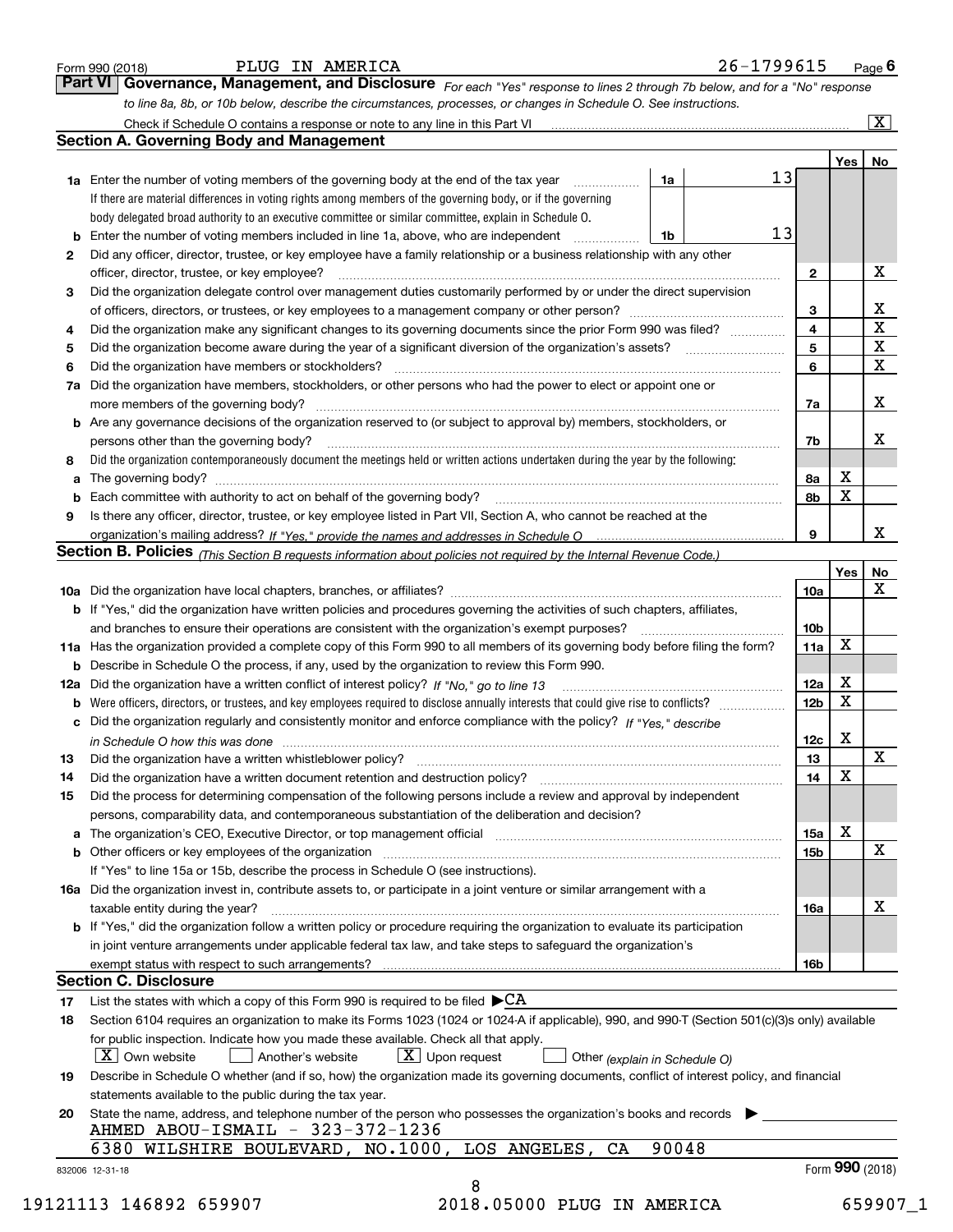$\mathcal{L}^{\text{max}}$ 

## Form 990 (2018) PLUG IN AMERICA 26-1799615 <sub>Page</sub> **7Part VII Compensation of Officers, Directors, Trustees, Key Employees, Highest Compensated Employees, and Independent Contractors**

Check if Schedule O contains a response or note to any line in this Part VII

**Section A. Officers, Directors, Trustees, Key Employees, and Highest Compensated Employees**

**1a**  Complete this table for all persons required to be listed. Report compensation for the calendar year ending with or within the organization's tax year.

**•** List all of the organization's current officers, directors, trustees (whether individuals or organizations), regardless of amount of compensation. Enter -0- in columns  $(D)$ ,  $(E)$ , and  $(F)$  if no compensation was paid.

● List all of the organization's **current** key employees, if any. See instructions for definition of "key employee."

**•** List the organization's five current highest compensated employees (other than an officer, director, trustee, or key employee) who received reportable compensation (Box 5 of Form W-2 and/or Box 7 of Form 1099-MISC) of more than \$100,000 from the organization and any related organizations.

 $\bullet$  List all of the organization's **former** officers, key employees, and highest compensated employees who received more than \$100,000 of reportable compensation from the organization and any related organizations.

**•** List all of the organization's former directors or trustees that received, in the capacity as a former director or trustee of the organization, more than \$10,000 of reportable compensation from the organization and any related organizations.

List persons in the following order: individual trustees or directors; institutional trustees; officers; key employees; highest compensated employees; and former such persons.

Check this box if neither the organization nor any related organization compensated any current officer, director, or trustee.  $\mathcal{L}^{\text{max}}$ 

| (A)                          | (B)                  | (C)                            |                       |                         |              |                                                                  |        | (D)                             | (E)             | (F)                      |
|------------------------------|----------------------|--------------------------------|-----------------------|-------------------------|--------------|------------------------------------------------------------------|--------|---------------------------------|-----------------|--------------------------|
| Name and Title               | Average              |                                |                       | Position                |              | (do not check more than one                                      |        | Reportable                      | Reportable      | Estimated                |
|                              | hours per            |                                |                       |                         |              | box, unless person is both an<br>officer and a director/trustee) |        | compensation                    | compensation    | amount of                |
|                              | week                 |                                |                       |                         |              |                                                                  |        | from                            | from related    | other                    |
|                              | (list any            |                                |                       |                         |              |                                                                  |        | the                             | organizations   | compensation             |
|                              | hours for<br>related |                                |                       |                         |              |                                                                  |        | organization<br>(W-2/1099-MISC) | (W-2/1099-MISC) | from the<br>organization |
|                              | organizations        |                                |                       |                         |              |                                                                  |        |                                 |                 | and related              |
|                              | below                | Individual trustee or director | Institutional trustee |                         | Key employee |                                                                  |        |                                 |                 | organizations            |
|                              | line)                |                                |                       | Officer                 |              | Highest compensated<br> employee                                 | Former |                                 |                 |                          |
| (1)<br>TONIA BUELL           | 2.00                 |                                |                       |                         |              |                                                                  |        |                                 |                 |                          |
| SECRETARY                    |                      | $\mathbf x$                    |                       | $\rm X$                 |              |                                                                  |        | 0.                              | $\mathbf 0$ .   | 0.                       |
| <b>JEFF FINN</b><br>(2)      | 2.00                 |                                |                       |                         |              |                                                                  |        |                                 |                 |                          |
| <b>DIRECTOR</b>              |                      | $\mathbf X$                    |                       |                         |              |                                                                  |        | $0$ .                           | $\mathbf 0$ .   | $0_{.}$                  |
| RON FREUND<br>(3)            | 2.00                 |                                |                       |                         |              |                                                                  |        |                                 |                 |                          |
| <b>DIRECTOR</b>              |                      | $\mathbf x$                    |                       |                         |              |                                                                  |        | 0.                              | 0.              | $0_{.}$                  |
| <b>JAY FRIEDLAND</b><br>(4)  | 2.00                 |                                |                       |                         |              |                                                                  |        |                                 |                 |                          |
| <b>DIRECTOR</b>              |                      | $\mathbf x$                    |                       |                         |              |                                                                  |        | 0.                              | $\mathbf 0$ .   | $\mathbf 0$ .            |
| MARC GELLER<br>(5)           | 2.00                 |                                |                       |                         |              |                                                                  |        |                                 |                 |                          |
| VICE PRESIDENT               |                      | $\mathbf x$                    |                       | $\bar{\mathbf{X}}$      |              |                                                                  |        | 3,000.                          | 0.              | $\mathbf 0$ .            |
| RICHARD KELLY<br>(6)         | 2.00                 |                                |                       |                         |              |                                                                  |        |                                 |                 |                          |
| <b>DIRECTOR</b>              |                      | $\mathbf x$                    |                       |                         |              |                                                                  |        | 0.                              | $\mathbf 0$ .   | $\mathbf 0$ .            |
| <b>JENNIFER KRILL</b><br>(7) | 2.00                 |                                |                       |                         |              |                                                                  |        |                                 |                 |                          |
| PRESIDENT                    |                      | $\mathbf X$                    |                       | $\bar{\mathbf{X}}$      |              |                                                                  |        | 0.                              | 0.              | $0_{.}$                  |
| TOM SAXTON<br>(8)            | 2.00                 |                                |                       |                         |              |                                                                  |        |                                 |                 |                          |
| <b>DIRECTOR</b>              |                      | $\mathbf X$                    |                       |                         |              |                                                                  |        | 0.                              | 0.              | $0_{.}$                  |
| MICHAEL THWAITE<br>(9)       | 2.00                 |                                |                       |                         |              |                                                                  |        |                                 |                 |                          |
| <b>DIRECTOR</b>              |                      | $\mathbf x$                    |                       |                         |              |                                                                  |        | 0.                              | $\mathbf 0$ .   | $0_{.}$                  |
| (10) COLBY TRUDEAU           | 2.00                 |                                |                       |                         |              |                                                                  |        |                                 |                 |                          |
| IT DIRECTOR                  |                      | $\mathbf X$                    |                       |                         |              |                                                                  |        | 0.                              | $\mathbf 0$ .   | $\mathbf 0$ .            |
| (11) BARRY WOODS             | 2.00                 |                                |                       |                         |              |                                                                  |        |                                 |                 |                          |
| <b>DIRECTOR</b>              |                      | $\mathbf x$                    |                       |                         |              |                                                                  |        | 0.                              | $\mathbf 0$ .   | 0.                       |
| (12) RANDY JOHNSON           | 2.00                 |                                |                       |                         |              |                                                                  |        |                                 |                 |                          |
| <b>TREASURER</b>             |                      | $\rm X$                        |                       | $\overline{\textbf{X}}$ |              |                                                                  |        | 0.                              | $\mathbf 0$ .   | $\mathbf 0$ .            |
| (13) NICKY DAVIES            | 2.00                 |                                |                       |                         |              |                                                                  |        |                                 |                 |                          |
| <b>DIRECTOR</b>              |                      | $\mathbf x$                    |                       |                         |              |                                                                  |        | 0.                              | $\mathbf 0$ .   | $\mathbf 0$ .            |
| (14) JOEL LEVIN              | 45.00                |                                |                       |                         |              |                                                                  |        |                                 |                 |                          |
| EXECUTIVE DIRECTOR           |                      |                                |                       | $\overline{\textbf{X}}$ |              |                                                                  |        | 123,496.                        | $\mathbf 0$ .   | 19,316.                  |
|                              |                      |                                |                       |                         |              |                                                                  |        |                                 |                 |                          |
|                              |                      |                                |                       |                         |              |                                                                  |        |                                 |                 |                          |
|                              |                      |                                |                       |                         |              |                                                                  |        |                                 |                 |                          |
|                              |                      |                                |                       |                         |              |                                                                  |        |                                 |                 |                          |
|                              |                      |                                |                       |                         |              |                                                                  |        |                                 |                 |                          |
|                              |                      |                                |                       |                         |              |                                                                  |        |                                 |                 |                          |

9

832007 12-31-18

Form (2018) **990**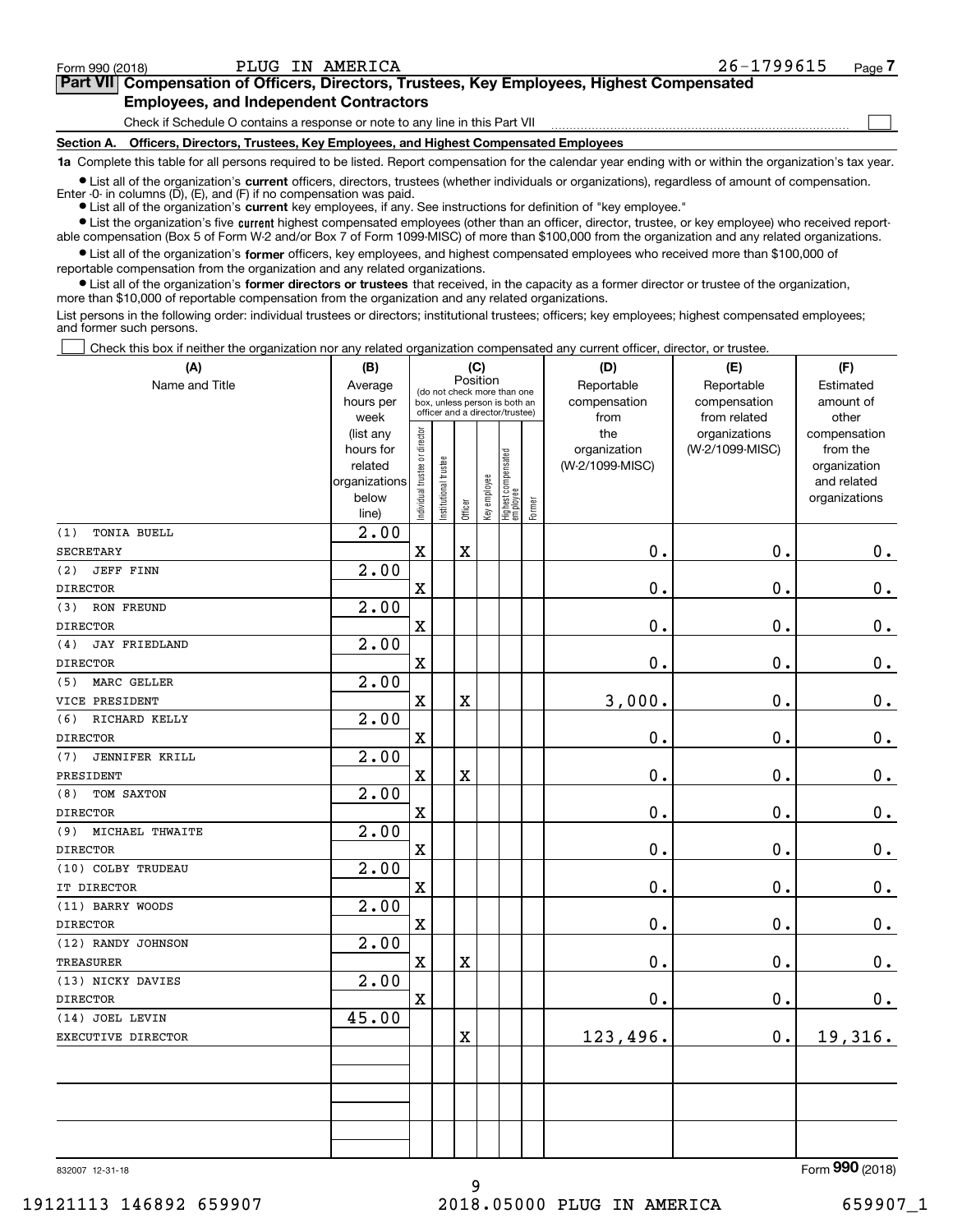|                                                            | Form 990 (2018)       |                                                                        |                                  | PLUG IN AMERICA                                                                                                                                           |                                |                       |         |              |                                 |        |                                                                                                                                                                                                                                                        | 26-1799615                                        |                                                 |                     |                                                          | Page 8 |
|------------------------------------------------------------|-----------------------|------------------------------------------------------------------------|----------------------------------|-----------------------------------------------------------------------------------------------------------------------------------------------------------|--------------------------------|-----------------------|---------|--------------|---------------------------------|--------|--------------------------------------------------------------------------------------------------------------------------------------------------------------------------------------------------------------------------------------------------------|---------------------------------------------------|-------------------------------------------------|---------------------|----------------------------------------------------------|--------|
|                                                            | <b>Part VII</b>       |                                                                        |                                  |                                                                                                                                                           |                                |                       |         |              |                                 |        | Section A. Officers, Directors, Trustees, Key Employees, and Highest Compensated Employees (continued)                                                                                                                                                 |                                                   |                                                 |                     |                                                          |        |
|                                                            | (A)<br>Name and title |                                                                        |                                  | (B)<br>(C)<br>Position<br>Average<br>(do not check more than one<br>hours per<br>box, unless person is both an<br>officer and a director/trustee)<br>week |                                |                       |         |              |                                 |        |                                                                                                                                                                                                                                                        | (E)<br>Reportable<br>compensation<br>from related |                                                 |                     | (F)<br>Estimated<br>amount of<br>other                   |        |
|                                                            |                       |                                                                        |                                  | (list any<br>hours for<br>related<br>organizations<br>below<br>line)                                                                                      | Individual trustee or director | Institutional trustee | Officer | key employee | Highest compensated<br>employee | Former | the<br>organization<br>(W-2/1099-MISC)                                                                                                                                                                                                                 | organizations<br>(W-2/1099-MISC)                  |                                                 | compensation        | from the<br>organization<br>and related<br>organizations |        |
|                                                            |                       |                                                                        |                                  |                                                                                                                                                           |                                |                       |         |              |                                 |        |                                                                                                                                                                                                                                                        |                                                   |                                                 |                     |                                                          |        |
|                                                            |                       |                                                                        |                                  |                                                                                                                                                           |                                |                       |         |              |                                 |        |                                                                                                                                                                                                                                                        |                                                   |                                                 |                     |                                                          |        |
|                                                            |                       |                                                                        |                                  |                                                                                                                                                           |                                |                       |         |              |                                 |        |                                                                                                                                                                                                                                                        |                                                   |                                                 |                     |                                                          |        |
|                                                            |                       |                                                                        |                                  |                                                                                                                                                           |                                |                       |         |              |                                 |        |                                                                                                                                                                                                                                                        |                                                   |                                                 |                     |                                                          |        |
|                                                            |                       |                                                                        |                                  |                                                                                                                                                           |                                |                       |         |              |                                 |        |                                                                                                                                                                                                                                                        |                                                   |                                                 |                     |                                                          |        |
|                                                            |                       |                                                                        |                                  |                                                                                                                                                           |                                |                       |         |              |                                 |        |                                                                                                                                                                                                                                                        |                                                   |                                                 |                     |                                                          |        |
|                                                            |                       |                                                                        |                                  |                                                                                                                                                           |                                |                       |         |              |                                 |        |                                                                                                                                                                                                                                                        |                                                   |                                                 |                     |                                                          |        |
|                                                            |                       |                                                                        |                                  |                                                                                                                                                           |                                |                       |         |              |                                 |        |                                                                                                                                                                                                                                                        |                                                   |                                                 |                     |                                                          |        |
|                                                            |                       |                                                                        |                                  |                                                                                                                                                           |                                |                       |         |              |                                 |        |                                                                                                                                                                                                                                                        |                                                   |                                                 |                     |                                                          |        |
|                                                            |                       |                                                                        |                                  |                                                                                                                                                           |                                |                       |         |              |                                 |        | 126,496.                                                                                                                                                                                                                                               |                                                   | 0.                                              |                     | 19,316.                                                  |        |
|                                                            |                       | c Total from continuation sheets to Part VII, Section A manuscription. |                                  |                                                                                                                                                           |                                |                       |         |              |                                 |        | 0.<br>126,496.                                                                                                                                                                                                                                         |                                                   | $\overline{0}$ .<br>$\overline{\mathfrak{0}}$ . |                     | 19,316.                                                  | $0$ .  |
| $\mathbf{2}$                                               |                       | compensation from the organization $\blacktriangleright$               |                                  |                                                                                                                                                           |                                |                       |         |              |                                 |        | Total number of individuals (including but not limited to those listed above) who received more than \$100,000 of reportable                                                                                                                           |                                                   |                                                 |                     |                                                          |        |
| з                                                          |                       |                                                                        |                                  |                                                                                                                                                           |                                |                       |         |              |                                 |        | Did the organization list any former officer, director, or trustee, key employee, or highest compensated employee on                                                                                                                                   |                                                   |                                                 |                     | Yes                                                      | No     |
|                                                            |                       |                                                                        |                                  |                                                                                                                                                           |                                |                       |         |              |                                 |        |                                                                                                                                                                                                                                                        |                                                   |                                                 | 3                   |                                                          | х      |
| 4                                                          |                       |                                                                        |                                  |                                                                                                                                                           |                                |                       |         |              |                                 |        | For any individual listed on line 1a, is the sum of reportable compensation and other compensation from the organization                                                                                                                               |                                                   |                                                 | 4                   |                                                          | х      |
| 5                                                          |                       |                                                                        |                                  |                                                                                                                                                           |                                |                       |         |              |                                 |        | Did any person listed on line 1a receive or accrue compensation from any unrelated organization or individual for services                                                                                                                             |                                                   |                                                 |                     |                                                          |        |
|                                                            |                       | <b>Section B. Independent Contractors</b>                              |                                  |                                                                                                                                                           |                                |                       |         |              |                                 |        |                                                                                                                                                                                                                                                        |                                                   |                                                 | 5                   |                                                          | X      |
| 1                                                          |                       |                                                                        |                                  |                                                                                                                                                           |                                |                       |         |              |                                 |        | Complete this table for your five highest compensated independent contractors that received more than \$100,000 of compensation from<br>the organization. Report compensation for the calendar year ending with or within the organization's tax year. |                                                   |                                                 |                     |                                                          |        |
|                                                            |                       |                                                                        | (A)<br>Name and business address |                                                                                                                                                           |                                |                       |         |              |                                 |        | (B)<br>Description of services                                                                                                                                                                                                                         |                                                   |                                                 | (C)<br>Compensation |                                                          |        |
|                                                            |                       | REACH STRATEGIES, 100 SHORELINE HWY, SUITE                             |                                  |                                                                                                                                                           |                                |                       |         |              |                                 |        |                                                                                                                                                                                                                                                        |                                                   |                                                 |                     |                                                          |        |
| 100 BLDG. B, MILL VALLEY, CA 94941<br>EXPERT MEETINGS PLUS |                       |                                                                        |                                  |                                                                                                                                                           |                                |                       |         |              |                                 |        | EVENT<br>ORGANIZERS                                                                                                                                                                                                                                    |                                                   |                                                 | 170, 147.           |                                                          |        |
|                                                            |                       | 214 WEST PINE AVE, EL SEGUNDO, CA 90245                                |                                  |                                                                                                                                                           |                                |                       |         |              |                                 |        | <b>EVENT ORGANIZERS</b>                                                                                                                                                                                                                                |                                                   |                                                 | 106,500.            |                                                          |        |
|                                                            |                       |                                                                        |                                  |                                                                                                                                                           |                                |                       |         |              |                                 |        |                                                                                                                                                                                                                                                        |                                                   |                                                 |                     |                                                          |        |
|                                                            |                       |                                                                        |                                  |                                                                                                                                                           |                                |                       |         |              |                                 |        |                                                                                                                                                                                                                                                        |                                                   |                                                 |                     |                                                          |        |
| 2                                                          |                       | \$100,000 of compensation from the organization                        |                                  |                                                                                                                                                           |                                |                       |         | 2            |                                 |        | Total number of independent contractors (including but not limited to those listed above) who received more than                                                                                                                                       |                                                   |                                                 |                     |                                                          |        |
|                                                            |                       |                                                                        |                                  |                                                                                                                                                           |                                |                       |         |              |                                 |        |                                                                                                                                                                                                                                                        |                                                   |                                                 | Form 990 (2018)     |                                                          |        |

832008 12-31-18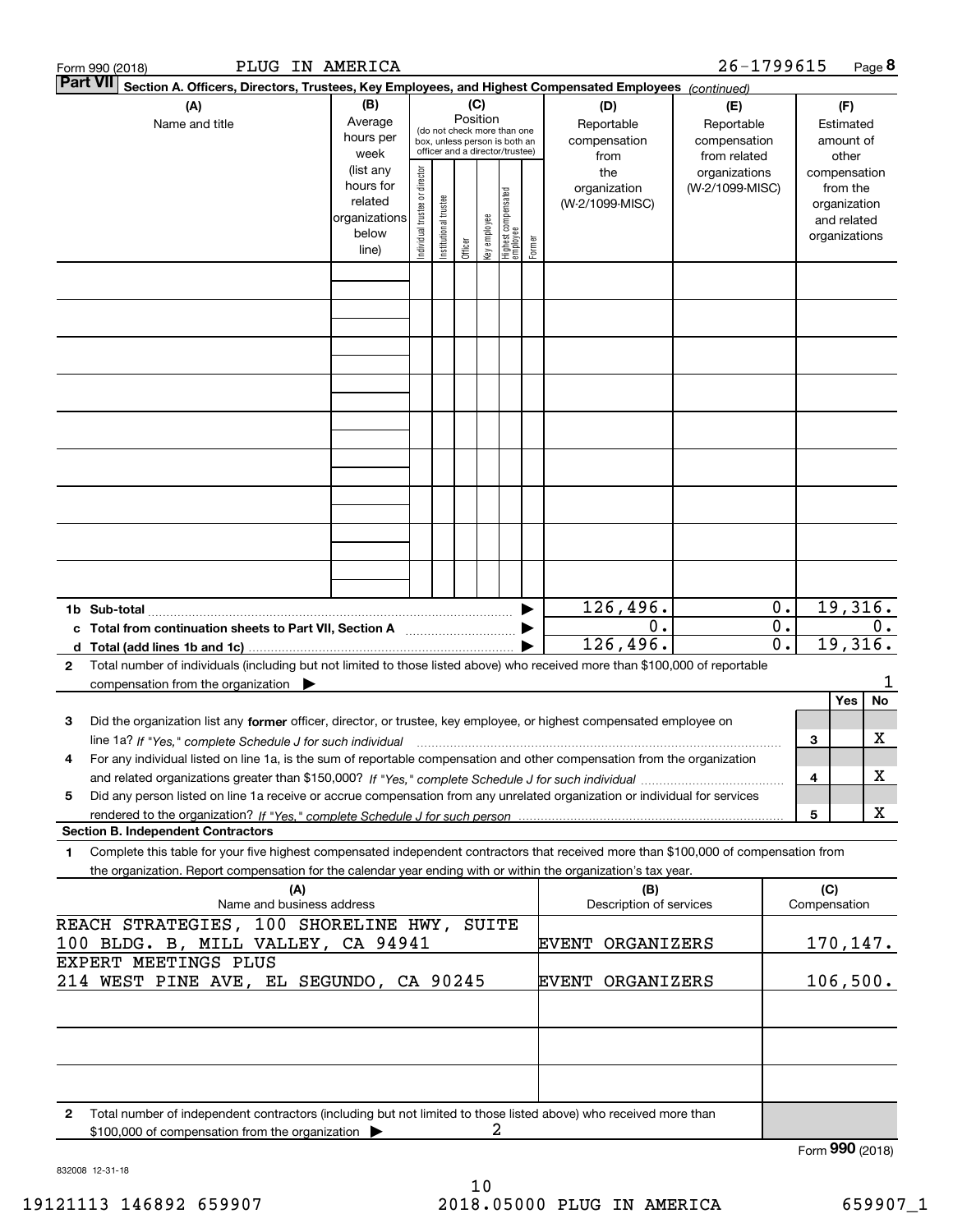| <b>Part VIII</b><br><b>Statement of Revenue</b><br>Check if Schedule O contains a response or note to any line in this Part VIII<br>(B)<br>$\overline{C}$<br>(A)<br>Related or<br>Unrelated<br>Total revenue<br>from tax under<br>exempt function<br>business<br>sections<br>512 - 514<br>revenue<br>revenue<br>Contributions, Gifts, Grants<br>and Other Similar Amounts<br>1b<br><b>b</b> Membership dues<br>1c<br>c Fundraising events<br>1 <sub>d</sub><br>d Related organizations<br>155,020.<br>1e<br>e Government grants (contributions)<br>f All other contributions, gifts, grants, and<br>$1$ <sub>1f</sub> $1, 344, 995$ .<br>similar amounts not included above<br>g Noncash contributions included in lines 1a-1f: \$<br>$\overline{\blacktriangleright}$<br>$1,500,015$ .<br><b>Business Code</b><br>900099<br>727,076.<br>727,076.<br>2 a PROGRAM FEES<br>Program Service<br>Revenue<br>b<br>the control of the control of the control of the control of the control of the control of<br>c<br><u> 1989 - Johann John Stein, mars an de Francisco (f. 1989)</u><br>d<br>е<br>727,076.<br>$\blacktriangleright$<br>Investment income (including dividends, interest, and<br>З<br>1,031.<br>▶<br>Income from investment of tax-exempt bond proceeds<br>4<br>5<br>(i) Real<br>(ii) Personal<br>6 a Gross rents<br>Less: rental expenses<br>b<br>c Rental income or (loss)<br>(i) Securities<br>7 a Gross amount from sales of<br>(ii) Other<br>assets other than inventory<br><b>b</b> Less: cost or other basis<br>and sales expenses  [ <b>Lessenses</b><br>8 a Gross income from fundraising events (not<br><b>Other Revenue</b><br>including \$<br><u>and the state of</u> the state of<br>contributions reported on line 1c). See<br>c Net income or (loss) from fundraising events<br>9 a Gross income from gaming activities. See<br>10 a Gross sales of inventory, less returns<br><b>b</b> Less: cost of goods sold $\begin{bmatrix} b \end{bmatrix}$<br>c Net income or (loss) from sales of inventory<br>Miscellaneous Revenue<br><b>Business Code</b><br>11 a MISCELLANEOUS<br>900099<br>17,660.<br>b<br><u> 1980 - Jan James, politik eta politik eta politik eta politik eta politik eta politik eta politik eta politik</u><br>c<br>d<br>17,660.<br>$\blacktriangleright$<br>2, 245, 782.<br>727,076.<br>0.<br>12 |  | Form 990 (2018) | PLUG IN AMERICA |  | 26-1799615 | Page 9                     |
|----------------------------------------------------------------------------------------------------------------------------------------------------------------------------------------------------------------------------------------------------------------------------------------------------------------------------------------------------------------------------------------------------------------------------------------------------------------------------------------------------------------------------------------------------------------------------------------------------------------------------------------------------------------------------------------------------------------------------------------------------------------------------------------------------------------------------------------------------------------------------------------------------------------------------------------------------------------------------------------------------------------------------------------------------------------------------------------------------------------------------------------------------------------------------------------------------------------------------------------------------------------------------------------------------------------------------------------------------------------------------------------------------------------------------------------------------------------------------------------------------------------------------------------------------------------------------------------------------------------------------------------------------------------------------------------------------------------------------------------------------------------------------------------------------------------------------------------------------------------------------------------------------------------------------------------------------------------------------------------------------------------------------------------------------------------------------------------------------------------------------------------------------------------------------------------------------------------------------------------------------------------------------------------------------------------------------------------------|--|-----------------|-----------------|--|------------|----------------------------|
|                                                                                                                                                                                                                                                                                                                                                                                                                                                                                                                                                                                                                                                                                                                                                                                                                                                                                                                                                                                                                                                                                                                                                                                                                                                                                                                                                                                                                                                                                                                                                                                                                                                                                                                                                                                                                                                                                                                                                                                                                                                                                                                                                                                                                                                                                                                                              |  |                 |                 |  |            |                            |
|                                                                                                                                                                                                                                                                                                                                                                                                                                                                                                                                                                                                                                                                                                                                                                                                                                                                                                                                                                                                                                                                                                                                                                                                                                                                                                                                                                                                                                                                                                                                                                                                                                                                                                                                                                                                                                                                                                                                                                                                                                                                                                                                                                                                                                                                                                                                              |  |                 |                 |  |            | (D)<br>Revenue excluded    |
|                                                                                                                                                                                                                                                                                                                                                                                                                                                                                                                                                                                                                                                                                                                                                                                                                                                                                                                                                                                                                                                                                                                                                                                                                                                                                                                                                                                                                                                                                                                                                                                                                                                                                                                                                                                                                                                                                                                                                                                                                                                                                                                                                                                                                                                                                                                                              |  |                 |                 |  |            |                            |
|                                                                                                                                                                                                                                                                                                                                                                                                                                                                                                                                                                                                                                                                                                                                                                                                                                                                                                                                                                                                                                                                                                                                                                                                                                                                                                                                                                                                                                                                                                                                                                                                                                                                                                                                                                                                                                                                                                                                                                                                                                                                                                                                                                                                                                                                                                                                              |  |                 |                 |  |            |                            |
|                                                                                                                                                                                                                                                                                                                                                                                                                                                                                                                                                                                                                                                                                                                                                                                                                                                                                                                                                                                                                                                                                                                                                                                                                                                                                                                                                                                                                                                                                                                                                                                                                                                                                                                                                                                                                                                                                                                                                                                                                                                                                                                                                                                                                                                                                                                                              |  |                 |                 |  |            |                            |
|                                                                                                                                                                                                                                                                                                                                                                                                                                                                                                                                                                                                                                                                                                                                                                                                                                                                                                                                                                                                                                                                                                                                                                                                                                                                                                                                                                                                                                                                                                                                                                                                                                                                                                                                                                                                                                                                                                                                                                                                                                                                                                                                                                                                                                                                                                                                              |  |                 |                 |  |            |                            |
|                                                                                                                                                                                                                                                                                                                                                                                                                                                                                                                                                                                                                                                                                                                                                                                                                                                                                                                                                                                                                                                                                                                                                                                                                                                                                                                                                                                                                                                                                                                                                                                                                                                                                                                                                                                                                                                                                                                                                                                                                                                                                                                                                                                                                                                                                                                                              |  |                 |                 |  |            |                            |
|                                                                                                                                                                                                                                                                                                                                                                                                                                                                                                                                                                                                                                                                                                                                                                                                                                                                                                                                                                                                                                                                                                                                                                                                                                                                                                                                                                                                                                                                                                                                                                                                                                                                                                                                                                                                                                                                                                                                                                                                                                                                                                                                                                                                                                                                                                                                              |  |                 |                 |  |            | 1,031.                     |
|                                                                                                                                                                                                                                                                                                                                                                                                                                                                                                                                                                                                                                                                                                                                                                                                                                                                                                                                                                                                                                                                                                                                                                                                                                                                                                                                                                                                                                                                                                                                                                                                                                                                                                                                                                                                                                                                                                                                                                                                                                                                                                                                                                                                                                                                                                                                              |  |                 |                 |  |            |                            |
|                                                                                                                                                                                                                                                                                                                                                                                                                                                                                                                                                                                                                                                                                                                                                                                                                                                                                                                                                                                                                                                                                                                                                                                                                                                                                                                                                                                                                                                                                                                                                                                                                                                                                                                                                                                                                                                                                                                                                                                                                                                                                                                                                                                                                                                                                                                                              |  |                 |                 |  |            |                            |
|                                                                                                                                                                                                                                                                                                                                                                                                                                                                                                                                                                                                                                                                                                                                                                                                                                                                                                                                                                                                                                                                                                                                                                                                                                                                                                                                                                                                                                                                                                                                                                                                                                                                                                                                                                                                                                                                                                                                                                                                                                                                                                                                                                                                                                                                                                                                              |  |                 |                 |  |            |                            |
|                                                                                                                                                                                                                                                                                                                                                                                                                                                                                                                                                                                                                                                                                                                                                                                                                                                                                                                                                                                                                                                                                                                                                                                                                                                                                                                                                                                                                                                                                                                                                                                                                                                                                                                                                                                                                                                                                                                                                                                                                                                                                                                                                                                                                                                                                                                                              |  |                 |                 |  |            |                            |
|                                                                                                                                                                                                                                                                                                                                                                                                                                                                                                                                                                                                                                                                                                                                                                                                                                                                                                                                                                                                                                                                                                                                                                                                                                                                                                                                                                                                                                                                                                                                                                                                                                                                                                                                                                                                                                                                                                                                                                                                                                                                                                                                                                                                                                                                                                                                              |  |                 |                 |  |            |                            |
|                                                                                                                                                                                                                                                                                                                                                                                                                                                                                                                                                                                                                                                                                                                                                                                                                                                                                                                                                                                                                                                                                                                                                                                                                                                                                                                                                                                                                                                                                                                                                                                                                                                                                                                                                                                                                                                                                                                                                                                                                                                                                                                                                                                                                                                                                                                                              |  |                 |                 |  |            |                            |
|                                                                                                                                                                                                                                                                                                                                                                                                                                                                                                                                                                                                                                                                                                                                                                                                                                                                                                                                                                                                                                                                                                                                                                                                                                                                                                                                                                                                                                                                                                                                                                                                                                                                                                                                                                                                                                                                                                                                                                                                                                                                                                                                                                                                                                                                                                                                              |  |                 |                 |  |            |                            |
|                                                                                                                                                                                                                                                                                                                                                                                                                                                                                                                                                                                                                                                                                                                                                                                                                                                                                                                                                                                                                                                                                                                                                                                                                                                                                                                                                                                                                                                                                                                                                                                                                                                                                                                                                                                                                                                                                                                                                                                                                                                                                                                                                                                                                                                                                                                                              |  |                 |                 |  |            |                            |
|                                                                                                                                                                                                                                                                                                                                                                                                                                                                                                                                                                                                                                                                                                                                                                                                                                                                                                                                                                                                                                                                                                                                                                                                                                                                                                                                                                                                                                                                                                                                                                                                                                                                                                                                                                                                                                                                                                                                                                                                                                                                                                                                                                                                                                                                                                                                              |  |                 |                 |  |            |                            |
|                                                                                                                                                                                                                                                                                                                                                                                                                                                                                                                                                                                                                                                                                                                                                                                                                                                                                                                                                                                                                                                                                                                                                                                                                                                                                                                                                                                                                                                                                                                                                                                                                                                                                                                                                                                                                                                                                                                                                                                                                                                                                                                                                                                                                                                                                                                                              |  |                 |                 |  |            |                            |
|                                                                                                                                                                                                                                                                                                                                                                                                                                                                                                                                                                                                                                                                                                                                                                                                                                                                                                                                                                                                                                                                                                                                                                                                                                                                                                                                                                                                                                                                                                                                                                                                                                                                                                                                                                                                                                                                                                                                                                                                                                                                                                                                                                                                                                                                                                                                              |  |                 |                 |  |            |                            |
|                                                                                                                                                                                                                                                                                                                                                                                                                                                                                                                                                                                                                                                                                                                                                                                                                                                                                                                                                                                                                                                                                                                                                                                                                                                                                                                                                                                                                                                                                                                                                                                                                                                                                                                                                                                                                                                                                                                                                                                                                                                                                                                                                                                                                                                                                                                                              |  |                 |                 |  |            |                            |
|                                                                                                                                                                                                                                                                                                                                                                                                                                                                                                                                                                                                                                                                                                                                                                                                                                                                                                                                                                                                                                                                                                                                                                                                                                                                                                                                                                                                                                                                                                                                                                                                                                                                                                                                                                                                                                                                                                                                                                                                                                                                                                                                                                                                                                                                                                                                              |  |                 |                 |  |            | 17,660.                    |
|                                                                                                                                                                                                                                                                                                                                                                                                                                                                                                                                                                                                                                                                                                                                                                                                                                                                                                                                                                                                                                                                                                                                                                                                                                                                                                                                                                                                                                                                                                                                                                                                                                                                                                                                                                                                                                                                                                                                                                                                                                                                                                                                                                                                                                                                                                                                              |  |                 |                 |  |            |                            |
|                                                                                                                                                                                                                                                                                                                                                                                                                                                                                                                                                                                                                                                                                                                                                                                                                                                                                                                                                                                                                                                                                                                                                                                                                                                                                                                                                                                                                                                                                                                                                                                                                                                                                                                                                                                                                                                                                                                                                                                                                                                                                                                                                                                                                                                                                                                                              |  |                 |                 |  |            |                            |
|                                                                                                                                                                                                                                                                                                                                                                                                                                                                                                                                                                                                                                                                                                                                                                                                                                                                                                                                                                                                                                                                                                                                                                                                                                                                                                                                                                                                                                                                                                                                                                                                                                                                                                                                                                                                                                                                                                                                                                                                                                                                                                                                                                                                                                                                                                                                              |  |                 |                 |  |            |                            |
|                                                                                                                                                                                                                                                                                                                                                                                                                                                                                                                                                                                                                                                                                                                                                                                                                                                                                                                                                                                                                                                                                                                                                                                                                                                                                                                                                                                                                                                                                                                                                                                                                                                                                                                                                                                                                                                                                                                                                                                                                                                                                                                                                                                                                                                                                                                                              |  |                 |                 |  |            | 18,691.<br>Form 990 (2018) |

832009 12-31-18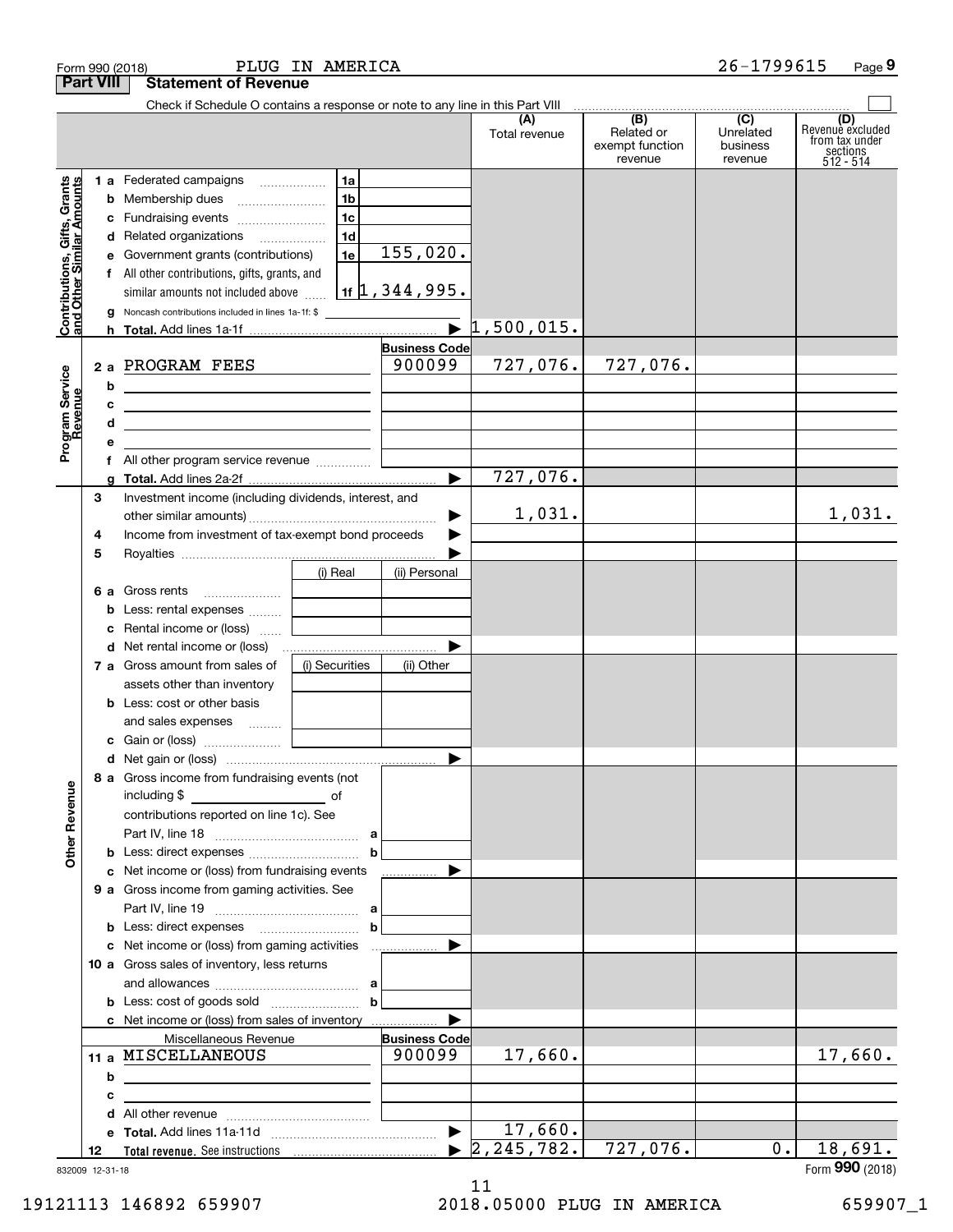Form 990 (2018) PLUG IN AMERICA 2 6-1799615 <sub>Page</sub> **Part IX Statement of Functional Expenses**

|              | Section 501(c)(3) and 501(c)(4) organizations must complete all columns. All other organizations must complete column (A).                                                                                  |                           |                                    |                                           |                                |
|--------------|-------------------------------------------------------------------------------------------------------------------------------------------------------------------------------------------------------------|---------------------------|------------------------------------|-------------------------------------------|--------------------------------|
|              | Check if Schedule O contains a response or note to any line in this Part IX                                                                                                                                 |                           | $\overline{\mathbf{X}}$            |                                           |                                |
|              | Do not include amounts reported on lines 6b,<br>7b, 8b, 9b, and 10b of Part VIII.                                                                                                                           | (A)<br>Total expenses     | (B)<br>Program service<br>expenses | (C)<br>Management and<br>general expenses | (D)<br>Fundraising<br>expenses |
| 1            | Grants and other assistance to domestic organizations                                                                                                                                                       |                           |                                    |                                           |                                |
|              | and domestic governments. See Part IV, line 21                                                                                                                                                              |                           |                                    |                                           |                                |
| $\mathbf{2}$ | Grants and other assistance to domestic                                                                                                                                                                     |                           |                                    |                                           |                                |
|              | individuals. See Part IV, line 22                                                                                                                                                                           |                           |                                    |                                           |                                |
| 3            | Grants and other assistance to foreign                                                                                                                                                                      |                           |                                    |                                           |                                |
|              | organizations, foreign governments, and foreign                                                                                                                                                             |                           |                                    |                                           |                                |
|              | individuals. See Part IV, lines 15 and 16                                                                                                                                                                   |                           |                                    |                                           |                                |
| 4            | Benefits paid to or for members                                                                                                                                                                             |                           |                                    |                                           |                                |
| 5            | Compensation of current officers, directors,                                                                                                                                                                |                           |                                    |                                           |                                |
|              | trustees, and key employees                                                                                                                                                                                 | 142,813.                  | 117,901.                           | 12,456.                                   | 12,456.                        |
| 6            | Compensation not included above, to disqualified                                                                                                                                                            |                           |                                    |                                           |                                |
|              | persons (as defined under section 4958(f)(1)) and                                                                                                                                                           |                           |                                    |                                           |                                |
|              | persons described in section 4958(c)(3)(B)                                                                                                                                                                  |                           |                                    |                                           |                                |
| 7            |                                                                                                                                                                                                             | 663,779.                  | 538, 427.                          | 56,623.                                   | 68,729.                        |
| 8            | Pension plan accruals and contributions (include                                                                                                                                                            |                           |                                    |                                           |                                |
|              | section 401(k) and 403(b) employer contributions)                                                                                                                                                           | $\frac{14,846}{23,851}$ . | $\frac{10,769.}{17,054.}$          | $\frac{2,236}{1,305}$ .                   | $\frac{1,841}{5,492}$ .        |
| 9            |                                                                                                                                                                                                             |                           |                                    |                                           |                                |
| 10           |                                                                                                                                                                                                             | 59,580.                   | 48,516.                            | 5,363.                                    | $\overline{5,701}$ .           |
| 11           | Fees for services (non-employees):                                                                                                                                                                          |                           |                                    |                                           |                                |
| a            |                                                                                                                                                                                                             |                           |                                    |                                           |                                |
| b            |                                                                                                                                                                                                             | 7,214.                    | 7,214.                             |                                           |                                |
| c            |                                                                                                                                                                                                             | 30, 723.                  |                                    | 30, 723.                                  |                                |
| d            |                                                                                                                                                                                                             | 7,200.                    | 7,200.                             |                                           |                                |
| e            | Professional fundraising services. See Part IV, line 17                                                                                                                                                     |                           |                                    |                                           |                                |
| f            | Investment management fees                                                                                                                                                                                  |                           |                                    |                                           |                                |
| g            | Other. (If line 11g amount exceeds 10% of line 25,                                                                                                                                                          |                           |                                    |                                           |                                |
|              | column (A) amount, list line 11g expenses on Sch O.)                                                                                                                                                        | $\frac{567,454.}{8,712.}$ | 567,454.<br>8,712.                 |                                           |                                |
| 12           |                                                                                                                                                                                                             | 45,736.                   | 30, 178.                           | 10,529.                                   | 5,029.                         |
| 13           |                                                                                                                                                                                                             | 102,475.                  | 78,318.                            | 9,884.                                    | 14, 273.                       |
| 14           |                                                                                                                                                                                                             |                           |                                    |                                           |                                |
| 15           |                                                                                                                                                                                                             | 92,490.                   | 81,626.                            | 9,124.                                    | 1,740.                         |
| 16<br>17     |                                                                                                                                                                                                             | 70, 232.                  | 70, 232.                           |                                           |                                |
|              | Payments of travel or entertainment expenses                                                                                                                                                                |                           |                                    |                                           |                                |
| 18           | for any federal, state, or local public officials                                                                                                                                                           |                           |                                    |                                           |                                |
| 19           | Conferences, conventions, and meetings                                                                                                                                                                      | 9,918.                    | 9,918.                             |                                           |                                |
| 20           | Interest                                                                                                                                                                                                    |                           |                                    |                                           |                                |
| 21           |                                                                                                                                                                                                             |                           |                                    |                                           |                                |
| 22           | Depreciation, depletion, and amortization                                                                                                                                                                   | 1,340.                    |                                    | 1,340.                                    |                                |
| 23           | Insurance                                                                                                                                                                                                   | 11,666.                   | 9,916.                             | 1,049.                                    | 701.                           |
| 24           | Other expenses. Itemize expenses not covered<br>above. (List miscellaneous expenses in line 24e. If line<br>24e amount exceeds 10% of line 25, column (A)<br>amount, list line 24e expenses on Schedule O.) |                           |                                    |                                           |                                |
|              | a MISCELLANEOUS                                                                                                                                                                                             | 76,575.                   | 76, 575.                           |                                           |                                |
| b            | PRINTING                                                                                                                                                                                                    | 26,688.                   | $\overline{20,817.}$               | $\overline{2,402}$ .                      | 3,469.                         |
| C.           | RECRUITMENT                                                                                                                                                                                                 | 17,385.                   | 13,560.                            | 1,565.                                    | 2,260.                         |
| d            | DUES AND SUBSCRIPTIONS                                                                                                                                                                                      | 13,298.                   |                                    | 13,298.                                   |                                |
|              | e All other expenses                                                                                                                                                                                        |                           |                                    |                                           |                                |
| 25           | Total functional expenses. Add lines 1 through 24e                                                                                                                                                          | 1,993,975.                | 1,714,387.                         | 157,897.                                  | 121,691.                       |
| 26           | Joint costs. Complete this line only if the organization                                                                                                                                                    |                           |                                    |                                           |                                |
|              | reported in column (B) joint costs from a combined                                                                                                                                                          |                           |                                    |                                           |                                |
|              | educational campaign and fundraising solicitation.                                                                                                                                                          |                           |                                    |                                           |                                |
|              | Check here $\blacktriangleright$<br>if following SOP 98-2 (ASC 958-720)                                                                                                                                     |                           |                                    |                                           |                                |

832010 12-31-18

12 19121113 146892 659907 2018.05000 PLUG IN AMERICA 659907\_1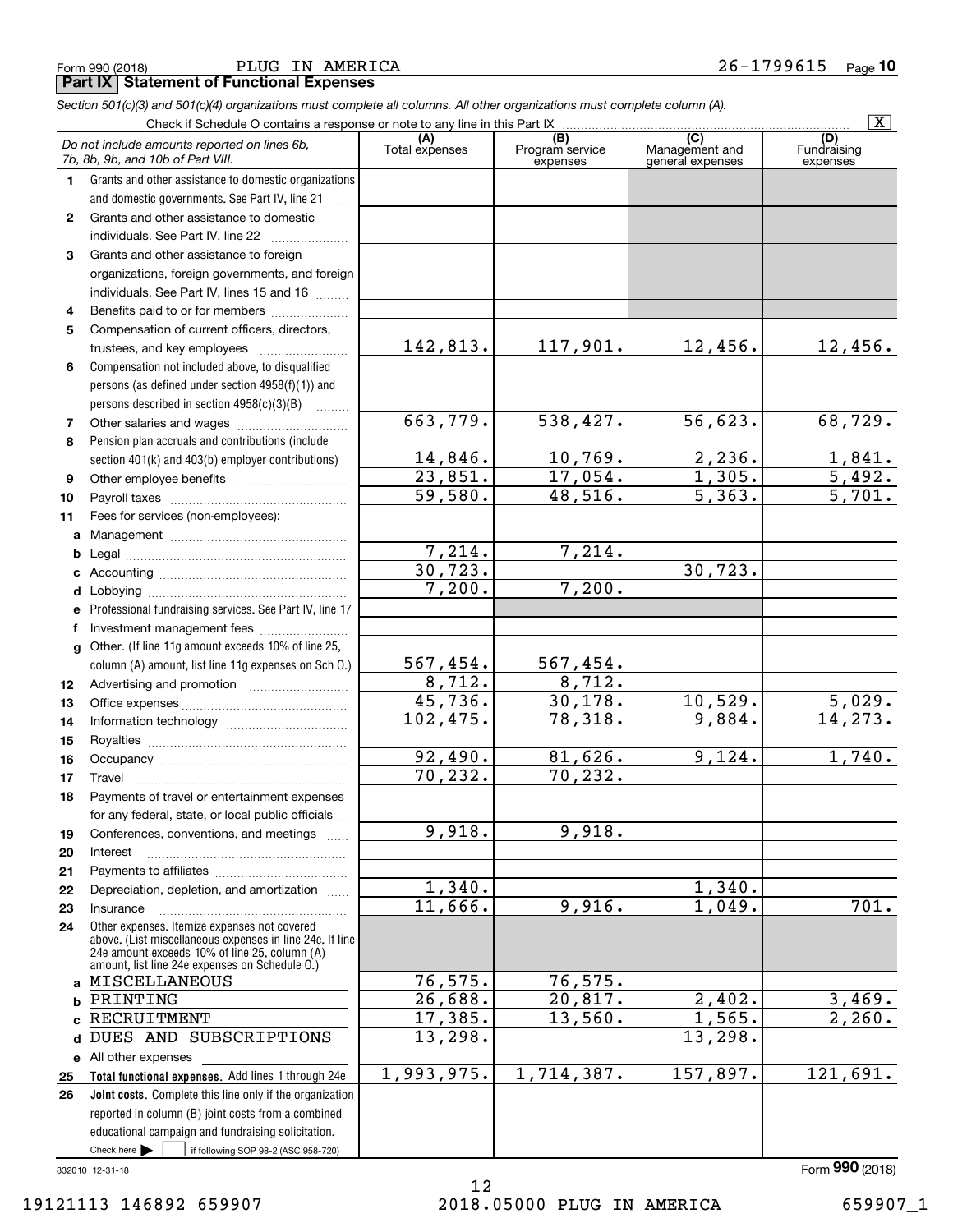**3334**

**Net Assets or Fund Balances**

**Net Assets or Fund Balances** 

### Form 990 (2018) PLUG IN AMERICA 2 6-1799615 <sub>Page</sub> 11 PLUG IN AMERICA

Check if Schedule O contains a response or note to any line in this Part X

Total net assets or fund balances ~~~~~~~~~~~~~~~~~~~~~~

Total liabilities and net assets/fund balances

**123** Pledges and grants receivable, net  $\ldots$  **multimes contained and grants receivable**, net **multimes contained and grants receivable**, net **multimes contained and grants receivable 45**Loans and other receivables from current and former officers, directors, **678910a**Land, buildings, and equipment: cost or other **1112131415161718192021222324252627282930313212345678910c11121314151617181920212223242526b** Less: accumulated depreciation \_\_\_\_\_\_\_\_\_\_\_\_\_\_\_ Lub basis. Complete Part VI of Schedule D will aller **Total assets.**  Add lines 1 through 15 (must equal line 34) **Total liabilities.**  Add lines 17 through 25 Organizations that follow SFAS 117 (ASC 958), check here  $\blacktriangleright$   $\boxed{\text{X}}$  and **complete lines 27 through 29, and lines 33 and 34. 272829Organizations that do not follow SFAS 117 (ASC 958), check here** | **and complete lines 30 through 34. 303132**Beginning of year | | End of year Cash - non-interest-bearing ~~~~~~~~~~~~~~~~~~~~~~~~~ Savings and temporary cash investments ~~~~~~~~~~~~~~~~~~Accounts receivable, net ~~~~~~~~~~~~~~~~~~~~~~~~~~ trustees, key employees, and highest compensated employees. Complete Part II of Schedule L ~~~~~~~~~~~~~~~~~~~~~~~~~~~~ Loans and other receivables from other disqualified persons (as defined under section 4958(f)(1)), persons described in section 4958(c)(3)(B), and contributing employers and sponsoring organizations of section 501(c)(9) voluntary employees' beneficiary organizations (see instr). Complete Part II of Sch L ...... Notes and loans receivable, net ~~~~~~~~~~~~~~~~~~~~~~~ Inventories for sale or use ~~~~~~~~~~~~~~~~~~~~~~~~~~ Prepaid expenses and deferred charges Investments - publicly traded securities ~~~~~~~~~~~~~~~~~~~ Investments - other securities. See Part IV, line 11 ~~~~~~~~~~~~~~Investments - program-related. See Part IV, line 11 Intangible assets …………………………………………………………………………………… Other assets. See Part IV, line 11 ~~~~~~~~~~~~~~~~~~~~~~ Accounts payable and accrued expenses ~~~~~~~~~~~~~~~~~~Grants payable ~~~~~~~~~~~~~~~~~~~~~~~~~~~~~~~ Deferred revenue et al. and the state of the state of the state of the state of the state of the state of the state of the state of the state of the state of the state of the state of the state of the state of the state of Tax-exempt bond liabilities …………………………………………………………… Escrow or custodial account liability. Complete Part IV of Schedule D Loans and other payables to current and former officers, directors, trustees, key employees, highest compensated employees, and disqualified persons. Complete Part II of Schedule L <sub>…………………………………………………………</sub> Secured mortgages and notes payable to unrelated third parties Unsecured notes and loans payable to unrelated third parties ~~~~~~~~~~~~~~~~~~~~ Other liabilities (including federal income tax, payables to related third parties, and other liabilities not included on lines 17-24). Complete Part X of Schedule D ~~~~~~~~~~~~~~~~~~~~~~~~~~~~~~~~ Unrestricted net assets ~~~~~~~~~~~~~~~~~~~~~~~~~~~ Temporarily restricted net assets ~~~~~~~~~~~~~~~~~~~~~~ Permanently restricted net assets …………………………………………………… Capital stock or trust principal, or current funds ~~~~~~~~~~~~~~~ Paid-in or capital surplus, or land, building, or equipment fund will concurred. Retained earnings, endowment, accumulated income, or other funds www.com  $383, 249. \mid 1 \mid 759, 393.$  $296,413. | 4 | 195,782.$  $100,000.$   $3$  100,000. 961. 8 0. 11,133.  $2,102.$   $3,048.$   $10c$  9,031.  $5,012.$   $15$  9,390.  $1,218,712.$  | 16 | 1,504,656.  $430,029$ .  $2$   $431,060$ . 73,471. 151,861.  $332,028.$  19  $0.$  $15,735.$   $25$  589,900. 421,234. 741,761.  $492,687. |z_7|$  621,297.  $304,791. |28 | 141,598.$ 

 $\mathcal{L}^{\text{max}}$ 

**(A) (B)**

Form (2018) **990**

**3334**

797,478. 762,895.  $1,218,712.$   $34$  | 1,504,656.

| Form 990 (2018)        |  |  |
|------------------------|--|--|
| Part X   Balance Sheet |  |  |

**Assets**

**Liabilities**

Liabilities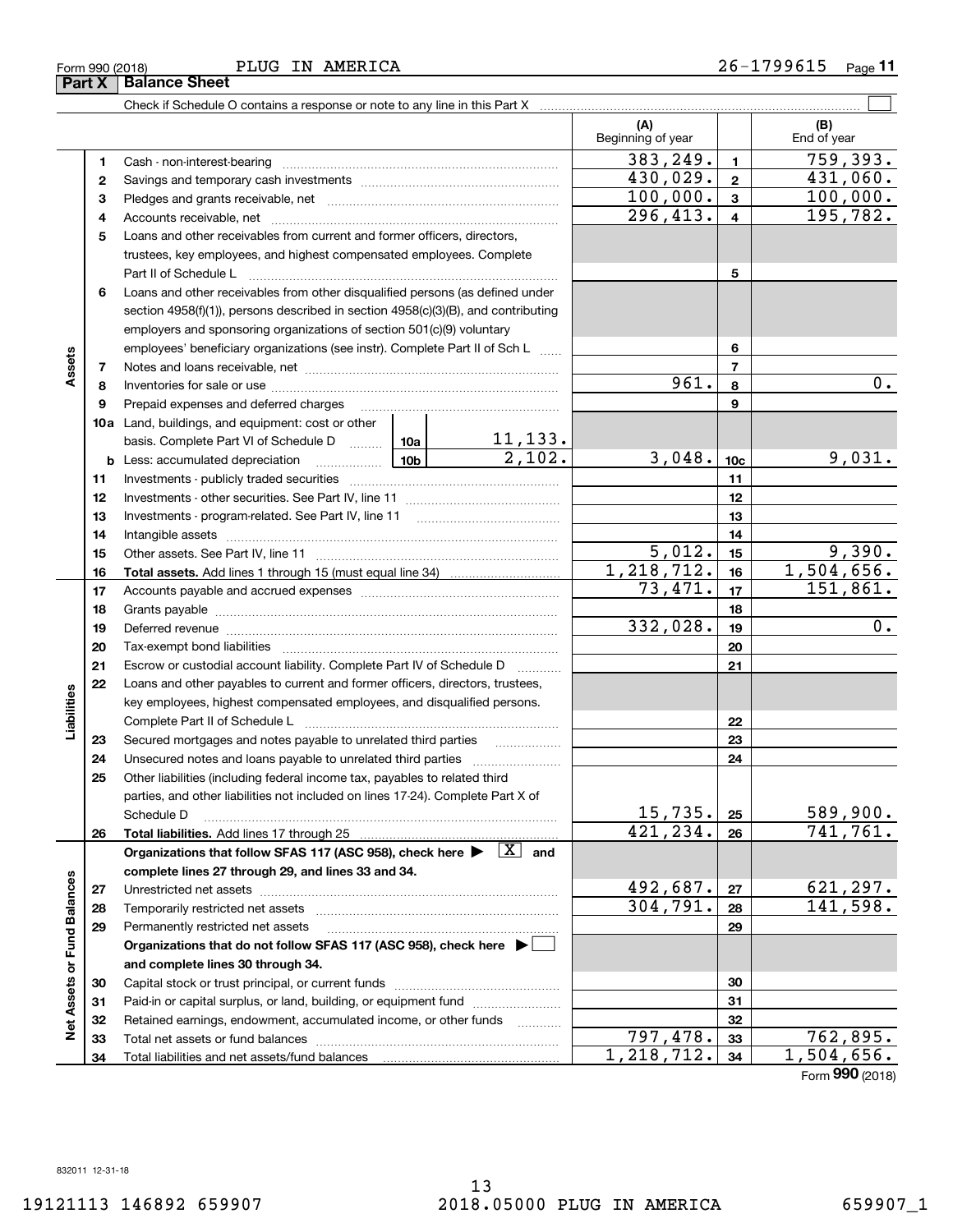|    | PLUG IN AMERICA<br>Form 990 (2018)                                                                                              |                         | 26-1799615     |     | Page $12$ |
|----|---------------------------------------------------------------------------------------------------------------------------------|-------------------------|----------------|-----|-----------|
|    | <b>Reconciliation of Net Assets</b><br>Part XI                                                                                  |                         |                |     |           |
|    | Check if Schedule O contains a response or note to any line in this Part XI                                                     |                         |                |     |           |
|    |                                                                                                                                 |                         |                |     |           |
| 1  | Total revenue (must equal Part VIII, column (A), line 12)                                                                       | 1.                      | 2, 245, 782.   |     |           |
| 2  | Total expenses (must equal Part IX, column (A), line 25)                                                                        | $\overline{2}$          | 1,993,975.     |     |           |
| 3  | Revenue less expenses. Subtract line 2 from line 1                                                                              | 3                       | 251,807.       |     |           |
| 4  |                                                                                                                                 | $\overline{\mathbf{4}}$ | 797,478.       |     |           |
| 5  | Net unrealized gains (losses) on investments                                                                                    | 5                       |                |     |           |
| 6  | Donated services and use of facilities                                                                                          | 6                       |                |     |           |
| 7  | Investment expenses                                                                                                             | $\overline{7}$          |                |     |           |
| 8  | Prior period adjustments                                                                                                        | 8                       | $-286,390.$    |     |           |
| 9  |                                                                                                                                 | $\mathbf{9}$            |                |     | 0.        |
| 10 | Net assets or fund balances at end of year. Combine lines 3 through 9 (must equal Part X, line 33,                              |                         |                |     |           |
|    | column (B))                                                                                                                     | 10                      | 762,895.       |     |           |
|    | Part XII Financial Statements and Reporting                                                                                     |                         |                |     |           |
|    |                                                                                                                                 |                         |                |     |           |
|    |                                                                                                                                 |                         |                | Yes | No        |
| 1  | $\boxed{\mathbf{X}}$ Accrual<br>Accounting method used to prepare the Form 990: <u>II</u> Cash<br>Other                         |                         |                |     |           |
|    | If the organization changed its method of accounting from a prior year or checked "Other," explain in Schedule O.               |                         |                |     |           |
|    | 2a Were the organization's financial statements compiled or reviewed by an independent accountant?                              |                         | 2a             |     | x         |
|    | If "Yes," check a box below to indicate whether the financial statements for the year were compiled or reviewed on a            |                         |                |     |           |
|    | separate basis, consolidated basis, or both:                                                                                    |                         |                |     |           |
|    | Separate basis<br><b>Consolidated basis</b><br>Both consolidated and separate basis                                             |                         |                |     |           |
|    | <b>b</b> Were the organization's financial statements audited by an independent accountant?                                     |                         | 2 <sub>b</sub> | X   |           |
|    | If "Yes," check a box below to indicate whether the financial statements for the year were audited on a separate basis,         |                         |                |     |           |
|    | consolidated basis, or both:                                                                                                    |                         |                |     |           |
|    | $X$ Separate basis<br><b>Consolidated basis</b><br>Both consolidated and separate basis                                         |                         |                |     |           |
|    | c If "Yes" to line 2a or 2b, does the organization have a committee that assumes responsibility for oversight of the audit,     |                         |                |     |           |
|    | review, or compilation of its financial statements and selection of an independent accountant?                                  |                         | 2c             | x   |           |
|    | If the organization changed either its oversight process or selection process during the tax year, explain in Schedule O.       |                         |                |     |           |
|    | 3a As a result of a federal award, was the organization required to undergo an audit or audits as set forth in the Single Audit |                         |                |     |           |
|    |                                                                                                                                 |                         | 3a             |     | х         |
|    | b If "Yes," did the organization undergo the required audit or audits? If the organization did not undergo the required audit   |                         |                |     |           |
|    | or audits, explain why in Schedule O and describe any steps taken to undergo such audits                                        |                         | 3b             | nnn |           |

Form (2018) **990**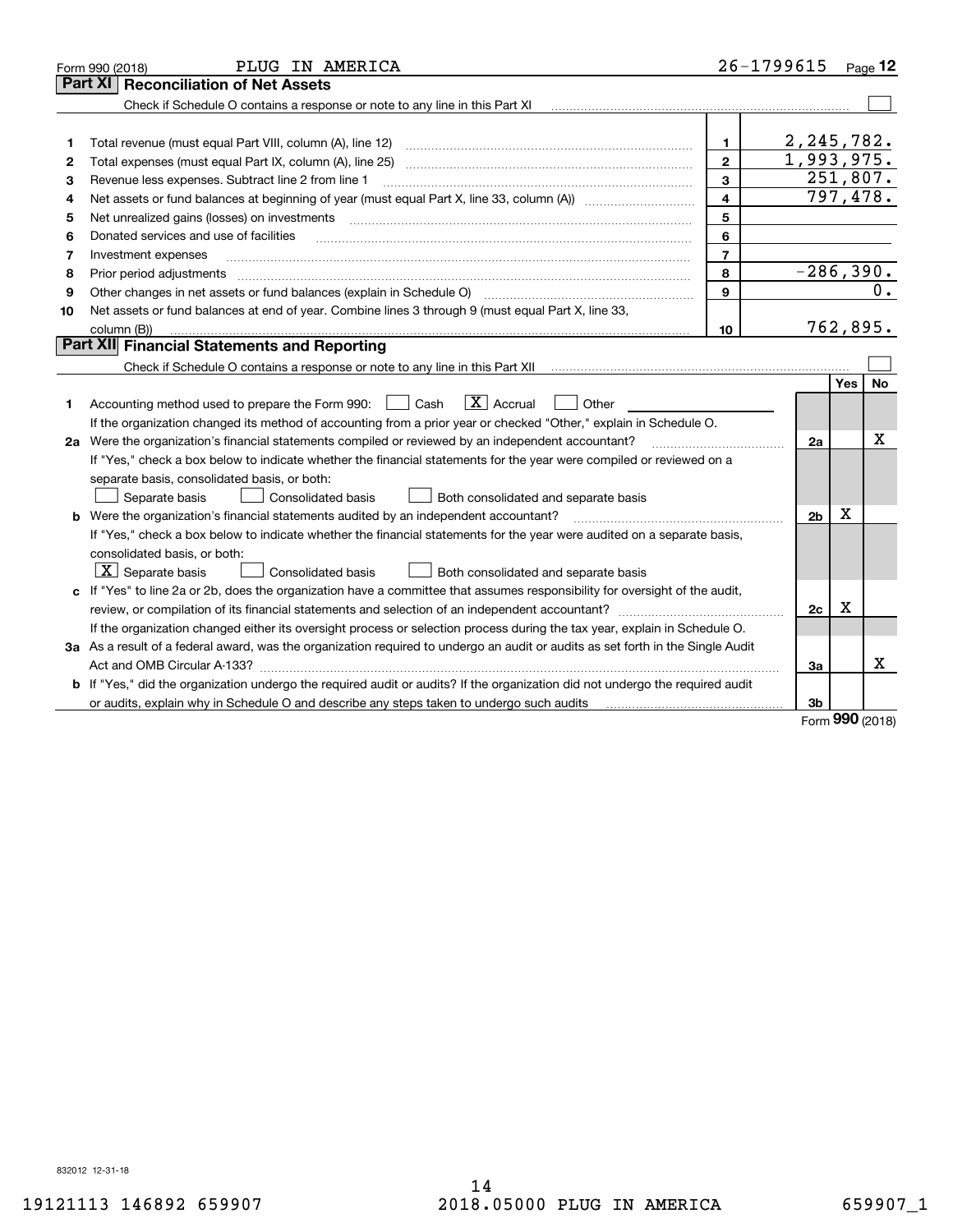| <b>SCHEDULE A</b> |  |
|-------------------|--|
|-------------------|--|

Department of the Treasury Internal Revenue Service

|  |  |  | (Form 990 or 990-EZ) |
|--|--|--|----------------------|
|--|--|--|----------------------|

# **Public Charity Status and Public Support**

**Complete if the organization is a section 501(c)(3) organization or a section 4947(a)(1) nonexempt charitable trust. | Attach to Form 990 or Form 990-EZ.** 

| ▶ Go to www.irs.gov/Form990 for instructions and the latest information |
|-------------------------------------------------------------------------|

| OMB No. 1545-0047            |
|------------------------------|
| 2018                         |
| Open to Public<br>Inspection |

|  | Name of the organization |
|--|--------------------------|
|--|--------------------------|

|                |                     | Name of the organization                                                                                                                      |                 |                            |                                    |                                 |                            |  | <b>Employer identification number</b> |
|----------------|---------------------|-----------------------------------------------------------------------------------------------------------------------------------------------|-----------------|----------------------------|------------------------------------|---------------------------------|----------------------------|--|---------------------------------------|
|                |                     |                                                                                                                                               | PLUG IN AMERICA |                            |                                    |                                 |                            |  | 26-1799615                            |
|                | Part I              | Reason for Public Charity Status (All organizations must complete this part.) See instructions.                                               |                 |                            |                                    |                                 |                            |  |                                       |
|                |                     | The organization is not a private foundation because it is: (For lines 1 through 12, check only one box.)                                     |                 |                            |                                    |                                 |                            |  |                                       |
| 1.             |                     | A church, convention of churches, or association of churches described in section 170(b)(1)(A)(i).                                            |                 |                            |                                    |                                 |                            |  |                                       |
| 2              |                     | A school described in section 170(b)(1)(A)(ii). (Attach Schedule E (Form 990 or 990-EZ).)                                                     |                 |                            |                                    |                                 |                            |  |                                       |
| 3              |                     | A hospital or a cooperative hospital service organization described in section 170(b)(1)(A)(iii).                                             |                 |                            |                                    |                                 |                            |  |                                       |
| 4              |                     | A medical research organization operated in conjunction with a hospital described in section 170(b)(1)(A)(iii). Enter the hospital's name,    |                 |                            |                                    |                                 |                            |  |                                       |
|                |                     | city, and state:                                                                                                                              |                 |                            |                                    |                                 |                            |  |                                       |
| 5              |                     | An organization operated for the benefit of a college or university owned or operated by a governmental unit described in                     |                 |                            |                                    |                                 |                            |  |                                       |
|                |                     | section 170(b)(1)(A)(iv). (Complete Part II.)                                                                                                 |                 |                            |                                    |                                 |                            |  |                                       |
| 6              |                     | A federal, state, or local government or governmental unit described in section 170(b)(1)(A)(v).                                              |                 |                            |                                    |                                 |                            |  |                                       |
| $\overline{7}$ | $\lfloor x \rfloor$ | An organization that normally receives a substantial part of its support from a governmental unit or from the general public described in     |                 |                            |                                    |                                 |                            |  |                                       |
|                |                     | section 170(b)(1)(A)(vi). (Complete Part II.)                                                                                                 |                 |                            |                                    |                                 |                            |  |                                       |
| 8              |                     | A community trust described in section 170(b)(1)(A)(vi). (Complete Part II.)                                                                  |                 |                            |                                    |                                 |                            |  |                                       |
| 9              |                     | An agricultural research organization described in section 170(b)(1)(A)(ix) operated in conjunction with a land-grant college                 |                 |                            |                                    |                                 |                            |  |                                       |
|                |                     | or university or a non-land-grant college of agriculture (see instructions). Enter the name, city, and state of the college or                |                 |                            |                                    |                                 |                            |  |                                       |
|                |                     | university:                                                                                                                                   |                 |                            |                                    |                                 |                            |  |                                       |
| 10             |                     | An organization that normally receives: (1) more than 33 1/3% of its support from contributions, membership fees, and gross receipts from     |                 |                            |                                    |                                 |                            |  |                                       |
|                |                     | activities related to its exempt functions - subject to certain exceptions, and (2) no more than 33 1/3% of its support from gross investment |                 |                            |                                    |                                 |                            |  |                                       |
|                |                     | income and unrelated business taxable income (less section 511 tax) from businesses acquired by the organization after June 30, 1975.         |                 |                            |                                    |                                 |                            |  |                                       |
|                |                     | See section 509(a)(2). (Complete Part III.)                                                                                                   |                 |                            |                                    |                                 |                            |  |                                       |
| 11             |                     | An organization organized and operated exclusively to test for public safety. See section 509(a)(4).                                          |                 |                            |                                    |                                 |                            |  |                                       |
| 12             |                     | An organization organized and operated exclusively for the benefit of, to perform the functions of, or to carry out the purposes of one or    |                 |                            |                                    |                                 |                            |  |                                       |
|                |                     | more publicly supported organizations described in section 509(a)(1) or section 509(a)(2). See section 509(a)(3). Check the box in            |                 |                            |                                    |                                 |                            |  |                                       |
|                |                     | lines 12a through 12d that describes the type of supporting organization and complete lines 12e, 12f, and 12g.                                |                 |                            |                                    |                                 |                            |  |                                       |
| а              |                     | Type I. A supporting organization operated, supervised, or controlled by its supported organization(s), typically by giving                   |                 |                            |                                    |                                 |                            |  |                                       |
|                |                     | the supported organization(s) the power to regularly appoint or elect a majority of the directors or trustees of the supporting               |                 |                            |                                    |                                 |                            |  |                                       |
|                |                     | organization. You must complete Part IV, Sections A and B.                                                                                    |                 |                            |                                    |                                 |                            |  |                                       |
| b              |                     | Type II. A supporting organization supervised or controlled in connection with its supported organization(s), by having                       |                 |                            |                                    |                                 |                            |  |                                       |
|                |                     | control or management of the supporting organization vested in the same persons that control or manage the supported                          |                 |                            |                                    |                                 |                            |  |                                       |
|                |                     |                                                                                                                                               |                 |                            |                                    |                                 |                            |  |                                       |
|                |                     | organization(s). You must complete Part IV, Sections A and C.                                                                                 |                 |                            |                                    |                                 |                            |  |                                       |
| с              |                     | Type III functionally integrated. A supporting organization operated in connection with, and functionally integrated with,                    |                 |                            |                                    |                                 |                            |  |                                       |
|                |                     | its supported organization(s) (see instructions). You must complete Part IV, Sections A, D, and E.                                            |                 |                            |                                    |                                 |                            |  |                                       |
| d              |                     | Type III non-functionally integrated. A supporting organization operated in connection with its supported organization(s)                     |                 |                            |                                    |                                 |                            |  |                                       |
|                |                     | that is not functionally integrated. The organization generally must satisfy a distribution requirement and an attentiveness                  |                 |                            |                                    |                                 |                            |  |                                       |
|                |                     | requirement (see instructions). You must complete Part IV, Sections A and D, and Part V.                                                      |                 |                            |                                    |                                 |                            |  |                                       |
|                |                     | Check this box if the organization received a written determination from the IRS that it is a Type I, Type II, Type III                       |                 |                            |                                    |                                 |                            |  |                                       |
|                |                     | functionally integrated, or Type III non-functionally integrated supporting organization.                                                     |                 |                            |                                    |                                 |                            |  |                                       |
|                |                     | f Enter the number of supported organizations                                                                                                 |                 |                            |                                    |                                 |                            |  |                                       |
|                |                     | g Provide the following information about the supported organization(s).<br>(i) Name of supported                                             | (ii) EIN        | (iii) Type of organization |                                    | (iv) Is the organization listed | (v) Amount of monetary     |  | (vi) Amount of other                  |
|                |                     | organization                                                                                                                                  |                 | (described on lines 1-10   | in your governing document?<br>Yes | No                              | support (see instructions) |  | support (see instructions)            |
|                |                     |                                                                                                                                               |                 | above (see instructions))  |                                    |                                 |                            |  |                                       |
|                |                     |                                                                                                                                               |                 |                            |                                    |                                 |                            |  |                                       |
|                |                     |                                                                                                                                               |                 |                            |                                    |                                 |                            |  |                                       |
|                |                     |                                                                                                                                               |                 |                            |                                    |                                 |                            |  |                                       |
|                |                     |                                                                                                                                               |                 |                            |                                    |                                 |                            |  |                                       |
|                |                     |                                                                                                                                               |                 |                            |                                    |                                 |                            |  |                                       |
|                |                     |                                                                                                                                               |                 |                            |                                    |                                 |                            |  |                                       |
|                |                     |                                                                                                                                               |                 |                            |                                    |                                 |                            |  |                                       |
|                |                     |                                                                                                                                               |                 |                            |                                    |                                 |                            |  |                                       |
|                |                     |                                                                                                                                               |                 |                            |                                    |                                 |                            |  |                                       |
|                |                     |                                                                                                                                               |                 |                            |                                    |                                 |                            |  |                                       |
| Total          |                     |                                                                                                                                               |                 |                            |                                    |                                 |                            |  |                                       |

LHA For Paperwork Reduction Act Notice, see the Instructions for Form 990 or 990-EZ. 832021 10-11-18 Schedule A (Form 990 or 990-EZ) 2018 15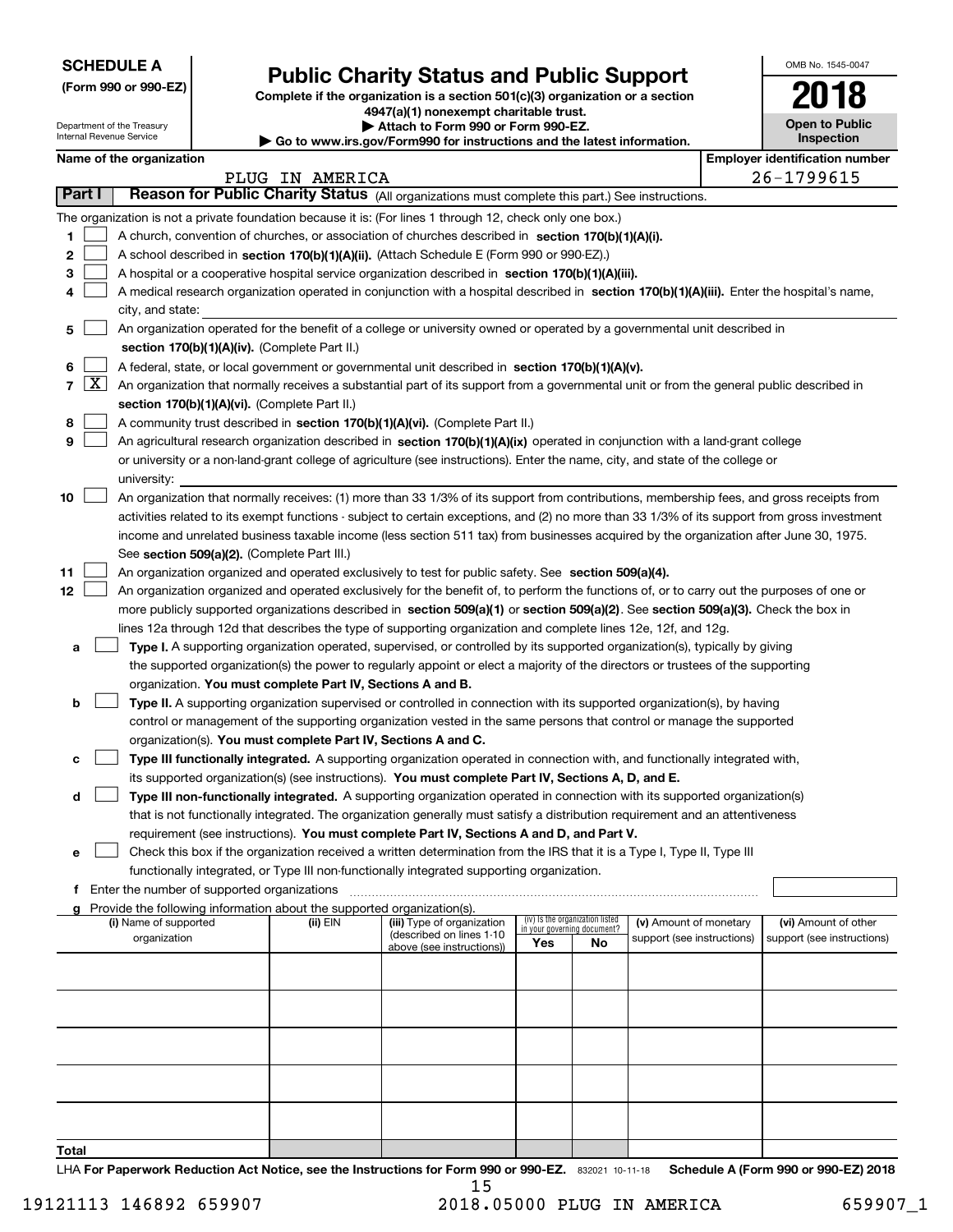### Schedule A (Form 990 or 990-EZ) 2018 Page PLUG IN AMERICA 26-1799615

 $26 - 1799615$  Page 2

**Part II** | Support Schedule for Organizations Described in Sections 170(b)(1)(A)(iv) and 170(b)(1)(A)(vi)

(Complete only if you checked the box on line 5, 7, or 8 of Part I or if the organization failed to qualify under Part III. If the organization fails to qualify under the tests listed below, please complete Part III.)

| <b>Section A. Public Support</b>                                                                                                           |                         |                        |                         |            |                                             |                                          |
|--------------------------------------------------------------------------------------------------------------------------------------------|-------------------------|------------------------|-------------------------|------------|---------------------------------------------|------------------------------------------|
| Calendar year (or fiscal year beginning in)                                                                                                | (a) 2014                | $(b)$ 2015             | $(c)$ 2016              | $(d)$ 2017 | (e) 2018                                    | (f) Total                                |
| 1 Gifts, grants, contributions, and                                                                                                        |                         |                        |                         |            |                                             |                                          |
| membership fees received. (Do not                                                                                                          |                         |                        |                         |            |                                             |                                          |
| include any "unusual grants.")                                                                                                             | 642,195.                | 799,222.               | 614,839.                | 1300890.   | 1500015.                                    | 4857161.                                 |
| 2 Tax revenues levied for the organ-                                                                                                       |                         |                        |                         |            |                                             |                                          |
| ization's benefit and either paid to                                                                                                       |                         |                        |                         |            |                                             |                                          |
| or expended on its behalf                                                                                                                  |                         |                        |                         |            |                                             |                                          |
| 3 The value of services or facilities                                                                                                      |                         |                        |                         |            |                                             |                                          |
| furnished by a governmental unit to                                                                                                        |                         |                        |                         |            |                                             |                                          |
| the organization without charge                                                                                                            |                         |                        |                         |            |                                             |                                          |
| 4 Total. Add lines 1 through 3                                                                                                             | 642,195.                | 799,222.               | 614,839.                | 1300890.   | 1500015.                                    | 4857161.                                 |
| 5 The portion of total contributions                                                                                                       |                         |                        |                         |            |                                             |                                          |
| by each person (other than a                                                                                                               |                         |                        |                         |            |                                             |                                          |
| governmental unit or publicly                                                                                                              |                         |                        |                         |            |                                             |                                          |
| supported organization) included                                                                                                           |                         |                        |                         |            |                                             |                                          |
| on line 1 that exceeds 2% of the                                                                                                           |                         |                        |                         |            |                                             |                                          |
| amount shown on line 11,                                                                                                                   |                         |                        |                         |            |                                             |                                          |
| column (f)                                                                                                                                 |                         |                        |                         |            |                                             | 1297610.                                 |
| 6 Public support. Subtract line 5 from line 4.                                                                                             |                         |                        |                         |            |                                             | 3559551.                                 |
| <b>Section B. Total Support</b>                                                                                                            |                         |                        |                         |            |                                             |                                          |
| Calendar year (or fiscal year beginning in)                                                                                                | (a) 2014                | $(b)$ 2015             | $(c)$ 2016              | $(d)$ 2017 | (e) 2018                                    | (f) Total                                |
| <b>7</b> Amounts from line 4                                                                                                               | $\overline{642}$ , 195. | $\overline{799,222}$ . | $\overline{614}$ , 839. | 1300890.   | 1500015.                                    | 4857161.                                 |
| 8 Gross income from interest,                                                                                                              |                         |                        |                         |            |                                             |                                          |
| dividends, payments received on                                                                                                            |                         |                        |                         |            |                                             |                                          |
| securities loans, rents, royalties,                                                                                                        |                         |                        |                         |            |                                             |                                          |
| and income from similar sources                                                                                                            | 609.                    | 1,368.                 | 3, 274.                 | 3,059.     | 1,031.                                      | 9,341.                                   |
| 9 Net income from unrelated business                                                                                                       |                         |                        |                         |            |                                             |                                          |
|                                                                                                                                            |                         |                        |                         |            |                                             |                                          |
| activities, whether or not the                                                                                                             |                         |                        |                         |            |                                             |                                          |
| business is regularly carried on                                                                                                           |                         |                        |                         |            |                                             |                                          |
| 10 Other income. Do not include gain                                                                                                       |                         |                        |                         |            |                                             |                                          |
| or loss from the sale of capital                                                                                                           | 990.                    | 112.                   | 1,047.                  | 2,354.     | 17,660.                                     | 22, 163.                                 |
| assets (Explain in Part VI.)                                                                                                               |                         |                        |                         |            |                                             | 4888665.                                 |
| 11 Total support. Add lines 7 through 10                                                                                                   |                         |                        |                         |            | 12                                          | 1,387,559.                               |
| 12 Gross receipts from related activities, etc. (see instructions)                                                                         |                         |                        |                         |            |                                             |                                          |
| 13 First five years. If the Form 990 is for the organization's first, second, third, fourth, or fifth tax year as a section 501(c)(3)      |                         |                        |                         |            |                                             |                                          |
| organization, check this box and stop here<br>Section C. Computation of Public Support Percentage                                          |                         |                        |                         |            |                                             |                                          |
|                                                                                                                                            |                         |                        |                         |            |                                             | 72.81                                    |
| 14 Public support percentage for 2018 (line 6, column (f) divided by line 11, column (f) <i>manumanomeron</i>                              |                         |                        |                         |            | 14                                          | %<br>59.78                               |
|                                                                                                                                            |                         |                        |                         |            | 15                                          | $\%$                                     |
| 16a 33 1/3% support test - 2018. If the organization did not check the box on line 13, and line 14 is 33 1/3% or more, check this box and  |                         |                        |                         |            |                                             | $\blacktriangleright$ $\boxed{\text{X}}$ |
| stop here. The organization qualifies as a publicly supported organization                                                                 |                         |                        |                         |            |                                             |                                          |
| b 33 1/3% support test - 2017. If the organization did not check a box on line 13 or 16a, and line 15 is 33 1/3% or more, check this box   |                         |                        |                         |            |                                             |                                          |
| and stop here. The organization qualifies as a publicly supported organization                                                             |                         |                        |                         |            |                                             |                                          |
| 17a 10% -facts-and-circumstances test - 2018. If the organization did not check a box on line 13, 16a, or 16b, and line 14 is 10% or more, |                         |                        |                         |            |                                             |                                          |
| and if the organization meets the "facts-and-circumstances" test, check this box and stop here. Explain in Part VI how the organization    |                         |                        |                         |            |                                             |                                          |
| meets the "facts-and-circumstances" test. The organization qualifies as a publicly supported organization <i>manumumumumumum</i>           |                         |                        |                         |            |                                             |                                          |
| b 10% -facts-and-circumstances test - 2017. If the organization did not check a box on line 13, 16a, 16b, or 17a, and line 15 is 10% or    |                         |                        |                         |            |                                             |                                          |
| more, and if the organization meets the "facts-and-circumstances" test, check this box and stop here. Explain in Part VI how the           |                         |                        |                         |            |                                             |                                          |
| organization meets the "facts-and-circumstances" test. The organization qualifies as a publicly supported organization                     |                         |                        |                         |            |                                             |                                          |
| 18 Private foundation. If the organization did not check a box on line 13, 16a, 16b, 17a, or 17b, check this box and see instructions      |                         |                        |                         |            | <b>Cohodulo A (Form 000 or 000 E7) 2010</b> |                                          |

**Schedule A (Form 990 or 990-EZ) 2018**

832022 10-11-18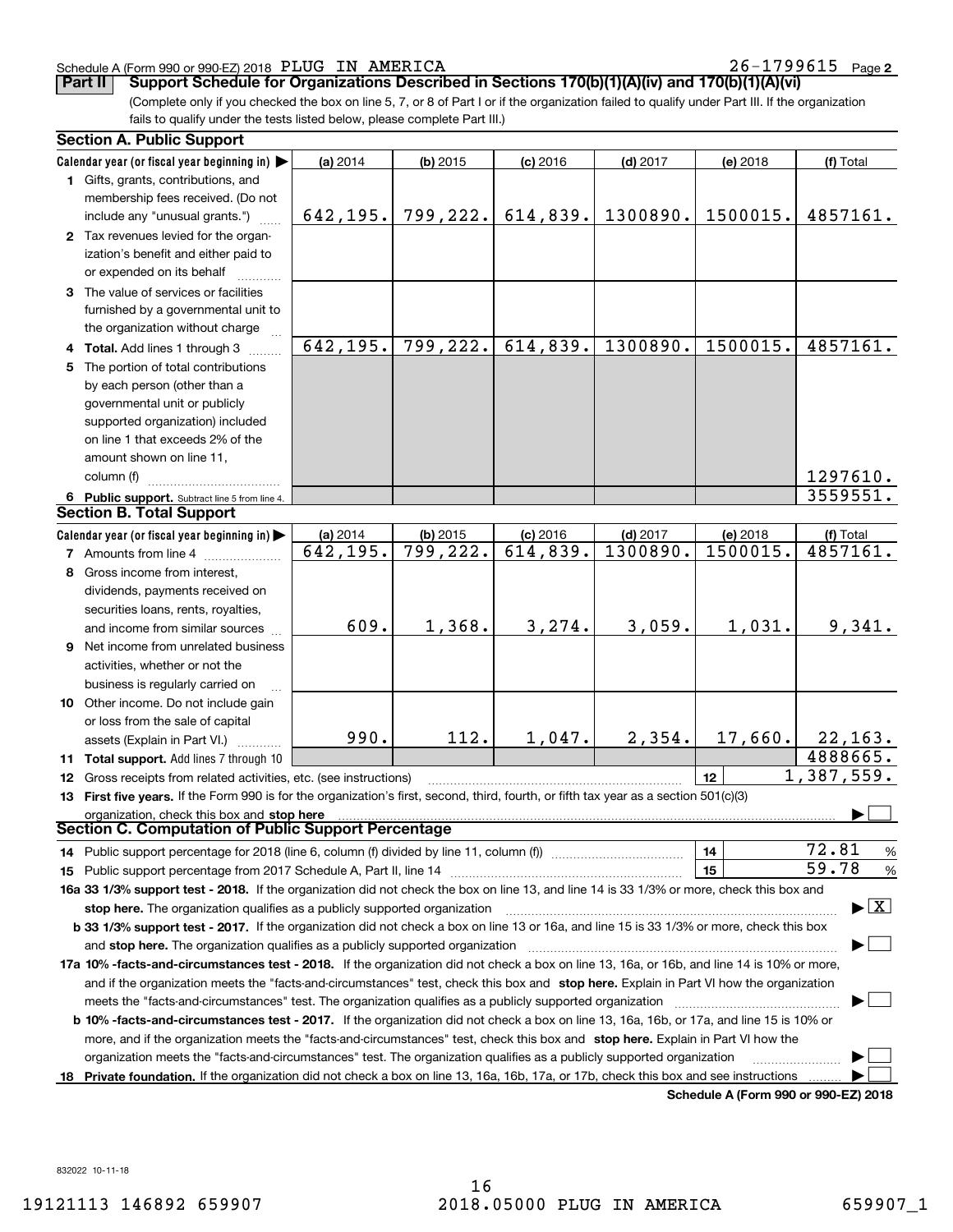### Schedule A (Form 990 or 990-EZ) 2018 Page PLUG IN AMERICA 26-1799615

# **Part III** | Support Schedule for Organizations Described in Section 509(a)(2)

**3**

(Complete only if you checked the box on line 10 of Part I or if the organization failed to qualify under Part II. If the organization fails to qualify under the tests listed below, please complete Part II.)

| <b>Section A. Public Support</b>                                                                                                                                                         |            |          |            |            |          |                                      |
|------------------------------------------------------------------------------------------------------------------------------------------------------------------------------------------|------------|----------|------------|------------|----------|--------------------------------------|
| Calendar year (or fiscal year beginning in) $\blacktriangleright$                                                                                                                        | (a) 2014   | (b) 2015 | $(c)$ 2016 | $(d)$ 2017 | (e) 2018 | (f) Total                            |
| 1 Gifts, grants, contributions, and                                                                                                                                                      |            |          |            |            |          |                                      |
| membership fees received. (Do not                                                                                                                                                        |            |          |            |            |          |                                      |
| include any "unusual grants.")                                                                                                                                                           |            |          |            |            |          |                                      |
| 2 Gross receipts from admissions,<br>merchandise sold or services per-<br>formed, or facilities furnished in<br>any activity that is related to the<br>organization's tax-exempt purpose |            |          |            |            |          |                                      |
| 3 Gross receipts from activities that                                                                                                                                                    |            |          |            |            |          |                                      |
| are not an unrelated trade or bus-<br>iness under section 513                                                                                                                            |            |          |            |            |          |                                      |
| 4 Tax revenues levied for the organ-                                                                                                                                                     |            |          |            |            |          |                                      |
| ization's benefit and either paid to<br>or expended on its behalf<br>.                                                                                                                   |            |          |            |            |          |                                      |
| 5 The value of services or facilities                                                                                                                                                    |            |          |            |            |          |                                      |
| furnished by a governmental unit to                                                                                                                                                      |            |          |            |            |          |                                      |
| the organization without charge                                                                                                                                                          |            |          |            |            |          |                                      |
| <b>6 Total.</b> Add lines 1 through 5                                                                                                                                                    |            |          |            |            |          |                                      |
| 7a Amounts included on lines 1, 2, and<br>3 received from disqualified persons                                                                                                           |            |          |            |            |          |                                      |
| <b>b</b> Amounts included on lines 2 and 3 received<br>from other than disqualified persons that<br>exceed the greater of \$5,000 or 1% of the<br>amount on line 13 for the year         |            |          |            |            |          |                                      |
| c Add lines 7a and 7b                                                                                                                                                                    |            |          |            |            |          |                                      |
| 8 Public support. (Subtract line 7c from line 6.)<br><b>Section B. Total Support</b>                                                                                                     |            |          |            |            |          |                                      |
| Calendar year (or fiscal year beginning in) $\blacktriangleright$                                                                                                                        | (a) $2014$ | (b) 2015 | $(c)$ 2016 | $(d)$ 2017 | (e) 2018 | (f) Total                            |
| 9 Amounts from line 6                                                                                                                                                                    |            |          |            |            |          |                                      |
| 10a Gross income from interest,<br>dividends, payments received on<br>securities loans, rents, royalties,<br>and income from similar sources                                             |            |          |            |            |          |                                      |
| <b>b</b> Unrelated business taxable income                                                                                                                                               |            |          |            |            |          |                                      |
| (less section 511 taxes) from businesses<br>acquired after June 30, 1975<br>1.1.1.1.1.1.1.1.1.1                                                                                          |            |          |            |            |          |                                      |
| c Add lines 10a and 10b                                                                                                                                                                  |            |          |            |            |          |                                      |
| <b>11</b> Net income from unrelated business<br>activities not included in line 10b,<br>whether or not the business is<br>regularly carried on                                           |            |          |            |            |          |                                      |
| <b>12</b> Other income. Do not include gain<br>or loss from the sale of capital<br>assets (Explain in Part VI.)                                                                          |            |          |            |            |          |                                      |
| <b>13</b> Total support. (Add lines 9, 10c, 11, and 12.)                                                                                                                                 |            |          |            |            |          |                                      |
| 14 First five years. If the Form 990 is for the organization's first, second, third, fourth, or fifth tax year as a section 501(c)(3) organization,                                      |            |          |            |            |          |                                      |
| check this box and stop here <b>contractly contractly and structure and stop here</b> check this box and stop here <b>contractly and stop here contractly</b>                            |            |          |            |            |          |                                      |
| <b>Section C. Computation of Public Support Percentage</b>                                                                                                                               |            |          |            |            |          |                                      |
|                                                                                                                                                                                          |            |          |            |            | 15       | %                                    |
| 16 Public support percentage from 2017 Schedule A, Part III, line 15                                                                                                                     |            |          |            |            | 16       | %                                    |
| <b>Section D. Computation of Investment Income Percentage</b>                                                                                                                            |            |          |            |            |          |                                      |
| 17 Investment income percentage for 2018 (line 10c, column (f), divided by line 13, column (f))<br>18 Investment income percentage from 2017 Schedule A, Part III, line 17               |            |          |            |            | 17<br>18 | %<br>%                               |
| 19a 33 1/3% support tests - 2018. If the organization did not check the box on line 14, and line 15 is more than 33 1/3%, and line 17 is not                                             |            |          |            |            |          |                                      |
| more than 33 1/3%, check this box and stop here. The organization qualifies as a publicly supported organization                                                                         |            |          |            |            |          |                                      |
| b 33 1/3% support tests - 2017. If the organization did not check a box on line 14 or line 19a, and line 16 is more than 33 1/3%, and                                                    |            |          |            |            |          |                                      |
| line 18 is not more than 33 1/3%, check this box and stop here. The organization qualifies as a publicly supported organization                                                          |            |          |            |            |          |                                      |
| 20 Private foundation. If the organization did not check a box on line 14, 19a, or 19b, check this box and see instructions                                                              |            |          |            |            |          | .                                    |
| 832023 10-11-18                                                                                                                                                                          |            |          |            |            |          | Schedule A (Form 990 or 990-EZ) 2018 |
|                                                                                                                                                                                          |            | 17       |            |            |          |                                      |

 <sup>19121113 146892 659907 2018.05000</sup> PLUG IN AMERICA 659907\_1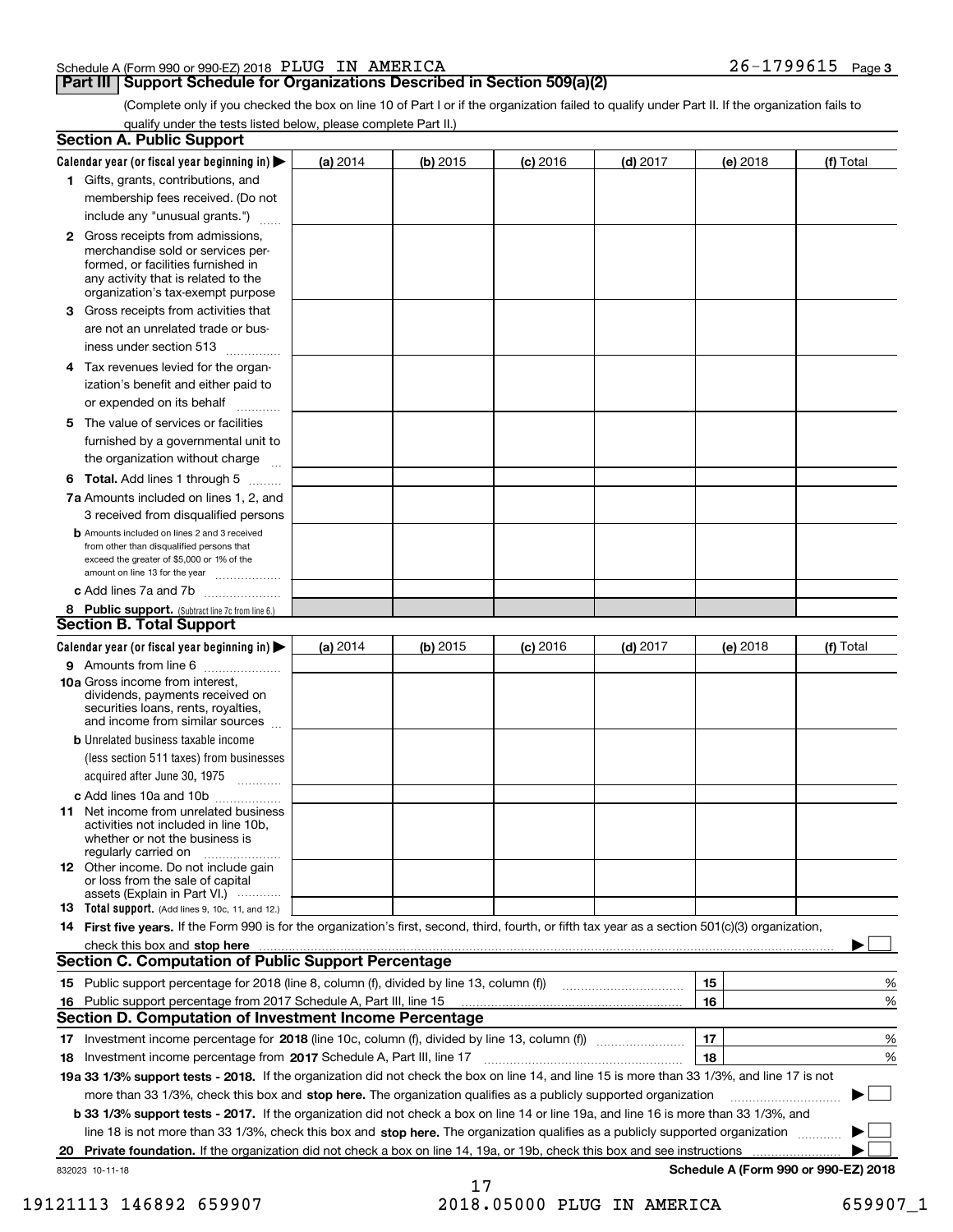**1**

**2**

**3a**

**3b**

**3c**

**4a**

**4b**

**4c**

**5a**

**5b5c**

**6**

**7**

**8**

**9a**

**9b**

**YesNo**

# **Part IV Supporting Organizations**

(Complete only if you checked a box in line 12 on Part I. If you checked 12a of Part I, complete Sections A and B. If you checked 12b of Part I, complete Sections A and C. If you checked 12c of Part I, complete Sections A, D, and E. If you checked 12d of Part I, complete Sections A and D, and complete Part V.)

## **Section A. All Supporting Organizations**

- **1** Are all of the organization's supported organizations listed by name in the organization's governing documents? If "No," describe in **Part VI** how the supported organizations are designated. If designated by *class or purpose, describe the designation. If historic and continuing relationship, explain.*
- **2** Did the organization have any supported organization that does not have an IRS determination of status under section 509(a)(1) or (2)? If "Yes," explain in Part VI how the organization determined that the supported *organization was described in section 509(a)(1) or (2).*
- **3a** Did the organization have a supported organization described in section 501(c)(4), (5), or (6)? If "Yes," answer *(b) and (c) below.*
- **b** Did the organization confirm that each supported organization qualified under section 501(c)(4), (5), or (6) and satisfied the public support tests under section 509(a)(2)? If "Yes," describe in **Part VI** when and how the *organization made the determination.*
- **c**Did the organization ensure that all support to such organizations was used exclusively for section 170(c)(2)(B) purposes? If "Yes," explain in **Part VI** what controls the organization put in place to ensure such use.
- **4a***If* Was any supported organization not organized in the United States ("foreign supported organization")? *"Yes," and if you checked 12a or 12b in Part I, answer (b) and (c) below.*
- **b** Did the organization have ultimate control and discretion in deciding whether to make grants to the foreign supported organization? If "Yes," describe in **Part VI** how the organization had such control and discretion *despite being controlled or supervised by or in connection with its supported organizations.*
- **c** Did the organization support any foreign supported organization that does not have an IRS determination under sections 501(c)(3) and 509(a)(1) or (2)? If "Yes," explain in **Part VI** what controls the organization used *to ensure that all support to the foreign supported organization was used exclusively for section 170(c)(2)(B) purposes.*
- **5a** Did the organization add, substitute, or remove any supported organizations during the tax year? If "Yes," answer (b) and (c) below (if applicable). Also, provide detail in **Part VI,** including (i) the names and EIN *numbers of the supported organizations added, substituted, or removed; (ii) the reasons for each such action; (iii) the authority under the organization's organizing document authorizing such action; and (iv) how the action was accomplished (such as by amendment to the organizing document).*
- **b** Type I or Type II only. Was any added or substituted supported organization part of a class already designated in the organization's organizing document?
- **cSubstitutions only.**  Was the substitution the result of an event beyond the organization's control?
- **6** Did the organization provide support (whether in the form of grants or the provision of services or facilities) to **Part VI.** *If "Yes," provide detail in* support or benefit one or more of the filing organization's supported organizations? anyone other than (i) its supported organizations, (ii) individuals that are part of the charitable class benefited by one or more of its supported organizations, or (iii) other supporting organizations that also
- **7**Did the organization provide a grant, loan, compensation, or other similar payment to a substantial contributor *If "Yes," complete Part I of Schedule L (Form 990 or 990-EZ).* regard to a substantial contributor? (as defined in section 4958(c)(3)(C)), a family member of a substantial contributor, or a 35% controlled entity with
- **8** Did the organization make a loan to a disqualified person (as defined in section 4958) not described in line 7? *If "Yes," complete Part I of Schedule L (Form 990 or 990-EZ).*
- **9a** Was the organization controlled directly or indirectly at any time during the tax year by one or more in section 509(a)(1) or (2))? If "Yes," *provide detail in* <code>Part VI.</code> disqualified persons as defined in section 4946 (other than foundation managers and organizations described
- **b** Did one or more disqualified persons (as defined in line 9a) hold a controlling interest in any entity in which the supporting organization had an interest? If "Yes," provide detail in P**art VI**.
- **c**Did a disqualified person (as defined in line 9a) have an ownership interest in, or derive any personal benefit from, assets in which the supporting organization also had an interest? If "Yes," provide detail in P**art VI.**
- **10a** Was the organization subject to the excess business holdings rules of section 4943 because of section supporting organizations)? If "Yes," answer 10b below. 4943(f) (regarding certain Type II supporting organizations, and all Type III non-functionally integrated
- **b** Did the organization have any excess business holdings in the tax year? (Use Schedule C, Form 4720, to *determine whether the organization had excess business holdings.)*

832024 10-11-18

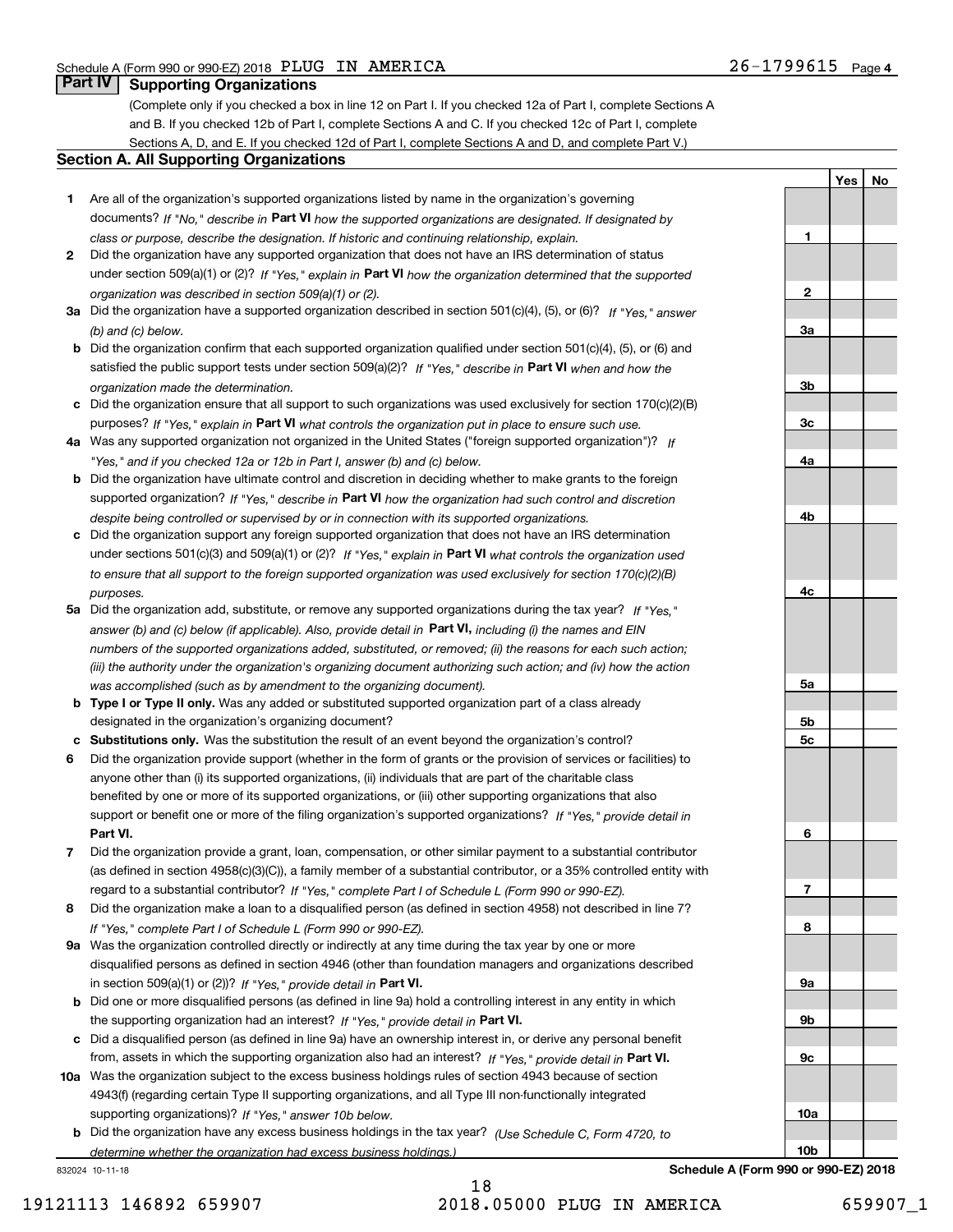|        |                                                                                                                                                                               |     | Yes | No |
|--------|-------------------------------------------------------------------------------------------------------------------------------------------------------------------------------|-----|-----|----|
| 11     | Has the organization accepted a gift or contribution from any of the following persons?                                                                                       |     |     |    |
|        | a A person who directly or indirectly controls, either alone or together with persons described in (b) and (c)                                                                |     |     |    |
|        | below, the governing body of a supported organization?                                                                                                                        | 11a |     |    |
|        | <b>b</b> A family member of a person described in (a) above?                                                                                                                  | 11b |     |    |
|        | c A 35% controlled entity of a person described in (a) or (b) above? If "Yes" to a, b, or c, provide detail in Part VI.                                                       | 11c |     |    |
|        | <b>Section B. Type I Supporting Organizations</b>                                                                                                                             |     |     |    |
|        |                                                                                                                                                                               |     | Yes | No |
| 1      | Did the directors, trustees, or membership of one or more supported organizations have the power to                                                                           |     |     |    |
|        | regularly appoint or elect at least a majority of the organization's directors or trustees at all times during the                                                            |     |     |    |
|        | tax year? If "No," describe in Part VI how the supported organization(s) effectively operated, supervised, or                                                                 |     |     |    |
|        | controlled the organization's activities. If the organization had more than one supported organization,                                                                       |     |     |    |
|        | describe how the powers to appoint and/or remove directors or trustees were allocated among the supported                                                                     |     |     |    |
|        | organizations and what conditions or restrictions, if any, applied to such powers during the tax year.                                                                        | 1   |     |    |
| 2      | Did the organization operate for the benefit of any supported organization other than the supported                                                                           |     |     |    |
|        | organization(s) that operated, supervised, or controlled the supporting organization? If "Yes," explain in                                                                    |     |     |    |
|        | Part VI how providing such benefit carried out the purposes of the supported organization(s) that operated,                                                                   |     |     |    |
|        | supervised, or controlled the supporting organization.                                                                                                                        | 2   |     |    |
|        | <b>Section C. Type II Supporting Organizations</b>                                                                                                                            |     |     |    |
|        |                                                                                                                                                                               |     | Yes | No |
| 1      | Were a majority of the organization's directors or trustees during the tax year also a majority of the directors                                                              |     |     |    |
|        | or trustees of each of the organization's supported organization(s)? If "No," describe in Part VI how control                                                                 |     |     |    |
|        | or management of the supporting organization was vested in the same persons that controlled or managed                                                                        |     |     |    |
|        | the supported organization(s).                                                                                                                                                | 1   |     |    |
|        | <b>Section D. All Type III Supporting Organizations</b>                                                                                                                       |     |     |    |
|        |                                                                                                                                                                               |     | Yes | No |
| 1      | Did the organization provide to each of its supported organizations, by the last day of the fifth month of the                                                                |     |     |    |
|        | organization's tax year, (i) a written notice describing the type and amount of support provided during the prior tax                                                         |     |     |    |
|        | year, (ii) a copy of the Form 990 that was most recently filed as of the date of notification, and (iii) copies of the                                                        |     |     |    |
|        | organization's governing documents in effect on the date of notification, to the extent not previously provided?                                                              | 1   |     |    |
| 2      | Were any of the organization's officers, directors, or trustees either (i) appointed or elected by the supported                                                              |     |     |    |
|        | organization(s) or (ii) serving on the governing body of a supported organization? If "No," explain in Part VI how                                                            |     |     |    |
|        | the organization maintained a close and continuous working relationship with the supported organization(s).                                                                   | 2   |     |    |
| 3      | By reason of the relationship described in (2), did the organization's supported organizations have a                                                                         |     |     |    |
|        | significant voice in the organization's investment policies and in directing the use of the organization's                                                                    |     |     |    |
|        | income or assets at all times during the tax year? If "Yes," describe in Part VI the role the organization's                                                                  |     |     |    |
|        | supported organizations played in this regard.<br>Section E. Type III Functionally Integrated Supporting Organizations                                                        | 3   |     |    |
|        |                                                                                                                                                                               |     |     |    |
| 1      | Check the box next to the method that the organization used to satisfy the Integral Part Test during the year (see instructions).                                             |     |     |    |
| a<br>b | The organization satisfied the Activities Test. Complete line 2 below.<br>The organization is the parent of each of its supported organizations. Complete line 3 below.       |     |     |    |
|        |                                                                                                                                                                               |     |     |    |
| C<br>2 | The organization supported a governmental entity. Describe in Part VI how you supported a government entity (see instructions).<br>Activities Test. Answer (a) and (b) below. |     | Yes | No |
| а      | Did substantially all of the organization's activities during the tax year directly further the exempt purposes of                                                            |     |     |    |
|        | the supported organization(s) to which the organization was responsive? If "Yes." then in Part VI identify                                                                    |     |     |    |
|        | those supported organizations and explain how these activities directly furthered their exempt purposes,                                                                      |     |     |    |
|        | how the organization was responsive to those supported organizations, and how the organization determined                                                                     |     |     |    |
|        | that these activities constituted substantially all of its activities.                                                                                                        | 2a  |     |    |
| b      | Did the activities described in (a) constitute activities that, but for the organization's involvement, one or more                                                           |     |     |    |
|        | of the organization's supported organization(s) would have been engaged in? If "Yes," explain in Part VI the                                                                  |     |     |    |
|        | reasons for the organization's position that its supported organization(s) would have engaged in these                                                                        |     |     |    |
|        | activities but for the organization's involvement.                                                                                                                            | 2b  |     |    |
| з      | Parent of Supported Organizations. Answer (a) and (b) below.                                                                                                                  |     |     |    |
| а      | Did the organization have the power to regularly appoint or elect a majority of the officers, directors, or                                                                   |     |     |    |
|        | trustees of each of the supported organizations? Provide details in Part VI.                                                                                                  | За  |     |    |
| b      | Did the organization exercise a substantial degree of direction over the policies, programs, and activities of each                                                           |     |     |    |
|        | of its supported organizations? If "Yes," describe in Part VI the role played by the organization in this regard.                                                             | 3b  |     |    |
|        | Schedule A (Form 990 or 990-EZ) 2018<br>832025 10-11-18                                                                                                                       |     |     |    |

19121113 146892 659907 2018.05000 PLUG IN AMERICA 659907\_1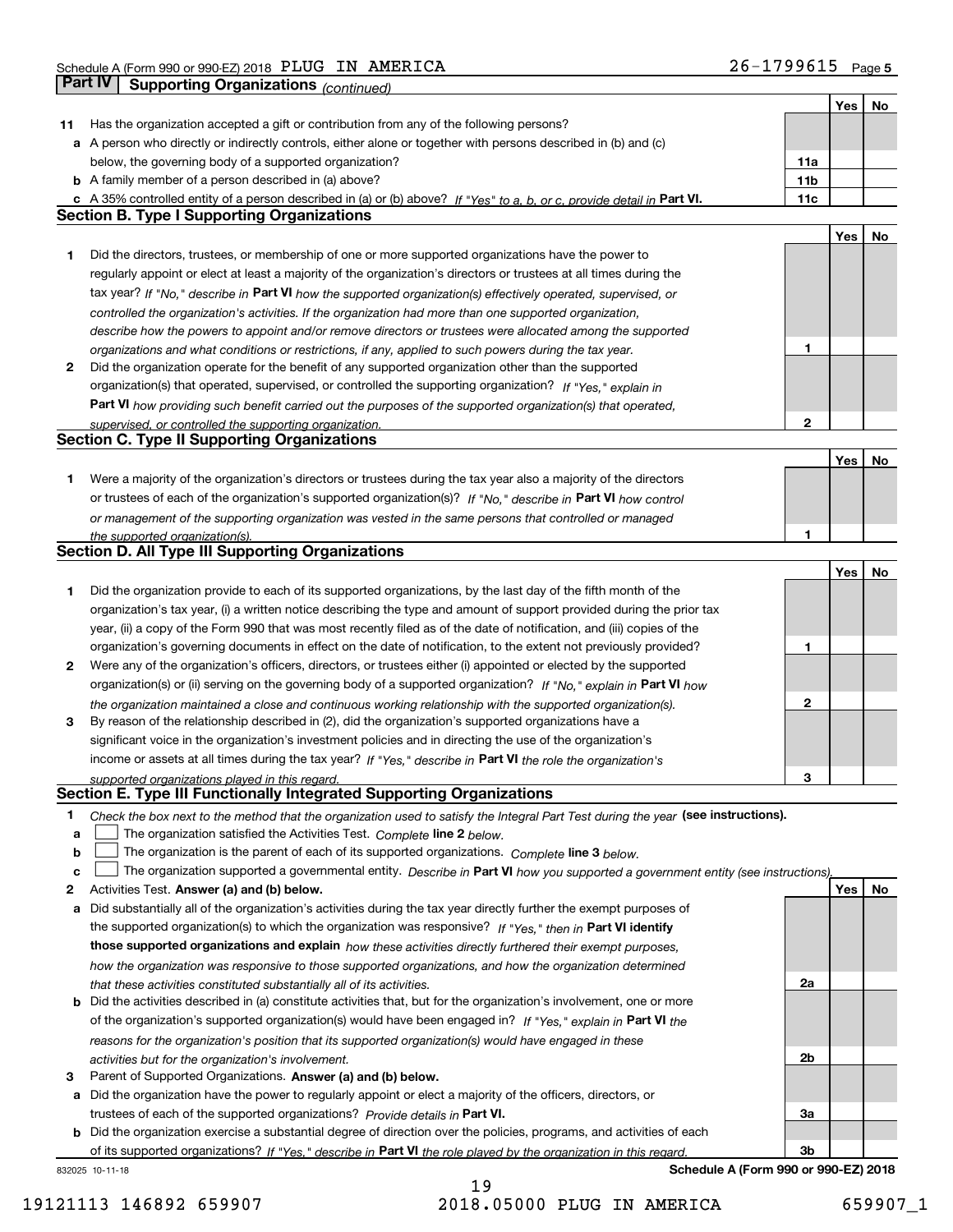# Schedule A (Form 990 or 990-EZ) 2018 Page PLUG IN AMERICA 26-1799615 **Part V Type III Non-Functionally Integrated 509(a)(3) Supporting Organizations**

**1**

1 Check here if the organization satisfied the Integral Part Test as a qualifying trust on Nov. 20, 1970 (explain in Part VI.) See instructions. All other Type III non-functionally integrated supporting organizations must complete Sections A through E.

| Section A - Adjusted Net Income |                                                                              |                | (A) Prior Year | (B) Current Year<br>(optional) |
|---------------------------------|------------------------------------------------------------------------------|----------------|----------------|--------------------------------|
| 1                               | Net short-term capital gain                                                  | 1              |                |                                |
| 2                               | Recoveries of prior-year distributions                                       | $\overline{2}$ |                |                                |
| 3                               | Other gross income (see instructions)                                        | 3              |                |                                |
| 4                               | Add lines 1 through 3                                                        | 4              |                |                                |
| 5                               | Depreciation and depletion                                                   | 5              |                |                                |
| 6                               | Portion of operating expenses paid or incurred for production or             |                |                |                                |
|                                 | collection of gross income or for management, conservation, or               |                |                |                                |
|                                 | maintenance of property held for production of income (see instructions)     | 6              |                |                                |
| 7                               | Other expenses (see instructions)                                            | $\overline{7}$ |                |                                |
| 8                               | <b>Adjusted Net Income</b> (subtract lines 5, 6, and 7 from line 4)          | 8              |                |                                |
|                                 | <b>Section B - Minimum Asset Amount</b>                                      |                | (A) Prior Year | (B) Current Year<br>(optional) |
| 1                               | Aggregate fair market value of all non-exempt-use assets (see                |                |                |                                |
|                                 | instructions for short tax year or assets held for part of year):            |                |                |                                |
|                                 | a Average monthly value of securities                                        | 1a             |                |                                |
|                                 | <b>b</b> Average monthly cash balances                                       | 1b             |                |                                |
|                                 | c Fair market value of other non-exempt-use assets                           | 1c             |                |                                |
|                                 | <b>d</b> Total (add lines 1a, 1b, and 1c)                                    | 1 <sub>d</sub> |                |                                |
|                                 | <b>e</b> Discount claimed for blockage or other                              |                |                |                                |
|                                 | factors (explain in detail in Part VI):                                      |                |                |                                |
| 2                               | Acquisition indebtedness applicable to non-exempt-use assets                 | $\mathbf{2}$   |                |                                |
| 3                               | Subtract line 2 from line 1d                                                 | 3              |                |                                |
| 4                               | Cash deemed held for exempt use. Enter 1-1/2% of line 3 (for greater amount, |                |                |                                |
|                                 | see instructions)                                                            | 4              |                |                                |
| 5                               | Net value of non-exempt-use assets (subtract line 4 from line 3)             | 5              |                |                                |
| 6                               | Multiply line 5 by .035                                                      | 6              |                |                                |
| 7                               | Recoveries of prior-year distributions                                       | $\overline{7}$ |                |                                |
| 8                               | <b>Minimum Asset Amount (add line 7 to line 6)</b>                           | 8              |                |                                |
|                                 | <b>Section C - Distributable Amount</b>                                      |                |                | <b>Current Year</b>            |
| 1                               | Adjusted net income for prior year (from Section A, line 8, Column A)        | 1              |                |                                |
| $\mathbf{2}$                    | Enter 85% of line 1                                                          | $\overline{2}$ |                |                                |
| з                               | Minimum asset amount for prior year (from Section B, line 8, Column A)       | 3              |                |                                |
| 4                               | Enter greater of line 2 or line 3                                            | 4              |                |                                |
| 5                               | Income tax imposed in prior year                                             | 5              |                |                                |
| 6                               | Distributable Amount. Subtract line 5 from line 4, unless subject to         |                |                |                                |
|                                 | emergency temporary reduction (see instructions)                             | 6              |                |                                |
|                                 |                                                                              |                |                |                                |

**7** Check here if the current year is the organization's first as a non-functionally integrated Type III supporting organization (see instructions).

**Schedule A (Form 990 or 990-EZ) 2018**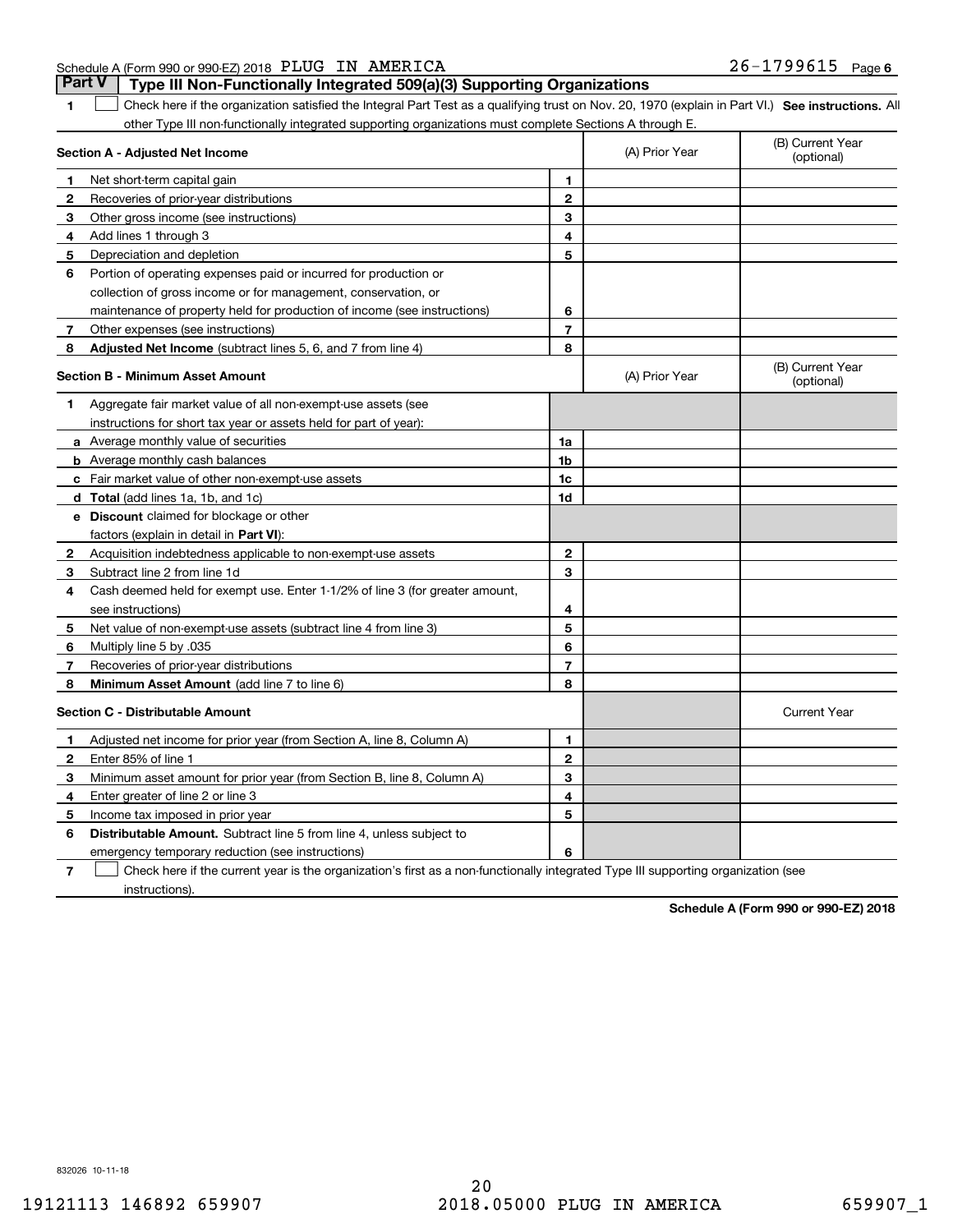| Part V | Type III Non-Functionally Integrated 509(a)(3) Supporting Organizations                    |                                    | (continued)                        |                               |
|--------|--------------------------------------------------------------------------------------------|------------------------------------|------------------------------------|-------------------------------|
|        | <b>Section D - Distributions</b>                                                           |                                    |                                    | <b>Current Year</b>           |
| 1      | Amounts paid to supported organizations to accomplish exempt purposes                      |                                    |                                    |                               |
| 2      | Amounts paid to perform activity that directly furthers exempt purposes of supported       |                                    |                                    |                               |
|        | organizations, in excess of income from activity                                           |                                    |                                    |                               |
| з      | Administrative expenses paid to accomplish exempt purposes of supported organizations      |                                    |                                    |                               |
| 4      | Amounts paid to acquire exempt-use assets                                                  |                                    |                                    |                               |
| 5      | Qualified set-aside amounts (prior IRS approval required)                                  |                                    |                                    |                               |
| 6      | Other distributions (describe in Part VI). See instructions.                               |                                    |                                    |                               |
| 7      | <b>Total annual distributions.</b> Add lines 1 through 6.                                  |                                    |                                    |                               |
| 8      | Distributions to attentive supported organizations to which the organization is responsive |                                    |                                    |                               |
|        | (provide details in Part VI). See instructions.                                            |                                    |                                    |                               |
| 9      | Distributable amount for 2018 from Section C, line 6                                       |                                    |                                    |                               |
| 10     | Line 8 amount divided by line 9 amount                                                     |                                    |                                    |                               |
|        | <b>Section E - Distribution Allocations</b> (see instructions)                             | (i)<br><b>Excess Distributions</b> | (iii)<br><b>Underdistributions</b> | (iii)<br><b>Distributable</b> |
|        |                                                                                            |                                    | Pre-2018                           | Amount for 2018               |
| 1      | Distributable amount for 2018 from Section C, line 6                                       |                                    |                                    |                               |
| 2      | Underdistributions, if any, for years prior to 2018 (reason-                               |                                    |                                    |                               |
|        | able cause required- explain in Part VI). See instructions.                                |                                    |                                    |                               |
| з      | Excess distributions carryover, if any, to 2018                                            |                                    |                                    |                               |
|        | <b>a</b> From 2013                                                                         |                                    |                                    |                               |
|        | <b>b</b> From 2014                                                                         |                                    |                                    |                               |
|        | c From 2015                                                                                |                                    |                                    |                               |
|        | d From 2016                                                                                |                                    |                                    |                               |
|        | e From 2017                                                                                |                                    |                                    |                               |
|        | Total of lines 3a through e                                                                |                                    |                                    |                               |
|        | <b>g</b> Applied to underdistributions of prior years                                      |                                    |                                    |                               |
|        | <b>h</b> Applied to 2018 distributable amount                                              |                                    |                                    |                               |
|        | Carryover from 2013 not applied (see instructions)                                         |                                    |                                    |                               |
|        | Remainder. Subtract lines 3g, 3h, and 3i from 3f.                                          |                                    |                                    |                               |
| 4      | Distributions for 2018 from Section D,                                                     |                                    |                                    |                               |
|        | line $7:$                                                                                  |                                    |                                    |                               |
|        | <b>a</b> Applied to underdistributions of prior years                                      |                                    |                                    |                               |
|        | <b>b</b> Applied to 2018 distributable amount                                              |                                    |                                    |                               |
| с      | Remainder. Subtract lines 4a and 4b from 4.                                                |                                    |                                    |                               |
| 5      | Remaining underdistributions for years prior to 2018, if                                   |                                    |                                    |                               |
|        | any. Subtract lines 3g and 4a from line 2. For result greater                              |                                    |                                    |                               |
|        | than zero, explain in Part VI. See instructions.                                           |                                    |                                    |                               |
| 6      | Remaining underdistributions for 2018. Subtract lines 3h                                   |                                    |                                    |                               |
|        | and 4b from line 1. For result greater than zero, explain in                               |                                    |                                    |                               |
|        | Part VI. See instructions.                                                                 |                                    |                                    |                               |
| 7      | Excess distributions carryover to 2019. Add lines 3j                                       |                                    |                                    |                               |
|        | and 4c.                                                                                    |                                    |                                    |                               |
| 8      | Breakdown of line 7:                                                                       |                                    |                                    |                               |
|        | a Excess from 2014                                                                         |                                    |                                    |                               |
|        | <b>b</b> Excess from 2015                                                                  |                                    |                                    |                               |
|        | c Excess from 2016                                                                         |                                    |                                    |                               |
|        | d Excess from 2017                                                                         |                                    |                                    |                               |
|        | e Excess from 2018                                                                         |                                    |                                    |                               |

**Schedule A (Form 990 or 990-EZ) 2018**

832027 10-11-18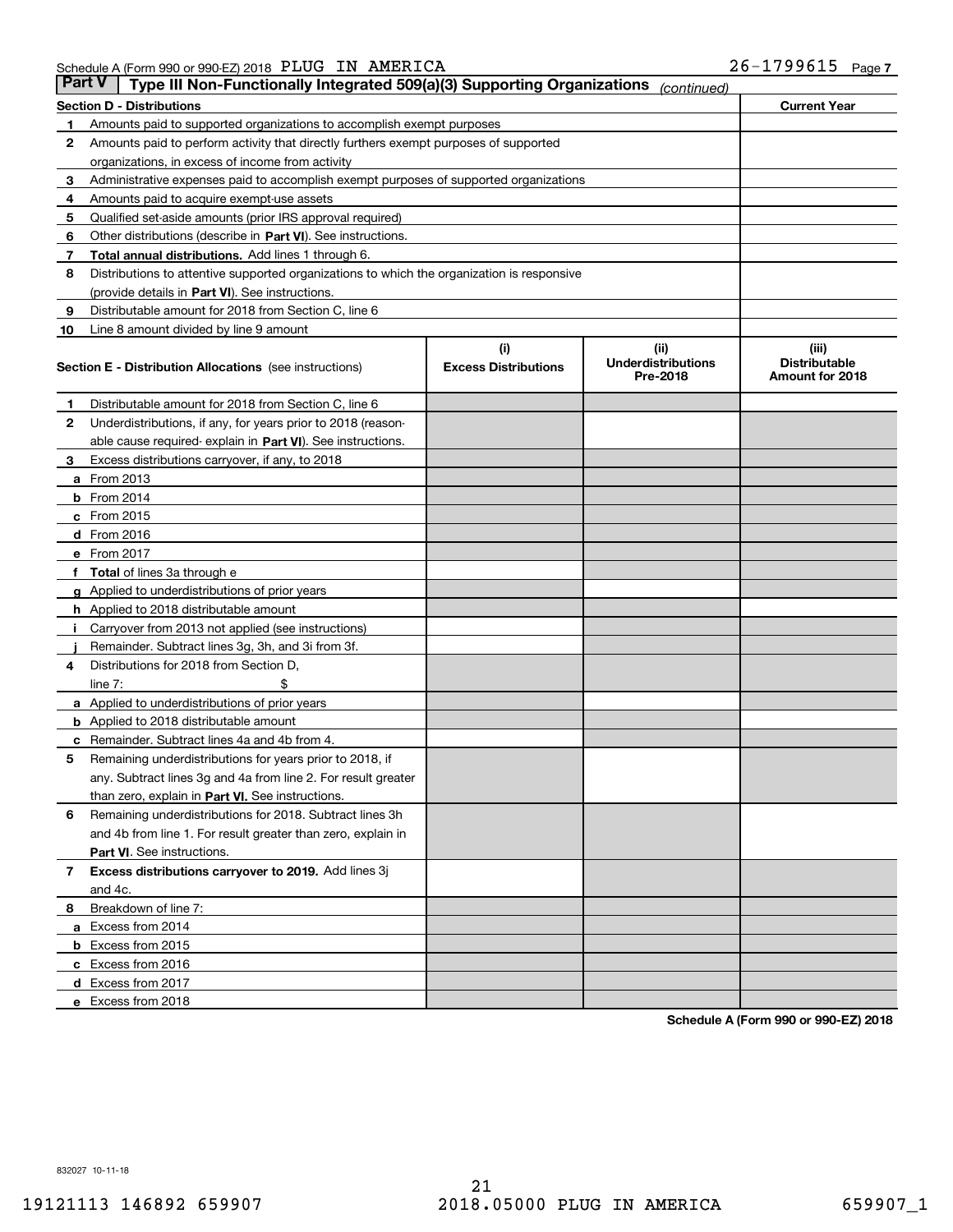### Schedule A (Form 990 or 990-EZ) 2018 Page PLUG IN AMERICA

Part VI | Supplemental Information. Provide the explanations required by Part II, line 10; Part II, line 17a or 17b; Part III, line 12; Part IV, Section A, lines 1, 2, 3b, 3c, 4b, 4c, 5a, 6, 9a, 9b, 9c, 11a, 11b, and 11c; Part IV, Section B, lines 1 and 2; Part IV, Section C, line 1; Part IV, Section D, lines 2 and 3; Part IV, Section E, lines 1c, 2a, 2b, 3a, and 3b; Part V, line 1; Part V, Section B, line 1e; Part V, Section D, lines 5, 6, and 8; and Part V, Section E, lines 2, 5, and 6. Also complete this part for any additional information. (See instructions.)

SCHEDULE A, PART II, LINE 10, EXPLANATION FOR OTHER INCOME:

| 832028 10-11-18                    | Schedule A (Form 990 or 990-EZ) 2018<br>22                                                                                       |
|------------------------------------|----------------------------------------------------------------------------------------------------------------------------------|
|                                    |                                                                                                                                  |
|                                    |                                                                                                                                  |
|                                    |                                                                                                                                  |
|                                    |                                                                                                                                  |
|                                    |                                                                                                                                  |
|                                    |                                                                                                                                  |
|                                    |                                                                                                                                  |
|                                    |                                                                                                                                  |
|                                    |                                                                                                                                  |
|                                    |                                                                                                                                  |
|                                    |                                                                                                                                  |
|                                    |                                                                                                                                  |
|                                    |                                                                                                                                  |
|                                    |                                                                                                                                  |
| 2018 AMOUNT: \$                    | <u> 1980 - Jan Salaman, mangang mga kalawang mga kalawang mga kalawang mga kalawang mga kalawang mga kalawang mga</u><br>17,660. |
| 2016 AMOUNT: \$<br>2017 AMOUNT: \$ | 1,047.<br><u> 1989 - Andrea Andrew Maria (h. 1989).</u><br>2,354.                                                                |
| 2015 AMOUNT: \$                    | 112.<br><u> 1989 - Johann Stein, mars an deutscher Stein und der Stein und der Stein und der Stein und der Stein und der</u>     |
| 2014 AMOUNT: \$                    | 990.<br><u>and the state of the state of the state of the state of the state of the state of the state of the state of th</u>    |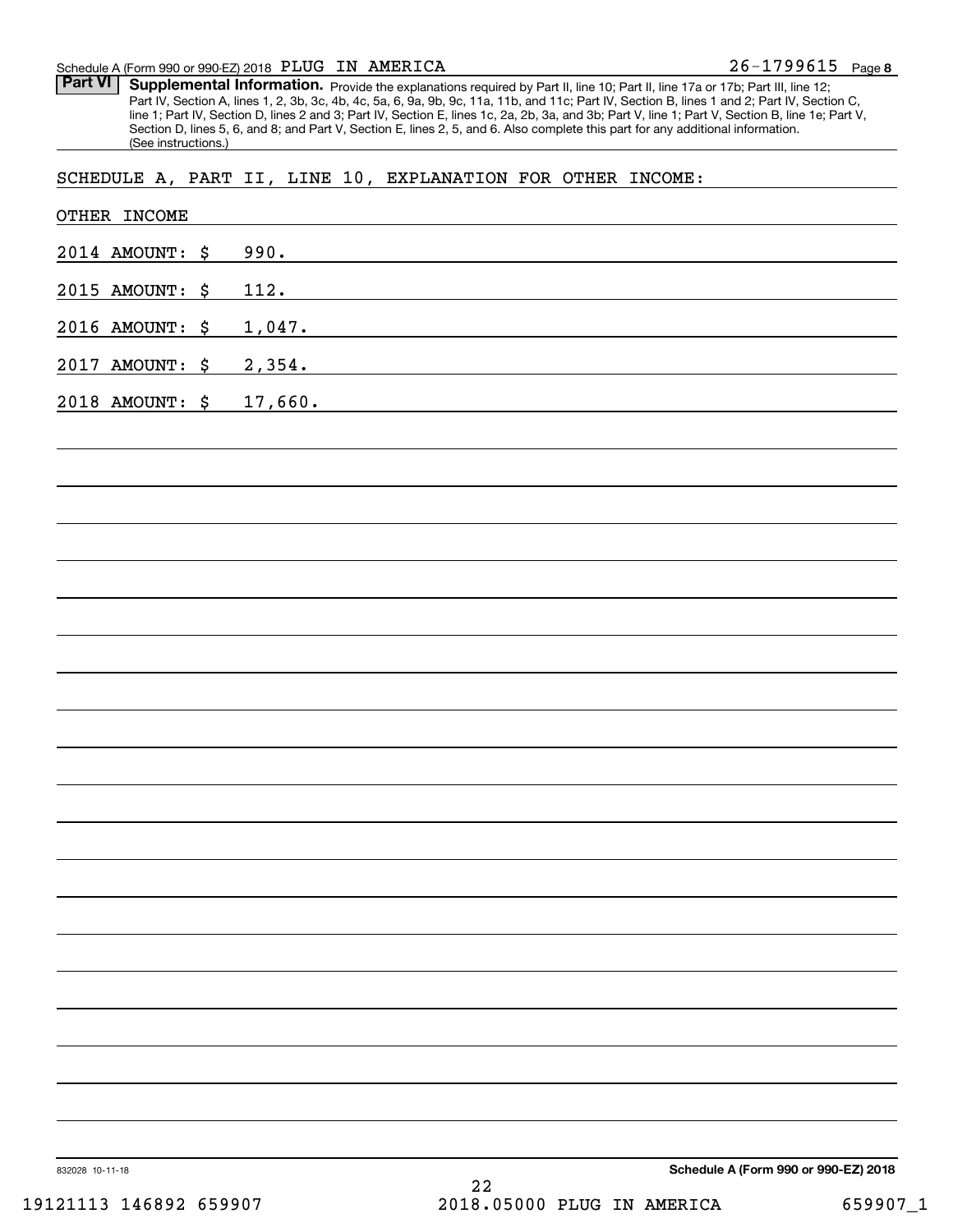Department of the Treasury Internal Revenue Service **(Form 990, 990-EZ, or 990-PF)**

Name of the organization

**Organization type** (check one):

# \*\* PUBLIC DISCLOSURE COPY \*\*

# **Schedule B Schedule of Contributors**

**| Attach to Form 990, Form 990-EZ, or Form 990-PF. | Go to www.irs.gov/Form990 for the latest information.** OMB No. 1545-0047

**2018**

**Employer identification number**

26-1799615

| Filers of:         | Section:                                                                    |
|--------------------|-----------------------------------------------------------------------------|
| Form 990 or 990-FZ | $\boxed{\text{X}}$ 501(c)( 3) (enter number) organization                   |
|                    | $4947(a)(1)$ nonexempt charitable trust not treated as a private foundation |
|                    | 527 political organization                                                  |
| Form 990-PF        | 501(c)(3) exempt private foundation                                         |
|                    | 4947(a)(1) nonexempt charitable trust treated as a private foundation       |
|                    | 501(c)(3) taxable private foundation                                        |

Check if your organization is covered by the **General Rule** or a **Special Rule. Note:**  Only a section 501(c)(7), (8), or (10) organization can check boxes for both the General Rule and a Special Rule. See instructions.

### **General Rule**

 $\mathcal{L}^{\text{max}}$ 

For an organization filing Form 990, 990-EZ, or 990-PF that received, during the year, contributions totaling \$5,000 or more (in money or property) from any one contributor. Complete Parts I and II. See instructions for determining a contributor's total contributions.

### **Special Rules**

any one contributor, during the year, total contributions of the greater of  $\,$  (1) \$5,000; or **(2)** 2% of the amount on (i) Form 990, Part VIII, line 1h;  $\boxed{\textbf{X}}$  For an organization described in section 501(c)(3) filing Form 990 or 990-EZ that met the 33 1/3% support test of the regulations under sections 509(a)(1) and 170(b)(1)(A)(vi), that checked Schedule A (Form 990 or 990-EZ), Part II, line 13, 16a, or 16b, and that received from or (ii) Form 990-EZ, line 1. Complete Parts I and II.

year, total contributions of more than \$1,000 *exclusively* for religious, charitable, scientific, literary, or educational purposes, or for the For an organization described in section 501(c)(7), (8), or (10) filing Form 990 or 990-EZ that received from any one contributor, during the prevention of cruelty to children or animals. Complete Parts I (entering "N/A" in column (b) instead of the contributor name and address), II, and III.  $\mathcal{L}^{\text{max}}$ 

purpose. Don't complete any of the parts unless the **General Rule** applies to this organization because it received *nonexclusively* year, contributions <sub>exclusively</sub> for religious, charitable, etc., purposes, but no such contributions totaled more than \$1,000. If this box is checked, enter here the total contributions that were received during the year for an  $\;$ exclusively religious, charitable, etc., For an organization described in section 501(c)(7), (8), or (10) filing Form 990 or 990-EZ that received from any one contributor, during the religious, charitable, etc., contributions totaling \$5,000 or more during the year  $\Box$ — $\Box$   $\Box$  $\mathcal{L}^{\text{max}}$ 

**Caution:**  An organization that isn't covered by the General Rule and/or the Special Rules doesn't file Schedule B (Form 990, 990-EZ, or 990-PF),  **must** but it answer "No" on Part IV, line 2, of its Form 990; or check the box on line H of its Form 990-EZ or on its Form 990-PF, Part I, line 2, to certify that it doesn't meet the filing requirements of Schedule B (Form 990, 990-EZ, or 990-PF).

**For Paperwork Reduction Act Notice, see the instructions for Form 990, 990-EZ, or 990-PF. Schedule B (Form 990, 990-EZ, or 990-PF) (2018)** LHA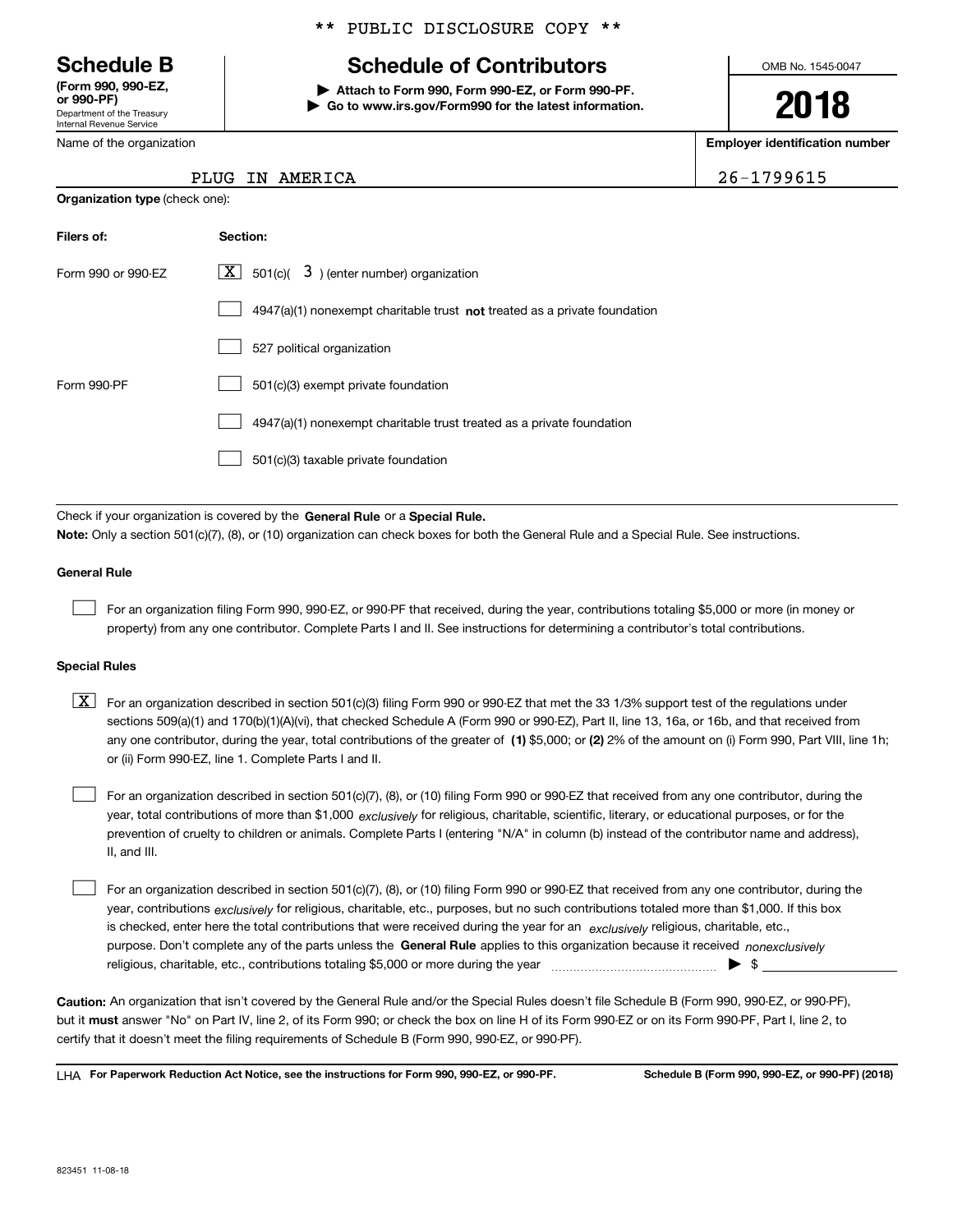# PLUG IN AMERICA 26-1799615

|                 | Schedule B (Form 990, 990-EZ, or 990-PF) (2018)                                                |                                   |  | Page 2                                                                                                      |  |
|-----------------|------------------------------------------------------------------------------------------------|-----------------------------------|--|-------------------------------------------------------------------------------------------------------------|--|
|                 | Name of organization                                                                           |                                   |  | <b>Employer identification number</b>                                                                       |  |
| PLUG            | IN AMERICA                                                                                     |                                   |  | 26-1799615                                                                                                  |  |
| Part I          | Contributors (see instructions). Use duplicate copies of Part I if additional space is needed. |                                   |  |                                                                                                             |  |
| (a)<br>No.      | (b)<br>Name, address, and ZIP + 4                                                              | (c)<br><b>Total contributions</b> |  | (d)<br>Type of contribution                                                                                 |  |
| 1               |                                                                                                | 210,000.<br>\$                    |  | $\overline{\mathbf{X}}$<br>Person<br>Payroll<br>Noncash<br>(Complete Part II for<br>noncash contributions.) |  |
| (a)<br>No.      | (b)<br>Name, address, and ZIP + 4                                                              | (c)<br><b>Total contributions</b> |  | (d)<br>Type of contribution                                                                                 |  |
| 2               |                                                                                                | 165,000.<br>\$                    |  | X<br>Person<br>Payroll<br>Noncash<br>(Complete Part II for<br>noncash contributions.)                       |  |
| (a)<br>No.      | (b)<br>Name, address, and ZIP + 4                                                              | (c)<br><b>Total contributions</b> |  | (d)<br>Type of contribution                                                                                 |  |
| 3               |                                                                                                | 150,000.<br>\$                    |  | X<br>Person<br>Payroll<br>Noncash<br>(Complete Part II for<br>noncash contributions.)                       |  |
| (a)<br>No.      | (b)<br>Name, address, and ZIP + 4                                                              | (c)<br><b>Total contributions</b> |  | (d)<br>Type of contribution                                                                                 |  |
| 4               |                                                                                                | 100,000.<br>\$                    |  | $\mathbf{X}$<br>Person<br>Payroll<br>Noncash<br>(Complete Part II for<br>noncash contributions.)            |  |
| (a)<br>No.      | (b)<br>Name, address, and ZIP + 4                                                              | (c)<br><b>Total contributions</b> |  | (d)<br>Type of contribution                                                                                 |  |
| 5               |                                                                                                | 90,000.<br>\$                     |  | $\boxed{\text{X}}$<br>Person<br>Payroll<br>Noncash<br>(Complete Part II for<br>noncash contributions.)      |  |
| (a)<br>No.      | (b)<br>Name, address, and ZIP + 4                                                              | (c)<br><b>Total contributions</b> |  | (d)<br>Type of contribution                                                                                 |  |
| 6               |                                                                                                | 55,000.<br>\$                     |  | $\boxed{\text{X}}$<br>Person<br>Payroll<br>Noncash<br>(Complete Part II for<br>noncash contributions.)      |  |
| 823452 11-08-18 |                                                                                                |                                   |  | Schedule B (Form 990, 990-EZ, or 990-PF) (2018)                                                             |  |

24 19121113 146892 659907 2018.05000 PLUG IN AMERICA 659907\_1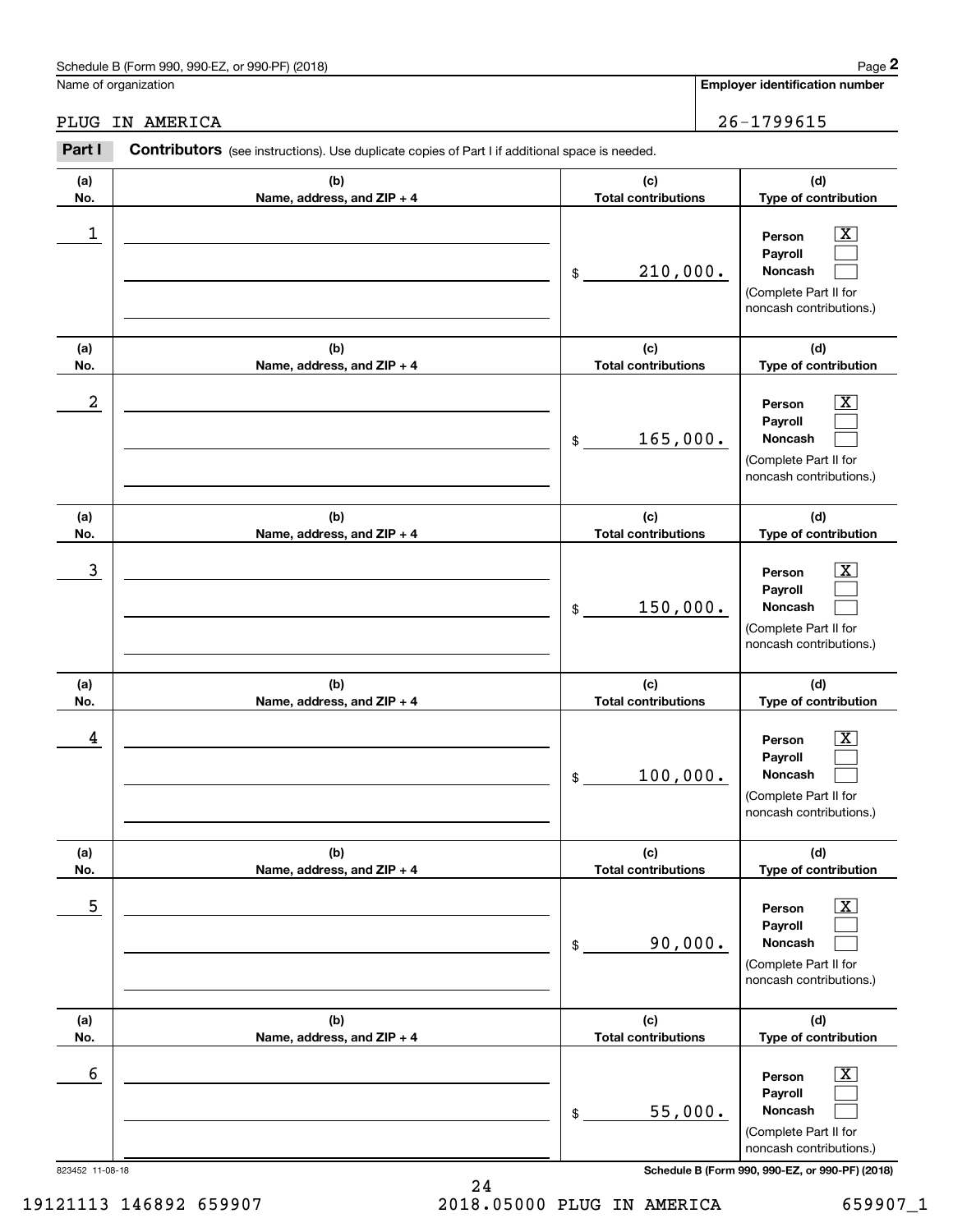# Schedule B (Form 990, 990-EZ, or 990-PF) (2018) Page 2

|                    | Schedule B (Form 990, 990-EZ, or 990-PF) (2018)                                                       |                                   | Page 2                                                                                                                              |
|--------------------|-------------------------------------------------------------------------------------------------------|-----------------------------------|-------------------------------------------------------------------------------------------------------------------------------------|
|                    | Name of organization                                                                                  |                                   | <b>Employer identification number</b>                                                                                               |
| IN AMERICA<br>PLUG | 26-1799615                                                                                            |                                   |                                                                                                                                     |
| Part I             | <b>Contributors</b> (see instructions). Use duplicate copies of Part I if additional space is needed. |                                   |                                                                                                                                     |
| (a)<br>No.         | (c)<br>(b)<br><b>Total contributions</b><br>Name, address, and ZIP + 4                                |                                   | (d)<br>Type of contribution                                                                                                         |
| 7                  |                                                                                                       | 35,000.<br>\$                     | $\overline{\mathbf{X}}$<br>Person<br>Payroll<br>Noncash<br>(Complete Part II for<br>noncash contributions.)                         |
| (a)<br>No.         | (b)<br>Name, address, and ZIP + 4                                                                     | (c)<br><b>Total contributions</b> | (d)<br>Type of contribution                                                                                                         |
|                    |                                                                                                       | \$                                | Person<br>Payroll<br>Noncash<br>(Complete Part II for<br>noncash contributions.)                                                    |
| (a)<br>No.         | (b)<br>Name, address, and ZIP + 4                                                                     | (c)<br><b>Total contributions</b> | (d)<br>Type of contribution                                                                                                         |
|                    |                                                                                                       | \$                                | Person<br>Payroll<br>Noncash<br>(Complete Part II for<br>noncash contributions.)                                                    |
| (a)<br>No.         | (b)<br>Name, address, and ZIP + 4                                                                     | (c)<br><b>Total contributions</b> | (d)<br>Type of contribution                                                                                                         |
|                    |                                                                                                       | \$                                | Person<br>Payroll<br>Noncash<br>(Complete Part II for<br>noncash contributions.)                                                    |
| (a)<br>No.         | (b)<br>Name, address, and ZIP + 4                                                                     | (c)<br><b>Total contributions</b> | (d)<br>Type of contribution                                                                                                         |
|                    |                                                                                                       | \$                                | Person<br>Payroll<br>Noncash<br>(Complete Part II for<br>noncash contributions.)                                                    |
| (a)<br>No.         | (b)<br>Name, address, and ZIP + 4                                                                     | (c)<br><b>Total contributions</b> | (d)<br>Type of contribution                                                                                                         |
|                    |                                                                                                       | \$                                | Person<br>Payroll<br>Noncash<br>(Complete Part II for<br>noncash contributions.)<br>Schedule B (Form 990, 990-EZ, or 990-PF) (2018) |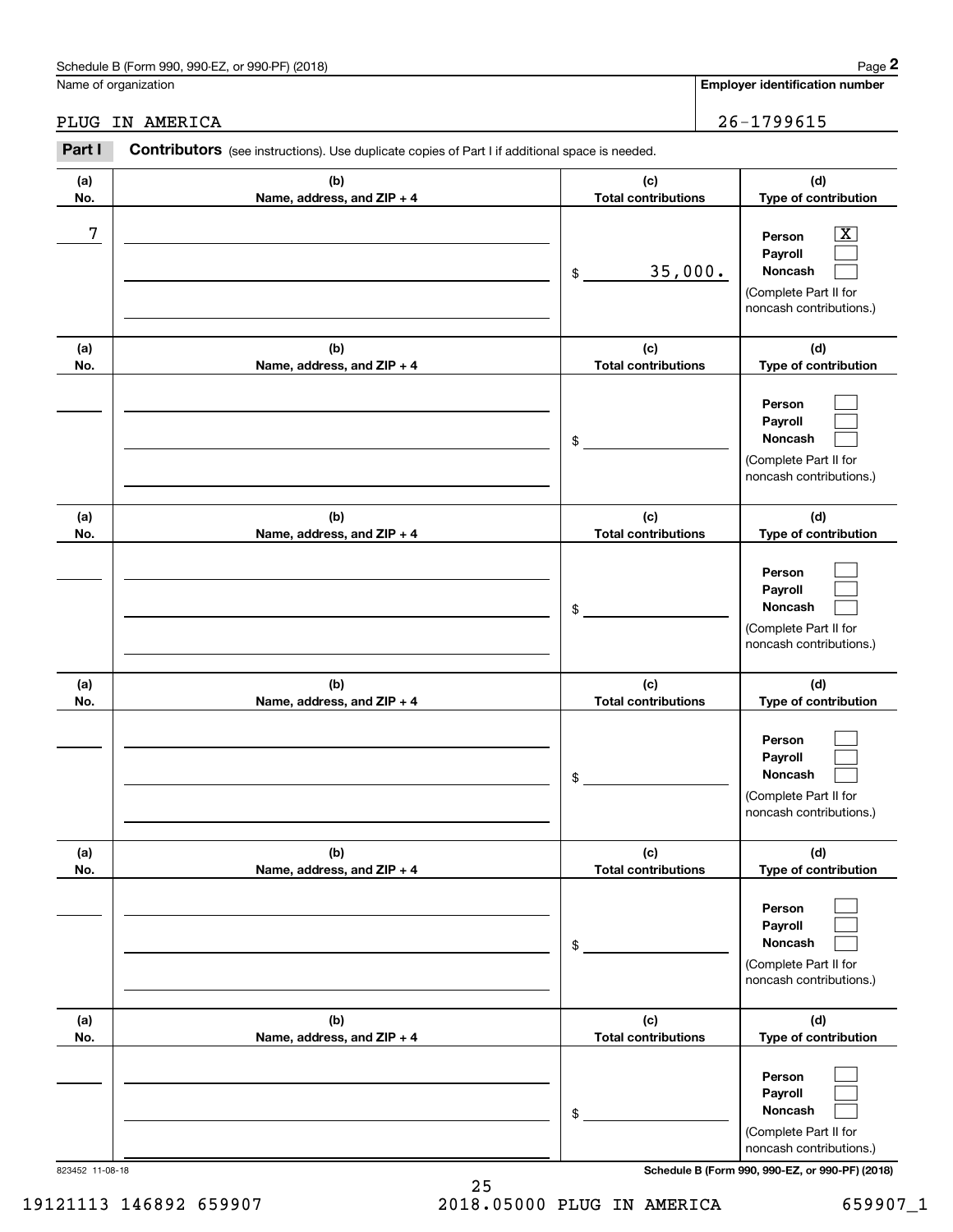| Schedule B (Form 990, 990-EZ, or 990-PF) (2018)<br>the contract of the contract of the contract of |  |  | Page |  |
|----------------------------------------------------------------------------------------------------|--|--|------|--|
|                                                                                                    |  |  |      |  |

Name of organization

**Employer identification number**

# PLUG IN AMERICA 26-1799615

Employer identification Page 3<br>
lame of organization<br> **3Part II Noncash Property** (see instructions). Use duplicate copies of Part II if additional space is needed.<br> **Part II Noncash Property** (see instructions). Use d

| (a)             |                                       | (c)                 |                                                 |
|-----------------|---------------------------------------|---------------------|-------------------------------------------------|
| No.             | (b)                                   | FMV (or estimate)   | (d)                                             |
| from            | Description of noncash property given | (See instructions.) | Date received                                   |
| Part I          |                                       |                     |                                                 |
|                 |                                       |                     |                                                 |
|                 |                                       |                     |                                                 |
|                 |                                       |                     |                                                 |
|                 |                                       |                     |                                                 |
|                 |                                       | $\frac{1}{2}$       |                                                 |
|                 |                                       |                     |                                                 |
| (a)             |                                       | (c)                 |                                                 |
| No.             | (b)                                   | FMV (or estimate)   | (d)                                             |
| from            | Description of noncash property given | (See instructions.) | Date received                                   |
| Part I          |                                       |                     |                                                 |
|                 |                                       |                     |                                                 |
|                 |                                       |                     |                                                 |
|                 |                                       |                     |                                                 |
|                 |                                       | $\frac{1}{2}$       |                                                 |
|                 |                                       |                     |                                                 |
| (a)             |                                       |                     |                                                 |
| No.             |                                       | (c)                 |                                                 |
| from            | (b)                                   | FMV (or estimate)   | (d)                                             |
| Part I          | Description of noncash property given | (See instructions.) | Date received                                   |
|                 |                                       |                     |                                                 |
|                 |                                       |                     |                                                 |
|                 |                                       |                     |                                                 |
|                 |                                       |                     |                                                 |
|                 |                                       | $\mathfrak{S}$      |                                                 |
|                 |                                       |                     |                                                 |
| (a)             |                                       |                     |                                                 |
| No.             | (b)                                   | (c)                 | (d)                                             |
| from            | Description of noncash property given | FMV (or estimate)   | Date received                                   |
| Part I          |                                       | (See instructions.) |                                                 |
|                 |                                       |                     |                                                 |
|                 |                                       |                     |                                                 |
|                 |                                       |                     |                                                 |
|                 |                                       |                     |                                                 |
|                 |                                       | \$                  |                                                 |
|                 |                                       |                     |                                                 |
| (a)             |                                       | (c)                 |                                                 |
| No.             | (b)                                   | FMV (or estimate)   | (d)                                             |
| from            | Description of noncash property given | (See instructions.) | Date received                                   |
| Part I          |                                       |                     |                                                 |
|                 |                                       |                     |                                                 |
|                 |                                       |                     |                                                 |
|                 |                                       |                     |                                                 |
|                 |                                       | \$                  |                                                 |
|                 |                                       |                     |                                                 |
|                 |                                       |                     |                                                 |
| (a)             |                                       | (c)                 |                                                 |
| No.<br>from     | (b)                                   | FMV (or estimate)   | (d)                                             |
|                 | Description of noncash property given | (See instructions.) | Date received                                   |
| Part I          |                                       |                     |                                                 |
|                 |                                       |                     |                                                 |
|                 |                                       |                     |                                                 |
|                 |                                       |                     |                                                 |
|                 |                                       | \$                  |                                                 |
| 823453 11-08-18 |                                       |                     | Schedule B (Form 990, 990-EZ, or 990-PF) (2018) |

19121113 146892 659907 2018.05000 PLUG IN AMERICA 659907\_1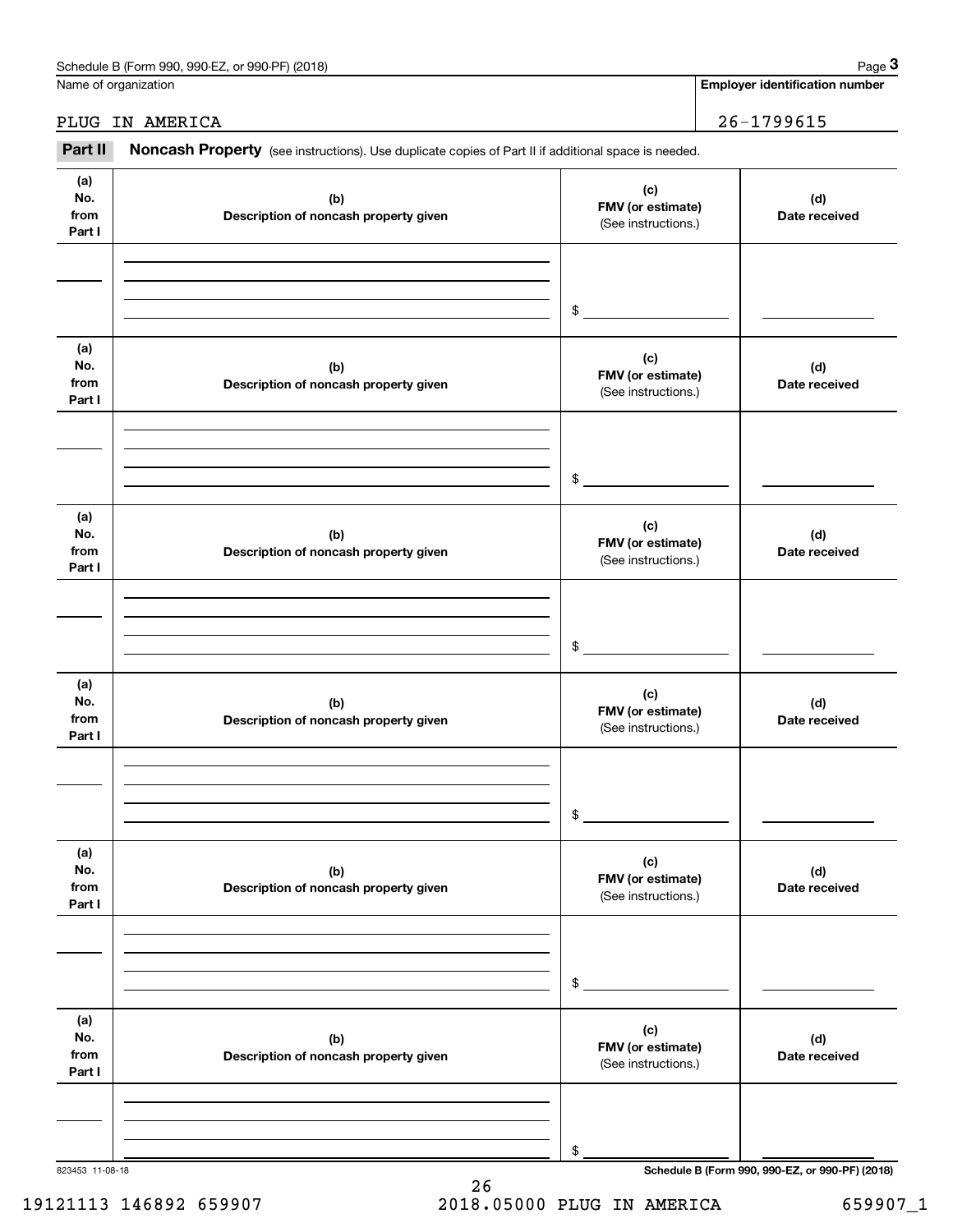|                           | Schedule B (Form 990, 990-EZ, or 990-PF) (2018)                                                                                                                                                                                                                              |                      |  | Page 4                                          |  |  |  |
|---------------------------|------------------------------------------------------------------------------------------------------------------------------------------------------------------------------------------------------------------------------------------------------------------------------|----------------------|--|-------------------------------------------------|--|--|--|
| Name of organization      |                                                                                                                                                                                                                                                                              |                      |  | <b>Employer identification number</b>           |  |  |  |
|                           | PLUG IN AMERICA                                                                                                                                                                                                                                                              |                      |  | 26-1799615                                      |  |  |  |
| Part III                  | Exclusively religious, charitable, etc., contributions to organizations described in section 501(c)(7), (8), or (10) that total more than \$1,000 for the year<br>from any one contributor. Complete columns (a) through (e) and the following line entry. For organizations |                      |  |                                                 |  |  |  |
|                           | completing Part III, enter the total of exclusively religious, charitable, etc., contributions of \$1,000 or less for the year. (Enter this info. once.) $\blacktriangleright$ \$                                                                                            |                      |  |                                                 |  |  |  |
| (a) No.                   | Use duplicate copies of Part III if additional space is needed.                                                                                                                                                                                                              |                      |  |                                                 |  |  |  |
| from<br>Part I            | (b) Purpose of gift                                                                                                                                                                                                                                                          | (c) Use of gift      |  | (d) Description of how gift is held             |  |  |  |
|                           |                                                                                                                                                                                                                                                                              |                      |  |                                                 |  |  |  |
|                           |                                                                                                                                                                                                                                                                              |                      |  |                                                 |  |  |  |
|                           |                                                                                                                                                                                                                                                                              |                      |  |                                                 |  |  |  |
|                           |                                                                                                                                                                                                                                                                              | (e) Transfer of gift |  |                                                 |  |  |  |
|                           | Transferee's name, address, and ZIP + 4                                                                                                                                                                                                                                      |                      |  | Relationship of transferor to transferee        |  |  |  |
|                           |                                                                                                                                                                                                                                                                              |                      |  |                                                 |  |  |  |
|                           |                                                                                                                                                                                                                                                                              |                      |  |                                                 |  |  |  |
| (a) No.                   |                                                                                                                                                                                                                                                                              |                      |  |                                                 |  |  |  |
| from<br>Part I            | (b) Purpose of gift                                                                                                                                                                                                                                                          | (c) Use of gift      |  | (d) Description of how gift is held             |  |  |  |
|                           |                                                                                                                                                                                                                                                                              |                      |  |                                                 |  |  |  |
|                           |                                                                                                                                                                                                                                                                              |                      |  |                                                 |  |  |  |
|                           |                                                                                                                                                                                                                                                                              |                      |  |                                                 |  |  |  |
|                           | (e) Transfer of gift                                                                                                                                                                                                                                                         |                      |  |                                                 |  |  |  |
|                           | Transferee's name, address, and ZIP + 4                                                                                                                                                                                                                                      |                      |  | Relationship of transferor to transferee        |  |  |  |
|                           |                                                                                                                                                                                                                                                                              |                      |  |                                                 |  |  |  |
|                           |                                                                                                                                                                                                                                                                              |                      |  |                                                 |  |  |  |
|                           |                                                                                                                                                                                                                                                                              |                      |  |                                                 |  |  |  |
| (a) No.<br>from<br>Part I | (b) Purpose of gift                                                                                                                                                                                                                                                          | (c) Use of gift      |  | (d) Description of how gift is held             |  |  |  |
|                           |                                                                                                                                                                                                                                                                              |                      |  |                                                 |  |  |  |
|                           |                                                                                                                                                                                                                                                                              |                      |  |                                                 |  |  |  |
|                           |                                                                                                                                                                                                                                                                              |                      |  |                                                 |  |  |  |
|                           |                                                                                                                                                                                                                                                                              | (e) Transfer of gift |  |                                                 |  |  |  |
|                           | Transferee's name, address, and $ZIP + 4$                                                                                                                                                                                                                                    |                      |  | Relationship of transferor to transferee        |  |  |  |
|                           |                                                                                                                                                                                                                                                                              |                      |  |                                                 |  |  |  |
|                           |                                                                                                                                                                                                                                                                              |                      |  |                                                 |  |  |  |
|                           |                                                                                                                                                                                                                                                                              |                      |  |                                                 |  |  |  |
| (a) No.<br>from<br>Part I | (b) Purpose of gift                                                                                                                                                                                                                                                          | (c) Use of gift      |  | (d) Description of how gift is held             |  |  |  |
|                           |                                                                                                                                                                                                                                                                              |                      |  |                                                 |  |  |  |
|                           |                                                                                                                                                                                                                                                                              |                      |  |                                                 |  |  |  |
|                           |                                                                                                                                                                                                                                                                              |                      |  |                                                 |  |  |  |
|                           | (e) Transfer of gift                                                                                                                                                                                                                                                         |                      |  |                                                 |  |  |  |
|                           | Transferee's name, address, and $ZIP + 4$                                                                                                                                                                                                                                    |                      |  | Relationship of transferor to transferee        |  |  |  |
|                           |                                                                                                                                                                                                                                                                              |                      |  |                                                 |  |  |  |
|                           |                                                                                                                                                                                                                                                                              |                      |  |                                                 |  |  |  |
|                           |                                                                                                                                                                                                                                                                              |                      |  |                                                 |  |  |  |
| 823454 11-08-18           |                                                                                                                                                                                                                                                                              |                      |  | Schedule B (Form 990, 990-EZ, or 990-PF) (2018) |  |  |  |

19121113 146892 659907 2018.05000 PLUG IN AMERICA 659907\_1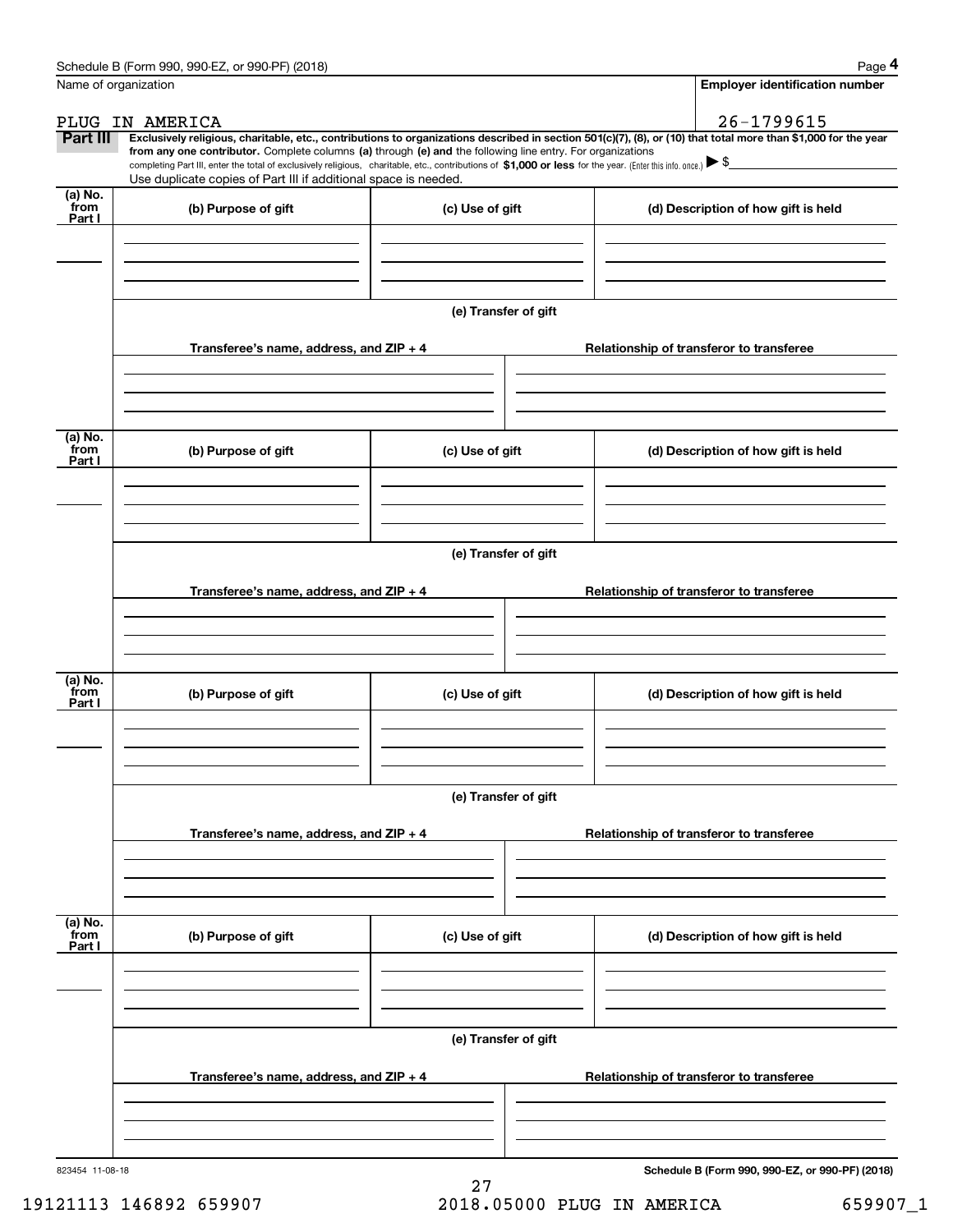| <b>SCHEDULE C</b>                                             | <b>Political Campaign and Lobbying Activities</b>                                                                                                                                  | OMB No. 1545-0047                     |
|---------------------------------------------------------------|------------------------------------------------------------------------------------------------------------------------------------------------------------------------------------|---------------------------------------|
| (Form 990 or 990-EZ)                                          | For Organizations Exempt From Income Tax Under section 501(c) and section 527                                                                                                      | 2018                                  |
| Department of the Treasury<br><b>Internal Revenue Service</b> | ► Complete if the organization is described below. ► Attach to Form 990 or Form 990-EZ.<br>$\triangleright$ Go to www.irs.gov/Form990 for instructions and the latest information. | Open to Public<br>Inspection          |
|                                                               | If the organization answered "Yes," on Form 990, Part IV, line 3, or Form 990-EZ, Part V, line 46 (Political Campaign Activities), then                                            |                                       |
|                                                               | • Section 501(c)(3) organizations: Complete Parts I-A and B. Do not complete Part I-C.                                                                                             |                                       |
|                                                               | • Section 501(c) (other than section 501(c)(3)) organizations: Complete Parts I-A and C below. Do not complete Part I-B.                                                           |                                       |
|                                                               | • Section 527 organizations: Complete Part I-A only.                                                                                                                               |                                       |
|                                                               | If the organization answered "Yes," on Form 990, Part IV, line 4, or Form 990-EZ, Part VI, line 47 (Lobbying Activities), then                                                     |                                       |
|                                                               | • Section 501(c)(3) organizations that have filed Form 5768 (election under section 501(h)): Complete Part II-A. Do not complete Part II-B.                                        |                                       |
|                                                               | • Section 501(c)(3) organizations that have NOT filed Form 5768 (election under section 501(h)): Complete Part II-B. Do not complete Part II-A.                                    |                                       |
|                                                               | If the organization answered "Yes," on Form 990, Part IV, line 5 (Proxy Tax) (see separate instructions) or Form 990-EZ, Part V, line 35c (Proxy                                   |                                       |
| Tax) (see separate instructions), then                        |                                                                                                                                                                                    |                                       |
|                                                               | • Section 501(c)(4), (5), or (6) organizations: Complete Part III.                                                                                                                 |                                       |
| Name of organization                                          |                                                                                                                                                                                    | <b>Employer identification number</b> |
|                                                               | IN AMERICA<br>PLUG                                                                                                                                                                 | 26-1799615                            |
| Part I-A                                                      | Complete if the organization is exempt under section 501(c) or is a section 527 organization.                                                                                      |                                       |
|                                                               | 1 Provide a description of the organization's direct and indirect political campaign activities in Part IV.                                                                        |                                       |

| 3 Volunteer hours for political campaign activities                                                                                             |                     |            |           |
|-------------------------------------------------------------------------------------------------------------------------------------------------|---------------------|------------|-----------|
|                                                                                                                                                 |                     |            |           |
| Part I-B<br>Complete if the organization is exempt under section 501(c)(3).                                                                     |                     |            |           |
| Enter the amount of any excise tax incurred by the organization under section 4955                                                              | $\triangleright$ \$ |            |           |
|                                                                                                                                                 | $\triangleright$ \$ |            |           |
|                                                                                                                                                 |                     | <b>Yes</b> | <b>No</b> |
|                                                                                                                                                 |                     | <b>Yes</b> | No        |
| <b>b</b> If "Yes," describe in Part IV.                                                                                                         |                     |            |           |
| Part I-C   Complete if the organization is exempt under section 501(c), except section 501(c)(3).                                               |                     |            |           |
| Enter the amount directly expended by the filing organization for section 527 exempt function activities                                        | $\triangleright$ \$ |            |           |
| Enter the amount of the filing organization's funds contributed to other organizations for section 527<br>2                                     |                     |            |           |
| exempt function activities                                                                                                                      | ► \$                |            |           |
| Total exempt function expenditures. Add lines 1 and 2. Enter here and on Form 1120-POL,<br>3.                                                   |                     |            |           |
| line 17b                                                                                                                                        | ► \$                |            |           |
| 4                                                                                                                                               |                     | <b>Yes</b> | No        |
| Enter the names, addresses and employer identification number (FIN) of all section 527 political organizations to which the filing organization |                     |            |           |

**5**Enter the names, addresses and employer identification number (EIN) of all section 527 political organizations to which the filing organization made payments. For each organization listed, enter the amount paid from the filing organization's funds. Also enter the amount of political contributions received that were promptly and directly delivered to a separate political organization, such as a separate segregated fund or a political action committee (PAC). If additional space is needed, provide information in Part IV.

| (a) Name | (b) Address | $(c)$ EIN | (d) Amount paid from<br>filing organization's<br>funds. If none, enter -0-. | (e) Amount of political<br>contributions received and<br>promptly and directly<br>delivered to a separate<br>political organization.<br>If none, enter -0-. |
|----------|-------------|-----------|-----------------------------------------------------------------------------|-------------------------------------------------------------------------------------------------------------------------------------------------------------|
|          |             |           |                                                                             |                                                                                                                                                             |
|          |             |           |                                                                             |                                                                                                                                                             |
|          |             |           |                                                                             |                                                                                                                                                             |
|          |             |           |                                                                             |                                                                                                                                                             |
|          |             |           |                                                                             |                                                                                                                                                             |
|          |             |           |                                                                             |                                                                                                                                                             |

**For Paperwork Reduction Act Notice, see the Instructions for Form 990 or 990-EZ. Schedule C (Form 990 or 990-EZ) 2018** LHA

832041 11-08-18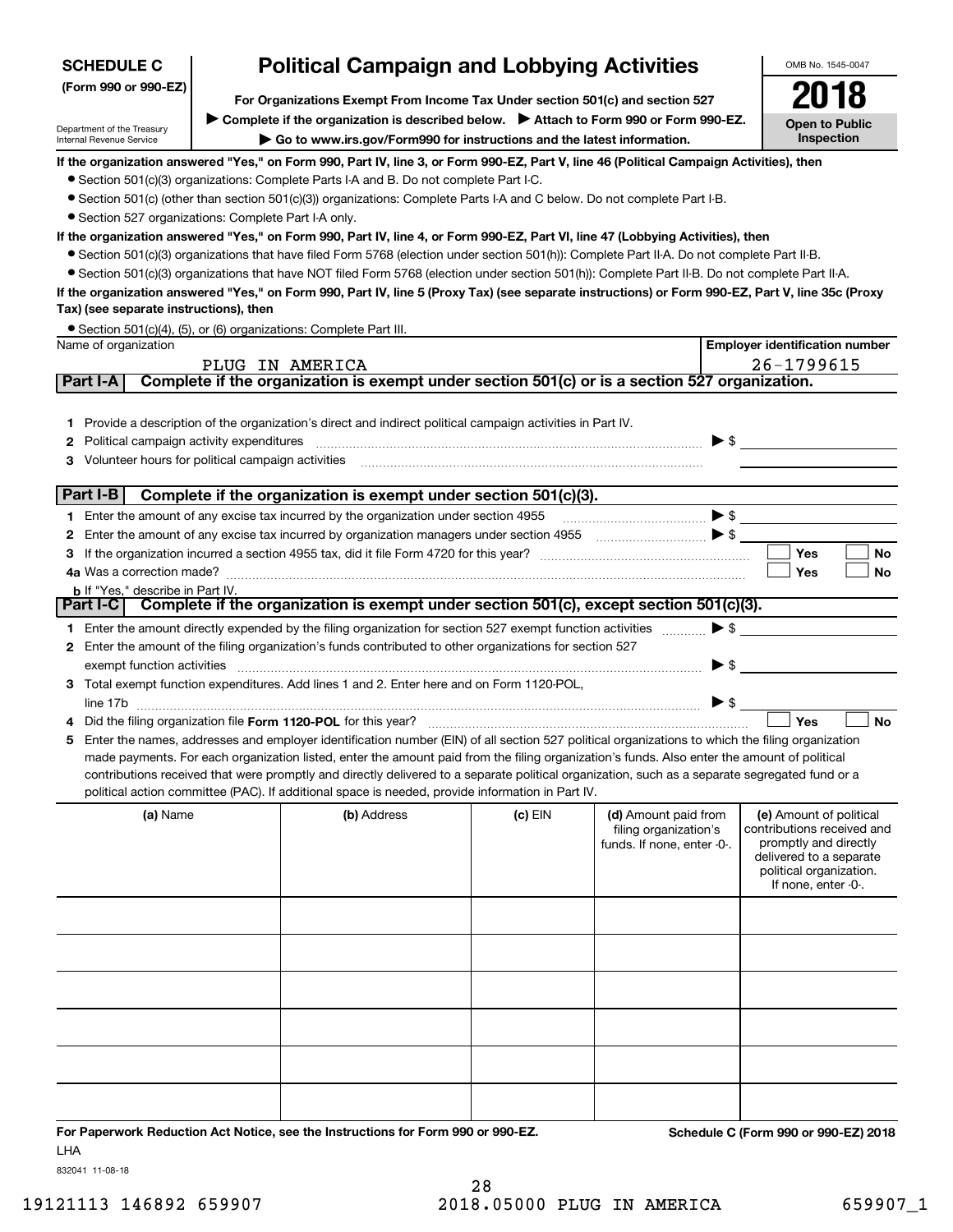| Schedule C (Form 990 or 990-EZ) 2018 PLUG IN AMERICA |  |  | $26 - 1799615$ Page 2 |  |
|------------------------------------------------------|--|--|-----------------------|--|
|------------------------------------------------------|--|--|-----------------------|--|

| Part II-A<br>Complete if the organization is exempt under section 501(c)(3) and filed Form 5768 (election under<br>section 501(h)).                                                                                                                                                               |                                                                                                     |                                                         |                                                                                                                                   |            |           |
|---------------------------------------------------------------------------------------------------------------------------------------------------------------------------------------------------------------------------------------------------------------------------------------------------|-----------------------------------------------------------------------------------------------------|---------------------------------------------------------|-----------------------------------------------------------------------------------------------------------------------------------|------------|-----------|
| A Check $\blacktriangleright$                                                                                                                                                                                                                                                                     |                                                                                                     |                                                         | if the filing organization belongs to an affiliated group (and list in Part IV each affiliated group member's name, address, EIN, |            |           |
| expenses, and share of excess lobbying expenditures).                                                                                                                                                                                                                                             |                                                                                                     |                                                         |                                                                                                                                   |            |           |
| if the filing organization checked box A and "limited control" provisions apply.<br><b>B</b> Check <b>D</b>                                                                                                                                                                                       |                                                                                                     |                                                         |                                                                                                                                   |            |           |
|                                                                                                                                                                                                                                                                                                   | <b>Limits on Lobbying Expenditures</b><br>(The term "expenditures" means amounts paid or incurred.) |                                                         |                                                                                                                                   |            |           |
| 1a Total lobbying expenditures to influence public opinion (grass roots lobbying)                                                                                                                                                                                                                 |                                                                                                     |                                                         |                                                                                                                                   |            |           |
| <b>b</b> Total lobbying expenditures to influence a legislative body (direct lobbying)                                                                                                                                                                                                            |                                                                                                     |                                                         |                                                                                                                                   |            |           |
|                                                                                                                                                                                                                                                                                                   |                                                                                                     |                                                         |                                                                                                                                   |            |           |
| d Other exempt purpose expenditures                                                                                                                                                                                                                                                               |                                                                                                     |                                                         |                                                                                                                                   |            |           |
| Total exempt purpose expenditures (add lines 1c and 1d)                                                                                                                                                                                                                                           |                                                                                                     |                                                         |                                                                                                                                   |            |           |
| f Lobbying nontaxable amount. Enter the amount from the following table in both columns.                                                                                                                                                                                                          |                                                                                                     |                                                         |                                                                                                                                   |            |           |
| If the amount on line 1e, column $(a)$ or $(b)$ is:                                                                                                                                                                                                                                               |                                                                                                     | The lobbying nontaxable amount is:                      |                                                                                                                                   |            |           |
| Not over \$500,000                                                                                                                                                                                                                                                                                |                                                                                                     | 20% of the amount on line 1e.                           |                                                                                                                                   |            |           |
| Over \$500,000 but not over \$1,000,000                                                                                                                                                                                                                                                           |                                                                                                     | \$100,000 plus 15% of the excess over \$500,000.        |                                                                                                                                   |            |           |
| Over \$1,000,000 but not over \$1,500,000                                                                                                                                                                                                                                                         |                                                                                                     | \$175,000 plus 10% of the excess over \$1,000,000.      |                                                                                                                                   |            |           |
| Over \$1,500,000 but not over \$17,000,000                                                                                                                                                                                                                                                        |                                                                                                     | \$225,000 plus 5% of the excess over \$1,500,000.       |                                                                                                                                   |            |           |
| Over \$17,000,000                                                                                                                                                                                                                                                                                 | \$1,000,000.                                                                                        |                                                         |                                                                                                                                   |            |           |
| g Grassroots nontaxable amount (enter 25% of line 1f)<br><b>h</b> Subtract line 1g from line 1a. If zero or less, enter -0-<br>Subtract line 1f from line 1c. If zero or less, enter 0<br>If there is an amount other than zero on either line 1h or line 1i, did the organization file Form 4720 |                                                                                                     |                                                         |                                                                                                                                   |            |           |
| reporting section 4911 tax for this year?                                                                                                                                                                                                                                                         |                                                                                                     | 4-Year Averaging Period Under Section 501(h)            |                                                                                                                                   |            | Yes<br>No |
| (Some organizations that made a section 501(h) election do not have to complete all of the five columns below.                                                                                                                                                                                    |                                                                                                     | See the separate instructions for lines 2a through 2f.) |                                                                                                                                   |            |           |
|                                                                                                                                                                                                                                                                                                   |                                                                                                     | Lobbying Expenditures During 4-Year Averaging Period    |                                                                                                                                   |            |           |
| Calendar year<br>(or fiscal year beginning in)                                                                                                                                                                                                                                                    | (a) $2015$                                                                                          | (b) 2016                                                | $(c)$ 2017                                                                                                                        | $(d)$ 2018 | (e) Total |
| 2a Lobbying nontaxable amount                                                                                                                                                                                                                                                                     |                                                                                                     |                                                         |                                                                                                                                   |            |           |
| <b>b</b> Lobbying ceiling amount<br>(150% of line 2a, column(e))                                                                                                                                                                                                                                  |                                                                                                     |                                                         |                                                                                                                                   |            |           |
| c Total lobbying expenditures                                                                                                                                                                                                                                                                     |                                                                                                     |                                                         |                                                                                                                                   |            |           |
| d Grassroots nontaxable amount                                                                                                                                                                                                                                                                    |                                                                                                     |                                                         |                                                                                                                                   |            |           |
| e Grassroots ceiling amount                                                                                                                                                                                                                                                                       |                                                                                                     |                                                         |                                                                                                                                   |            |           |
| (150% of line 2d, column (e))                                                                                                                                                                                                                                                                     |                                                                                                     |                                                         |                                                                                                                                   |            |           |
| f Grassroots lobbying expenditures                                                                                                                                                                                                                                                                |                                                                                                     |                                                         |                                                                                                                                   |            |           |

**Schedule C (Form 990 or 990-EZ) 2018**

832042 11-08-18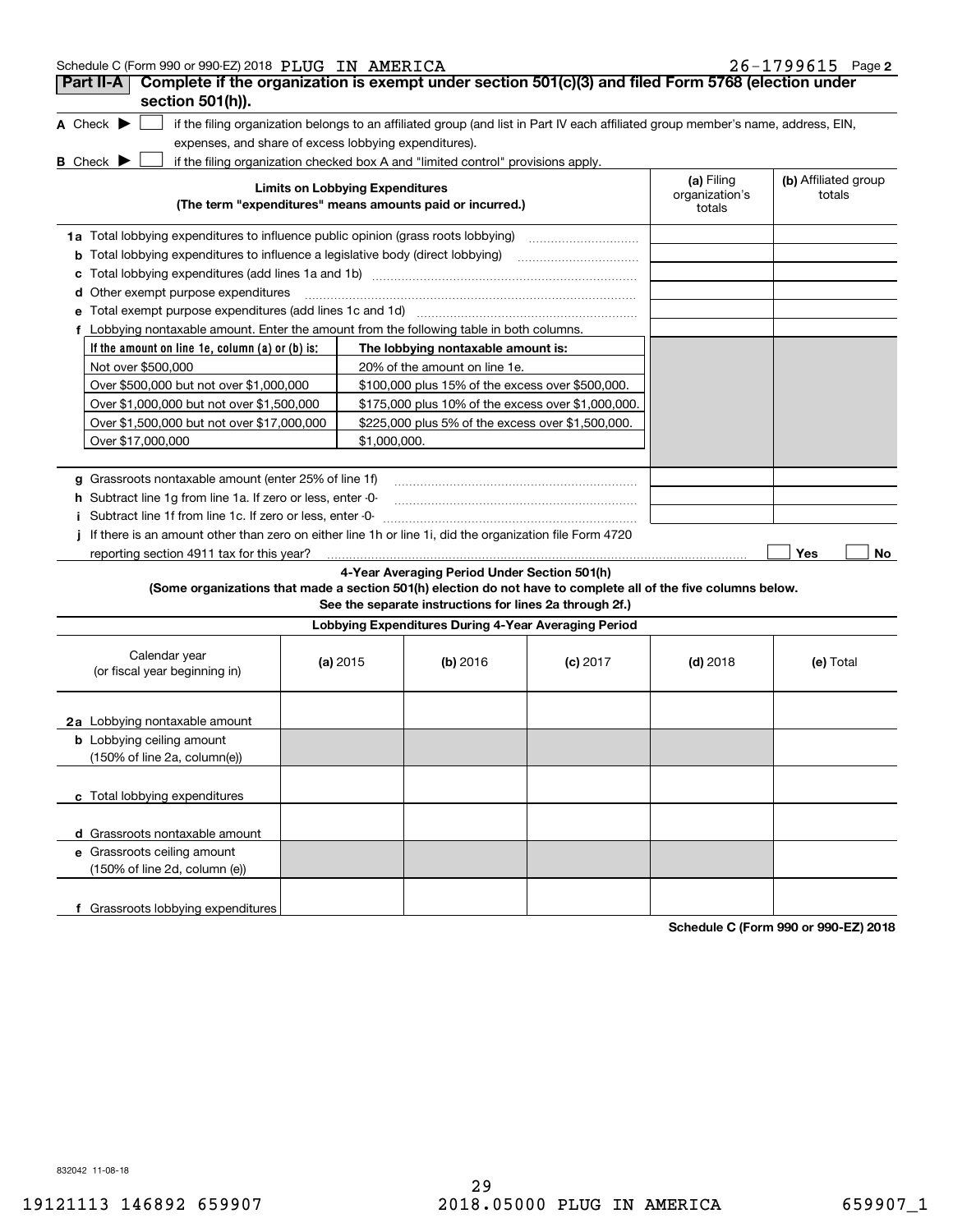### Schedule C (Form 990 or 990-EZ) 2018  $\, {\rm PLUG} \,$   $\, {\rm IMERICA} \,$  . The contract contract contract contract contract contract contract contract contract contract contract contract contract contract contract contract contract PLUG IN AMERICA 26-1799615

# **3**

# **Part II-B Complete if the organization is exempt under section 501(c)(3) and has NOT filed Form 5768 (election under section 501(h)).**

|   | For each "Yes," response on lines 1a through 1i below, provide in Part IV a detailed description                                                                                                                                          |             | (a)                                  |          | (b)    |
|---|-------------------------------------------------------------------------------------------------------------------------------------------------------------------------------------------------------------------------------------------|-------------|--------------------------------------|----------|--------|
|   | of the lobbying activity.                                                                                                                                                                                                                 | Yes         | No                                   | Amount   |        |
| 1 | During the year, did the filing organization attempt to influence foreign, national, state, or<br>local legislation, including any attempt to influence public opinion on a legislative matter<br>or referendum, through the use of:      |             |                                      |          |        |
|   |                                                                                                                                                                                                                                           | х           |                                      |          |        |
|   | b Paid staff or management (include compensation in expenses reported on lines 1c through 1i)?<br>$\mathbf{r}$                                                                                                                            | $\mathbf X$ |                                      |          |        |
|   |                                                                                                                                                                                                                                           |             | х                                    |          |        |
|   |                                                                                                                                                                                                                                           | Х           |                                      |          |        |
|   | e Publications, or published or broadcast statements?                                                                                                                                                                                     |             | X                                    |          |        |
|   | f Grants to other organizations for lobbying purposes?                                                                                                                                                                                    |             | х                                    |          |        |
|   | g Direct contact with legislators, their staffs, government officials, or a legislative body?<br>.                                                                                                                                        | Х           |                                      |          | 7,200. |
|   | h Rallies, demonstrations, seminars, conventions, speeches, lectures, or any similar means?                                                                                                                                               |             | х                                    |          |        |
|   | <i>i</i> Other activities?                                                                                                                                                                                                                |             | X                                    |          |        |
|   |                                                                                                                                                                                                                                           |             |                                      |          | 7,200. |
|   | 2a Did the activities in line 1 cause the organization to be not described in section 501(c)(3)?                                                                                                                                          |             | х                                    |          |        |
|   |                                                                                                                                                                                                                                           |             |                                      |          |        |
|   | c If "Yes," enter the amount of any tax incurred by organization managers under section 4912                                                                                                                                              |             |                                      |          |        |
|   | d If the filing organization incurred a section 4912 tax, did it file Form 4720 for this year?                                                                                                                                            |             |                                      |          |        |
|   | Complete if the organization is exempt under section 501(c)(4), section 501(c)(5), or section<br><b>Part III-AI</b><br>$501(c)(6)$ .                                                                                                      |             |                                      |          |        |
|   |                                                                                                                                                                                                                                           |             |                                      | Yes      | No     |
| 1 |                                                                                                                                                                                                                                           |             | 1                                    |          |        |
| 2 |                                                                                                                                                                                                                                           |             | $\mathbf{2}$                         |          |        |
| 3 | Did the organization agree to carry over lobbying and political campaign activity expenditures from the prior year?                                                                                                                       |             | 3                                    |          |        |
|   | Complete if the organization is exempt under section 501(c)(4), section 501(c)(5), or section<br> Part III-B                                                                                                                              |             |                                      |          |        |
|   | 501(c)(6) and if either (a) BOTH Part III-A, lines 1 and 2, are answered "No," OR (b) Part III-A, line 3, is<br>answered "Yes."                                                                                                           |             |                                      |          |        |
| 1 | Dues, assessments and similar amounts from members [11] matter content to the state of the state of the state of the state of the state of the state of the state of the state of the state of the state of the state of the s            |             | 1                                    |          |        |
| 2 | Section 162(e) nondeductible lobbying and political expenditures (do not include amounts of political                                                                                                                                     |             |                                      |          |        |
|   | expenses for which the section 527(f) tax was paid).                                                                                                                                                                                      |             |                                      |          |        |
|   |                                                                                                                                                                                                                                           |             | 2a                                   |          |        |
|   | <b>a</b> Current year                                                                                                                                                                                                                     |             | 2 <sub>b</sub>                       |          |        |
|   | <b>b</b> Carryover from last year <i>maching and a content of the content of the content of the content of the content of the content of the content of the content of the content of the content of the content of the content of th</i> |             |                                      |          |        |
|   |                                                                                                                                                                                                                                           |             | 2c                                   |          |        |
| з | Aggregate amount reported in section 6033(e)(1)(A) notices of nondeductible section 162(e) dues                                                                                                                                           |             | з                                    |          |        |
| 4 | If notices were sent and the amount on line 2c exceeds the amount on line 3, what portion of the excess                                                                                                                                   |             |                                      |          |        |
|   | does the organization agree to carryover to the reasonable estimate of nondeductible lobbying and political                                                                                                                               |             |                                      |          |        |
|   | expenditure next year?                                                                                                                                                                                                                    |             | 4                                    |          |        |
| 5 | Taxable amount of lobbying and political expenditures (see instructions)<br> Part IV <br><b>Supplemental Information</b>                                                                                                                  |             | 5                                    |          |        |
|   |                                                                                                                                                                                                                                           |             |                                      |          |        |
|   | Provide the descriptions required for Part I-A, line 1; Part I-B, line 4; Part I-C, line 5; Part II-A (affiliated group list); Part II-A, lines 1 and 2 (see                                                                              |             |                                      |          |        |
|   | instructions); and Part II-B, line 1. Also, complete this part for any additional information.                                                                                                                                            |             |                                      |          |        |
|   | PART II-B, LINE 1, LOBBYING ACTIVITIES:                                                                                                                                                                                                   |             |                                      |          |        |
|   |                                                                                                                                                                                                                                           |             |                                      |          |        |
|   | PLUG IN AMERICA DID SUPPORT A NUMBER OF BILLS IN 2019, THOUGH THIS                                                                                                                                                                        |             |                                      |          |        |
|   |                                                                                                                                                                                                                                           |             |                                      |          |        |
|   | REPRESENTED A VERY MINIMAL AMOUNT OF STAFF TIME AND RESOURCES                                                                                                                                                                             |             |                                      | IN LIGHT |        |
|   | OF THE FACT THAT PLUG IN AMERICA IS A 501C3 AND NOT A C6. PLUG IN                                                                                                                                                                         |             |                                      |          |        |
|   | AMERICA MOST OFTEN SERVES AS THE RESOURCE ON MARKET DATA AND THE                                                                                                                                                                          |             |                                      |          |        |
|   | CONSUMER VOICE TO EDUCATE ELECTED OFFICIALS AND POLICYMAKERS, BUT                                                                                                                                                                         |             |                                      |          |        |
|   |                                                                                                                                                                                                                                           |             | Schedule C (Form 990 or 990-EZ) 2018 |          |        |
|   | 832043 11-08-18                                                                                                                                                                                                                           |             |                                      |          |        |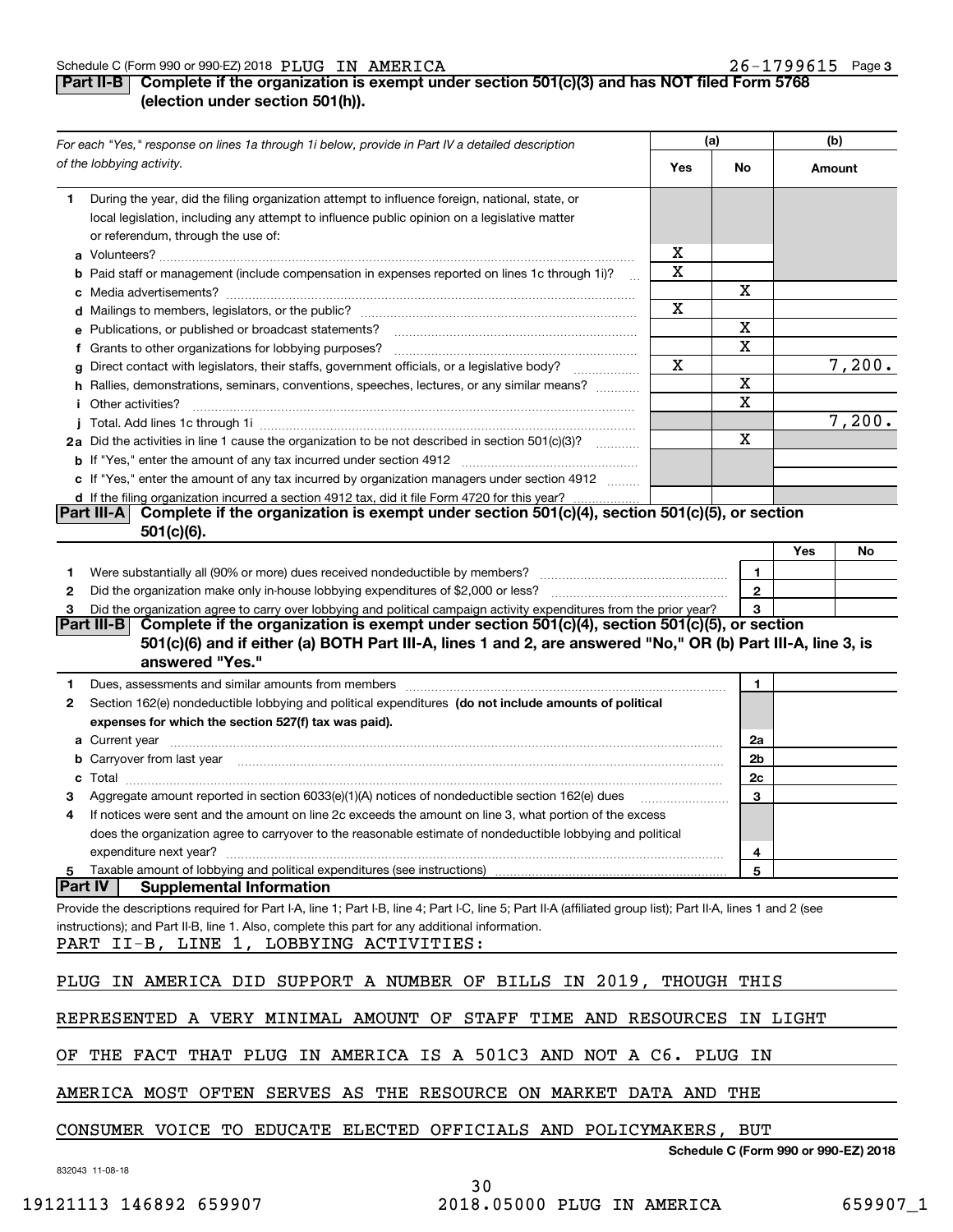# *(continued)* **Part IV Supplemental Information**  Schedule C (Form 990 or 990-EZ) 2018 Page PLUG IN AMERICA 26-1799615

LEAVES THE SPECIFIC LOBBYING ON CERTAIN BILLS TO OTHER GROUPS IN-STATE. HOWEVER, PLUG IN AMERICA DID SEND OUT ACTION ALERTS TO OUR MEMBERS IN WASHINGTON STATE ON HB 2653, A SALES TAX EXEMPTION BILL FOR EV DRIVERS. WE ALSO PUT OUT A PETITION TO OUR CALIFORNIA DRIVERS TO ALLOW FOR EV DRIVERS TO STAY IN THE HOV LANES; THIS PETITION WAS DELIVERED TO POLICYMAKERS IN CALIFORNIA. IN GEORGIA, WE SUPPORTED THE CITY OF ATLANTA BUILDING CODE LEGISLATION, AND HB 98 - A TAX CREDIT FOR THE PURCHASE OF AN EV. WE ALSO PARTICIPATED IN A LOBBY DAY AT THE GEORGIA CAPITOL IN JANUARY 2018. IN COLORADO, WE SUPPORTED SB 18216, A BILL ON INSTALLING CHARGING INFRASTRUCTURE, AND HAD OUR SUPPORTERS SEND EMAILS TO THE CO SENATE. WE ALSO HAD OUR DRIVERS SEND EMAILS TO THE CO AIR QUALITY COMMISSION ON THE ADOPTION OF THE ADVANCED CLEAN CARS PROGRAM. AT THE FEDERAL LEVEL, PLUG IN AMERICA SUPPORTED THE FEDERAL EV TAX CREDIT (30D) AND THE EXTENDERS BILL. WE ALSO HAD OUR EV DRIVERS SEND A PETITION TO THE EPA OPPOSING THE RE-OPENING OF THE MID-TERM EVALUATION OF THE CLEAN CAR STANDARDS.

**Schedule C (Form 990 or 990-EZ) 2018**

832044 11-08-18

31 19121113 146892 659907 2018.05000 PLUG IN AMERICA 659907\_1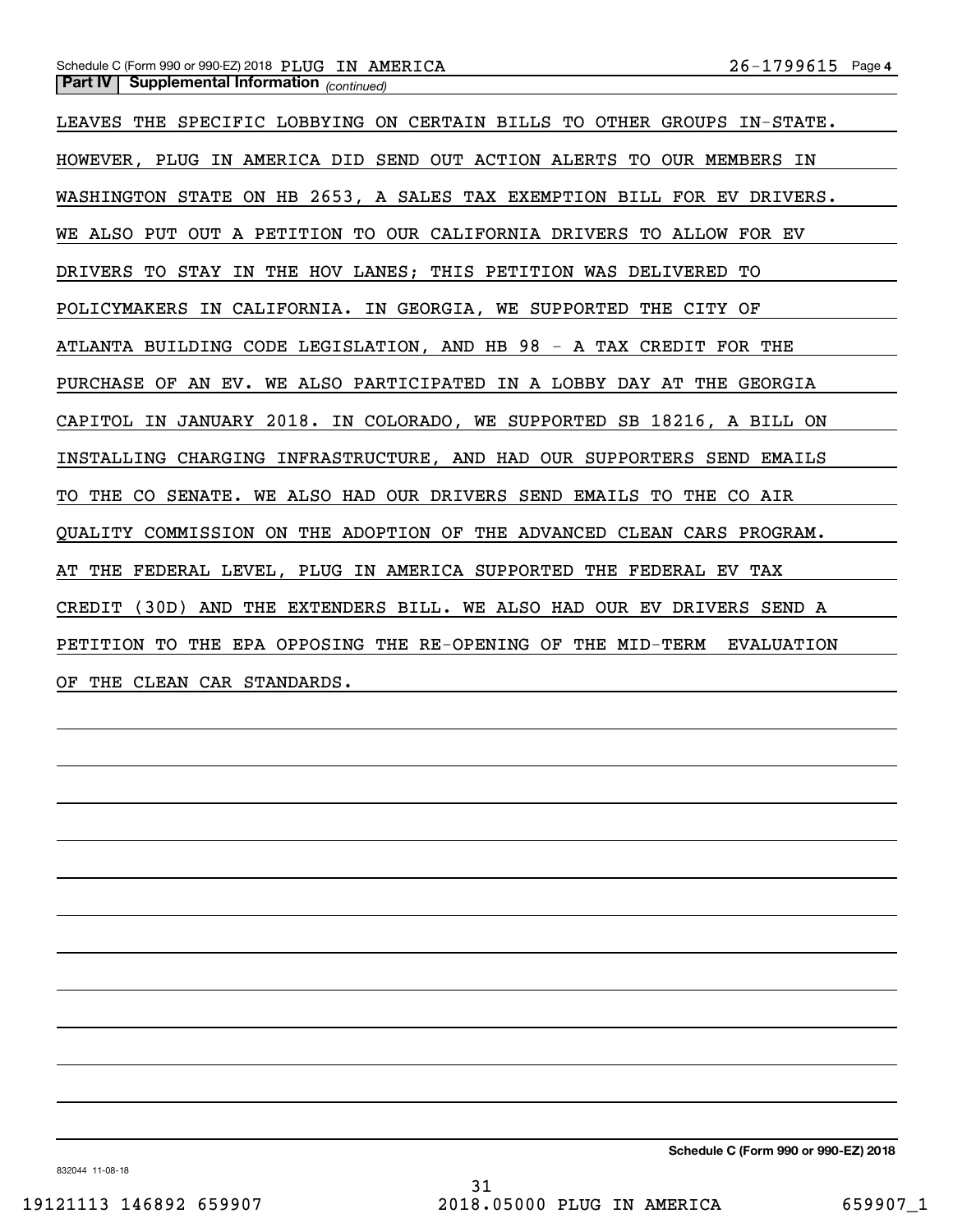| <b>SCHEDULE D</b> |  |
|-------------------|--|
|-------------------|--|

Department of the Treasury

# **SCHEDULE D Supplemental Financial Statements**

(Form 990)<br>
Pepartment of the Treasury<br>
Department of the Treasury<br>
Department of the Treasury<br>
Department of the Treasury<br> **Co to www.irs.gov/Form990 for instructions and the latest information.**<br> **Co to www.irs.gov/Form9** 



Internal Revenue Service

| . |                       |  |
|---|-----------------------|--|
|   | o of the organization |  |

Name of the organization<br>**PITIG TN AMERTCA Employer identification number**<br>26-1799615

|                | PLUG IN AMERICA                                                                                                                                            |                         | 26-1799615                                         |    |
|----------------|------------------------------------------------------------------------------------------------------------------------------------------------------------|-------------------------|----------------------------------------------------|----|
| Part I         | Organizations Maintaining Donor Advised Funds or Other Similar Funds or Accounts. Complete if the                                                          |                         |                                                    |    |
|                | organization answered "Yes" on Form 990, Part IV, line 6.                                                                                                  |                         |                                                    |    |
|                |                                                                                                                                                            | (a) Donor advised funds | (b) Funds and other accounts                       |    |
| 1.             |                                                                                                                                                            |                         |                                                    |    |
| 2              | Aggregate value of contributions to (during year)                                                                                                          |                         |                                                    |    |
| з              | Aggregate value of grants from (during year)                                                                                                               |                         |                                                    |    |
| 4              |                                                                                                                                                            |                         |                                                    |    |
| 5              | Did the organization inform all donors and donor advisors in writing that the assets held in donor advised funds                                           |                         |                                                    |    |
|                |                                                                                                                                                            |                         | Yes                                                | No |
| 6              | Did the organization inform all grantees, donors, and donor advisors in writing that grant funds can be used only                                          |                         |                                                    |    |
|                | for charitable purposes and not for the benefit of the donor or donor advisor, or for any other purpose conferring                                         |                         |                                                    |    |
|                | impermissible private benefit?                                                                                                                             |                         | Yes                                                | No |
| <b>Part II</b> | Conservation Easements. Complete if the organization answered "Yes" on Form 990, Part IV, line 7.                                                          |                         |                                                    |    |
| 1.             | Purpose(s) of conservation easements held by the organization (check all that apply).                                                                      |                         |                                                    |    |
|                | Preservation of land for public use (e.g., recreation or education)                                                                                        |                         | Preservation of a historically important land area |    |
|                | Protection of natural habitat                                                                                                                              |                         | Preservation of a certified historic structure     |    |
|                | Preservation of open space                                                                                                                                 |                         |                                                    |    |
| 2              | Complete lines 2a through 2d if the organization held a qualified conservation contribution in the form of a conservation easement on the last             |                         |                                                    |    |
|                | day of the tax year.                                                                                                                                       |                         | Held at the End of the Tax Year                    |    |
| a              | Total number of conservation easements                                                                                                                     |                         | 2a                                                 |    |
|                | Total acreage restricted by conservation easements                                                                                                         |                         | 2b                                                 |    |
|                |                                                                                                                                                            |                         | 2c                                                 |    |
| d              | Number of conservation easements included in (c) acquired after 7/25/06, and not on a historic structure                                                   |                         |                                                    |    |
|                | listed in the National Register [111] [12] states and the National Register [12] states and the National Register                                          |                         | 2d                                                 |    |
| 3              | Number of conservation easements modified, transferred, released, extinguished, or terminated by the organization during the tax                           |                         |                                                    |    |
|                | year                                                                                                                                                       |                         |                                                    |    |
| 4              | Number of states where property subject to conservation easement is located >                                                                              |                         |                                                    |    |
| 5              | Does the organization have a written policy regarding the periodic monitoring, inspection, handling of                                                     |                         |                                                    |    |
|                | violations, and enforcement of the conservation easements it holds?                                                                                        |                         | Yes                                                | No |
| 6              | Staff and volunteer hours devoted to monitoring, inspecting, handling of violations, and enforcing conservation easements during the year                  |                         |                                                    |    |
|                |                                                                                                                                                            |                         |                                                    |    |
| 7              | Amount of expenses incurred in monitoring, inspecting, handling of violations, and enforcing conservation easements during the year                        |                         |                                                    |    |
|                | ▶ \$                                                                                                                                                       |                         |                                                    |    |
| 8              | Does each conservation easement reported on line 2(d) above satisfy the requirements of section 170(h)(4)(B)(i)                                            |                         |                                                    |    |
|                |                                                                                                                                                            |                         | Yes                                                | No |
| 9              | In Part XIII, describe how the organization reports conservation easements in its revenue and expense statement, and balance sheet, and                    |                         |                                                    |    |
|                | include, if applicable, the text of the footnote to the organization's financial statements that describes the organization's accounting for               |                         |                                                    |    |
|                | conservation easements.                                                                                                                                    |                         |                                                    |    |
| Part III       | Organizations Maintaining Collections of Art, Historical Treasures, or Other Similar Assets.                                                               |                         |                                                    |    |
|                | Complete if the organization answered "Yes" on Form 990, Part IV, line 8.                                                                                  |                         |                                                    |    |
|                | 1a If the organization elected, as permitted under SFAS 116 (ASC 958), not to report in its revenue statement and balance sheet works of art,              |                         |                                                    |    |
|                | historical treasures, or other similar assets held for public exhibition, education, or research in furtherance of public service, provide, in Part XIII,  |                         |                                                    |    |
|                | the text of the footnote to its financial statements that describes these items.                                                                           |                         |                                                    |    |
|                | <b>b</b> If the organization elected, as permitted under SFAS 116 (ASC 958), to report in its revenue statement and balance sheet works of art, historical |                         |                                                    |    |
|                | treasures, or other similar assets held for public exhibition, education, or research in furtherance of public service, provide the following amounts      |                         |                                                    |    |
|                | relating to these items:                                                                                                                                   |                         |                                                    |    |
|                | Revenue included on Form 990, Part VIII, line 1 [2000] [2000] [2000] [2000] [2000] [2000] [2000] [2000] [2000                                              |                         |                                                    |    |
|                | (ii) Assets included in Form 990, Part X                                                                                                                   |                         | $\blacktriangleright$ \$                           |    |
| 2              | If the organization received or held works of art, historical treasures, or other similar assets for financial gain, provide                               |                         |                                                    |    |
|                | the following amounts required to be reported under SFAS 116 (ASC 958) relating to these items:                                                            |                         |                                                    |    |
| а              |                                                                                                                                                            |                         | \$                                                 |    |
| b              | Assets included in Form 990, Part X                                                                                                                        |                         | $\blacktriangleright$ s                            |    |
|                | LHA For Paperwork Reduction Act Notice, see the Instructions for Form 990.                                                                                 |                         | Schedule D (Form 990) 2018                         |    |

832051 10-29-18

32 19121113 146892 659907 2018.05000 PLUG IN AMERICA 659907\_1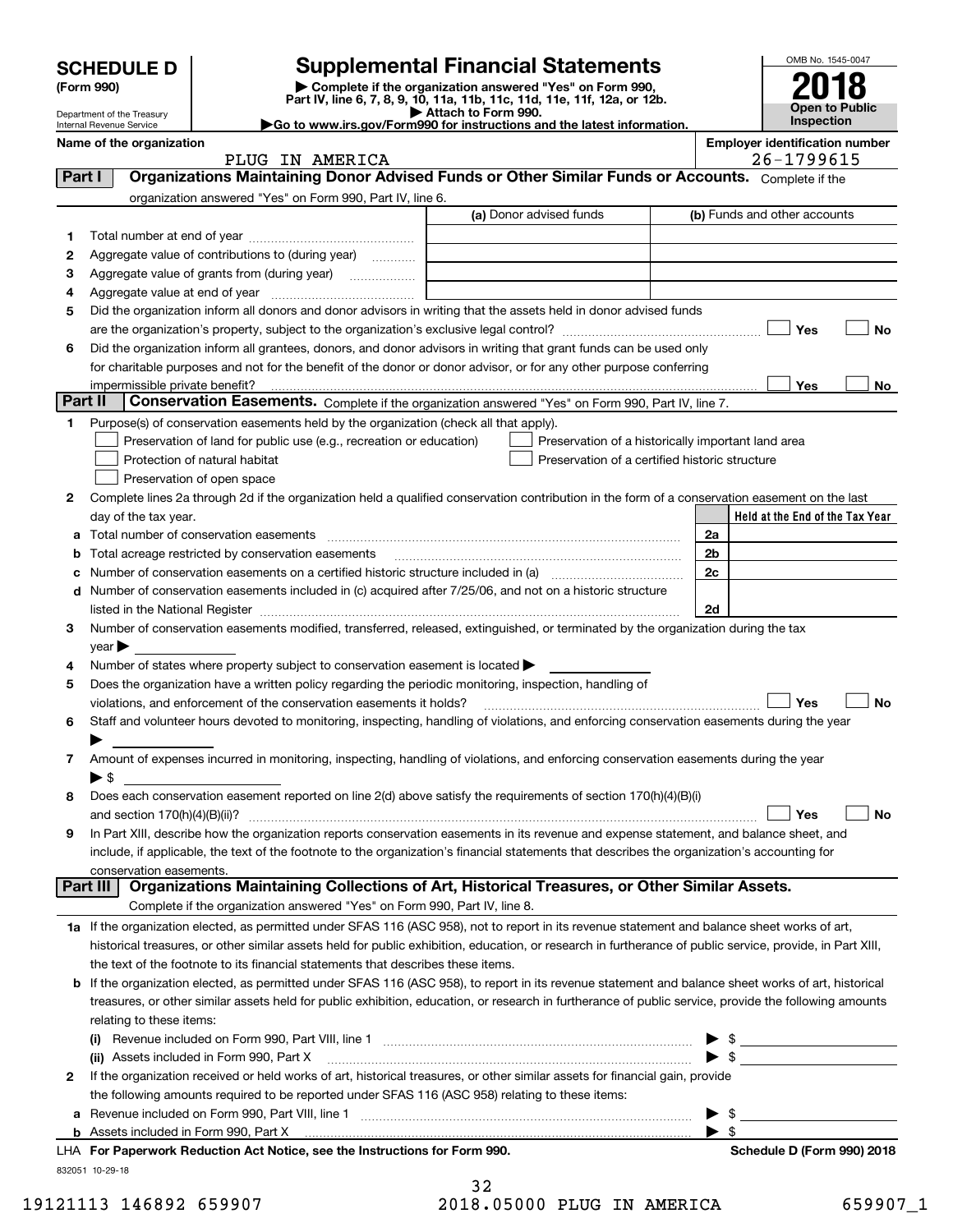|        | Schedule D (Form 990) 2018                                                                                                                                                                                                     | PLUG IN AMERICA    |   |                |                                                                                                                                                                                                                               |                      | $26 - 1799615$ Page 2 |                     |        |    |
|--------|--------------------------------------------------------------------------------------------------------------------------------------------------------------------------------------------------------------------------------|--------------------|---|----------------|-------------------------------------------------------------------------------------------------------------------------------------------------------------------------------------------------------------------------------|----------------------|-----------------------|---------------------|--------|----|
|        | Part III<br>Organizations Maintaining Collections of Art, Historical Treasures, or Other Similar Assets (continued)                                                                                                            |                    |   |                |                                                                                                                                                                                                                               |                      |                       |                     |        |    |
| 3      | Using the organization's acquisition, accession, and other records, check any of the following that are a significant use of its collection items                                                                              |                    |   |                |                                                                                                                                                                                                                               |                      |                       |                     |        |    |
|        | (check all that apply):                                                                                                                                                                                                        |                    |   |                |                                                                                                                                                                                                                               |                      |                       |                     |        |    |
| a      | Public exhibition                                                                                                                                                                                                              |                    |   |                | Loan or exchange programs                                                                                                                                                                                                     |                      |                       |                     |        |    |
| b      | Scholarly research                                                                                                                                                                                                             |                    |   |                | Other and the contract of the contract of the contract of the contract of the contract of the contract of the contract of the contract of the contract of the contract of the contract of the contract of the contract of the |                      |                       |                     |        |    |
| с      | Preservation for future generations                                                                                                                                                                                            |                    |   |                |                                                                                                                                                                                                                               |                      |                       |                     |        |    |
| 4      | Provide a description of the organization's collections and explain how they further the organization's exempt purpose in Part XIII.                                                                                           |                    |   |                |                                                                                                                                                                                                                               |                      |                       |                     |        |    |
| 5      | During the year, did the organization solicit or receive donations of art, historical treasures, or other similar assets                                                                                                       |                    |   |                |                                                                                                                                                                                                                               |                      |                       |                     |        |    |
|        | to be sold to raise funds rather than to be maintained as part of the organization's collection?                                                                                                                               |                    |   |                |                                                                                                                                                                                                                               |                      |                       | Yes                 |        | No |
|        | Escrow and Custodial Arrangements. Complete if the organization answered "Yes" on Form 990, Part IV, line 9, or<br><b>Part IV</b>                                                                                              |                    |   |                |                                                                                                                                                                                                                               |                      |                       |                     |        |    |
|        | reported an amount on Form 990, Part X, line 21.                                                                                                                                                                               |                    |   |                |                                                                                                                                                                                                                               |                      |                       |                     |        |    |
|        | 1a Is the organization an agent, trustee, custodian or other intermediary for contributions or other assets not included                                                                                                       |                    |   |                |                                                                                                                                                                                                                               |                      |                       |                     |        |    |
|        | on Form 990, Part X? [11] matter contracts and contracts and contracts are contracted and contracts are contracted and contract and contract of the contract of the contract of the contract of the contract of the contract o |                    |   |                |                                                                                                                                                                                                                               |                      |                       | Yes                 |        | No |
|        | If "Yes," explain the arrangement in Part XIII and complete the following table:                                                                                                                                               |                    |   |                |                                                                                                                                                                                                                               |                      |                       |                     |        |    |
|        |                                                                                                                                                                                                                                |                    |   |                |                                                                                                                                                                                                                               |                      |                       | Amount              |        |    |
| с      |                                                                                                                                                                                                                                |                    |   |                |                                                                                                                                                                                                                               | 1c                   |                       |                     |        |    |
|        | Additions during the year manufactured and an account of the year manufactured and account of the year manufactured and account of the state of the state of the state of the state of the state of the state of the state of  |                    |   |                |                                                                                                                                                                                                                               | 1d                   |                       |                     |        |    |
| е      | Distributions during the year manufactured and contain an account of the year manufactured and the year manufactured and the year manufactured and the year manufactured and the year manufactured and the state of the state  |                    |   |                |                                                                                                                                                                                                                               | 1e                   |                       |                     |        |    |
| Ť.     |                                                                                                                                                                                                                                |                    |   |                |                                                                                                                                                                                                                               | 1f                   |                       |                     |        |    |
|        | 2a Did the organization include an amount on Form 990, Part X, line 21, for escrow or custodial account liability?                                                                                                             |                    |   |                |                                                                                                                                                                                                                               |                      |                       | Yes                 |        | No |
| Part V | <b>b</b> If "Yes," explain the arrangement in Part XIII. Check here if the explanation has been provided on Part XIII                                                                                                          |                    |   |                |                                                                                                                                                                                                                               |                      |                       |                     |        |    |
|        | Endowment Funds. Complete if the organization answered "Yes" on Form 990, Part IV, line 10.                                                                                                                                    |                    |   |                |                                                                                                                                                                                                                               |                      |                       |                     |        |    |
|        |                                                                                                                                                                                                                                | (a) Current year   |   | (b) Prior year | (c) Two years back                                                                                                                                                                                                            | (d) Three years back |                       | (e) Four years back |        |    |
| 1a     | Beginning of year balance                                                                                                                                                                                                      |                    |   |                |                                                                                                                                                                                                                               |                      |                       |                     |        |    |
| b      |                                                                                                                                                                                                                                |                    |   |                |                                                                                                                                                                                                                               |                      |                       |                     |        |    |
|        | Net investment earnings, gains, and losses                                                                                                                                                                                     |                    |   |                |                                                                                                                                                                                                                               |                      |                       |                     |        |    |
| a      |                                                                                                                                                                                                                                |                    |   |                |                                                                                                                                                                                                                               |                      |                       |                     |        |    |
| е      | Other expenditures for facilities                                                                                                                                                                                              |                    |   |                |                                                                                                                                                                                                                               |                      |                       |                     |        |    |
|        | and programs                                                                                                                                                                                                                   |                    |   |                |                                                                                                                                                                                                                               |                      |                       |                     |        |    |
|        |                                                                                                                                                                                                                                |                    |   |                |                                                                                                                                                                                                                               |                      |                       |                     |        |    |
| g      | End of year balance                                                                                                                                                                                                            |                    |   |                |                                                                                                                                                                                                                               |                      |                       |                     |        |    |
| 2      | Provide the estimated percentage of the current year end balance (line 1g, column (a)) held as:                                                                                                                                |                    |   |                |                                                                                                                                                                                                                               |                      |                       |                     |        |    |
| а      | Board designated or quasi-endowment<br>Permanent endowment $\blacktriangleright$                                                                                                                                               | %                  | % |                |                                                                                                                                                                                                                               |                      |                       |                     |        |    |
|        |                                                                                                                                                                                                                                |                    |   |                |                                                                                                                                                                                                                               |                      |                       |                     |        |    |
| с      | Temporarily restricted endowment >                                                                                                                                                                                             | %                  |   |                |                                                                                                                                                                                                                               |                      |                       |                     |        |    |
|        | The percentages on lines 2a, 2b, and 2c should equal 100%.<br>3a Are there endowment funds not in the possession of the organization that are held and administered for the organization                                       |                    |   |                |                                                                                                                                                                                                                               |                      |                       |                     |        |    |
|        |                                                                                                                                                                                                                                |                    |   |                |                                                                                                                                                                                                                               |                      |                       |                     | Yes    | No |
|        | by:<br>(i)                                                                                                                                                                                                                     |                    |   |                |                                                                                                                                                                                                                               |                      |                       | 3a(i)               |        |    |
|        |                                                                                                                                                                                                                                |                    |   |                |                                                                                                                                                                                                                               |                      |                       | 3a(ii)              |        |    |
|        |                                                                                                                                                                                                                                |                    |   |                |                                                                                                                                                                                                                               |                      |                       | 3b                  |        |    |
|        | Describe in Part XIII the intended uses of the organization's endowment funds.                                                                                                                                                 |                    |   |                |                                                                                                                                                                                                                               |                      |                       |                     |        |    |
|        | Land, Buildings, and Equipment.<br><b>Part VI</b>                                                                                                                                                                              |                    |   |                |                                                                                                                                                                                                                               |                      |                       |                     |        |    |
|        | Complete if the organization answered "Yes" on Form 990, Part IV, line 11a. See Form 990, Part X, line 10.                                                                                                                     |                    |   |                |                                                                                                                                                                                                                               |                      |                       |                     |        |    |
|        | Description of property                                                                                                                                                                                                        | (a) Cost or other  |   |                | (b) Cost or other                                                                                                                                                                                                             | (c) Accumulated      |                       | (d) Book value      |        |    |
|        |                                                                                                                                                                                                                                | basis (investment) |   |                | basis (other)                                                                                                                                                                                                                 | depreciation         |                       |                     |        |    |
|        |                                                                                                                                                                                                                                |                    |   |                |                                                                                                                                                                                                                               |                      |                       |                     |        |    |
| b      |                                                                                                                                                                                                                                |                    |   |                |                                                                                                                                                                                                                               |                      |                       |                     |        |    |
|        |                                                                                                                                                                                                                                |                    |   |                |                                                                                                                                                                                                                               |                      |                       |                     |        |    |
|        |                                                                                                                                                                                                                                |                    |   |                | 11,133.                                                                                                                                                                                                                       | 2,102.               |                       |                     | 9,031. |    |
|        |                                                                                                                                                                                                                                |                    |   |                |                                                                                                                                                                                                                               |                      |                       |                     |        |    |
|        |                                                                                                                                                                                                                                |                    |   |                |                                                                                                                                                                                                                               |                      |                       |                     | 9,031. |    |
|        |                                                                                                                                                                                                                                |                    |   |                |                                                                                                                                                                                                                               |                      |                       |                     |        |    |

**Schedule D (Form 990) 2018**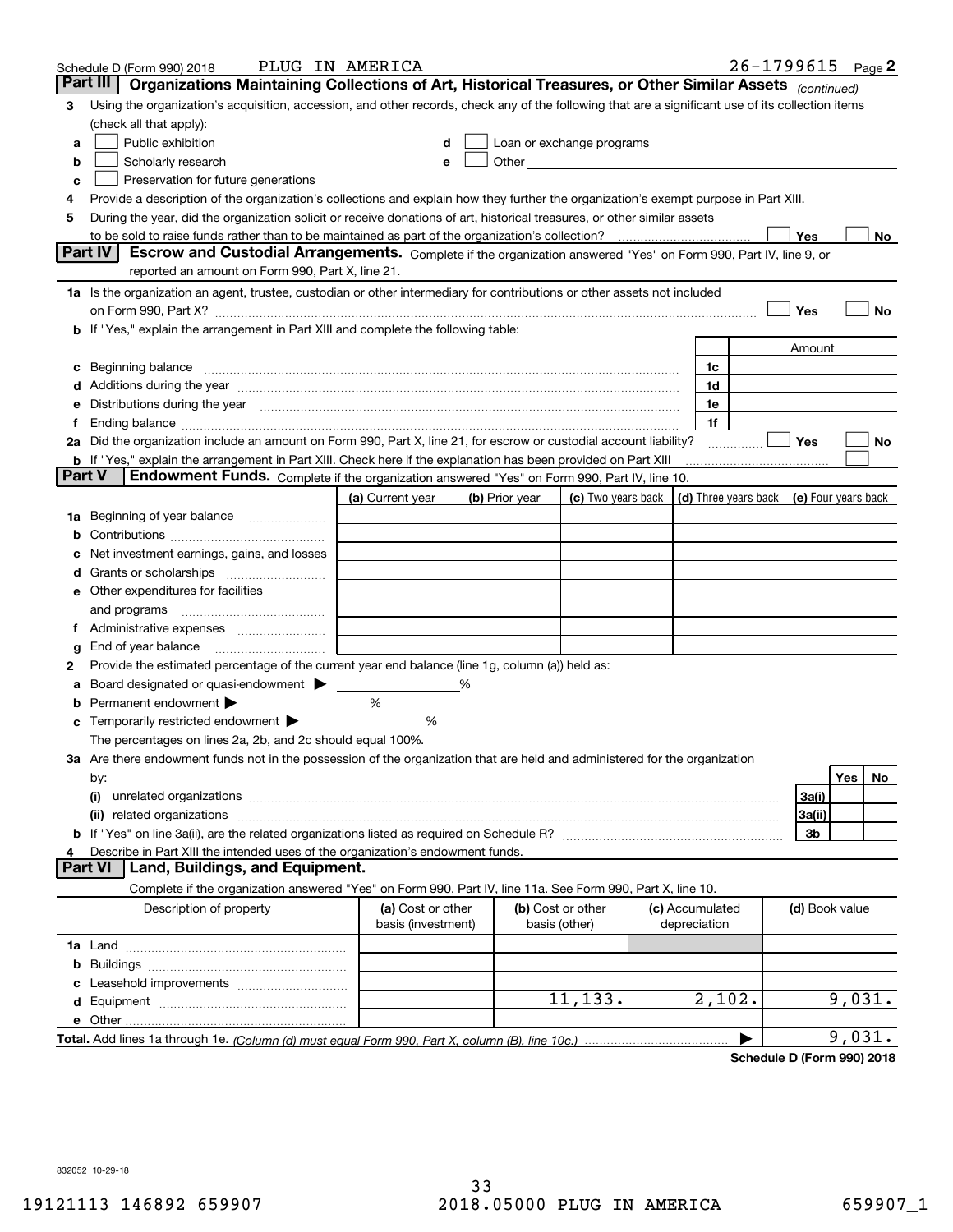| PLUG IN AMERICA<br>Schedule D (Form 990) 2018                                                                                                                                      |                 |                | 26-1799615<br>Page $3$                                    |
|------------------------------------------------------------------------------------------------------------------------------------------------------------------------------------|-----------------|----------------|-----------------------------------------------------------|
| <b>Investments - Other Securities.</b><br><b>Part VII</b>                                                                                                                          |                 |                |                                                           |
| Complete if the organization answered "Yes" on Form 990, Part IV, line 11b. See Form 990, Part X, line 12.<br>(a) Description of security or category (including name of security) | (b) Book value  |                | (c) Method of valuation: Cost or end-of-year market value |
|                                                                                                                                                                                    |                 |                |                                                           |
|                                                                                                                                                                                    |                 |                |                                                           |
| (3) Other                                                                                                                                                                          |                 |                |                                                           |
| (A)                                                                                                                                                                                |                 |                |                                                           |
| (B)                                                                                                                                                                                |                 |                |                                                           |
| (C)                                                                                                                                                                                |                 |                |                                                           |
| (D)                                                                                                                                                                                |                 |                |                                                           |
| (E)                                                                                                                                                                                |                 |                |                                                           |
| (F)                                                                                                                                                                                |                 |                |                                                           |
| (G)                                                                                                                                                                                |                 |                |                                                           |
| (H)                                                                                                                                                                                |                 |                |                                                           |
| Total. (Col. (b) must equal Form 990, Part X, col. (B) line 12.) $\blacktriangleright$                                                                                             |                 |                |                                                           |
| Part VIII Investments - Program Related.                                                                                                                                           |                 |                |                                                           |
| Complete if the organization answered "Yes" on Form 990, Part IV, line 11c. See Form 990, Part X, line 13.                                                                         |                 |                |                                                           |
| (a) Description of investment                                                                                                                                                      | (b) Book value  |                | (c) Method of valuation: Cost or end-of-year market value |
| (1)                                                                                                                                                                                |                 |                |                                                           |
| (2)                                                                                                                                                                                |                 |                |                                                           |
| (3)                                                                                                                                                                                |                 |                |                                                           |
| (4)                                                                                                                                                                                |                 |                |                                                           |
| (5)                                                                                                                                                                                |                 |                |                                                           |
| (6)                                                                                                                                                                                |                 |                |                                                           |
| (7)                                                                                                                                                                                |                 |                |                                                           |
| (8)                                                                                                                                                                                |                 |                |                                                           |
| (9)                                                                                                                                                                                |                 |                |                                                           |
| Total. (Col. (b) must equal Form 990, Part X, col. (B) line 13.)                                                                                                                   |                 |                |                                                           |
| <b>Other Assets.</b><br>Part IX                                                                                                                                                    |                 |                |                                                           |
| Complete if the organization answered "Yes" on Form 990, Part IV, line 11d. See Form 990, Part X, line 15.                                                                         |                 |                |                                                           |
|                                                                                                                                                                                    | (a) Description |                | (b) Book value                                            |
| (1)                                                                                                                                                                                |                 |                |                                                           |
| (2)                                                                                                                                                                                |                 |                |                                                           |
| (3)                                                                                                                                                                                |                 |                |                                                           |
| (4)                                                                                                                                                                                |                 |                |                                                           |
| (5)                                                                                                                                                                                |                 |                |                                                           |
| $6$                                                                                                                                                                                |                 |                |                                                           |
| (7)                                                                                                                                                                                |                 |                |                                                           |
| (8)<br>(9)                                                                                                                                                                         |                 |                |                                                           |
|                                                                                                                                                                                    |                 |                |                                                           |
| Total. (Column (b) must equal Form 990. Part X. col. (B) line 15.)<br><b>Other Liabilities.</b><br><b>Part X</b>                                                                   | .               |                |                                                           |
| Complete if the organization answered "Yes" on Form 990, Part IV, line 11e or 11f. See Form 990, Part X, line 25.                                                                  |                 |                |                                                           |
| (a) Description of liability<br>1.                                                                                                                                                 |                 | (b) Book value |                                                           |
| (1)<br>Federal income taxes                                                                                                                                                        |                 |                |                                                           |
| EXTERNAL ENTITY<br>TRUST LIABILITY<br>(2)                                                                                                                                          |                 | 589,900.       |                                                           |
| (3)                                                                                                                                                                                |                 |                |                                                           |
| (4)                                                                                                                                                                                |                 |                |                                                           |
| (5)                                                                                                                                                                                |                 |                |                                                           |
| (6)                                                                                                                                                                                |                 |                |                                                           |
| (7)                                                                                                                                                                                |                 |                |                                                           |
| (8)                                                                                                                                                                                |                 |                |                                                           |
| (9)                                                                                                                                                                                |                 |                |                                                           |
| Total. (Column (b) must equal Form 990, Part X, col. (B) line 25.)                                                                                                                 |                 | 589,900.       |                                                           |
| 2. Liability for uncertain tax positions. In Part XIII, provide the text of the footnote to the organization's financial statements that reports the                               |                 |                |                                                           |
| organization's liability for uncertain tax positions under FIN 48 (ASC 740). Check here if the text of the footnote has been provided in Part XIII                                 |                 |                | $\lfloor x \rfloor$                                       |

**Schedule D (Form 990) 2018**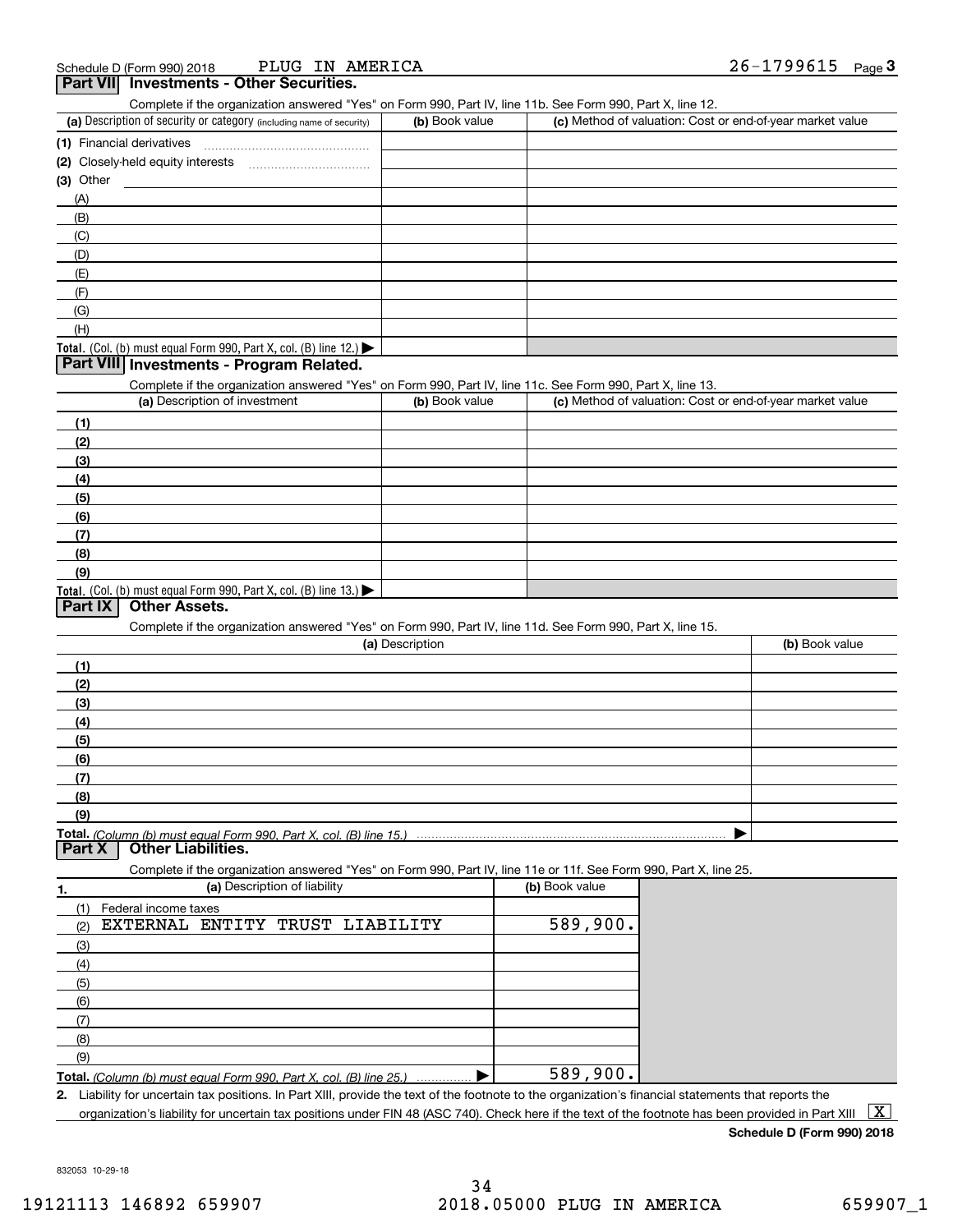|    | PLUG IN AMERICA<br>Schedule D (Form 990) 2018                                                                       |                |                | $26 - 1799615$ Page 4 |
|----|---------------------------------------------------------------------------------------------------------------------|----------------|----------------|-----------------------|
|    | Reconciliation of Revenue per Audited Financial Statements With Revenue per Return.<br><b>Part XI</b>               |                |                |                       |
|    | Complete if the organization answered "Yes" on Form 990, Part IV, line 12a.                                         |                |                |                       |
| 1  | Total revenue, gains, and other support per audited financial statements                                            |                | $\mathbf 1$    | 2, 245, 782.          |
| 2  | Amounts included on line 1 but not on Form 990, Part VIII, line 12:                                                 |                |                |                       |
| a  | Net unrealized gains (losses) on investments [11] matter contracts and the unrealized gains (losses) on investments | 2a             |                |                       |
| b  |                                                                                                                     | 2 <sub>b</sub> |                |                       |
| c  |                                                                                                                     | 2c             |                |                       |
| d  | Other (Describe in Part XIII.)                                                                                      | 2d             |                |                       |
| e  | Add lines 2a through 2d                                                                                             |                | 2e             |                       |
| 3  |                                                                                                                     |                | $\overline{3}$ | 2, 245, 782.          |
|    | Amounts included on Form 990, Part VIII, line 12, but not on line 1:                                                |                |                |                       |
| a  |                                                                                                                     | 4a             |                |                       |
|    |                                                                                                                     | 4b             |                |                       |
|    | Add lines 4a and 4b                                                                                                 |                | 4c             |                       |
| 5  |                                                                                                                     |                | 5              | 2, 245, 782.          |
|    | Part XII   Reconciliation of Expenses per Audited Financial Statements With Expenses per Return.                    |                |                |                       |
|    | Complete if the organization answered "Yes" on Form 990, Part IV, line 12a.                                         |                |                |                       |
| 1. |                                                                                                                     |                | $\mathbf{1}$   | 1,993,975.            |
| 2  | Amounts included on line 1 but not on Form 990, Part IX, line 25:                                                   |                |                |                       |
| a  |                                                                                                                     | 2a             |                |                       |
| b  |                                                                                                                     | 2b             |                |                       |
| c  |                                                                                                                     | 2c             |                |                       |
|    |                                                                                                                     | 2d             |                |                       |
|    |                                                                                                                     |                | 2e             |                       |
| 3  |                                                                                                                     |                | 3              | 1,993,975.            |
| 4  | Amounts included on Form 990, Part IX, line 25, but not on line 1:                                                  |                |                |                       |
| a  |                                                                                                                     | 4a             |                |                       |
| b  |                                                                                                                     | 4b             |                |                       |
|    | Add lines 4a and 4b                                                                                                 |                | 4c             |                       |
|    |                                                                                                                     |                | 5              | 1,993,975.            |
|    | Part XIII Supplemental Information.                                                                                 |                |                |                       |

Provide the descriptions required for Part II, lines 3, 5, and 9; Part III, lines 1a and 4; Part IV, lines 1b and 2b; Part V, line 4; Part X, line 2; Part XI, lines 2d and 4b; and Part XII, lines 2d and 4b. Also complete this part to provide any additional information.

# PART X, LINE 2:

| UNDER SECTION $501(C)(3)$<br>ORGANIZATION IS EXEMPT FROM FEDERAL INCOME TAX<br>THE       |
|------------------------------------------------------------------------------------------|
| INTERNAL REVENUE CODE AND ONLY UNRELATED BUSINESS INCOME<br>OF<br>THE<br>IS SUBJECT      |
| STATE INCOME TAX. THE ORGANIZATION IS A PUBLIC, CHARITABLE<br>FEDERAL AND<br>TO.         |
| CONTRIBUTIONS TO THE ORGANIZATION QUALIFY FOR A<br>ORGANIZATION AND                      |
| CHARITABLE TAX DEDUCTION TO DONORS. THE ORGANIZATION FILES INFORMATIONAL                 |
| THE U.S. FEDERAL JURISDICTION AND<br>THE<br>STATE<br>RETURNS<br>OF.<br>CALIFORNIA.<br>IN |
|                                                                                          |
| UNCERTAIN TAX PROVISIONS, IF ANY, ARE RECORDED WITH FINANCIAL ACCOUNTING                 |
| (FASB) ACCOUNTING STANDARDS CODIFICATION (ASC)<br>740, INCOME<br>STANDARDS BOARD         |
| (PREVIOUSLY FASB INTERPRETATION NO. 48). FASB ACC 740 REQUIRES THE<br>TAXES              |
| RECOGNITION OF A LIABILITY FOR A TAX POSITION THAT<br>DOES NOT<br>MEET<br>THE            |
| Schedule D (Form 990) 2018<br>832054 10-29-18<br>35                                      |

19121113 146892 659907 2018.05000 PLUG IN AMERICA 659907\_1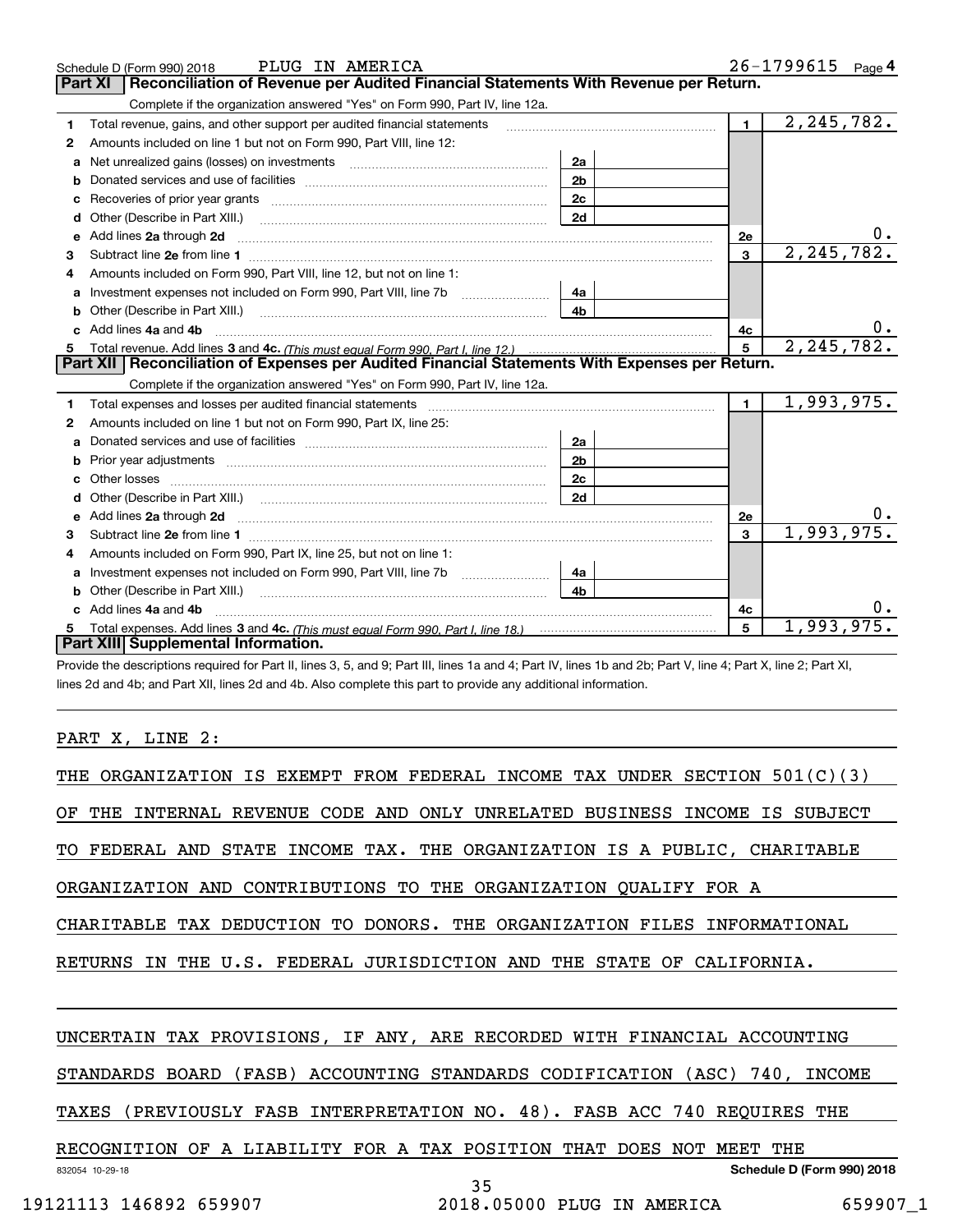*(continued)* **Part XIII Supplemental Information** 

MORE-LIKELY-THAN-NOT STANDARD THAT THE POSITION WILL BE SUSTAINED UPON

EXAMINATION BY THE TAXING AUTHORITIES. THERE WAS NO LIABILITY FOR

UNCERTAIN TAX POSITION RECORDED AT DECEMBER 31, 2018.

**Schedule D (Form 990) 2018**

832055 10-29-18

36 19121113 146892 659907 2018.05000 PLUG IN AMERICA 659907\_1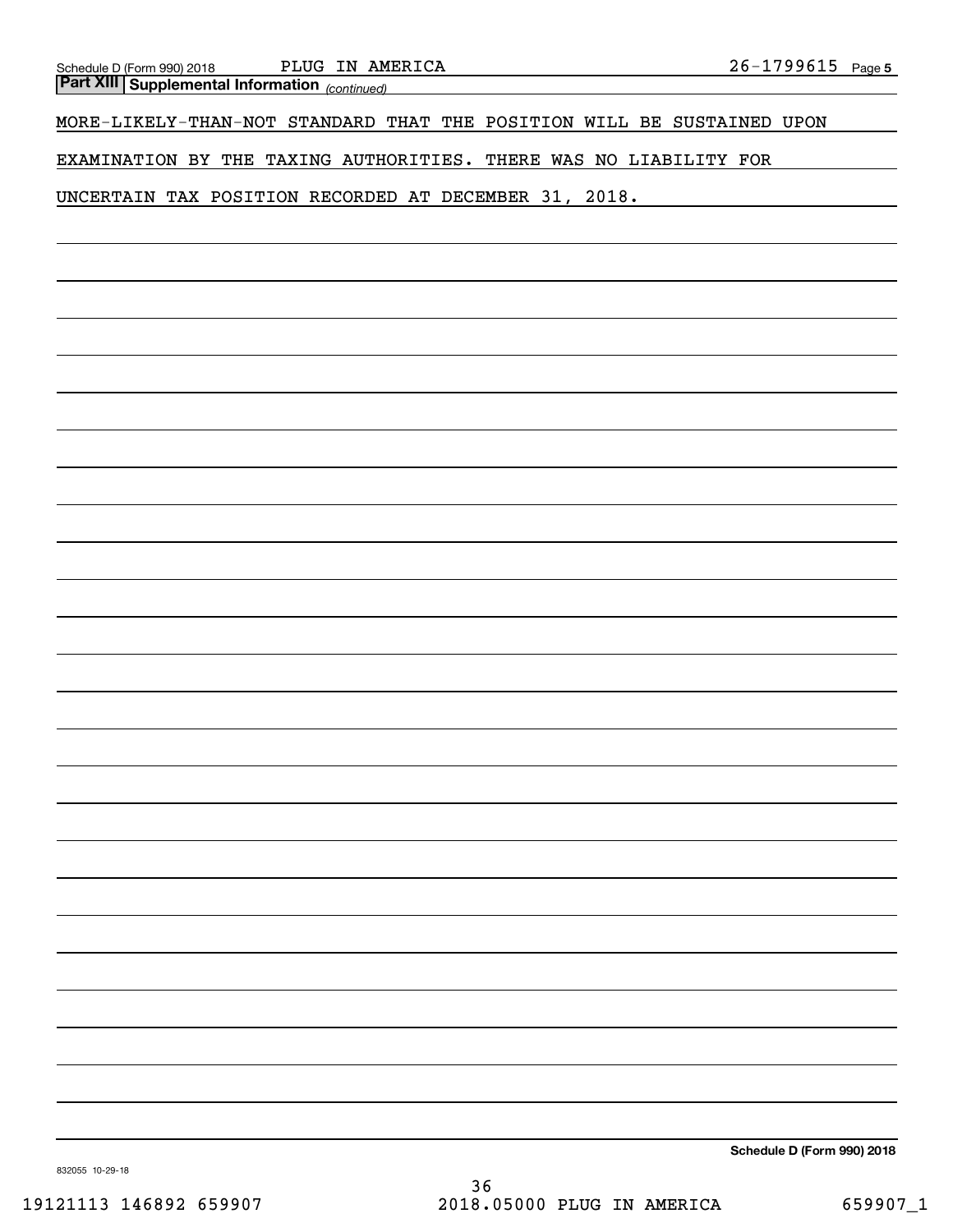**(Form 990 or 990-EZ)**

Department of the Treasury Internal Revenue Service Name of the organization

**Complete to provide information for responses to specific questions on Form 990 or 990-EZ or to provide any additional information. | Attach to Form 990 or 990-EZ. | Go to www.irs.gov/Form990 for the latest information. SCHEDULE O Supplemental Information to Form 990 or 990-EZ**



PLUG IN AMERICA 26-1799615

FORM 990, PART I, LINE 1, DESCRIPTION OF ORGANIZATION MISSION:

PLUG IN AMERICA IS A NON-PROFIT, SUPPORTER-DRIVEN ADVOCACY GROUP. WE

ARE THE VOICE OF PLUG-IN VEHICLE DRIVERS ACROSS THE COUNTRY. OUR

MISSION IS TO DRIVE CHANGE TO ACCELERATE THE SHIFT TO PLUG-IN VEHICLES

POWERED BY CLEAN, AFFORDABLE, DOMESTIC ELECTRICITY TO REDUCE OUR

NATION'S DEPENDENCE ON PETROLEUM, IMPROVE AIR QUALITY AND

REDUCE GREENHOUSE GAS EMISSIONS.

WE HELP CONSUMERS, POLICY-MAKERS, AUTO MANUFACTURERS AND

OTHERS TO UNDERSTAND THE POWERFUL BENEFITS OF DRIVING ELECTRIC.

WE PROVIDE PRACTICAL, OBJECTIVE INFORMATION TO HELP CONSUMERS

SELECT THE BEST PLUG-IN VEHICLE FOR THEIR LIFESTYLES AND NEEDS.

PLUG IN AMERICA FOUNDED NATIONAL DRIVE ELECTRIC WEEK, THE

WORLD'S LARGEST CELEBRATION OF THE PLUG-IN VEHICLE, WHICH

WELCOMED OVER 180,000 ATTENDEES ACROSS 321 EVENTS IN 2018,

SPANNING ALL 50 STATES.

FORM 990, PART III, LINE 1, DESCRIPTION OF ORGANIZATION MISSION:

NATION'S DEPENDENCE ON PETROLEUM, IMPROVE AIR QUALITY AND

REDUCE GREENHOUSE GAS EMISSIONS.

WE HELP CONSUMERS, POLICY-MAKERS, AUTO MANUFACTURERS AND

OTHERS TO UNDERSTAND THE POWERFUL BENEFITS OF DRIVING ELECTRIC.

WE PROVIDE PRACTICAL, OBJECTIVE INFORMATION TO HELP CONSUMERS

SELECT THE BEST PLUG-IN VEHICLE FOR THEIR LIFESTYLES AND NEEDS.

PLUG IN AMERICA FOUNDED NATIONAL DRIVE ELECTRIC WEEK, THE

832211 10-10-18 LHA For Paperwork Reduction Act Notice, see the Instructions for Form 990 or 990-EZ. Schedule O (Form 990 or 990-EZ) (2018)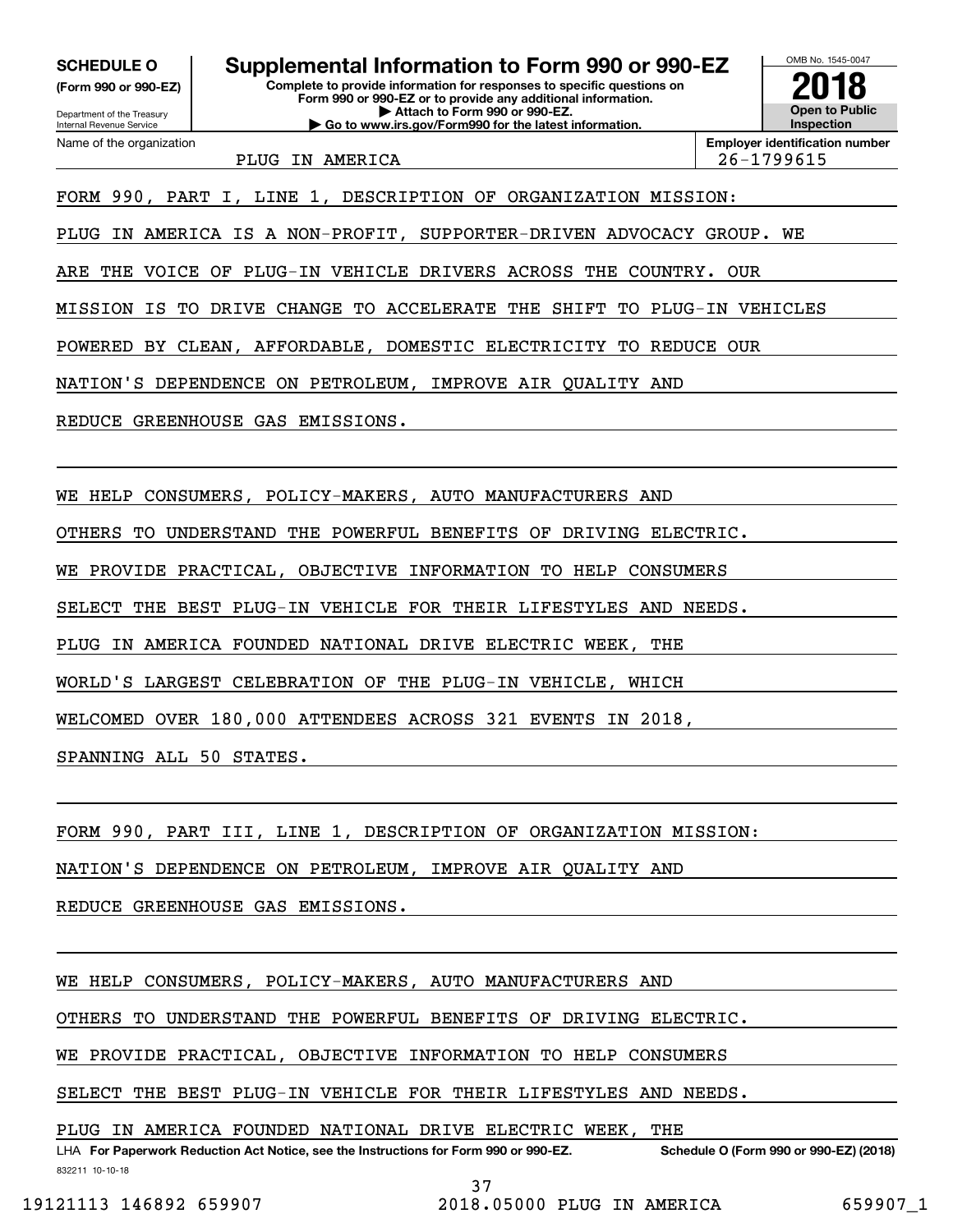| Schedule O (Form 990 or 990-EZ) (2018)                     | Page 2                                              |
|------------------------------------------------------------|-----------------------------------------------------|
| Name of the organization<br>PLUG<br>IN AMERICA             | <b>Employer identification number</b><br>26-1799615 |
| WORLD'S LARGEST CELEBRATION OF THE PLUG-IN VEHICLE, WHICH  |                                                     |
| WELCOMED OVER 180,000 ATTENDEES ACROSS 321 EVENTS IN 2018, |                                                     |
| SPANNING ALL 50 STATES.                                    |                                                     |
|                                                            |                                                     |

FORM 990, PART III, LINE 4A, PROGRAM SERVICE ACCOMPLISHMENTS: PLUGSTAR PRODUCES REAL-WORLD RESULTS, ENGAGING MORE EV DEALERS AND DRIVING EV SALES INCREMENTALLY HIGHER. OUR VERY FIRST TRAINING-ONLY PILOT LAUNCHED IN 2016 WITH SDG&E SAW PARTICIPATING DEALERSHIPS DELIVER 6.5% MORE EVS THAN A CONTROL GROUP OF SIMILAR AREA DEALERS.THE PROGRAM HAS SINCE GROWN TO ENCOMPASS AN ARRAY OF RESOURCES FOR DEALERS AND CUSTOMERS, INCLUDING INFORMATIVE COLLATERAL SUCH AS A GLOVEBOX EV WELCOME KIT, A MOBILE-FRIENDLY EV PORTAL, AND HELP-LINE SUPPORT. PLUGSTAR SUPPORTED DEALERS NOW SELL BETWEEN FOUR AND FIVE TIMES MORE EVS THAN THEIR UNTRAINED COUNTERPARTS, EVEN WHEN BOTH GROUPS RECEIVE THE SAME MONETARY INCENTIVE. OVER 99% OF PARTICIPANTS RECOMMEND OUR TRAINING TO OTHER SALES STAFF. THE PROGRAM WORKS BECAUSE IT FITS NEATLY WITHIN THE DEALER'S BUSINESS MODEL, PROVIDING A TURN-KEY, YET FLEXIBLE, PLATFORM TO ACCOMMODATE A DIVERSITY OF DEALER PROFILES, GEOGRAPHIES AND NEEDS.

PLUGSTAR HAS SINCE TRAINED OVER 1,000 SPECIALISTS FROM MORE THAN 200 DEALERS AND MANUFACTURER TEAMS REPRESENTING 14 AUTOMOTIVE BRANDS COAST-TO-COAST. WE'VE ALSO DISTRIBUTED OVER \$125,000 IN POINT-OF-PURCHASE CUSTOMER REBATES AND \$300,000 IN DEALER INCENTIVES THAT HELPED SELL CLOSE TO 1,000 EVS IN SAN DIEGO AND SACRAMENTO, CALIFORNIA.

38

FORM 990, PART III, LINE 4C, PROGRAM SERVICE ACCOMPLISHMENTS:

**Schedule O (Form 990 or 990-EZ) (2018)**

832212 10-10-18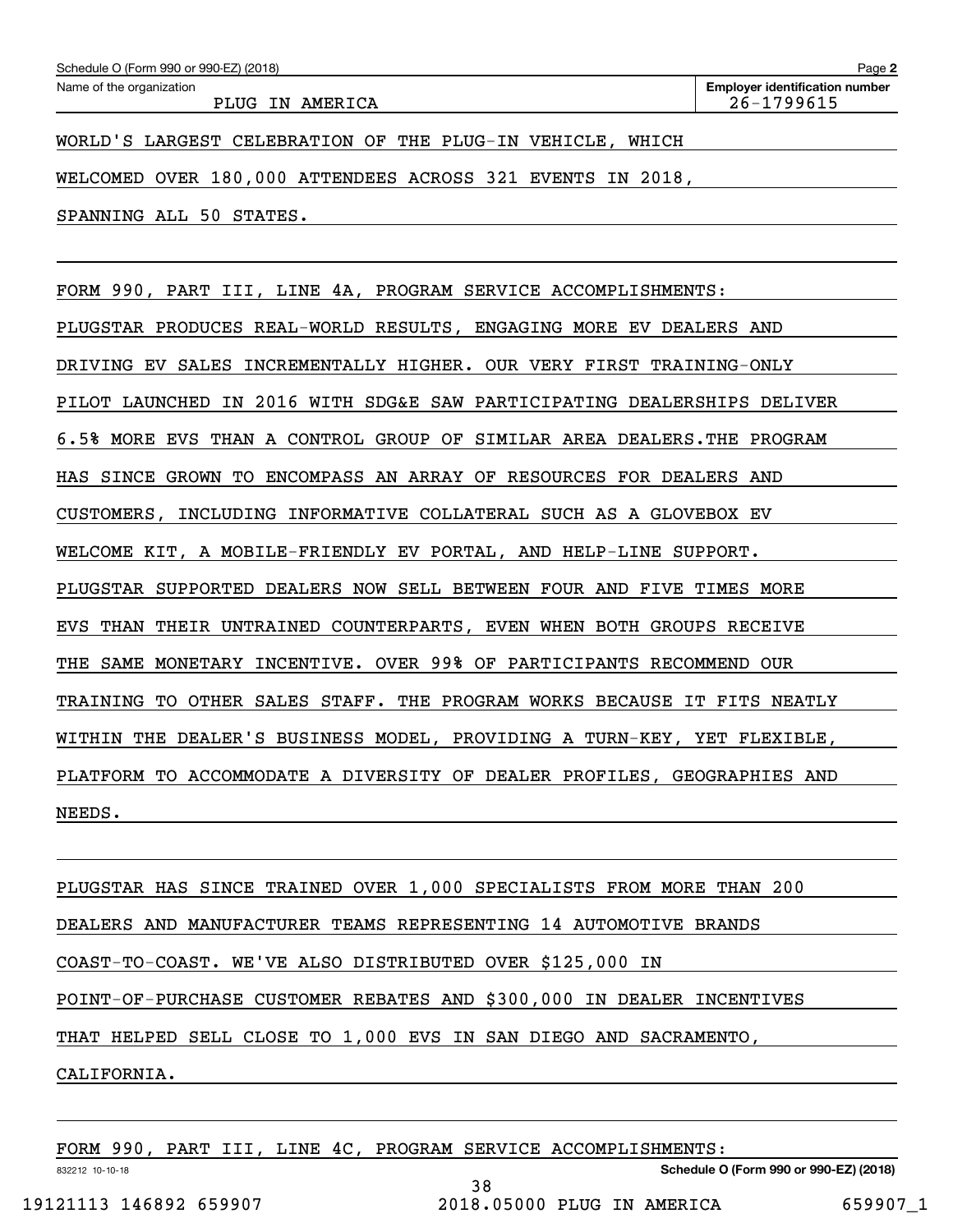AT THE FEDERAL LEVEL, 2018 WAS A BUSY YEAR. WE WERE SUCCESSFUL IN PRESERVING THE SECTION 30D EV TAX CREDIT OF UP TO \$7,500 FROM BEING CUT IN THE TAX PACKAGE THAT MOVED THROUGH THE CONFERENCE PROCESS. WE ALSO CONTINUED TO EDUCATE MEMBERS OF CONGRESS ON THE IMPORTANCE OF THE MODIFYING THE TAX CREDIT TO WORK FOR MORE DRIVERS FOR A LONGER PERIOD OF TIME. TO THIS END WE HOSTED OUR SECOND ANNUAL EV RIDE AND DRIVE ON CAPITOL HILL, WORKING WITH SENATOR PORTMAN'S OFFICE AND THE SENATE AUTO CAUCUS TO HOST THE EVENT. PLUG IN AMERICA WAS ALSO VERY ACTIVE ON THE PROPOSED CLEAN CAR STANDARDS ROLLBACK BY THE EPA AND NHTSA. WE SUBMITTED COMMENTS, PUT OUT A PETITION FOR OUR MEMBERS TO SIGN IN OPPOSITION TO THE ROLLBACK AND HOSTED A RALLY IN OPPOSITION AT THE PUBLIC HEARING IN FRESNO. PLUG IN AMERICA ALSO BECAME A MEMBER OF THE NATIONAL COALITION FOR ADVANCED TRANSPORTATION (NCAT) TO JOIN LITIGATION ON THE RE-OPENING OF THE MID-TERM EVALUATION OF THE CLEAN CAR STANDARDS.

IN CALIFORNIA, WE CONTINUED TO WORK ON ISSUES SUCH AS THE REMOVAL OF SOME EV DRIVERS FROM THE HOV LANES STARTING IN JANUARY 2019. WE HOSTED A PETITION, HELD MEETINGS WITH KEY STAFF AND LEGISLATORS AND SUBMITTED COMMENTS MULTIPLE TIMES. WE CONTINUE TO SEEK SOLUTIONS TO REMEDY THE HOV ACCESS FOR EV DRIVERS. IN ADDITION, WE ALSO PROVIDED SUPPORT TO A NUMBER OF BILLS PERTINENT TO ADVANCING THE EV MARKET. WE ALSO WORKED WITH OTHER EV ADVOCATE GROUPS ON POST-2025 STANDARDS FOR AUTOMAKERS UNDER THE ZEV MANDATE.

ON THE UTILITY FRONT, PLUG IN AMERICA WAS ACTIVE WITH THE ALLIANCE FOR

832212 10-10-18 **Schedule O (Form 990 or 990-EZ) (2018)** TRANSPORTATION ELECTRIFICATION, AND SUBMITTED COMMENTS FROM THE EV 39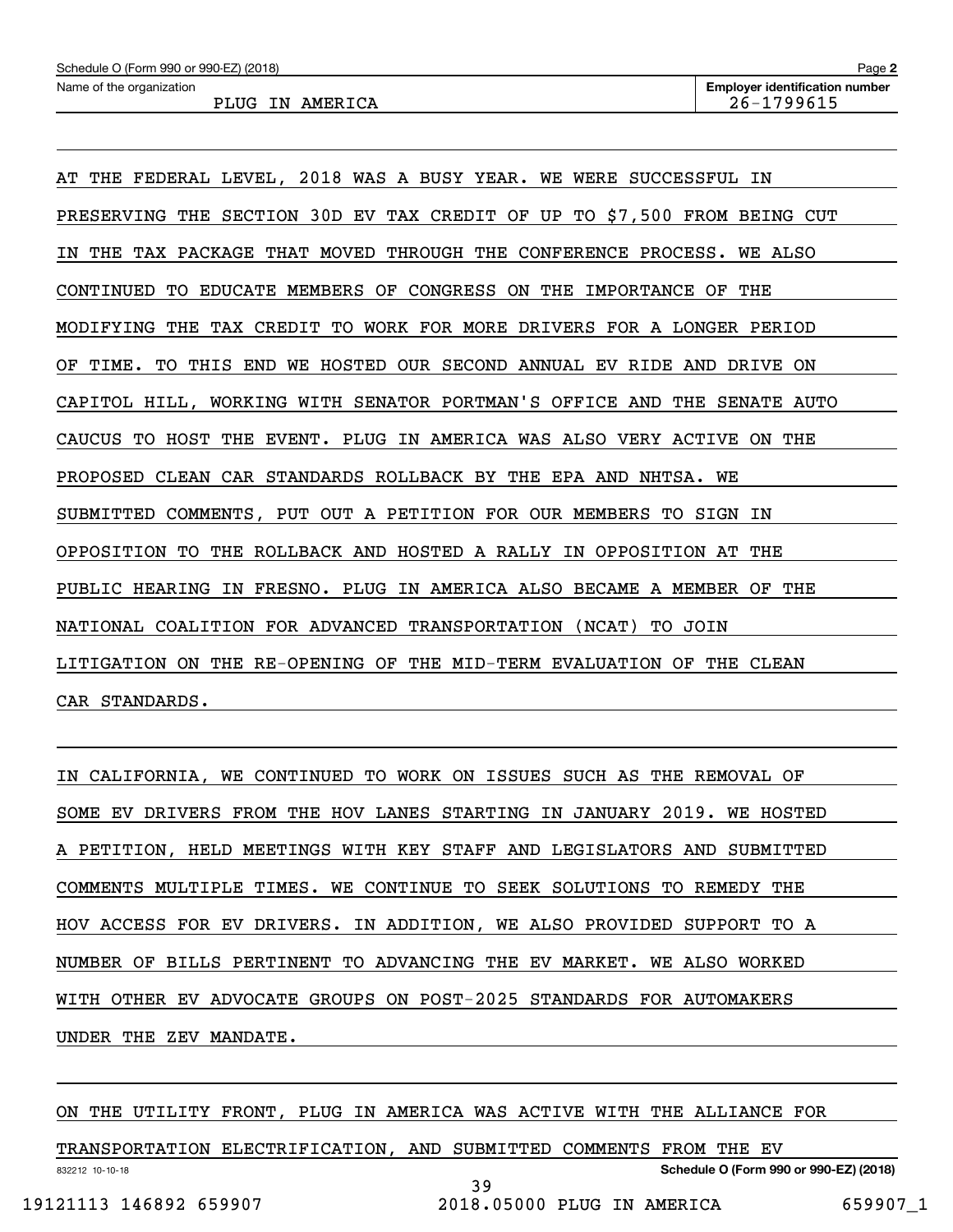| Schedule O (Form 990 or 990-EZ) (2018)                                  | Page 2                                              |
|-------------------------------------------------------------------------|-----------------------------------------------------|
| Name of the organization<br>PLUG IN AMERICA                             | <b>Employer identification number</b><br>26-1799615 |
| DRIVER PERSPECTIVE IN A NUMBER OF STATES INCLUDING: MD, VT, CA, NY, AZ, |                                                     |
| SC AND MORE. WE ALSO HOSTED EV RIDE AND DRIVES TO EDUCATE UTILITY       |                                                     |
| COMMISSIONERS ON THE BENEFITS OF EVS AT THE NATIONAL ASSOCIATION OF     |                                                     |
| REGULATORY UTILITY COMMISSIONERS (NARUC) CONFERENCE AND THE             |                                                     |
| MID-ATLANTIC COMMISSIONER CONFERENCE (MACRUC). PLUG IN AMERICA WAS ALSO |                                                     |
| AN ORIGINAL AUTHOR AND SIGNATORY OF THE TRANSPORTATION ELECTRIFICATION  |                                                     |
| ACCORD (TE ACCORD), WHICH HIGHLIGHTS THE BROAD PRINCIPLES TO            |                                                     |
| TRANSPORTATION ELECTRIFICATION FOR ALL STAKEHOLDERS TO AGREE TO. THE    | TЕ                                                  |
| ACCORD WAS OFFICIALLY LAUNCHED IN JUNE 2018.                            |                                                     |
|                                                                         |                                                     |
| AROUND THE COUNTRY, PLUG IN AMERICA WAS ACTIVE ON A NUMBER OF ISSUES.   |                                                     |
| IN GEORGIA, WE CONTINUED TO PUSH FOR AN EV TAX CREDIT AND A REDUCED EV  |                                                     |
| USER FEE. IN COLORADO, WE RALLIED UP OUR EV DRIVERS TO SUPPORT THE      |                                                     |
| STATE'S INQUIRY INTO ADOPTING THE CA CLEAN CAR STANDARDS AND            |                                                     |
| PARTICULARLY THE ZEV MANDATE. IN VERMONT WE WERE ACTIVE ON THE          |                                                     |
| COMMISSION PROCESS TO UNDERSTAND IF EVSE SHOULD BE REGULATED OR NOT.    | IN                                                  |
| WASHINGTON AND NEW JERSEY WE PUT OUT ACTION ALERTS ON EV LEGISLATION.   |                                                     |
| THIS IS JUST A SMALL SAMPLING OF OUR STATE ACTIVITY.                    |                                                     |
|                                                                         |                                                     |
| FINALLY, PLUG IN AMERICA CONTINUED TO EDUCATE GROUPS AROUND THE COUNTRY |                                                     |
| ON CONSUMER PROTECTION ISSUES, SUCH AS THE NESCAUM MEMBERS. WE WORKED   |                                                     |
| WITH TESLA AND OTHERS ON A MODEL BUILDING CODE FOR INSTALLING EVSE IN   |                                                     |
| NEW CONSTRUCTION AND RETROFITS. WE RELEASED A 2.0 VERSION OF OUR        |                                                     |
| ACHIEVE MODEL POLICY TOOLKIT, AND WE PREPARED A NUMBER OF NEW           |                                                     |

FACTSHEETS ON ISSUES SUCH AS: DCFC RATES, OPEN ACCESS, TE PRINCIPLES

40

FOR REGULATORS, VGI, EDUCATION AND OUTREACH, AND MUCH MORE.

FORM 990, PART III, LINE 4D, OTHER PROGRAM SERVICES:

**Schedule O (Form 990 or 990-EZ) (2018)**

832212 10-10-18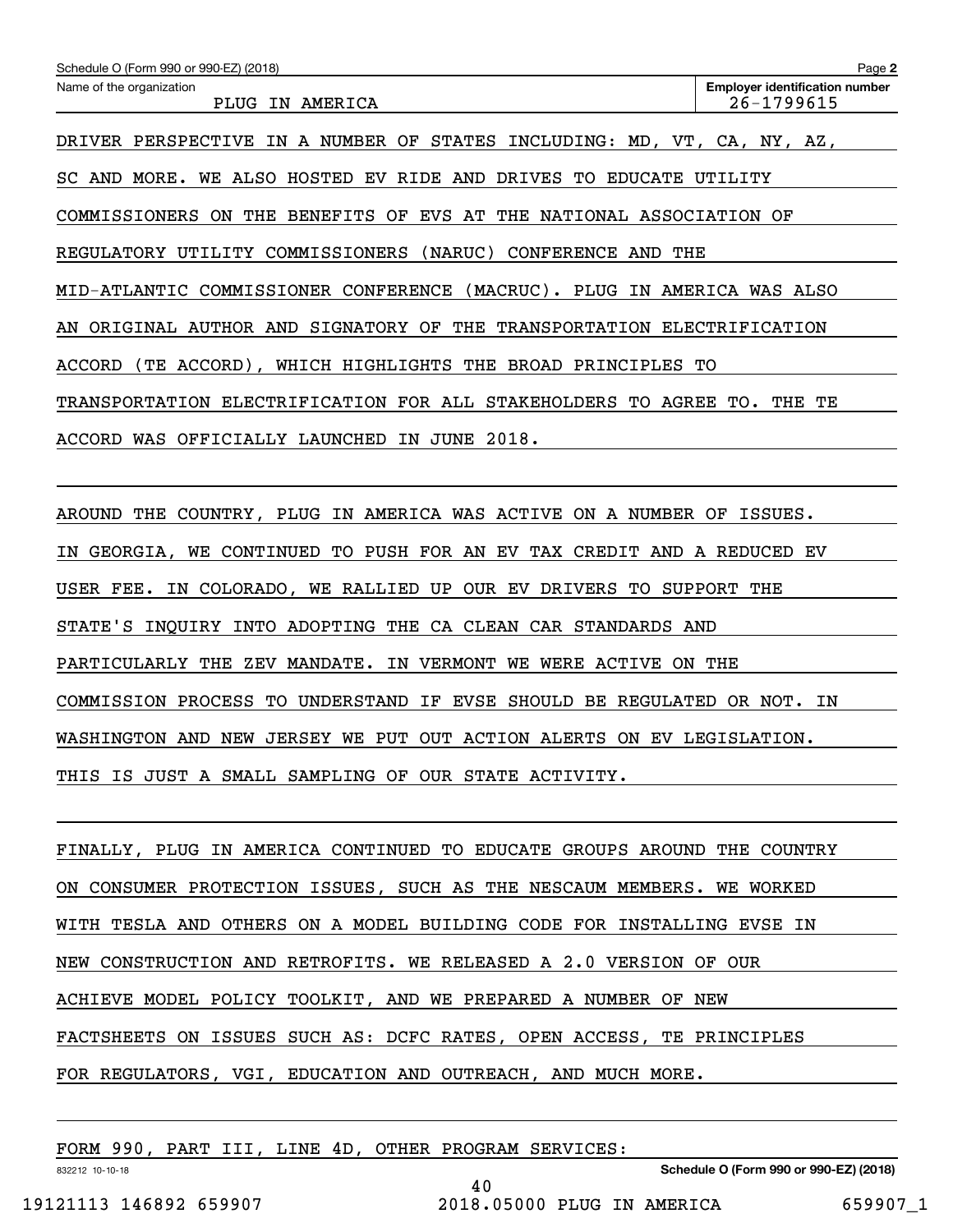| Schedule O (Form 990 or 990-EZ) (2018)                                  | Page 2                                              |  |
|-------------------------------------------------------------------------|-----------------------------------------------------|--|
| Name of the organization<br>PLUG IN AMERICA                             | <b>Employer identification number</b><br>26-1799615 |  |
| NATIONAL DRIVE ELECTRIC WEEK, SEPTEMBER OF EVERY YEAR, IS A NATIONWIDE  |                                                     |  |
| CELEBRATION TO HEIGHTEN AWARENESS OF TODAY'S WIDESPREAD AVAILABILITY OF |                                                     |  |
| PLUG-IN VEHICLES AND HIGHLIGHT THE BENEFITS OF ALL-ELECTRIC AND PLUG-IN |                                                     |  |
| HYBRID-ELECTRIC CARS, TRUCKS, MOTORCYCLES, AND MORE. THEY ARE FUN TO    |                                                     |  |
| DRIVE, ARE LESS EXPENSIVE AND MORE CONVENIENT TO FUEL THAN              | GASOLINE                                            |  |
| VEHICLES, ARE BETTER FOR THE ENVIRONMENT, PROMOTE LOCAL JOBS, AND       |                                                     |  |
| REDUCE OUR DEPENDENCE ON FOREIGN OIL.                                   |                                                     |  |

STARTED IN 2011 AS NATIONAL PLUG IN DAY WITH THE SIMPLE IDEA TO HOLD SIMULTANEOUS EVENTS ACROSS THE COUNTRY ON THE SAME DAY, BY POPULAR DEMAND WE HAVE EXPANDED TO AN ENTIRE WEEK OF EVENTS AND CHANGED THE NAME TO EMPHASIZE THE THING WE ALL WANT TO DO: DRIVE ELECTRIC. WE EXPECT NATIONAL DRIVE ELECTRIC WEEK 2020 WILL AGAIN GROW TO INCLUDE MORE EVENTS IN MORE CITIES WITH MORE DRIVERS REACHING OUT TO SHARE THE MANY ADVANTAGES OF DRIVING ELECTRIC WITH THE PUBLIC.

EACH EVENT IS LED BY LOCAL PLUG-IN DRIVERS AND ADVOCATES AND TYPICALLY INCLUDES SOME COMBINATION OF EV PARADES, RIDE-AND-DRIVES, ELECTRIC TAILGATE PARTIES, PRESS CONFERENCES, AWARD CEREMONIES, INFORMATIONAL BOOTHS, AND MORE. PLUG IN AMERICA TEAM PROVIDING SUPPORT TO THE EVENTS THROUGHOUT THE COUNTRY. WE ARE PLEASED TO PARTNER WITH MANY OTHER ORGANIZATIONS AND INDIVIDUALS WORKING TO BRING NATIONAL DRIVE ELECTRIC WEEK TO COMMUNITIES ACROSS THE COUNTRY. ABOUT 300 EVENTS ACROSS ALL 50 STATES WITH AN ESTIMATED 120,000 ATTENDEES. EXPENSES \$ 348,908. INCLUDING GRANTS OF \$ 0. REVENUE \$ 78,000.

FORM 990, PART VI, SECTION B, LINE 11B:

832212 10-10-18 **Schedule O (Form 990 or 990-EZ) (2018)** THE FORM 990 IS PREPARED BY AN OUTSIDE TAX PREPARER WITH SUPPORT BY THE 41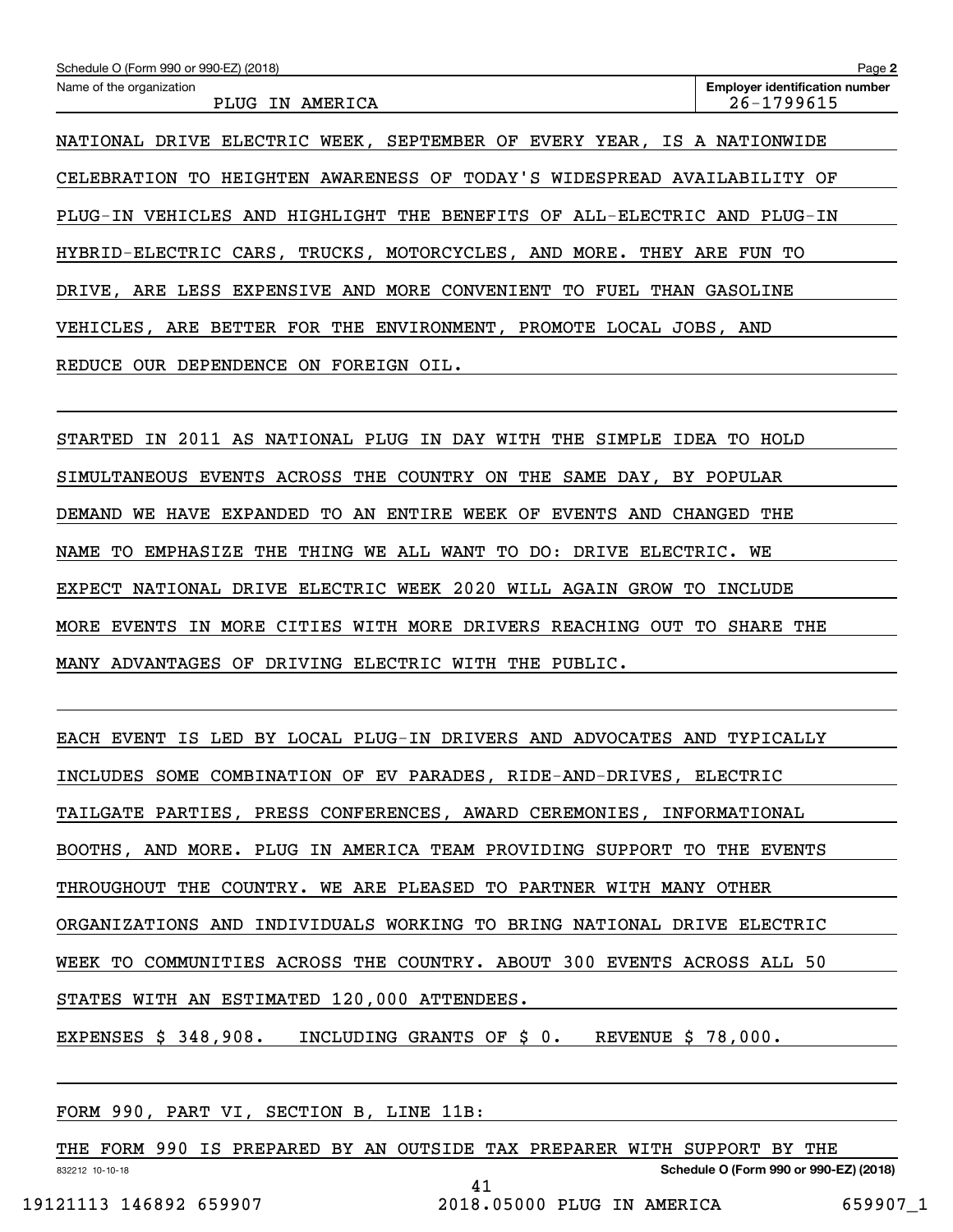| Schedule O (Form 990 or 990-EZ) (2018) | Page 2                                |
|----------------------------------------|---------------------------------------|
| Name of the organization               | <b>Employer identification number</b> |
| IN AMERICA<br>PLUG                     | 26-1799615                            |

DIRECTOR OF FINANCE AND ADMINISTRATION FOR REVIEW AND APPROVAL BY THE

FINANCE COMMITTEE OF THE BOARD. ONCE APPROVED BY THE FINANCE

COMMITTEE, IT IS DISTRIBUTED TO THE FULL BOARD AND SIGNED BY THE

EXECUTIVE DIRECTOR BEFORE SUBMISSION.

FORM 990, PART VI, SECTION B, LINE 12C:

MEMBERS OF THE BOARD OF DIRECTORS ARE ANNUALLY REQUIRED TO SUBMIT A FORM IN

WHICH THEY DISCLOSE ANY INTERESTS THAT COULD GIVE RISE TO CONFLICTS.

FORM 990, PART VI, SECTION B, LINE 15A:

THE BOARD REVIEWS AND APPROVES THE COMPENSATION OF THE EXECUTIVE DIRECTOR

ONLY AFTER DETERMINING THAT THE COMPENSATION IS JUST AND REASONABLE. THE

REVIEW AND APPROVAL OCCURED BEFORE THE EXECUTIVE DIRECTOR WAS HIRED AND IS

REVIEWED BEFORE THE TERM OF EMPLOYMENT IS RENEWED OR EXTENDED, AND BEFORE

ANY COMPENSATION IS MODIFIED, UNLESS THE MODIFICATION APPLIES TO

SUBSTANTIALLY ALL OF THE EMPLOYEES OF THE ORGANIZATION. THE ORGANIZATION

DOES NOT HAVE ANY OTHER OFFICERS OR KEY EMPLOYEES WHO ARE COMPENSATED.

FORM 990, PART VI, SECTION C, LINE 19:

THE ORGANIZATION MAKES ITS GOVERNING DOCUMENTS AND CONFLICT OF INTEREST POLICY AVAILABLE UPON REQUEST. THE FINANCIAL STATEMENTS ARE POSTED ON THE PLUG IN AMERICA WEBSITE.

42

FORM 990, PART IX, LINE 11G, OTHER FEES:

CONTRACT SERVICES, EDUCATION:

PROGRAM SERVICE EXPENSES 550,454.

MANAGEMENT AND GENERAL EXPENSES 0.

FUNDRAISING EXPENSES 0.

832212 10-10-18

19121113 146892 659907 2018.05000 PLUG IN AMERICA 659907\_1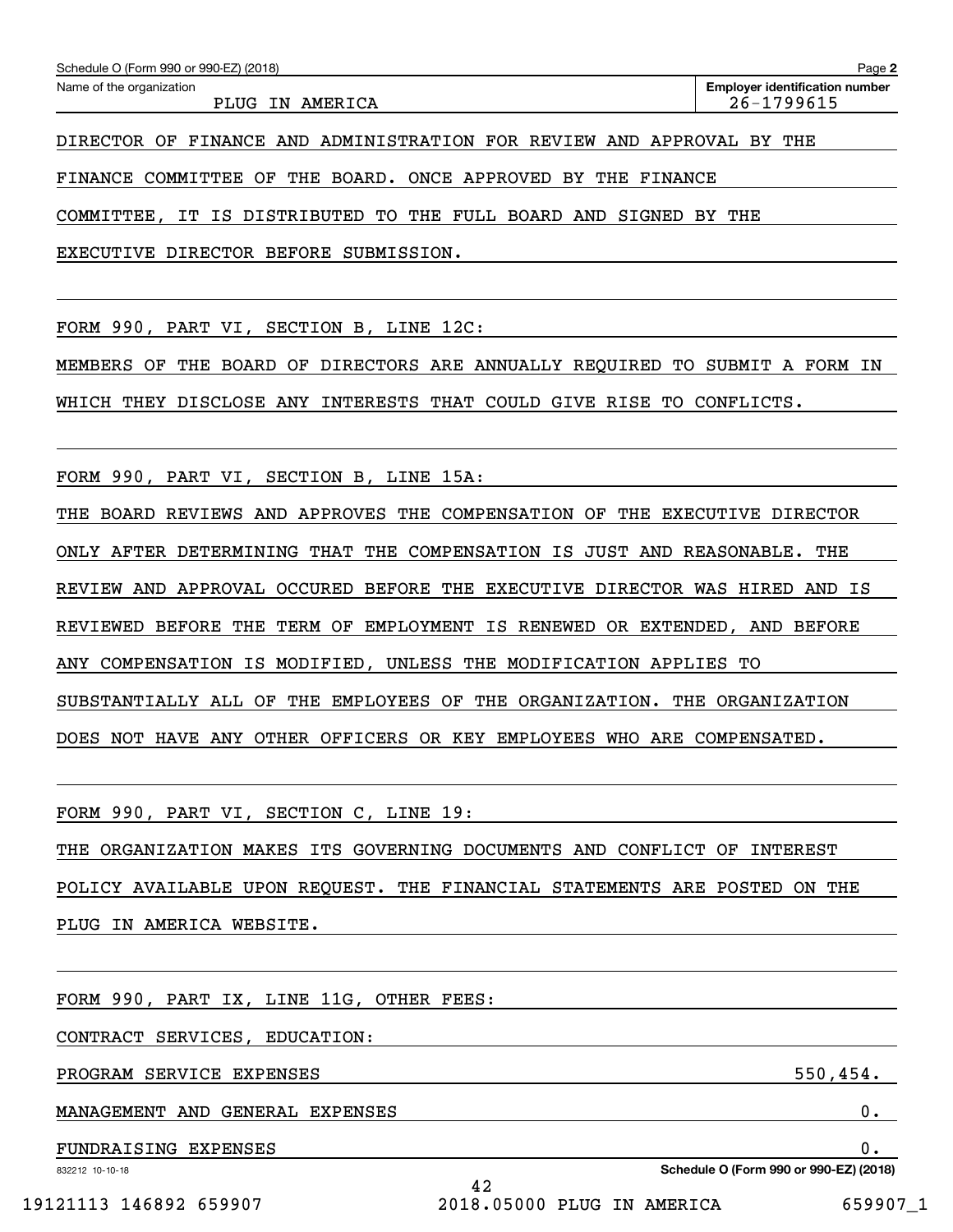| Schedule O (Form 990 or 990-EZ) (2018)                 | Page 2                                                  |
|--------------------------------------------------------|---------------------------------------------------------|
| Name of the organization<br>PLUG IN AMERICA            | <b>Employer identification number</b><br>$26 - 1799615$ |
| TOTAL EXPENSES                                         | 550, 454.                                               |
|                                                        |                                                         |
| OUTSIDE SERVICES/TEMP STAFFING:                        |                                                         |
| PROGRAM SERVICE EXPENSES                               | 17,000.                                                 |
| MANAGEMENT AND GENERAL EXPENSES                        | 0.                                                      |
| FUNDRAISING EXPENSES                                   | 0.                                                      |
| TOTAL EXPENSES                                         | 17,000.                                                 |
| TOTAL OTHER FEES ON FORM 990, PART IX, LINE 11G, COL A | 567,454.                                                |
|                                                        |                                                         |
|                                                        |                                                         |
|                                                        |                                                         |
|                                                        |                                                         |
|                                                        |                                                         |
|                                                        |                                                         |
|                                                        |                                                         |
|                                                        |                                                         |
|                                                        |                                                         |
|                                                        |                                                         |
|                                                        |                                                         |
|                                                        |                                                         |
|                                                        |                                                         |
|                                                        |                                                         |
|                                                        |                                                         |
|                                                        |                                                         |
|                                                        |                                                         |
|                                                        |                                                         |
|                                                        |                                                         |
|                                                        |                                                         |
| 832212 10-10-18<br>43                                  | Schedule O (Form 990 or 990-EZ) (2018)                  |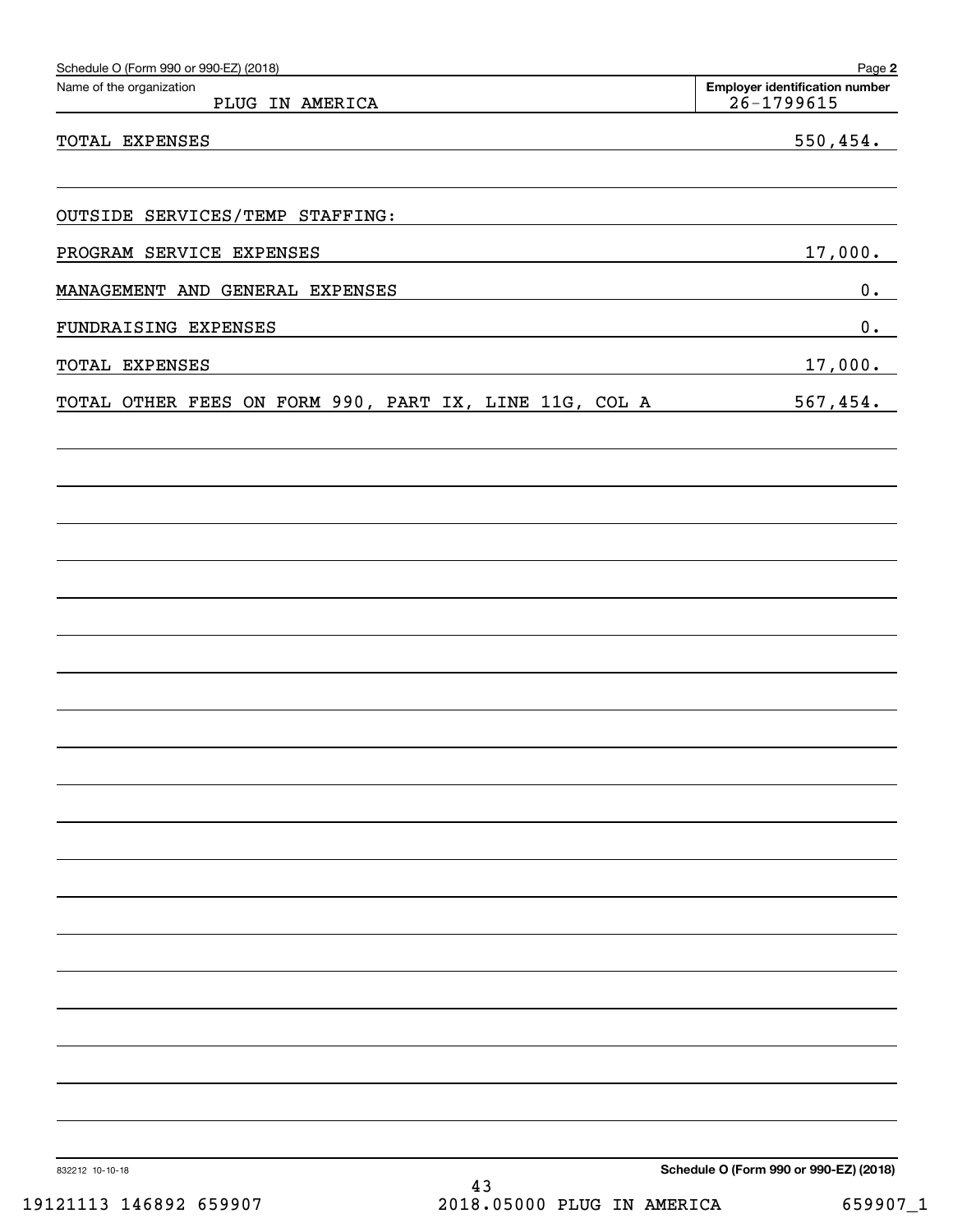| Form 990-T                                                                                               |                                                                                                                                                                                                          | <b>NOTICE 2018-100</b>                                                                                                                                                                                                                                                                                                                                                                                                                                           |                   |                |                                                      |          | OMB No. 1545-0687                                              |
|----------------------------------------------------------------------------------------------------------|----------------------------------------------------------------------------------------------------------------------------------------------------------------------------------------------------------|------------------------------------------------------------------------------------------------------------------------------------------------------------------------------------------------------------------------------------------------------------------------------------------------------------------------------------------------------------------------------------------------------------------------------------------------------------------|-------------------|----------------|------------------------------------------------------|----------|----------------------------------------------------------------|
|                                                                                                          | <b>Exempt Organization Business Income Tax Return</b><br>(and proxy tax under section 6033(e))                                                                                                           |                                                                                                                                                                                                                                                                                                                                                                                                                                                                  |                   |                |                                                      |          |                                                                |
|                                                                                                          | For calendar year 2018 or other tax year beginning<br>and ending                                                                                                                                         |                                                                                                                                                                                                                                                                                                                                                                                                                                                                  |                   |                |                                                      |          | 2018                                                           |
| Department of the Treasury                                                                               | Go to www.irs.gov/Form990T for instructions and the latest information.                                                                                                                                  |                                                                                                                                                                                                                                                                                                                                                                                                                                                                  |                   |                |                                                      |          | Open to Public Inspection for                                  |
| Internal Revenue Service                                                                                 | $\triangleright$ Do not enter SSN numbers on this form as it may be made public if your organization is a 501(c)(3).<br>Name of organization $($ $\Box$ Check box if name changed and see instructions.) |                                                                                                                                                                                                                                                                                                                                                                                                                                                                  |                   |                |                                                      |          | 501(c)(3) Organizations Only<br>Employer identification number |
| Check box if<br>address changed                                                                          |                                                                                                                                                                                                          |                                                                                                                                                                                                                                                                                                                                                                                                                                                                  |                   |                |                                                      |          | (Employees' trust, see<br>instructions.)                       |
| <b>B</b> Exempt under section                                                                            | PLUG IN AMERICA<br>Print                                                                                                                                                                                 |                                                                                                                                                                                                                                                                                                                                                                                                                                                                  |                   |                |                                                      |          | 26-1799615                                                     |
| $\boxed{\mathbf{X}}$ 501(c)(3                                                                            | 0r                                                                                                                                                                                                       | Number, street, and room or suite no. If a P.O. box, see instructions.                                                                                                                                                                                                                                                                                                                                                                                           |                   |                |                                                      |          | E Unrelated business activity code<br>(See instructions.)      |
| 220(e)<br>408(e)                                                                                         | Type                                                                                                                                                                                                     | 6380 WILSHIRE BOULEVARD, NO. 1000                                                                                                                                                                                                                                                                                                                                                                                                                                |                   |                |                                                      |          |                                                                |
| 530(a) <br>408A                                                                                          |                                                                                                                                                                                                          | City or town, state or province, country, and ZIP or foreign postal code<br>LOS ANGELES, CA 90048                                                                                                                                                                                                                                                                                                                                                                |                   |                |                                                      | 900099   |                                                                |
| 529(a)<br>C Book value of all assets<br>at end of year                                                   |                                                                                                                                                                                                          | F Group exemption number (See instructions.)                                                                                                                                                                                                                                                                                                                                                                                                                     |                   |                |                                                      |          |                                                                |
|                                                                                                          |                                                                                                                                                                                                          | <b>G</b> Check organization type $\blacktriangleright \begin{bmatrix} \mathbf{X} \end{bmatrix}$ 501(c) corporation                                                                                                                                                                                                                                                                                                                                               |                   | $501(c)$ trust | $401(a)$ trust                                       |          | Other trust                                                    |
| $\mathsf H$ Enter the number of the organization's unrelated trades or businesses. $\blacktriangleright$ |                                                                                                                                                                                                          |                                                                                                                                                                                                                                                                                                                                                                                                                                                                  |                   |                | Describe the only (or first) unrelated               |          |                                                                |
|                                                                                                          | trade or business here > SEE STATEMENT 1                                                                                                                                                                 |                                                                                                                                                                                                                                                                                                                                                                                                                                                                  |                   |                | . If only one, complete Parts I-V. If more than one, |          |                                                                |
|                                                                                                          |                                                                                                                                                                                                          | describe the first in the blank space at the end of the previous sentence, complete Parts I and II, complete a Schedule M for each additional trade or                                                                                                                                                                                                                                                                                                           |                   |                |                                                      |          |                                                                |
| business, then complete Parts III-V.                                                                     |                                                                                                                                                                                                          |                                                                                                                                                                                                                                                                                                                                                                                                                                                                  |                   |                |                                                      |          |                                                                |
|                                                                                                          |                                                                                                                                                                                                          | During the tax year, was the corporation a subsidiary in an affiliated group or a parent-subsidiary controlled group?<br>If "Yes," enter the name and identifying number of the parent corporation.                                                                                                                                                                                                                                                              |                   |                |                                                      | Yes      | <b>No</b>                                                      |
| J The books are in care of $\blacktriangleright$ AHMED ABOU-ISMAIL                                       |                                                                                                                                                                                                          |                                                                                                                                                                                                                                                                                                                                                                                                                                                                  |                   |                | Telephone number $\triangleright$ 323-372-1236       |          |                                                                |
| Part I   Unrelated Trade or Business Income                                                              |                                                                                                                                                                                                          |                                                                                                                                                                                                                                                                                                                                                                                                                                                                  |                   | (A) Income     | (B) Expenses                                         |          | $(C)$ Net                                                      |
| 1a Gross receipts or sales                                                                               |                                                                                                                                                                                                          |                                                                                                                                                                                                                                                                                                                                                                                                                                                                  |                   |                |                                                      |          |                                                                |
| <b>b</b> Less returns and allowances                                                                     |                                                                                                                                                                                                          | c Balance $\Box$                                                                                                                                                                                                                                                                                                                                                                                                                                                 | 1c                |                |                                                      |          |                                                                |
| 2                                                                                                        |                                                                                                                                                                                                          |                                                                                                                                                                                                                                                                                                                                                                                                                                                                  | $\overline{2}$    |                |                                                      |          |                                                                |
| 3                                                                                                        |                                                                                                                                                                                                          | Gross profit. Subtract line 2 from line 1c [11] [11] [12] [12] [13] [14] [15] [15] [15] [15] [15] [15] [15] [1                                                                                                                                                                                                                                                                                                                                                   | $\mathbf 3$<br>4a |                |                                                      |          |                                                                |
| b                                                                                                        |                                                                                                                                                                                                          |                                                                                                                                                                                                                                                                                                                                                                                                                                                                  | 4 <sub>b</sub>    |                |                                                      |          |                                                                |
|                                                                                                          |                                                                                                                                                                                                          |                                                                                                                                                                                                                                                                                                                                                                                                                                                                  | 4c                |                |                                                      |          |                                                                |
| 5                                                                                                        |                                                                                                                                                                                                          | Income (loss) from a partnership or an S corporation (attach statement)                                                                                                                                                                                                                                                                                                                                                                                          | 5                 |                |                                                      |          |                                                                |
| Rent income (Schedule C)<br>6                                                                            |                                                                                                                                                                                                          |                                                                                                                                                                                                                                                                                                                                                                                                                                                                  | 6                 |                |                                                      |          |                                                                |
| 7                                                                                                        |                                                                                                                                                                                                          | Unrelated debt-financed income (Schedule E) [11] [2010] [2010] [2010] [2010] [2010] [2010] [2010] [2010] [2010                                                                                                                                                                                                                                                                                                                                                   | $\overline{7}$    |                |                                                      |          |                                                                |
| 8                                                                                                        |                                                                                                                                                                                                          | Interest, annuities, royalties, and rents from a controlled organization (Schedule F)                                                                                                                                                                                                                                                                                                                                                                            | 8                 |                |                                                      |          |                                                                |
| 9<br>10                                                                                                  |                                                                                                                                                                                                          | Investment income of a section 501(c)(7), (9), or (17) organization (Schedule G)                                                                                                                                                                                                                                                                                                                                                                                 | 9<br>10           |                |                                                      |          |                                                                |
| 11                                                                                                       |                                                                                                                                                                                                          |                                                                                                                                                                                                                                                                                                                                                                                                                                                                  | 11                |                |                                                      |          |                                                                |
| 12                                                                                                       |                                                                                                                                                                                                          |                                                                                                                                                                                                                                                                                                                                                                                                                                                                  | - 12              |                |                                                      |          |                                                                |
|                                                                                                          |                                                                                                                                                                                                          |                                                                                                                                                                                                                                                                                                                                                                                                                                                                  | $ 13\rangle$      | 0.             |                                                      |          |                                                                |
| Part II                                                                                                  |                                                                                                                                                                                                          | <b>Deductions Not Taken Elsewhere</b> (See instructions for limitations on deductions.)<br>(Except for contributions, deductions must be directly connected with the unrelated business income.)                                                                                                                                                                                                                                                                 |                   |                |                                                      |          |                                                                |
|                                                                                                          |                                                                                                                                                                                                          |                                                                                                                                                                                                                                                                                                                                                                                                                                                                  |                   |                |                                                      |          |                                                                |
| 14<br>15                                                                                                 |                                                                                                                                                                                                          | Compensation of officers, directors, and trustees (Schedule K) [11] [2010] Compensation of officers, directors, and trustees (Schedule K) [11] [2010] [2010] [2010] [2010] [2010] [2010] [2010] [2010] [2010] [2010] [2010] [2<br>Salaries and wages information continuous contracts and wages in the salaries and wages incommutation of the salarities and wages in the salarities of the salarities and wages in the salarities of the salarities of the sal |                   |                |                                                      | 14<br>15 |                                                                |
| 16                                                                                                       |                                                                                                                                                                                                          | Repairs and maintenance <i>[1] [1] [1] [1] [1] [1] [1] [1] [1] [1]</i> [1] <b>[1]</b> [1] <b>[1]</b> [1] <b>[1] [1] [1] [1] [1] [1] [1] [1] [1] [1] [1] [1] [1] [1] [1] [1] [1] [1] [1] [1] [1] [1]</b>                                                                                                                                                                                                                                                          |                   |                |                                                      | 16       |                                                                |
| 17                                                                                                       |                                                                                                                                                                                                          |                                                                                                                                                                                                                                                                                                                                                                                                                                                                  |                   |                |                                                      | 17       |                                                                |
| 18                                                                                                       |                                                                                                                                                                                                          | Interest (attach schedule) (see instructions) www.communications.communications are interest (attach schedule)                                                                                                                                                                                                                                                                                                                                                   |                   |                |                                                      | 18       |                                                                |
| 19                                                                                                       |                                                                                                                                                                                                          | Taxes and licenses <b>contract the contract of the contract of the contract of the contract of the contract of the contract of the contract of the contract of the contract of the contract of the contract of the contract of t</b>                                                                                                                                                                                                                             |                   |                |                                                      | 19       |                                                                |
| 20                                                                                                       |                                                                                                                                                                                                          |                                                                                                                                                                                                                                                                                                                                                                                                                                                                  |                   |                |                                                      | 20       |                                                                |
| 21<br>22                                                                                                 |                                                                                                                                                                                                          | Less depreciation claimed on Schedule A and elsewhere on return match match match and response and retail and r                                                                                                                                                                                                                                                                                                                                                  |                   |                |                                                      | 22b      |                                                                |
| 23                                                                                                       |                                                                                                                                                                                                          |                                                                                                                                                                                                                                                                                                                                                                                                                                                                  |                   |                |                                                      | 23       |                                                                |
| 24                                                                                                       |                                                                                                                                                                                                          |                                                                                                                                                                                                                                                                                                                                                                                                                                                                  |                   |                |                                                      | 24       |                                                                |
| 25                                                                                                       |                                                                                                                                                                                                          | Employee benefit programs in the continuum contract of the contract of the contract of the contract of the contract of the contract of the contract of the contract of the contract of the contract of the contract of the con                                                                                                                                                                                                                                   |                   |                |                                                      | 25       |                                                                |
| 26                                                                                                       |                                                                                                                                                                                                          | Excess exempt expenses (Schedule I) machineral contract contract and contract and contract and contract and contract of the second state of the second state of the second state of the second state of the second state of th                                                                                                                                                                                                                                   |                   |                |                                                      | 26       |                                                                |
| 27                                                                                                       |                                                                                                                                                                                                          | Excess readership costs (Schedule J) www.administeration.com/mail@example.com/mail@example.com/mail@example.com                                                                                                                                                                                                                                                                                                                                                  |                   |                |                                                      | 27       |                                                                |
| 28<br>29                                                                                                 |                                                                                                                                                                                                          | Other deductions (attach schedule) manufactured and contract and contract and contract and contract and contract and contract and contract and contract and contract and contract and contract and contract and contract and c                                                                                                                                                                                                                                   |                   |                |                                                      | 28<br>29 | 0.                                                             |
| 30                                                                                                       |                                                                                                                                                                                                          | Unrelated business taxable income before net operating loss deduction. Subtract line 29 from line 13                                                                                                                                                                                                                                                                                                                                                             |                   |                |                                                      | 30       | $0$ .                                                          |
| 31                                                                                                       |                                                                                                                                                                                                          | Deduction for net operating loss arising in tax years beginning on or after January 1, 2018 (see instructions)                                                                                                                                                                                                                                                                                                                                                   |                   |                |                                                      | 31       |                                                                |
| 32                                                                                                       |                                                                                                                                                                                                          | Unrelated business taxable income. Subtract line 31 from line 30 manufactured contains and contained business taxable income. Subtract line 31 from line 30 manufactured contains and the United States of the United States a                                                                                                                                                                                                                                   |                   |                |                                                      | 32       | 0.                                                             |
|                                                                                                          |                                                                                                                                                                                                          | 823701 01-09-19 LHA For Paperwork Reduction Act Notice, see instructions.                                                                                                                                                                                                                                                                                                                                                                                        |                   |                |                                                      |          | Form 990-T (2018)                                              |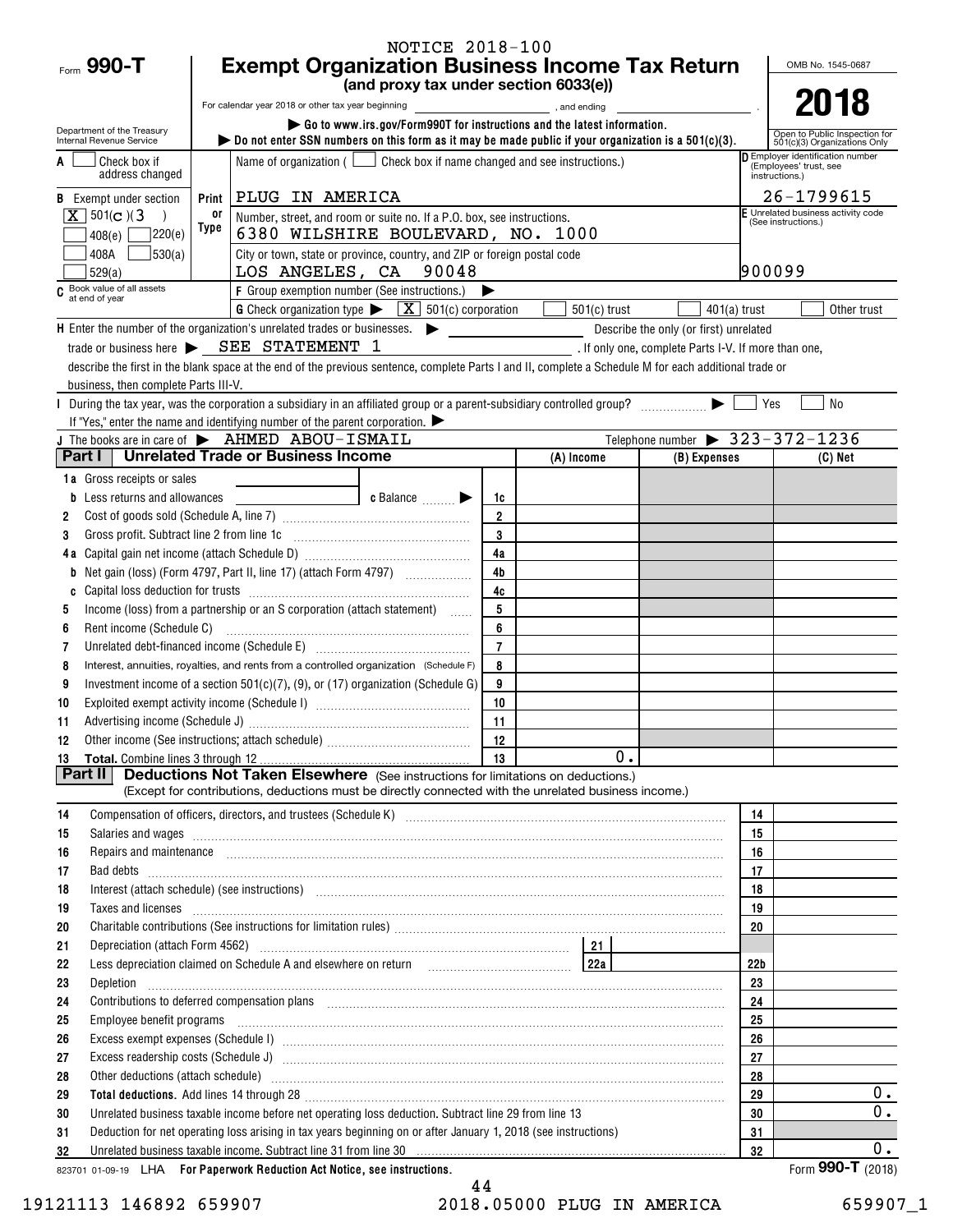| Form 990-T (2018)           |                            |                                                                                                        | PLUG IN AMERICA                                                                                                                                                                                                                      |                      |                             |                 |                    | 26-1799615 | Page 2                                                                |
|-----------------------------|----------------------------|--------------------------------------------------------------------------------------------------------|--------------------------------------------------------------------------------------------------------------------------------------------------------------------------------------------------------------------------------------|----------------------|-----------------------------|-----------------|--------------------|------------|-----------------------------------------------------------------------|
| Part III                    |                            |                                                                                                        | <b>Total Unrelated Business Taxable Income</b>                                                                                                                                                                                       |                      |                             |                 |                    |            |                                                                       |
| 33                          |                            |                                                                                                        |                                                                                                                                                                                                                                      |                      |                             |                 |                    | 33         | 0.                                                                    |
| 34                          |                            |                                                                                                        |                                                                                                                                                                                                                                      |                      |                             |                 |                    | 34         | 9,465.                                                                |
| 35                          |                            |                                                                                                        |                                                                                                                                                                                                                                      |                      |                             |                 | 35                 |            |                                                                       |
| 36                          |                            | Total of unrelated business taxable income before specific deduction. Subtract line 35 from the sum of |                                                                                                                                                                                                                                      |                      |                             |                 |                    |            |                                                                       |
|                             |                            |                                                                                                        | lines 33 and 34                                                                                                                                                                                                                      |                      |                             |                 |                    | 36         | 9,465.                                                                |
| 37                          |                            |                                                                                                        |                                                                                                                                                                                                                                      |                      |                             |                 |                    | 37         | 1,000.                                                                |
| 38                          |                            |                                                                                                        | Unrelated business taxable income. Subtract line 37 from line 36. If line 37 is greater than line 36,                                                                                                                                |                      |                             |                 |                    |            |                                                                       |
|                             |                            | enter the smaller of zero or line 36                                                                   |                                                                                                                                                                                                                                      |                      |                             |                 |                    | 38         | 8,465.                                                                |
|                             |                            | Part IV   Tax Computation                                                                              |                                                                                                                                                                                                                                      |                      |                             |                 |                    |            |                                                                       |
| 39                          |                            |                                                                                                        |                                                                                                                                                                                                                                      |                      |                             |                 |                    | 39         | 1,778.                                                                |
| 40                          |                            |                                                                                                        | Trusts Taxable at Trust Rates. See instructions for tax computation. Income tax on the amount on line 38 from:                                                                                                                       |                      |                             |                 |                    |            |                                                                       |
|                             |                            | Tax rate schedule or                                                                                   |                                                                                                                                                                                                                                      |                      |                             |                 |                    | 40         |                                                                       |
| 41                          |                            |                                                                                                        | Proxy tax. See instructions <i>machines and a content of the set of the set of the set of the set of the set of the set of the set of the set of the set of the set of the set of the set of the set of the set of the set of th</i> |                      |                             |                 |                    | 41         |                                                                       |
| 42                          |                            |                                                                                                        | Alternative minimum tax (trusts only) [11] matter content to the state of the state of the state of the state only                                                                                                                   |                      |                             |                 |                    | 42         |                                                                       |
| 43                          |                            |                                                                                                        | Tax on Noncompliant Facility Income. See instructions [11] The manufacture in the contraction of the contraction of the contraction of the contraction of the contraction of the contraction of the contraction of the contrac       |                      |                             |                 |                    | 43         |                                                                       |
| 44                          |                            |                                                                                                        |                                                                                                                                                                                                                                      |                      |                             |                 |                    | 44         | 1,778.                                                                |
| Part V                      |                            | <b>Tax and Payments</b>                                                                                |                                                                                                                                                                                                                                      |                      |                             |                 |                    |            |                                                                       |
|                             |                            |                                                                                                        | 45a Foreign tax credit (corporations attach Form 1118; trusts attach Form 1116)                                                                                                                                                      |                      |                             | 45a             |                    |            |                                                                       |
|                             |                            | <b>b</b> Other credits (see instructions)                                                              |                                                                                                                                                                                                                                      |                      |                             | 45b             |                    |            |                                                                       |
|                             |                            |                                                                                                        | c General business credit. Attach Form 3800 [11] [11] Contract Contract Contract Contract Contract Contract Co                                                                                                                       |                      |                             | 45с             |                    |            |                                                                       |
|                             |                            |                                                                                                        |                                                                                                                                                                                                                                      |                      |                             |                 |                    |            |                                                                       |
|                             |                            |                                                                                                        |                                                                                                                                                                                                                                      |                      |                             |                 |                    | 45e        |                                                                       |
| 46                          |                            |                                                                                                        |                                                                                                                                                                                                                                      |                      |                             |                 |                    | 46         | 1,778.                                                                |
| 47                          |                            |                                                                                                        | Other taxes. Check if from: Form 4255 Form 8611 Form 8697 Form 8866 Other (attach schedule)                                                                                                                                          |                      |                             |                 |                    | 47         |                                                                       |
| 48                          |                            |                                                                                                        |                                                                                                                                                                                                                                      |                      |                             |                 |                    | 48         | 1,778.                                                                |
| 49                          |                            |                                                                                                        |                                                                                                                                                                                                                                      |                      |                             |                 |                    | 49         | $0$ .                                                                 |
|                             |                            |                                                                                                        |                                                                                                                                                                                                                                      |                      |                             | 50a             |                    |            |                                                                       |
|                             |                            |                                                                                                        |                                                                                                                                                                                                                                      |                      |                             | 50b             |                    |            |                                                                       |
|                             |                            |                                                                                                        |                                                                                                                                                                                                                                      |                      |                             | 50c             |                    |            |                                                                       |
|                             |                            |                                                                                                        | d Foreign organizations: Tax paid or withheld at source (see instructions) [                                                                                                                                                         |                      |                             | 50d             |                    |            |                                                                       |
|                             |                            |                                                                                                        |                                                                                                                                                                                                                                      |                      |                             | <b>50e</b>      |                    |            |                                                                       |
|                             |                            |                                                                                                        |                                                                                                                                                                                                                                      |                      |                             | 50f             |                    |            |                                                                       |
|                             |                            |                                                                                                        | <b>g</b> Other credits, adjustments, and payments: $\boxed{\phantom{0}}$ Form 2439                                                                                                                                                   |                      |                             |                 |                    |            |                                                                       |
|                             |                            | Form 4136                                                                                              |                                                                                                                                                                                                                                      |                      | Total $\blacktriangleright$ | 50 <sub>a</sub> |                    |            |                                                                       |
|                             |                            |                                                                                                        |                                                                                                                                                                                                                                      |                      |                             |                 |                    | 51         |                                                                       |
| 52                          |                            |                                                                                                        | Estimated tax penalty (see instructions). Check if Form 2220 is attached $\blacktriangleright$                                                                                                                                       |                      |                             |                 |                    | 52         |                                                                       |
| 53                          |                            |                                                                                                        | Tax due. If line 51 is less than the total of lines 48, 49, and 52, enter amount owed                                                                                                                                                |                      |                             |                 |                    | 53         | 1,778.                                                                |
| 54                          |                            |                                                                                                        | Overpayment. If line 51 is larger than the total of lines 48, 49, and 52, enter amount overpaid                                                                                                                                      |                      |                             |                 |                    | 54         |                                                                       |
| 55                          |                            |                                                                                                        | Enter the amount of line 54 you want: Credited to 2019 estimated tax $\blacktriangleright$                                                                                                                                           |                      |                             |                 | Refunded           | 55         |                                                                       |
| <b>Part VI</b>              |                            |                                                                                                        | Statements Regarding Certain Activities and Other Information (see instructions)                                                                                                                                                     |                      |                             |                 |                    |            |                                                                       |
| 56                          |                            |                                                                                                        | At any time during the 2018 calendar year, did the organization have an interest in or a signature or other authority                                                                                                                |                      |                             |                 |                    |            | No<br>Yes                                                             |
|                             |                            |                                                                                                        | over a financial account (bank, securities, or other) in a foreign country? If "Yes," the organization may have to file                                                                                                              |                      |                             |                 |                    |            |                                                                       |
|                             |                            |                                                                                                        | FinCEN Form 114, Report of Foreign Bank and Financial Accounts. If "Yes," enter the name of the foreign country                                                                                                                      |                      |                             |                 |                    |            |                                                                       |
|                             | here $\blacktriangleright$ |                                                                                                        |                                                                                                                                                                                                                                      |                      |                             |                 |                    |            |                                                                       |
| 57                          |                            |                                                                                                        | During the tax year, did the organization receive a distribution from, or was it the grantor of, or transferor to, a foreign trust?                                                                                                  |                      |                             |                 |                    |            |                                                                       |
|                             |                            |                                                                                                        | If "Yes," see instructions for other forms the organization may have to file.                                                                                                                                                        |                      |                             |                 |                    |            |                                                                       |
| 58                          |                            |                                                                                                        | Enter the amount of tax-exempt interest received or accrued during the tax year $\triangleright$ \$                                                                                                                                  |                      |                             |                 |                    |            |                                                                       |
|                             |                            |                                                                                                        | Under penalties of perjury, I declare that I have examined this return, including accompanying schedules and statements, and to the best of my knowledge and belief, it is true,                                                     |                      |                             |                 |                    |            |                                                                       |
| Sign                        |                            |                                                                                                        | correct, and complete. Declaration of preparer (other than taxpayer) is based on all information of which preparer has any knowledge.                                                                                                |                      |                             |                 |                    |            |                                                                       |
| Here                        |                            |                                                                                                        |                                                                                                                                                                                                                                      |                      |                             |                 |                    |            | May the IRS discuss this return with<br>the preparer shown below (see |
|                             |                            | Signature of officer                                                                                   |                                                                                                                                                                                                                                      | <b>Date</b>          |                             |                 | EXECUTIVE DIRECTOR |            | instructions)? $\mid X \mid Yes$<br>No                                |
|                             |                            | Print/Type preparer's name                                                                             |                                                                                                                                                                                                                                      | Preparer's signature |                             | Date            | Check              | PTIN<br>if |                                                                       |
|                             |                            |                                                                                                        |                                                                                                                                                                                                                                      | LAUREN A.            |                             |                 | self-employed      |            |                                                                       |
| Paid                        |                            |                                                                                                        | LAUREN A. HAVERLOCK                                                                                                                                                                                                                  | <b>HAVERLOCK</b>     |                             | 11/13/19        |                    |            | P00545829                                                             |
| Preparer<br><b>Use Only</b> |                            |                                                                                                        | Firm's name MOSS ADAMS LLP                                                                                                                                                                                                           |                      |                             |                 | Firm's EIN         |            | 91-0189318                                                            |
|                             |                            |                                                                                                        | 10960 WILSHIRE BLVD                                                                                                                                                                                                                  |                      | SUITE 1100                  |                 |                    |            |                                                                       |
|                             |                            |                                                                                                        | Firm's address > LOS ANGELES, CA 90024                                                                                                                                                                                               |                      |                             |                 |                    |            | Phone no. 310-477-0450                                                |
| 823711 01-09-19             |                            |                                                                                                        |                                                                                                                                                                                                                                      |                      |                             |                 |                    |            | Form 990-T (2018)                                                     |
|                             |                            |                                                                                                        |                                                                                                                                                                                                                                      |                      | 45                          |                 |                    |            |                                                                       |

19121113 146892 659907 2018.05000 PLUG IN AMERICA 659907\_1